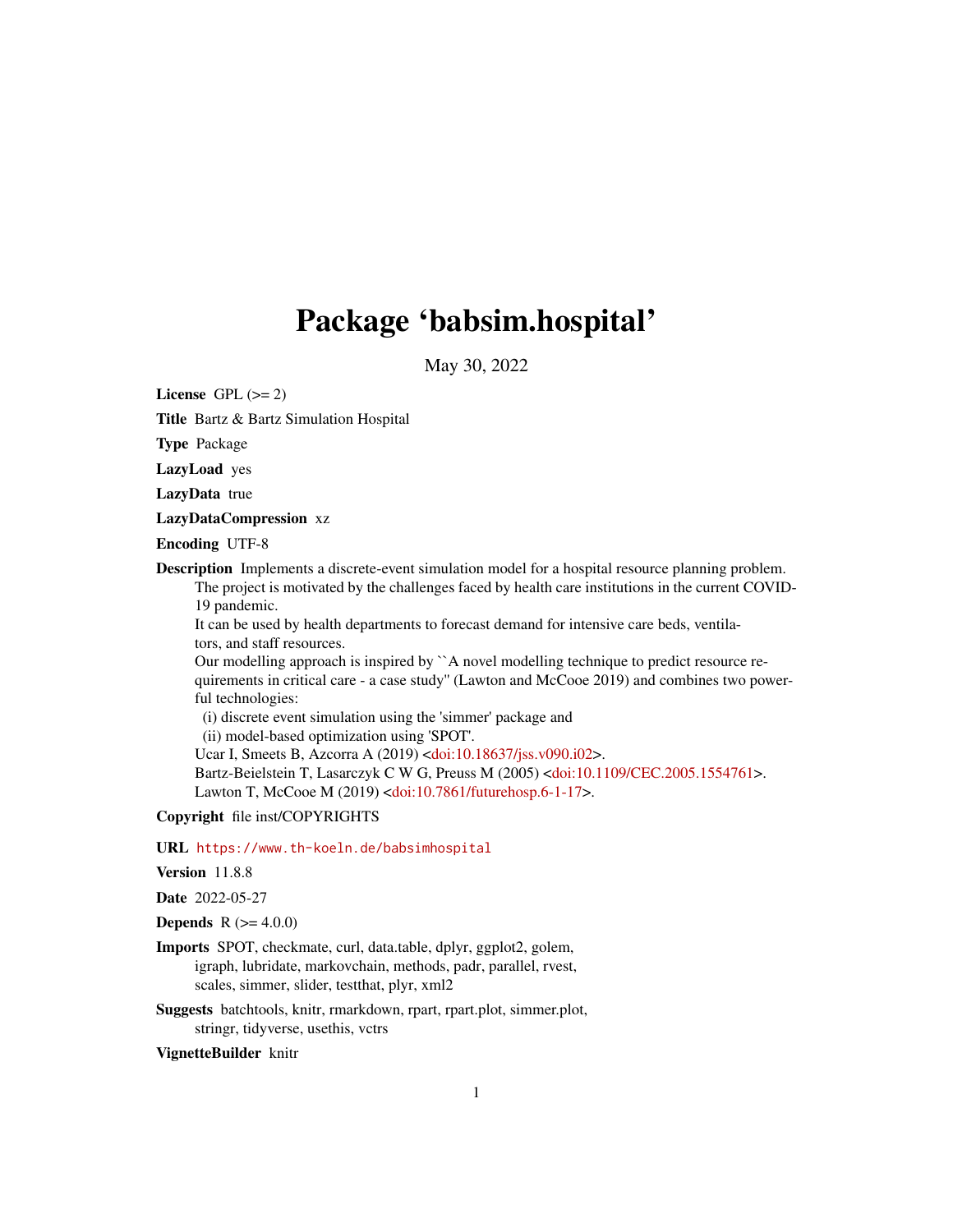RoxygenNote 7.2.0

Config/testthat/parallel true

Config/testthat/edition 3

NeedsCompilation no

Author Thomas Bartz-Beielstein [aut, cre]

(<<https://orcid.org/0000-0002-5938-5158>>), Frederik Rehbach [aut] (<<https://orcid.org/0000-0003-0922-8629>>), Eva Bartz [aut], Olaf Mersmann [aut] (<<https://orcid.org/0000-0002-7720-4939>>), Martin Zaefferer [ctb] (<<https://orcid.org/0000-0003-2372-2092>>)

Maintainer Thomas Bartz-Beielstein <tbb@bartzundbartz.de>

Repository CRAN

Date/Publication 2022-05-30 07:00:17 UTC

# R topics documented:

| $\overline{4}$<br>aggMax                                                                                              |
|-----------------------------------------------------------------------------------------------------------------------|
| 5                                                                                                                     |
| 5                                                                                                                     |
| 6                                                                                                                     |
| $\overline{7}$                                                                                                        |
| 10                                                                                                                    |
| 12                                                                                                                    |
| 12                                                                                                                    |
| 13                                                                                                                    |
| 13                                                                                                                    |
| 14                                                                                                                    |
| 15                                                                                                                    |
| 15                                                                                                                    |
| 16                                                                                                                    |
| 18                                                                                                                    |
| 19                                                                                                                    |
| 20                                                                                                                    |
| 21                                                                                                                    |
| 22                                                                                                                    |
| 22                                                                                                                    |
| 24                                                                                                                    |
| $funWrapOptimize Sim \dots \dots \dots \dots \dots \dots \dots \dots \dots \dots \dots \dots \dots \dots \dots$<br>25 |
| 26                                                                                                                    |
| 26                                                                                                                    |
| 27                                                                                                                    |
| 28                                                                                                                    |
| 28                                                                                                                    |
| 29                                                                                                                    |
| 30                                                                                                                    |
| 30                                                                                                                    |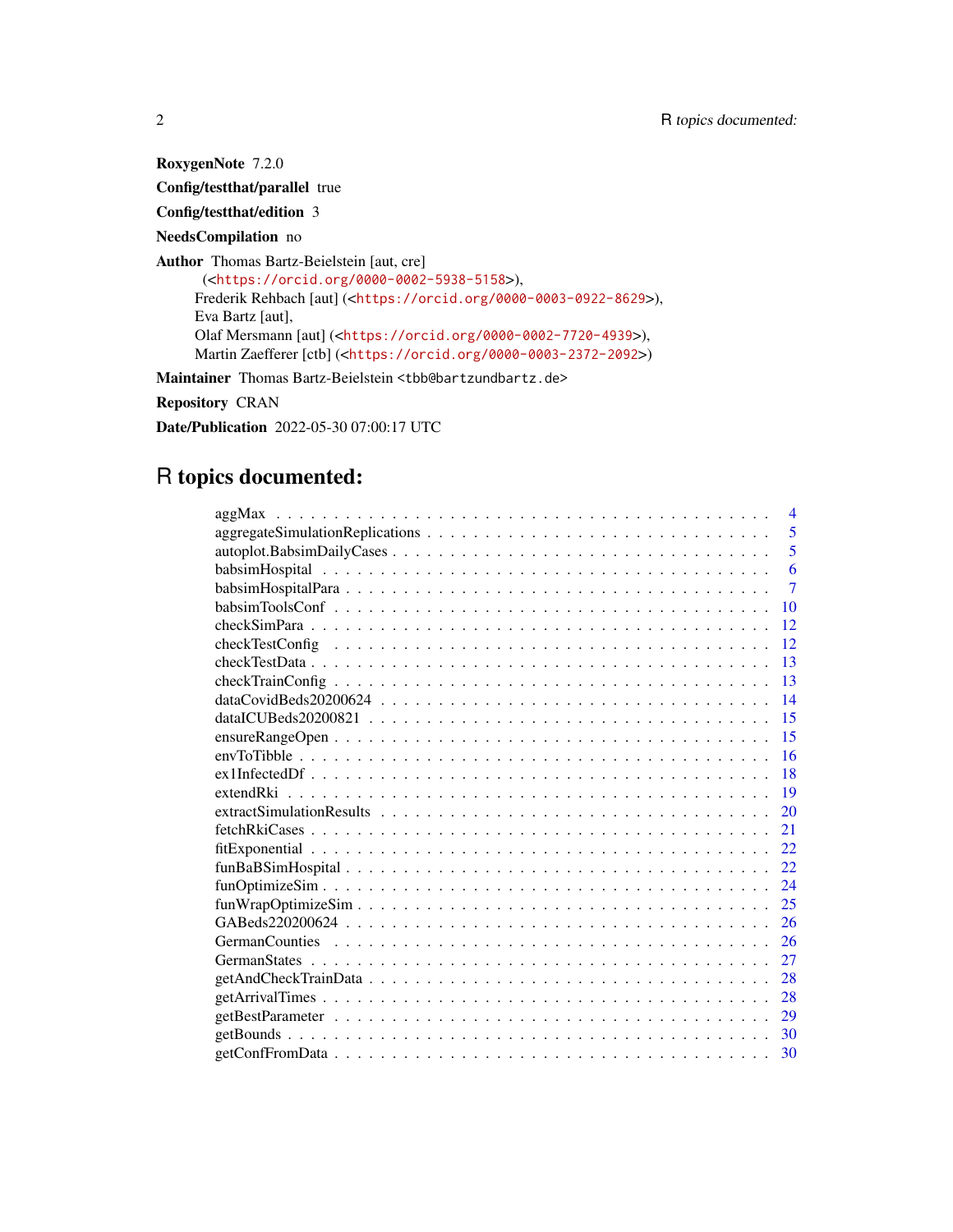|                       | 32 |
|-----------------------|----|
|                       | 34 |
|                       | 35 |
|                       | 35 |
|                       | 36 |
|                       | 37 |
|                       | 37 |
|                       | 38 |
|                       |    |
|                       | 39 |
|                       | 40 |
|                       | 40 |
|                       | 41 |
|                       | 41 |
|                       | 42 |
|                       |    |
|                       | 44 |
|                       | 44 |
|                       | 45 |
|                       | 45 |
|                       | 46 |
|                       | 47 |
|                       | 48 |
|                       | 49 |
|                       | 50 |
|                       |    |
|                       | 52 |
|                       | 52 |
|                       | 53 |
|                       | 54 |
|                       | 55 |
|                       | 55 |
|                       | 56 |
|                       | 56 |
|                       | 57 |
|                       | 58 |
|                       | 58 |
|                       | 59 |
| nrwarchive            | 61 |
|                       | 61 |
|                       | 62 |
|                       | 63 |
| plotPostprocessedEnvs | 64 |
|                       | 65 |
| printConf             | 66 |
| RiskScore             | 68 |
| rkidata               | 69 |
|                       | 70 |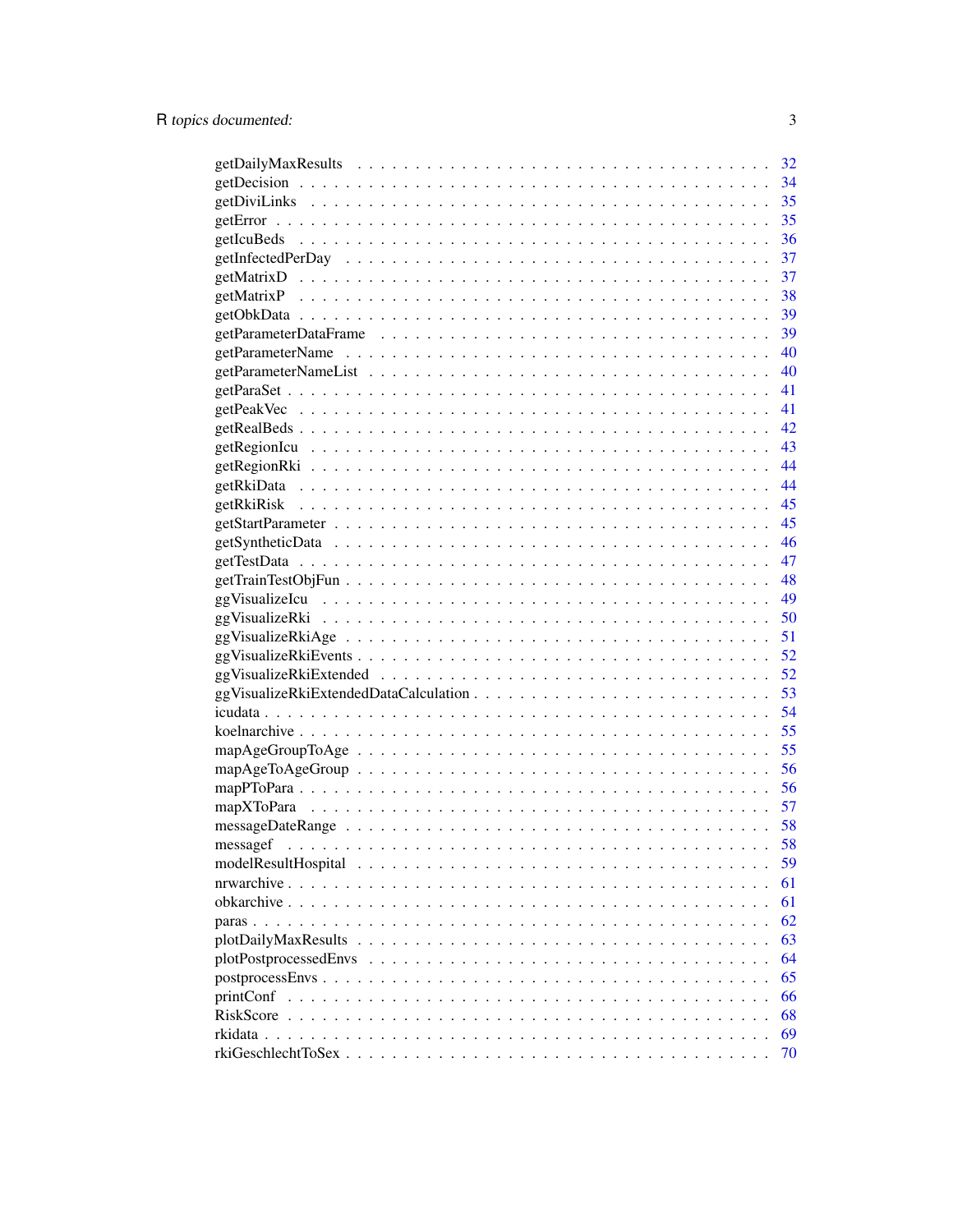<span id="page-3-0"></span>

|         | 72 |
|---------|----|
|         | 72 |
|         | 74 |
|         |    |
|         | 77 |
|         | 77 |
| softmax | 78 |
|         | 79 |
|         | 79 |
|         | 80 |
|         | 80 |
|         | 81 |
|         | 81 |
|         | 82 |
|         | 82 |
|         | 83 |
|         | 84 |
|         | 85 |
|         | 85 |
|         | 87 |
|         | 87 |
|         | 88 |
|         | 89 |
|         |    |

#### **Index [90](#page-89-0)**

aggMax *Sane max for aggregation*

# Description

Sane max for aggregation

# Usage

aggMax(x)

# Arguments

| x | [vector(n)]                     |
|---|---------------------------------|
|   | numerical or character argument |

# Details

R's max returns '-Inf' for empty lists. This is undesirable for aggregation where we would rather have 'NA'.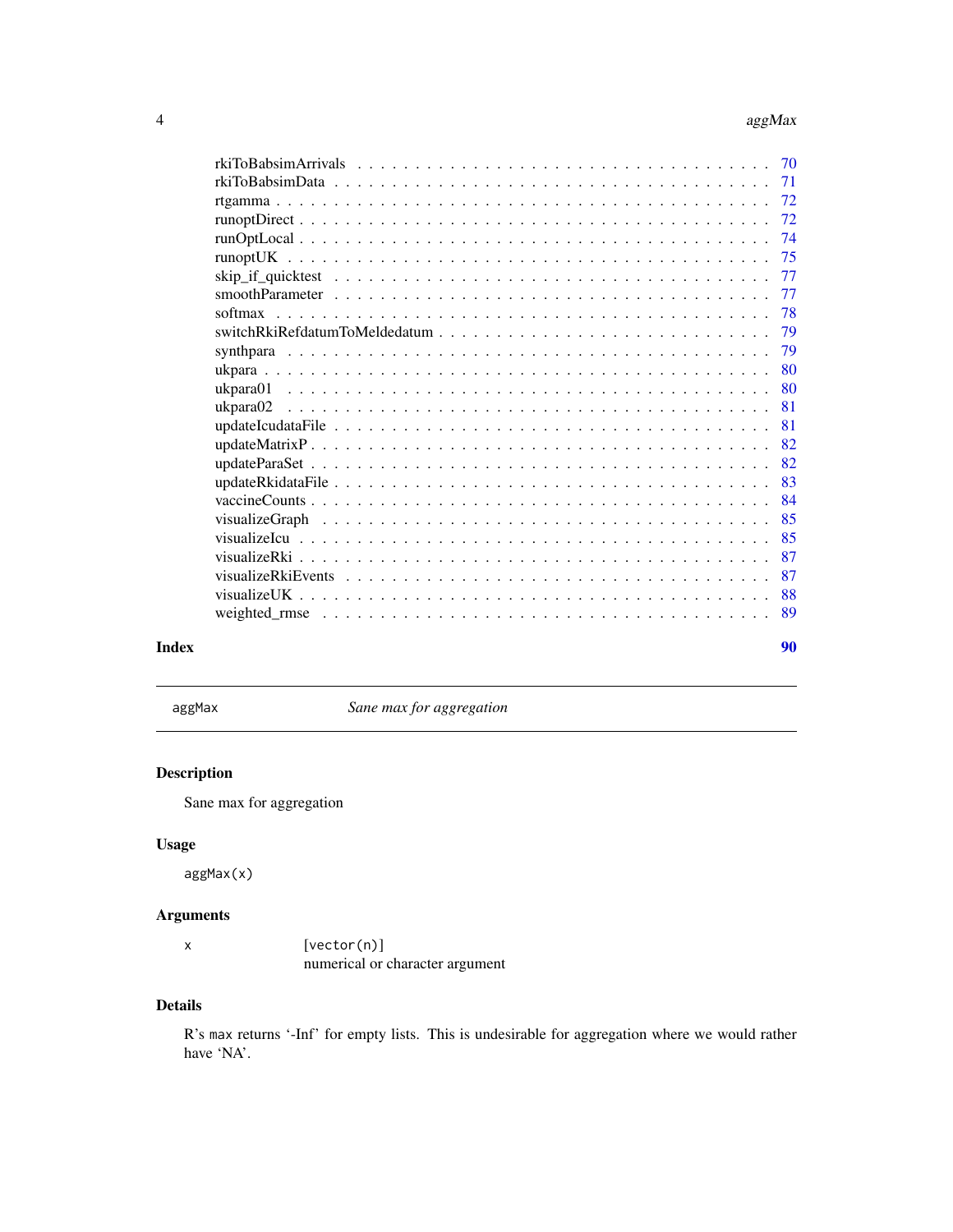# <span id="page-4-0"></span>Value

Maximum value in 'x' or 'NA' if 'x' is empty.

aggregateSimulationReplications *Summarize replications of a simulation*

# Description

Summarize replications of a simulation

#### Usage

aggregateSimulationReplications(results)

# Arguments

results Raw simulation results. The result of [extractSimulationResults](#page-19-1).

autoplot.BabsimDailyCases

*Visualize new daily cases*

# Description

Visualize new daily cases

# Usage

```
autoplot.BabsimDailyCases(
  object,
  xlab = "Date",
 vlab = "Cases",
  clab = "Age",droplevels = TRUE,
  drop.NA = TRUE,...
\mathcal{E}
```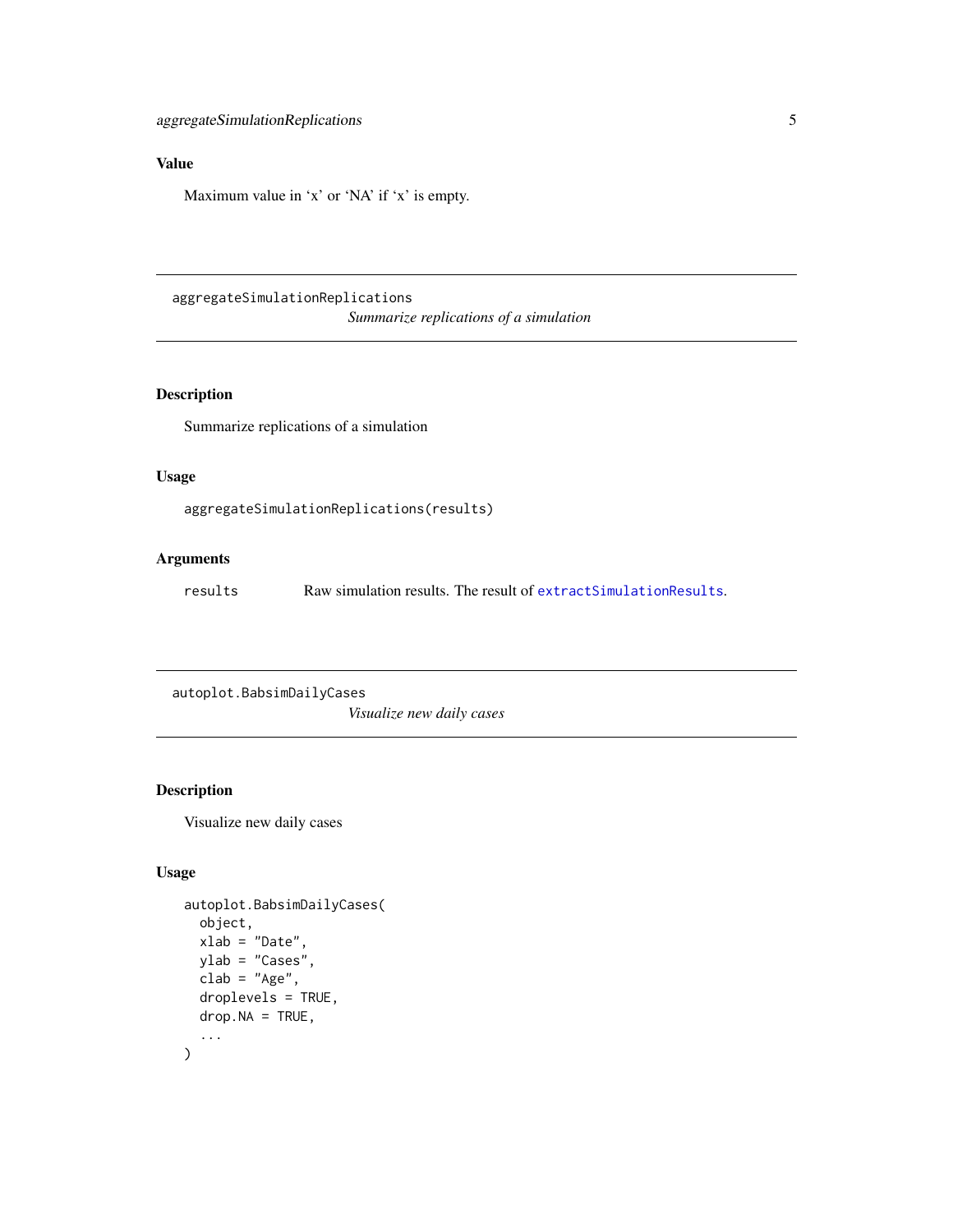# <span id="page-5-0"></span>Arguments

| object     | [BabsimCases]<br>new daily cases.                                             |
|------------|-------------------------------------------------------------------------------|
| xlab       | [character(1)]<br>a label for the x axis.                                     |
| ylab       | [character(1)]<br>a label for the y axis.                                     |
| clab       | [character(1)]<br>a label for the fill legend.                                |
| droplevels | [logical(1)]<br>drop unused levels from 'ageGroup' and 'sex' before plotting. |
| drop.NA    | [logical(1)]<br>drop rows with missing or 'NA' values before plotting.        |
|            | П<br>additional arguments. Ignored.                                           |

<span id="page-5-1"></span>babsimHospital *babsimHospital*

# Description

Simulate resource allocation in hospitals.

# Usage

babsimHospital(arrivalTimes = NULL, conf = list(), para = list(), ...)

# Arguments

| arrivalTimes | Arrival times as generated using getArrivalTimes.                                                           |
|--------------|-------------------------------------------------------------------------------------------------------------|
| conf         | list with the following entries:                                                                            |
|              | seed seed. Default: 123                                                                                     |
|              | sim Repeats simmer repeats                                                                                  |
|              | parallel simmer parallel runs. Default: FALSE                                                               |
|              | perCores percentage of cores used for parallel simmer simulations. Default:<br>$0.5 (=50$ percent)          |
|              | ICU use ICU infection data. Default: FALSE                                                                  |
|              | logLevel log leved $(0 \text{ or } 1)$ . Default: $0$ (no output). Values larger than 1 are<br>mapped to 1. |
| para         | List with parameter settings. Can be generated with babsime Hospital Para.                                  |
| $\cdots$     | additional parameters passed to fun.                                                                        |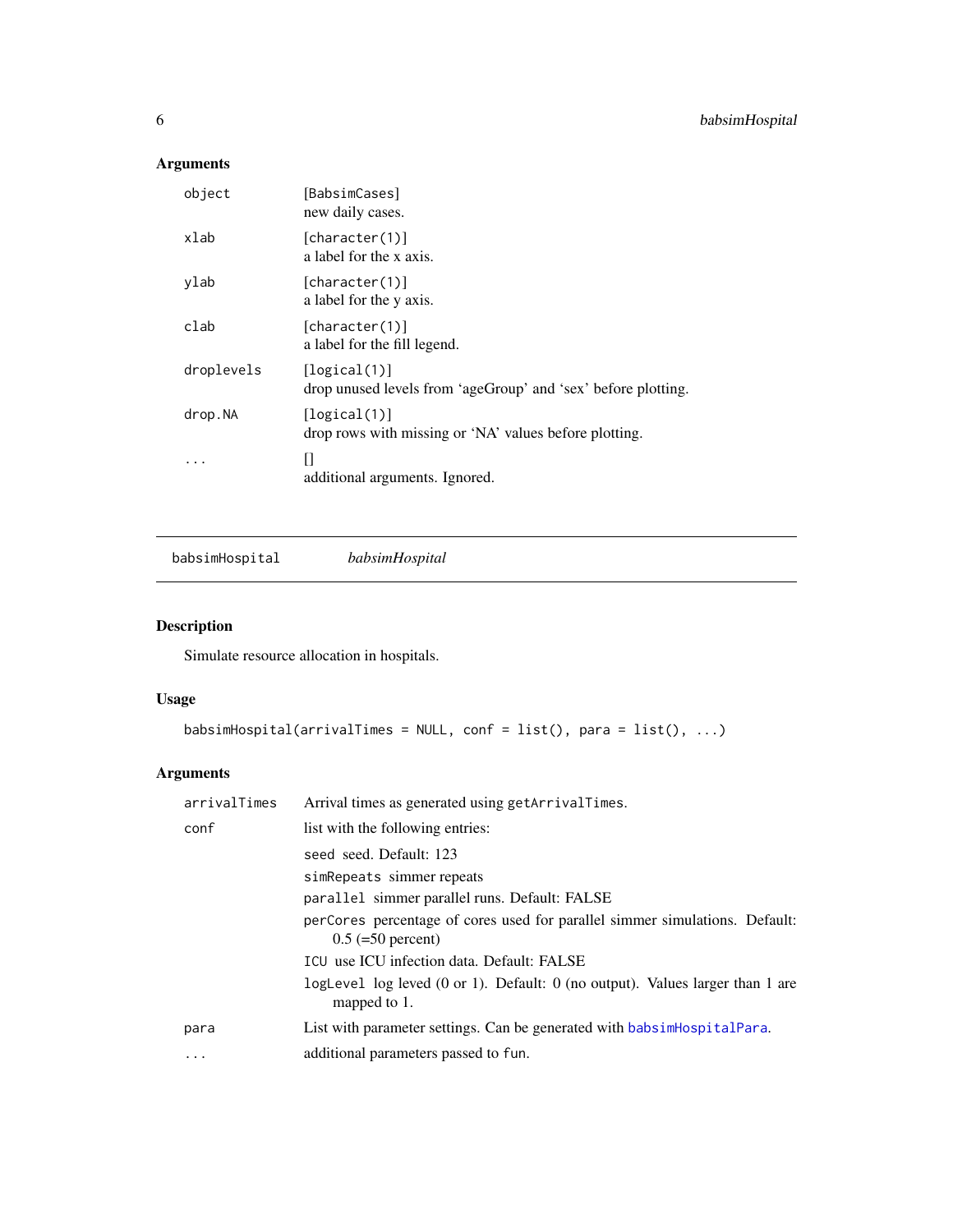### <span id="page-6-0"></span>Value

This function returns an env list with:

xbest Parameters of the best found solution (matrix).

#### Examples

```
require("simmer")
require("dplyr")
# Generate simulation data based on number of infected persons per day:
x <- dataCovidBeds20200624
arrivalTimes <- getArrivalTimes(x$Infected)
conf <- babsimToolsConf()
y <- babsimHospital(
  arrivalTimes = arrivalTimes,
  conf = conf,para = babsimHospitalPara()
)
resources <- get_mon_resources(y)
# resources <- resources %>% filter(resource != "nurse")
mean(resources$server)
## 2nd example (shows details):
# Generate simulation data based on number of infected persons per day:
x <- dataCovidBeds20200624
arrivalTimes <- getArrivalTimes(x$Infected)
para <- babsimHospitalPara()
conf <- babsimToolsConf()
conf$logLevel <- 1
conf$simRepeats <- 1
para$GammaShapeParameter <- 0.8
y <- babsimHospital(
  arrivalTimes = arrivalTimes,
  conf = conf,para = para
)
```
<span id="page-6-1"></span>babsimHospitalPara *babsimHospitalPara*

#### **Description**

Default Control list for babsimHospital This function returns the default controls for the functions [babsimHospital](#page-5-1). Control is a list of the following settings. Note: dependent parameters that are based on other parameters (e.g., probabilities that add to 1.0) are marked with an asterisk (\*). Note: parameters that are currently not used, are marked with a double asterisk (\*\*).

logLevel if larger than 10, shown detailed simmer output. simmer log\_ level, default is 0. 1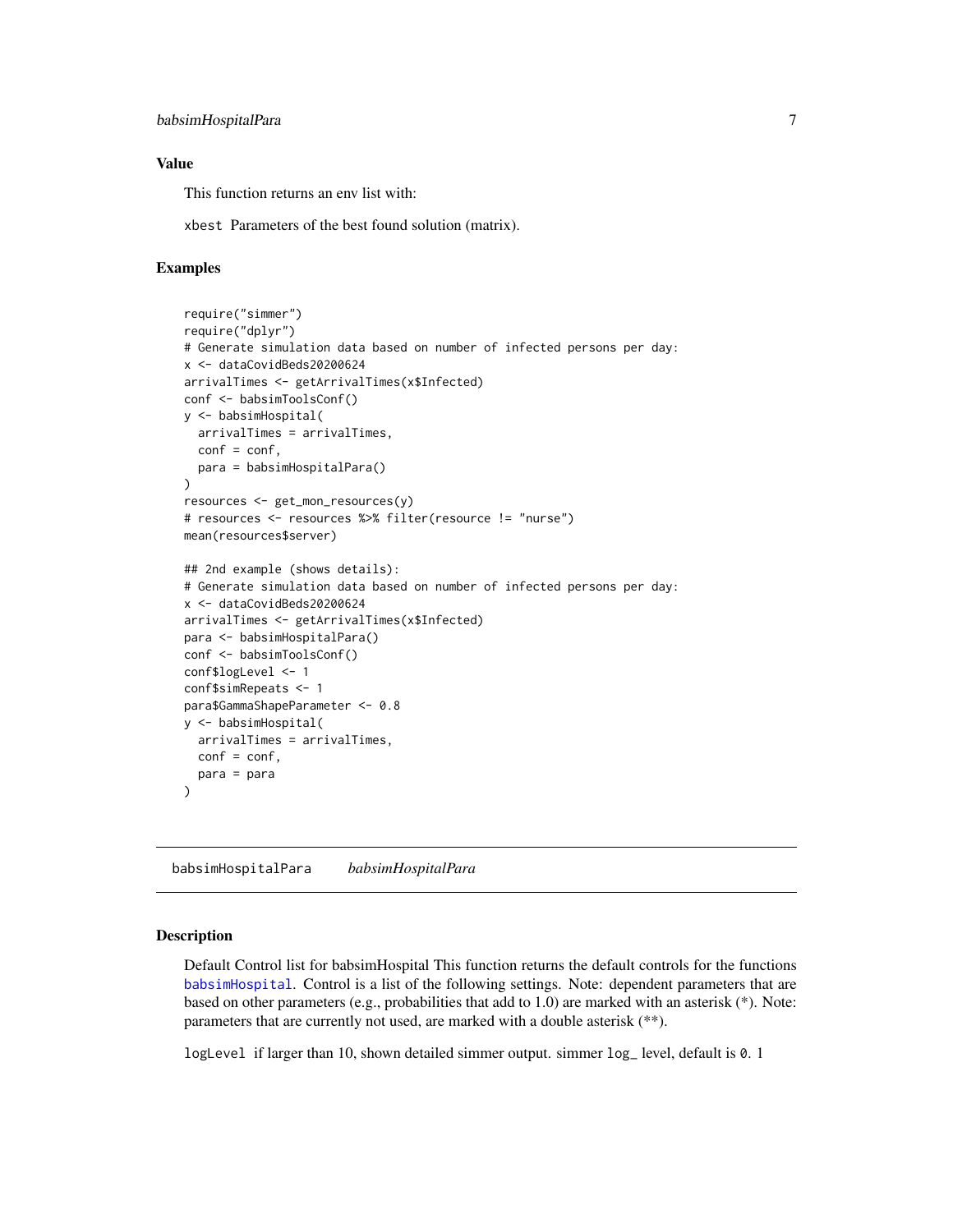- FactorPatientsInfectedToHealthy\* Z1: Infected -> Healthy: percentage of patients that move from state infected to healthy, default is 0.831. Note: not used. Value is internally calculated as: 1 - FactorPatientsInfectedToHospital
- AmntDaysInfectedToHealthy\*\* Z1: Infected -> Healthy: duration (in days) if patients move from state infected to healthy, default is 20.5. Note: not used, because not modeled. 2
- FactorPatientsInfectedToHospital Z2: Infected -> Hospital: percentage of patients that move from state infected to hospital, default is 0.169.
- AmntDaysInfectedToHospital Z2: Infected -> Hospital: duration (in days) if patients move from state infected to hospital, default is 8.4.

3

- FactorPatientsHospitalToNormal\* Z3: Hospital -> Normal: percentage of patients that move from state hospital to normal, default is 0. Note: not used. Value is internally calculated as: 1 - FactorPatientsHospitalToIntensive - FactorPatientsHospitalToVentilation
- AmntDaysHospitalToNormal $*$  Z3: Hospital -> Normal: duration (in days) if patients move from state hospital to normal, default is 1e6. Note: not used. Patients move from hospital to normal immediately 4
- FactorPatientsHospitalToIntensive Z4: Hospital -> Intensive: percentage of patients that move from state hospital to intensive, default is 0.012.
- AmntDaysHospitalToIntensiv\* Z4: Hospital -> Intensive: duration (in days) if patients move from state hospital to intensive, default is 1e6. Note: not used. Patients move from hospital to intensive immediately 5
- FactorPatientsHospitalToVentilation Z5: Hospital -> Ventilation: percentage of patients that move from state hospital to ventilation, default is 0.036.
- AmntDaysHospitalToVentilation\* Z5: Hospital -> Ventilation: duration (in days) if patients move from state hospitel to ventilation, default is 1e6. Note: not used. Patients move from hospital to intensive immediately 6
- FactorPatientsNormalToHealthy\* Z6: Normal -> Healthy: percentage of patients that move from state normal to healthy, default is 0. Note: not used. Value is internally calculated as: 1 - FactorPatientsNormalToIntensive - FactorPatientsNormalToVentilation - FactorPatientsNormalToDeath
- AmntDaysNormalToHealthy Z6: Normal -> Healthy: duration (in days) if patients move from state normal to healthy, default is 11.6. 7
- FactorPatientsNormalToIntensive Z7: Normal -> Intensive: percentage of patients that move from state normal to intensive, default is 0.0506.
- AmntDaysNormalToIntensive Z7: Normal -> Intensive: duration (in days) if patients move from state normal to intensive, default is 1.25. 8
- FactorPatientsNormalToVentilation Z8: Normal -> Ventilation: percentage of patients that move from state normal to ventilation, default is 0.1013.
- AmntDaysNormalToVentilation Z8: Normal -> Ventilation: duration (in days) if patients move from state normal to ventilation, default is 3.63. 9
- FactorPatientsNormalToDeath Z9: Normal -> Death: percentage of patients that move from state normal to death, default is 0.139.
- AmntDaysNormalToDeath Z9: Normal -> Death: duration (in days) if patients move from state normal to death, default is 11.4. 10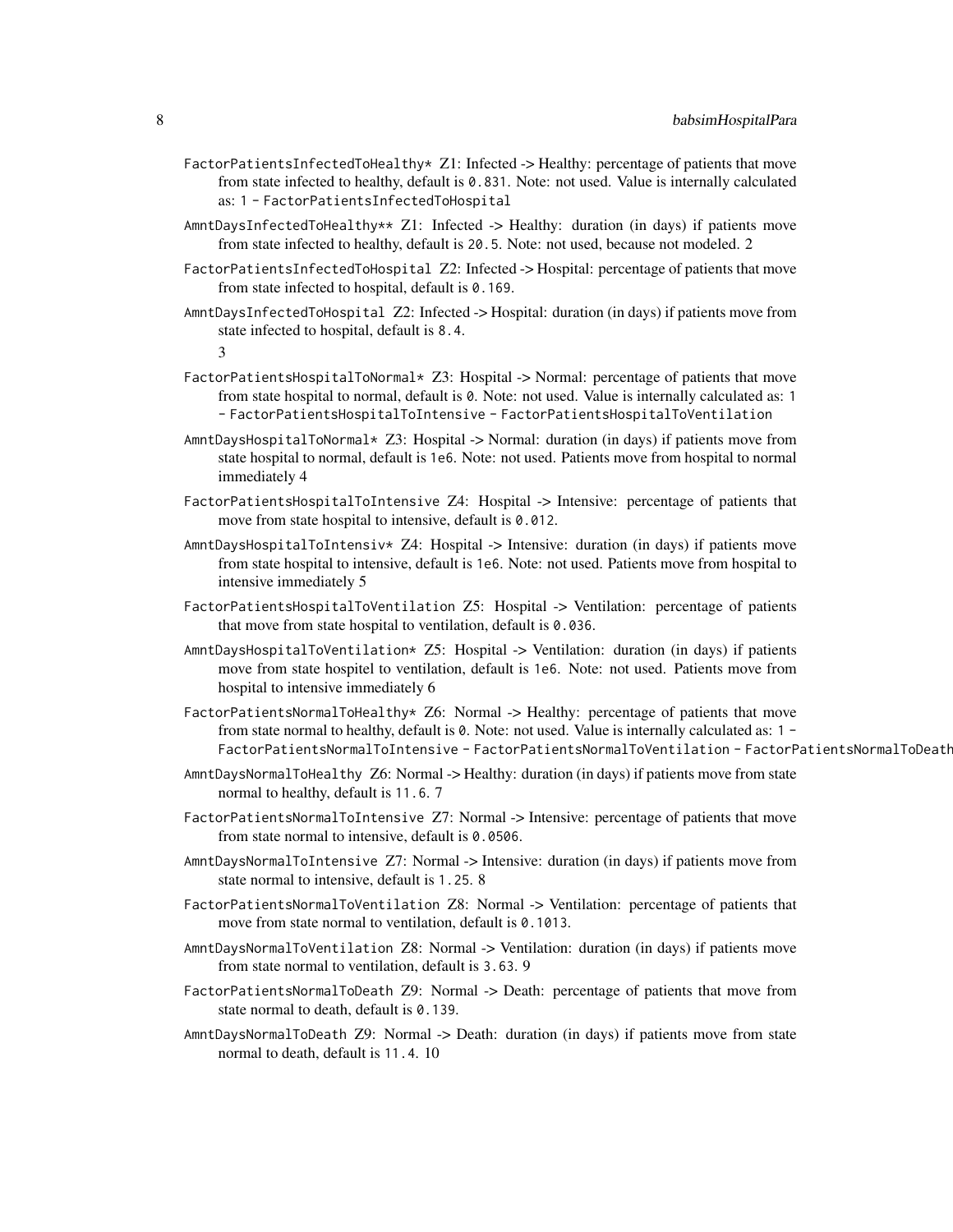- FactorPatientsIntensiveToAftercare\* Z10: Intensive -> Aftercare: percentage of patients that move from state intensive to aftercare, default is 0.25. Note: not used. Value is internally calculated as: 1 - FactorPatientsIntensiveToVentilation - FactorPatientsIntensiveToDeath - FactorPatientsIntensiveToHealthy
- AmntDaysIntensiveToAftercare Z10: Intensive -> Aftercare: duration (in days) if patients move from state intensive to aftercare, default is 7.0. 11
- FactorPatientsIntensiveToVentilation Z11: Intensive > Ventilation: percentage of patients that move from state intensive to ventilation, default is 0.25.
- AmntDaysIntensiveToVentilation Z11: Intensive > Ventilation: duration (in days) if patients move from state intensive to ventilation, default is 2.0. 12
- FactorPatientsIntensiveToDeath Z12: Intensive -> Death: percentage of patients that move from state intensive to death, default is 0.25.
- AmntDaysIntensiveToDeath Z12: Intensive -> Death: duration (in days) if patients move from state intensive to death, default is 2.0. 12a
- Removed in v11: FactorPatientsIntensiveToHealthy Z12a: Intensive -> Healthy: percentage of patients that move from state intensive to healthy, default is 0.25.
- AmntDaysIntensiveToHealthy Z12a: Intensive -> Healthy: duration (in days) if patients move from state intensive to healthy, default is 13.0. 13
- Removed in v11: FactorPatientsVentilationToAftercare\* Z13: Ventilation -> Aftercare: percentage of patients that move from state ventilation to aftercare, default is 0.08. Note: not used. Value is internally calculated as: 1 - FactorPatientsVentilationToIntensiveAfter - FactorPatientsVentilationToDeath
- Removed in v11: AmntDaysVentilationToAftercare Z13: Ventilation -> Aftercare: duration (in days) if patients move from state ventilation to aftercare, default is 9.0. 14
- FactorPatientsVentilationToIntensiveAfter Z14: Ventilation -> IntensiveAfter: percentage of patients that move from state ventilation to intensiveAfter, default is 0.42.
- AmntDaysVentilationToIntensiveAfter Z14: Ventilation -> IntensiveAfter: duration (in days) if patients move from state ventilation to intensiveAfter, default is 23.0. 15
- Removed in v11: FactorPatientsVentilationToDeath Z15: Ventilation -> Death: percentage of patients that move from state ventilation to death, default is 0.5.
- AmntDaysVentilationToDeath Z15: Ventilation -> Death: duration (in days) if patients move from state ventilation to death, default is 16.0. 16
- FactorPatientsAftercareToHealthy\* Z16: Aftercare -> Healthy: percentage of patients that move from state aftercare to healthy, default is 1.0. Note: not used. Value is 1. No branching required, because there is no alternative.
- AmntDaysAftercareToHealthy Z16: Aftercare -> Healthy: duration (in days) if patients move from state aftercare to healthy, default is 21.0. 17 I
- FactorPatientsIntensiveAfterToAftercare\* Z17I: IntensiveAfter -> Aftercare: percentage of patients that move from state intensiveAfter to aftercare, default is 0.5. Note: not used. Value is internally calculated as: 1 - FactorPatientsIntensiveAfterToHealthy - FactorPatientsIntensiveAfte - FactorPatientsIntensiveAfterToHealthy
- AmntDaysIntensiveAfterToAftercare Z17I: IntensiveAfter -> Aftercare: duration (in days) if patients move from state intensiveAfter to aftercare, default is 7.0. 17 II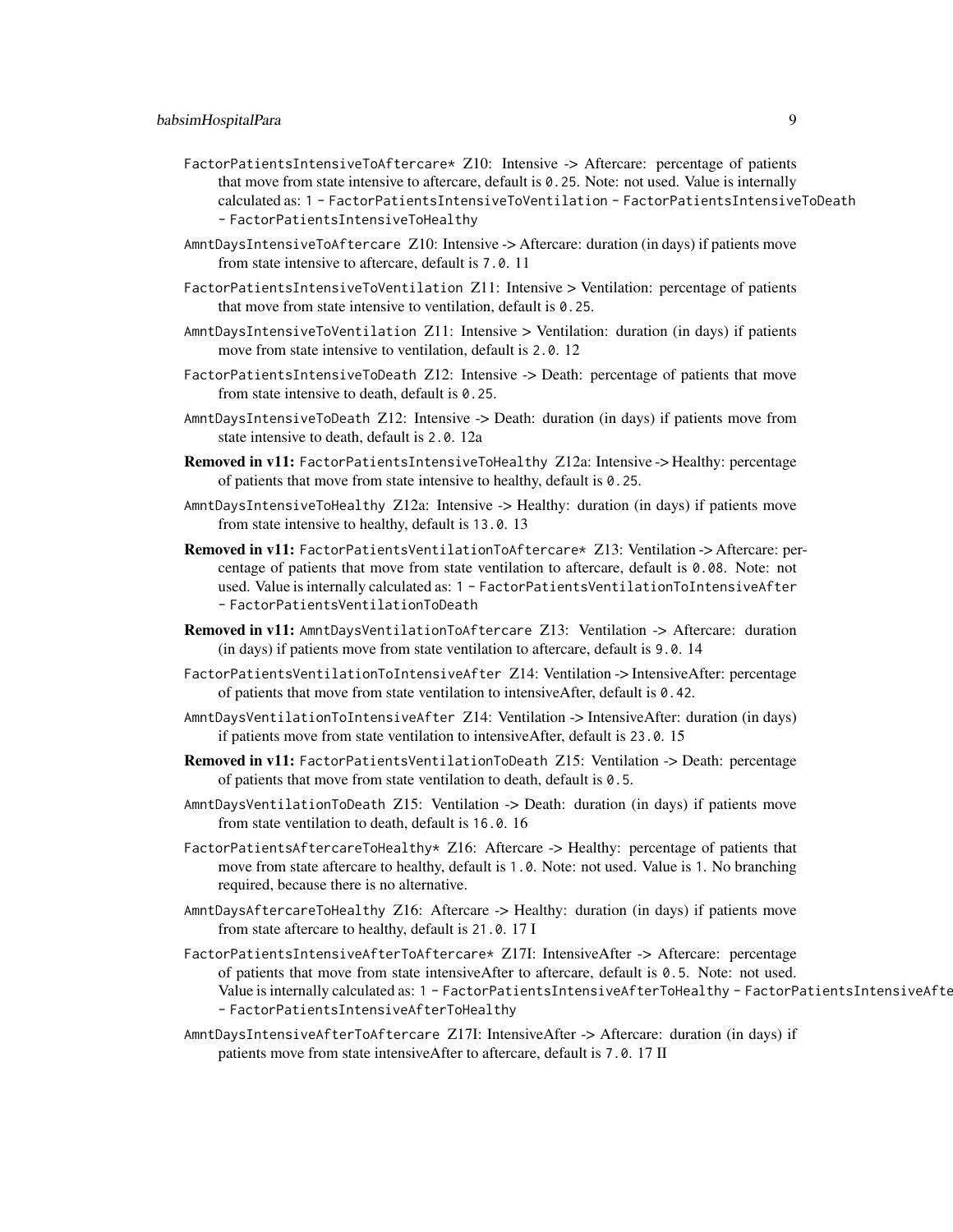- <span id="page-9-0"></span>Removed in v11: AmntDaysIntensiveAfterToHealthy Z17II: IntensiveAfter -> Healthy: duration (in days) if patients move from state intensiveAfter to healthy, default is 18.0. 18
- FactorPatientsIntensiveAfterToDeath IntensiveAfter -> Death: percentage of patients that move from state intensiveAfter to death, default is 0.0.
- AmntDaysIntensiveAfterToDeath IntensiveAfter -> Death: duration (in days) if patients move from state intensiveAfter to death, default is 1e-6.

GammaShapeParameter Gamma shape parameter, default is 1 (exponential distribution).

- RiskFactorA Parameter a in the exponential function  $r(x) = a \exp(b \, x)$  that models the risk r as a function of the age x, default is 0.02048948.
- RiskFactorB Parameter b in the exponential function  $r(x) = a \exp(b \, x)$  that models the risk r as a function of the age x, default is 0.07138200.

RiskMale Death risk of male patients compared to female , default is 2.

- AmntDaysIntensiveAfterToHealthy IntensiveAfter -> Healthy: duration (in days) if patients move from state intensiveAfter to death, default is 3.
- FactorPatientsIntensiveAfterToHealthy IntensiveAfter -> Healthy: percentage of patients that move from state intensiveAfter to healthy, default is 0.67.

#### Usage

babsimHospitalPara()

### Value

a list

#### Examples

```
# change Gamma parameter
x <- babsimHospitalPara()
x$GammaShapeParameter <- 1.0
```
<span id="page-9-1"></span>babsimToolsConf *babsimToolsConf*

#### **Description**

Default configuration list for babsimTools. This function returns the default configuration settings of the babsimTools functions used to run [babsimHospital](#page-5-1). Configuration conf is a list of the following settings.

seed (int) Initial seed. Default: 123 simRepeats (int) Number of [simmer](#page-0-0) simulation runs. Default: 1 parallel (logical) Use parallel simulations based on [mclapply](#page-0-0). Default: FALSE perCores (num) Percentage of cores used, if parallel == TRUE. Default: 0.5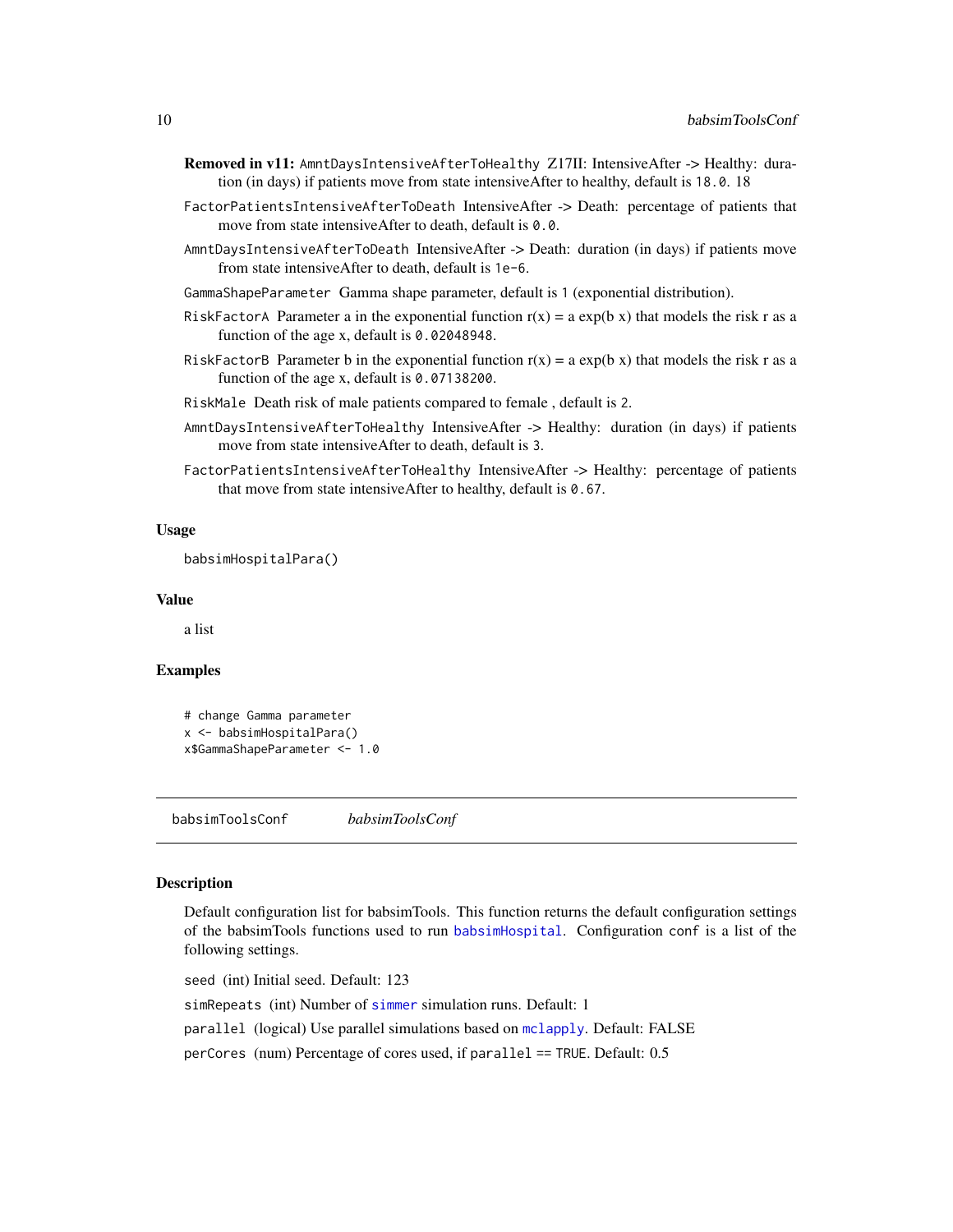- ICU (logical) Use ICU (RKI) data. Default: FALSE.
- logLevel (int)  $0 = no$  logging,  $>= 1$  logging. Default: 0. If larger than 10, shown detailed simmer output.
- maxCapacity (num) Maximum capacity used for [babsimHospital](#page-5-1) resources. Default: 1e6.

dataset (chr) "GA" or "ICU". Default: "GA".

- simulationDates List with the following entries:
	- StartDate (chr) Start date of the simulation data (infection data used to generate arrival times), first day. Default: "2020-03-03"

EndDate (chr) End date of the simulation data, last day. Default: "2020-06-24"

fieldDates List with the following entries:

StartDate (chr) Start date of the field (resources) data, first day. Default: "2020-03-03" EndDate (chr) End date of the field data, last day. Default: "2020-06-24"

simulationData (data frame) Data used for the simulation. Default [dataCovidBeds20200624](#page-13-1)

bed int 2 2 3 3 3 3 3 3 4 4 ...

**intensiveBed** int 0 0 0 0 0 0 0 0 0 0 ...

intensiveBedVentilation int 0 0 0 0 0 0 0 0 0 0 ...

- Day Date, format: "2020-03-03" "2020-03-04" "2020-03-05" "2020-03-06" ...
- **Infected** num 5 0 0 0 0 0 0 7 2 5 ...

Sick num 5 5 5 5 5 5 5 5 1 2 1 4 1 9 ...

fieldEvents (data frame) Data used for evalution of the simulation. Default [GABeds220200624](#page-25-1)

ressource chr "bed" "bed" "bed" "bed" ...

time int 1 2 3 4 5 6 7 8 9 10 ... med int 2 2 3 3 3 3 3 3 4 4 ...

source int 2 2 3 3 3 3 3 3 4 4 ...

date Date, format: "2020-03-03" "2020-03-04" "2020-03-05" "2020-03-06" ...

resource (vector) Resources used in the simulation. Default: c("bed", "intensiveBed", "intensiveBedVentilation" For ICU data use: c("bed", "intensiveBedVentilation")

ressource chr "bed" "bed" "bed" "bed" ...

time int 1 2 3 4 5 6 7 8 9 10 ...

med int 2 2 3 3 3 3 3 3 4 4 ...

source int 2 2 3 3 3 3 3 3 4 4 ...

date Date, format: "2020-03-03" "2020-03-04" "2020-03-05" "2020-03-06" ...

#### Usage

babsimToolsConf()

#### Value

a list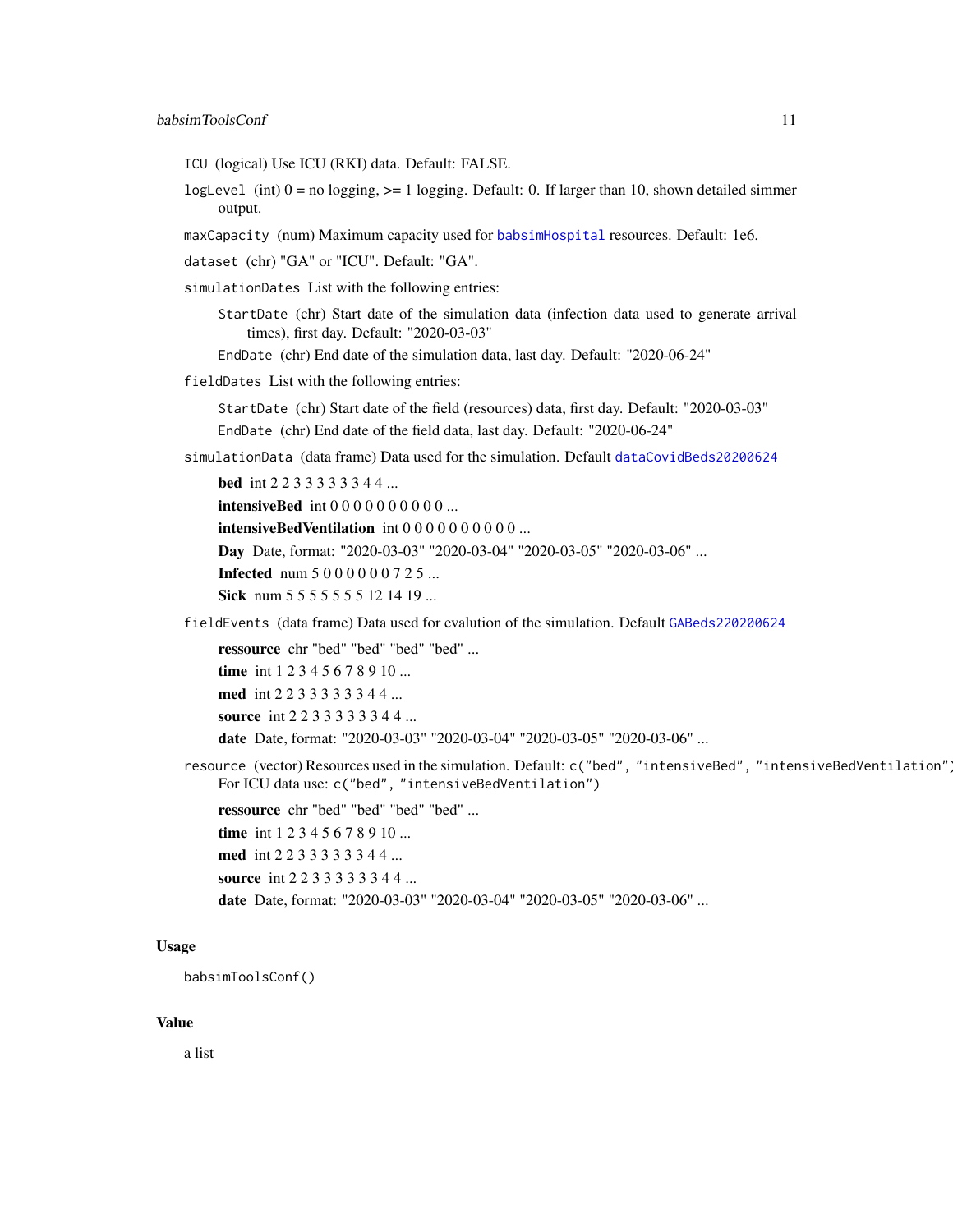# Examples

```
# turn on parallel simulation:
conf <- babsimToolsConf()
conf$parallel <- TRUE
conf$simulationDates$StartDate <- "2020-01-01"
```
checkSimPara *checkSimPara*

# Description

check (and correct) parameter list

#### Usage

checkSimPara(para = babsimHospitalPara())

#### Arguments

para list: optimization parameters, e.g., generated via [babsimHospitalPara](#page-6-1)

### Value

corrected parameter list

# Examples

```
x0 <- babsimHospitalPara()
x <- checkSimPara(x0)
```
checkTestConfig *Check test config*

# Description

Check test config

# Usage

checkTestConfig(testConf, TestSimStartDate, TestFieldStartDate, verbosity)

<span id="page-11-0"></span>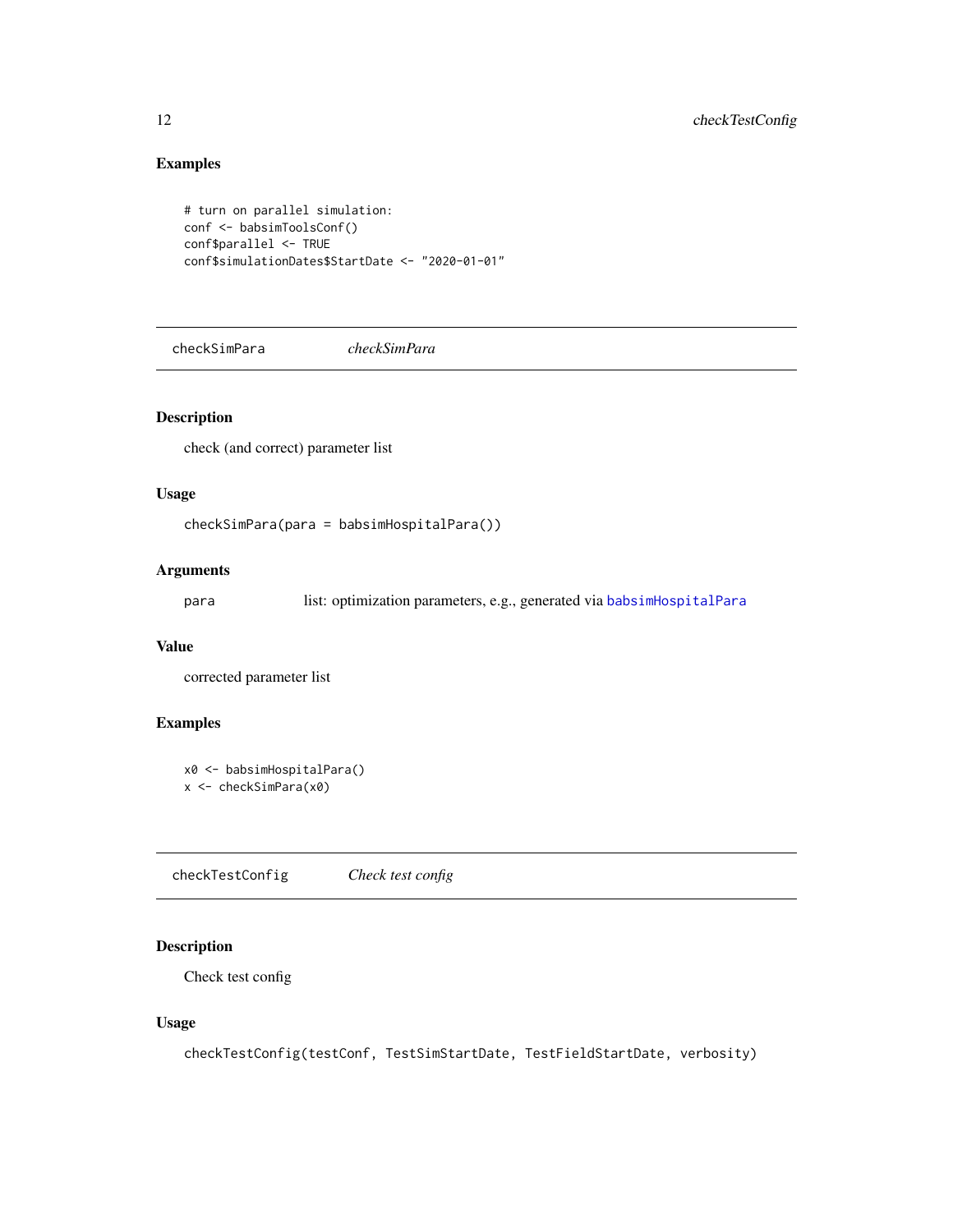## <span id="page-12-0"></span>checkTestData 13

## Arguments

testConf test configuration TestSimStartDate test data: sim start date TestFieldStartDate test data: field start date verbosity default 0.

checkTestData *Check Test Data*

### Description

Check test data

### Usage

checkTestData(testData, TestSimStartDate, TestFieldStartDate, verbosity)

### Arguments

testData list of test data: field and sim TestSimStartDate test data: sim start date TestFieldStartDate test data: field start date verbosity default 0.

checkTrainConfig *Check train config*

# Description

Check consistency of the training configuration

# Usage

```
checkTrainConfig(
  trainConf,
  TrainSimStartDate,
  TrainFieldStartDate,
  verbosity = 0\mathcal{L}
```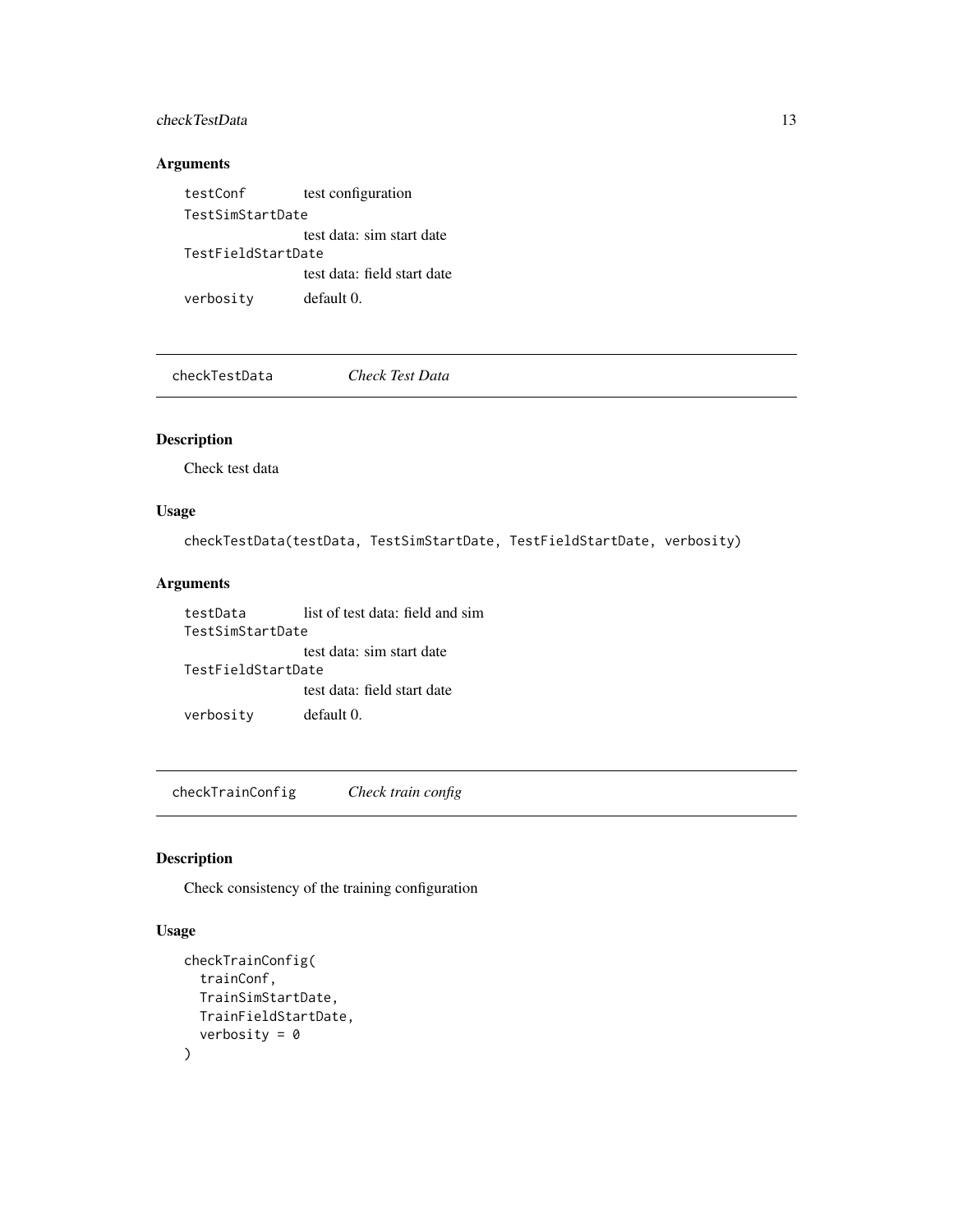#### Arguments

trainConf trainConfig TrainSimStartDate Start data simulation train data TrainFieldStartDate Start data simulation field data verbosity Default 0.

<span id="page-13-1"></span>dataCovidBeds20200624 *dataCovidBeds20200624*

# Description

A data set of COVID-19 cases with 99 obs. of 11 variables.

### Usage

dataCovidBeds20200624

### Format

A data frame with 32239 rows and 6 columns:

bed int 2 2 3 3 3 3 3 3 4 4 ...

**intensiveBed** int  $000000000...$ 

intensiveBedVentilation int 0 0 0 0 0 0 0 0 0 0 ...

Day Date, format: '2020-03-03' '2020-03-04' '2020-03-05' '2020-03-06' ...

**Infected** num 5 0 0 0 0 0 0 7 2 5 ...

Sick num 5 5 5 5 5 5 5 5 1 2 1 4 1 9 ...

The variable obk\$Sick was generated from the Infected data as follows: slide\_dbl(obk\$Infected,  $\text{sym}(.x)$ , .before = (amntDaysSickness -1)) amntDaysSickness was set to 20.

```
x <- dataCovidBeds20200624
# first look
str(x)
# plot
x$InfCum <- cumsum(x$Infected)
plot(x$Day, x$InfoUm, type = "l", log = "y", ylim = c(1, 500))lines(x$Day, x$Infected + 1e-6)
```
<span id="page-13-0"></span>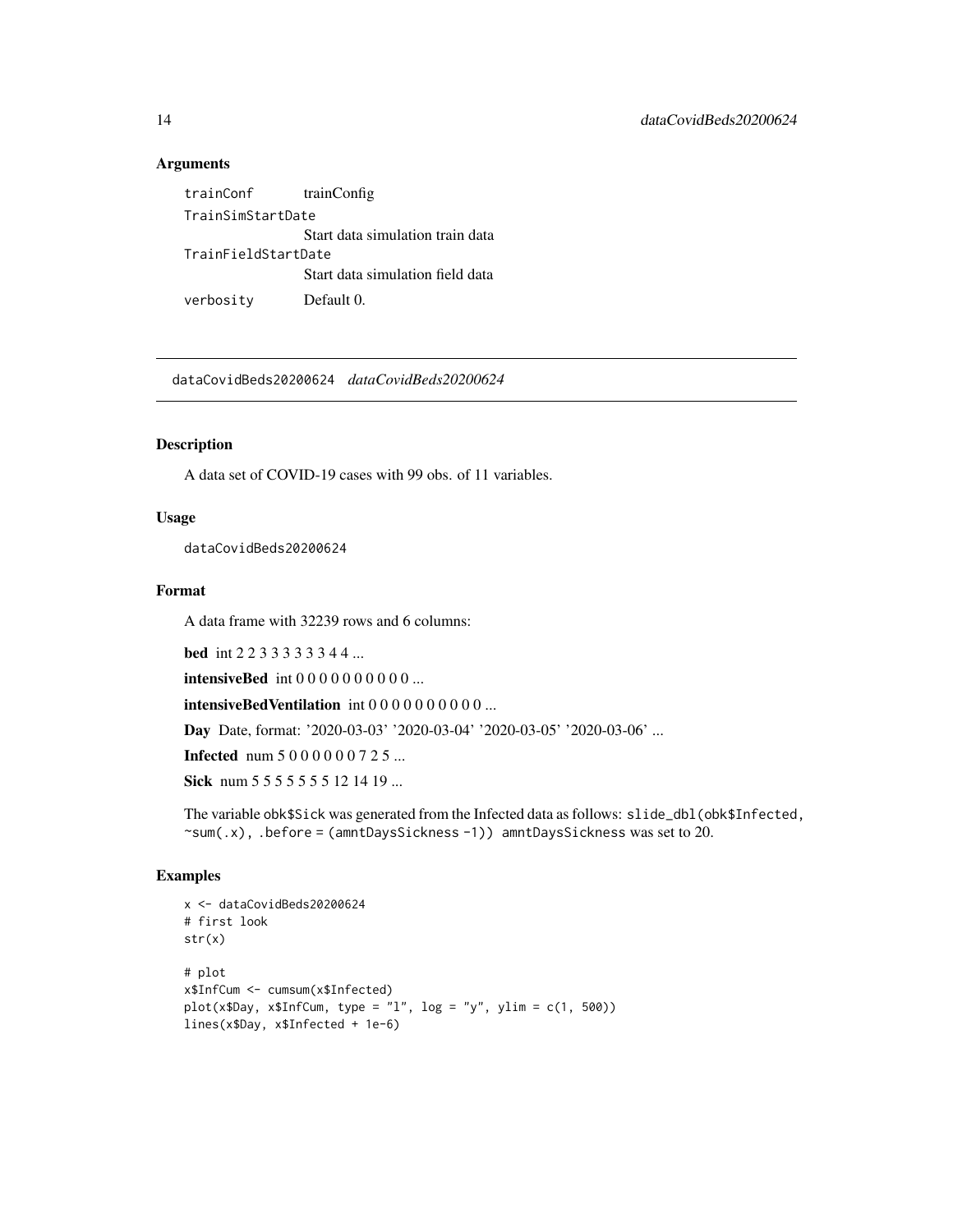<span id="page-14-0"></span>dataICUBeds20200821 *dataICUBeds20200821*

#### **Description**

A data set of COVID-19 ICU beds with 113 obs. of 3 variables.

#### Usage

dataICUBeds20200821

#### Format

A data frame with the following entries:

bed 640 597 538 553 591 573 593 527 529 508 ...

intensiveBedVentilation int 1549 1508 1441 1396 1346 1311 1230 1185 1121 1073 ...

Day Date, format: '2020-05-01' '2020-05-02' '2020-05-03' '2020-05-04' ...

The data frame was generated as follows: icu <- icudata icuCov <- as.data.frame(xtabs( faelle\_covid\_aktuell ~ daten\_stand, icu)) icuCov\$daten\_stand <- as.Date(icuCov\$daten\_stand) icuCovBeatm <- as.data.frame(xtabs(faelle\_covid\_aktuell\_beatmet ~ daten\_stand, icu)) icuCovBeatm\$daten\_stand <- as.Date(icuCovBeatm\$daten\_stand) dataICUBeds20200821 < data.frame(bed=(icuCov\$Freq - icuCovBeatm\$Freq), intensiveBedVentilation=icuCovBeatm\$Freq, Day = as.Date(icuCovBeatm\$daten\_stand))

### Examples

```
x <- dataICUBeds20200821
# first look
str(x)
# plot
x <- dataICUBeds20200821
plot(x$Day, x$bed, type = "o")
lines(x$Day, x$intensiveBedVentilation, type = "o", col = "red")
```
ensureRangeOpen *ensureRangeOpen*

#### Description

Ensure that value belongs to the open interval ]a,b[

#### Usage

ensureRangeOpen(x, a, b)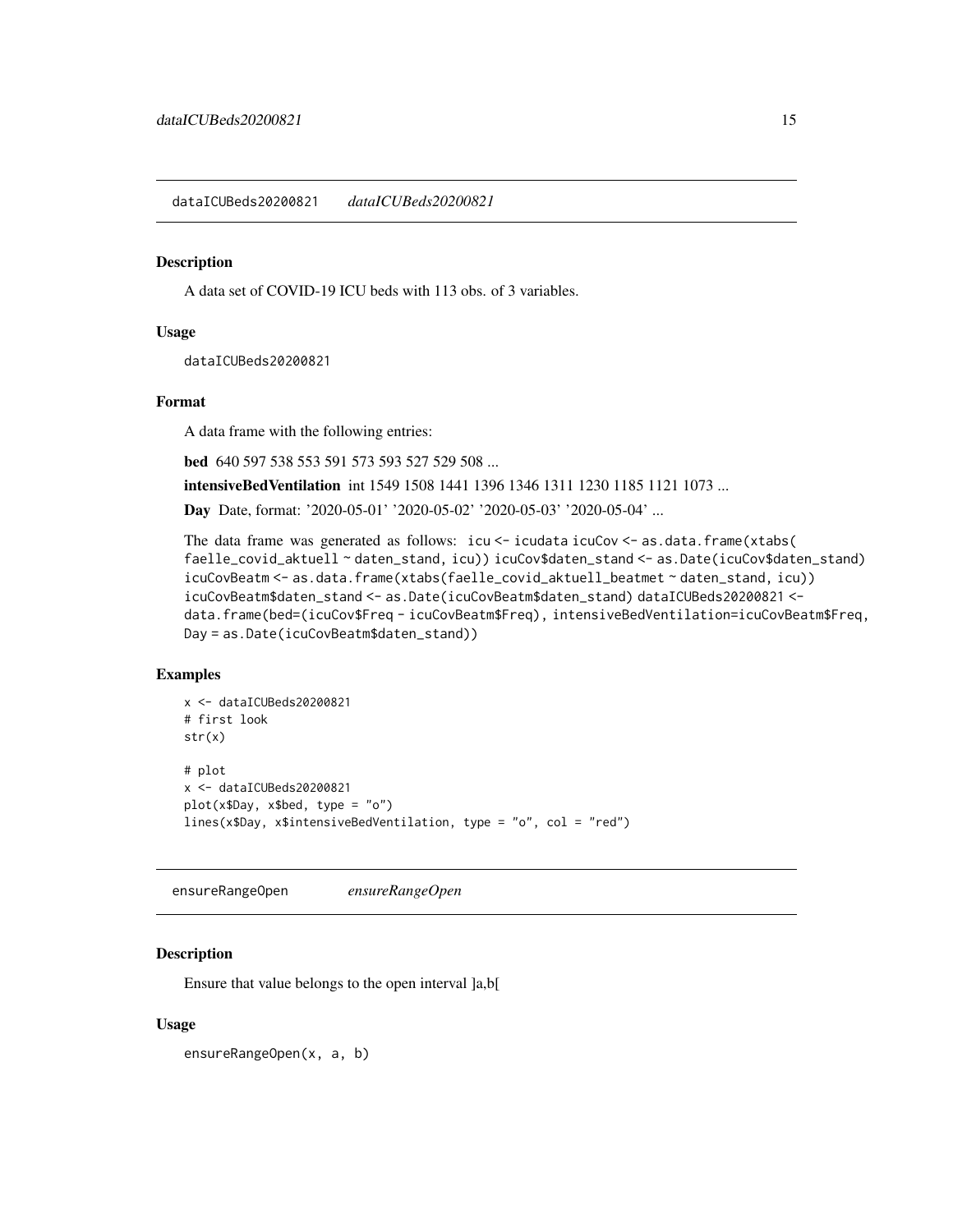#### Arguments

| х | value       |
|---|-------------|
| a | lower limit |
| h | upper limit |

# Value

corrected value

# Examples

```
# return 1:
ensureRangeOpen(x = 10, a = 0, b = 1)
# return 0:
ensureRangeOpen(x = 0, a = 0, b = 1)
# return 0.5:
ensureRangeOpen(x = 0.5, a = 0, b = 1)
```
envToTibble *envToTibble*

#### Description

Convert babsim simulation results to tibble data. Input: [simmer](#page-0-0) simulation environment and field data formatted using [getRealBeds](#page-41-1). The formatted filed date has dim (nxm, 5), the output data has dimension (nxm, 15). The method [get\\_mon\\_resources](#page-0-0) function is used to extract information from the babsim.hospital simulation. The function is used by [modelResultHospital](#page-58-1) to prepare the calculation of the error.

#### Usage

```
envToTibble(envs, fieldEvents, conf, dontFilter = FALSE)
```
# Arguments

| envs        | simmer simulation environment. Result from babsim. hospital simulation runs,<br>e.g., output from babsimHospital.   |
|-------------|---------------------------------------------------------------------------------------------------------------------|
| fieldEvents | Real values. Output from getRealBeds, i.e., a (nxm, 5)-dim data.frame with<br>the following variables:              |
|             | resource chr: 'bed' 'bed' 'bed' 'bed'                                                                               |
|             | time int: $12345678910$                                                                                             |
|             | med int: 2233333344                                                                                                 |
|             | source chr: $G A' G A' G A' G A' $                                                                                  |
|             | date POSIXct, format: '2020-03-03 01:00:00' '2020-03-04 01:00:00' '2020-<br>$03-0501:00:00$ ' '2020-03-06 01:00:00' |
| conf        | list with the following entries (generated with babsim ToolsConf):                                                  |

<span id="page-15-0"></span>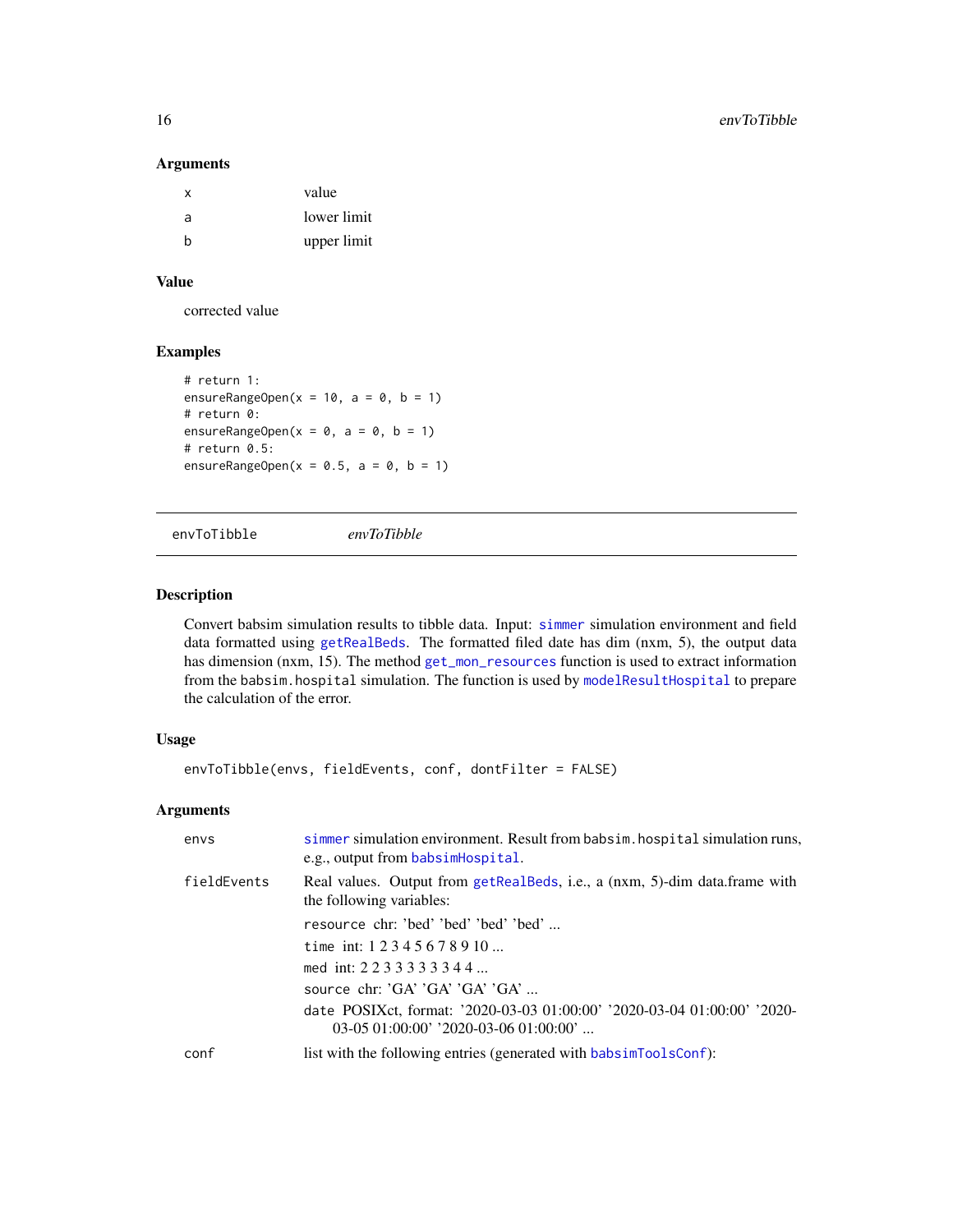|            | seed seed. Change the seed value to get different output for the same input<br>parameters. Default: 123                                                                           |
|------------|-----------------------------------------------------------------------------------------------------------------------------------------------------------------------------------|
|            | simRepeats simmer repeats                                                                                                                                                         |
|            | parallel simmer parallel runs. Default: FALSE                                                                                                                                     |
|            | perCores percentage of cores used for parallel simmer simulations. Default:<br>$0.5 (=50$ percent)                                                                                |
|            | ICU use ICU infection data. Default: FALSE                                                                                                                                        |
|            | logLevel $log$ leved $(0 or 1)$ . Default: $0$ (no output)                                                                                                                        |
|            | maxCapacity max capacity of resources. Default: 1e6                                                                                                                               |
|            | dataset char name of the data set. Default: 'GA'                                                                                                                                  |
|            | simulationDates list with StartDate and EndDate. Period that is used for the<br>simulation (babsim, simmer). Default: list (StartDate = '2020-03-03',<br>EndDate = $'2020-06-24'$ |
|            | fieldDates list with StartDate and EndDate. Period when real data is avail-<br>able (resource usage). Default: $list(StartDate = '2020-03-03', EndDate)$<br>$= '2020-06-24')$     |
|            | simulationData data frame. Data used for the simulation. Default: dataCovidBeds20200624                                                                                           |
|            | fieldEvents data frame. Data used for the evaluation (error). Default: GABeds220200624                                                                                            |
|            | resource vector with resource names. Default: c('bed', 'intensiveBed', 'inten-<br>siveBedVentilation')                                                                            |
| dontFilter | do not filter by date (used in subsimulations)                                                                                                                                    |

### Details

[get\\_mon\\_resources](#page-0-0) returns state changes in resources:

- 'resource': resources name
- 'time': time instant of the event that triggered the state change
- 'server': server count
- 'queue': queue count
- 'capacity': capacity
- 'queue\_size': queue size
- 'system': system count (server + queue). If no queues are used, system values equal server values.
- 'system\_limit': system limit (capacity + queue\_size)

#### Value

This function returns an env data frame (tibble [nxm, 15] (S3: grouped\_df/tbl\_df/tbl/data.frame)) with the following entries:

resource (chr) name of the seized resource: 'bed' 'bed' 'bed' 'bed' ...

time (num) time step: 3 10 12 13 14 15 15 15 15 16 ...

server (int) server: 1232343456...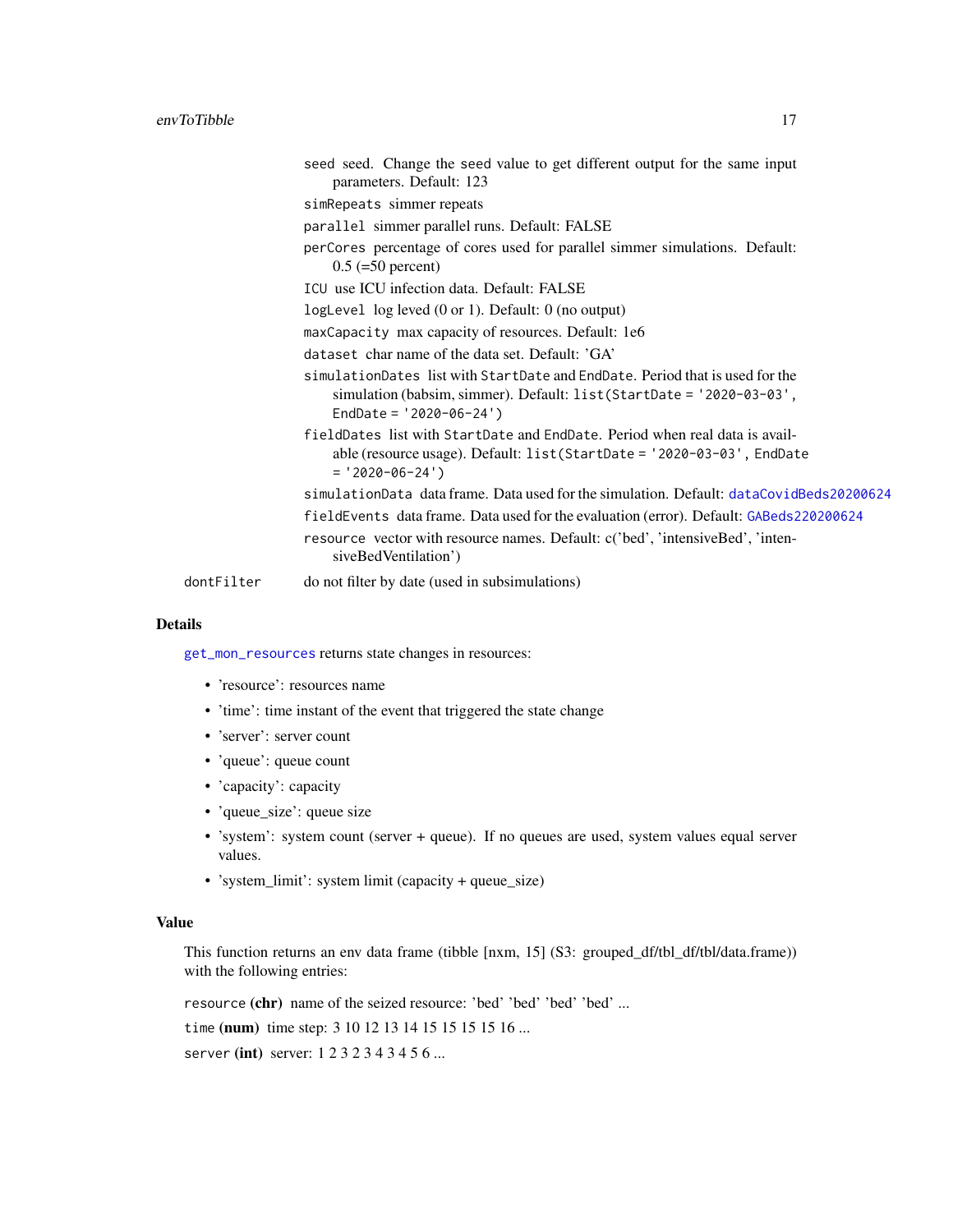<span id="page-17-0"></span>limit (num) limit: Inf Inf Inf Inf Inf ... replication (int) replication:  $1 1 1 1 1 1 1 1 1 ...$ upper (int) upper: 1 2 3 2 3 5 5 5 5 7 ... lower (int) lower: 1 2 3 2 3 3 3 3 3 5 ... med (num) med: 1 2 3 2 3 4 4 4 4 6 ... date (POSIXct) time, format: yyyy-mm-dd hh:mm.ss rwdate (POSIXct) format: '2020-03-01' '2020-03-08' '2020-03-15' '2020-03-15' ... source (chr) name of the simulation that was used: 'babsim' 'babsim' 'babsim' 'babsim' ...

# See Also

[modelResultHospital](#page-58-1)

#### Examples

```
data <- getSyntheticData()
para <- babsimHospitalPara()
conf <- babsimToolsConf()
conf <- getConfFromData(
  conf = conf,simData = data$simData,
  fieldData = data$fieldData
)
arrivalTimes <- getArrivalTimes(data$simData$Infected)
fieldEvents <- getRealBeds(
  data = data$fieldData,
  resource = c("bed", "intensiveBed", "intensiveBedVentilation")
\lambdaenvs <- babsimHospital(arrivalTimes = arrivalTimes, conf = conf, para = para)
res <- envToTibble(envs = envs, conf = conf, fieldEvents = fieldEvents)
```
ex1InfectedDf *ex1InfectedDf*

### Description

Data used in example 1 and for testing A synthetic data set of COVID-19 cases with 99 obs. of 8 variables:

#### Usage

ex1InfectedDf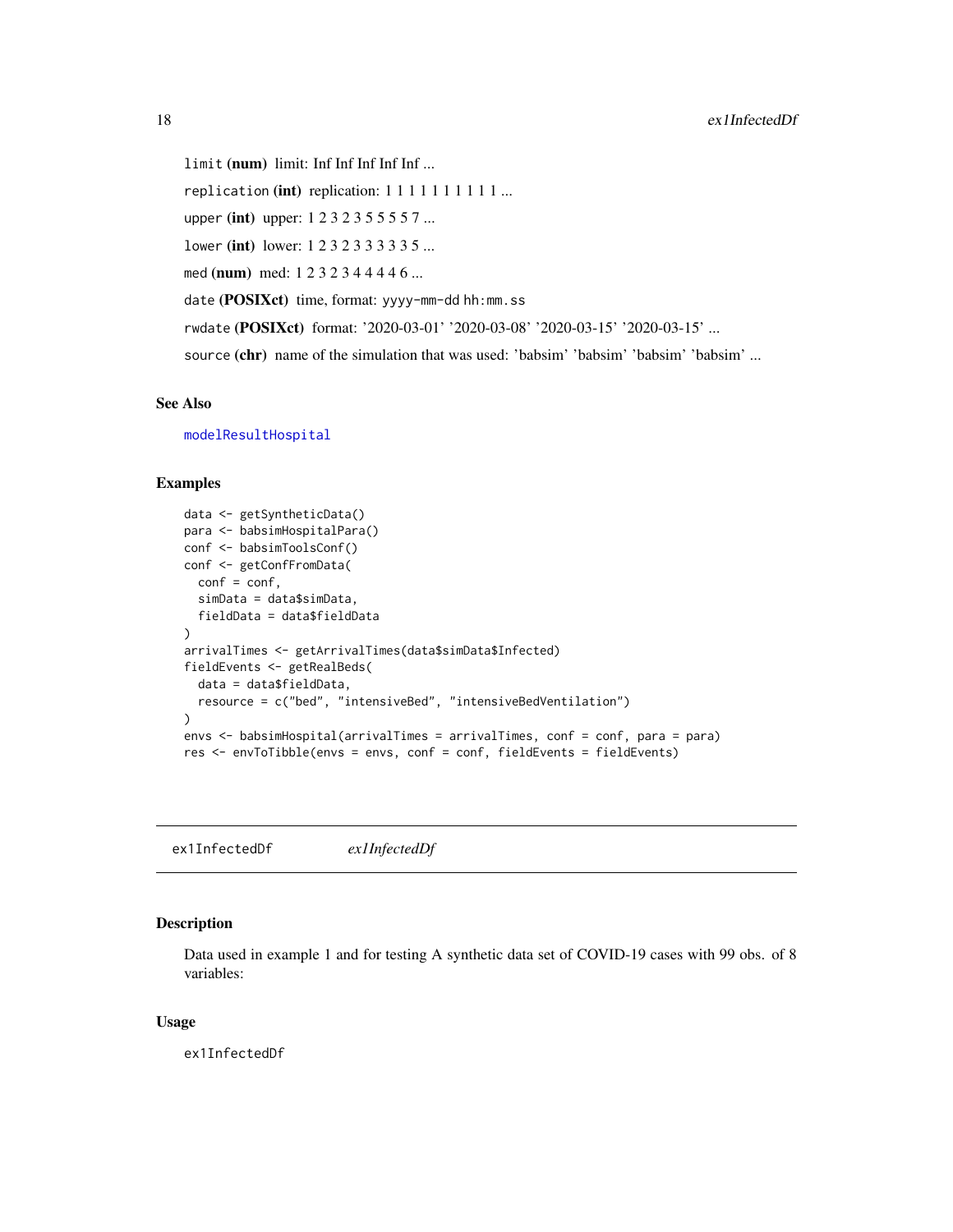#### <span id="page-18-0"></span>extendRki 19

# Format

A data frame with 99 obs. of 8 variables:

index int 1 2 3 4 5 6 7 8 9 10 ... Day Date, format: '2020-03-03' '2020-03-04' '2020-03-05' '2020-03-06' ... Infected num 6 0 1 3 3 1 5 1 6 104 ... Sick num 6 6 7 10 13 14 19 20 26 130 ... InfectedCum num 6 6 7 10 13 14 19 20 26 130 ... normalStation num 1 1 1 1 2 2 3 3 4 18 ... intensive num 0 0 0 0 0 0 0 0 0 1 ... ventilation num 0 0 0 0 0 0 0 0 0 2 ...

# Examples

```
x <- ex1InfectedDf
# first look
str(x)
# plot
x$InfCum <- cumsum(x$Infected)
plot(x$Day, x$InfCum, type = "l", log = "y", ylim = c(1, 500))
lines(x$Day, x$Infected + 1e-6)
```

```
extendRki extendRki Erweiterung der RKI Daten
```
# Description

Combine existing data with synthetic data

### Usage

```
extendRki(
  data = getRkiData(babsim.hospital::rkidata),
 EndDate = max(data$Day) + 28,
 R0 = c(1, 1),tau = 5\lambda
```
#### Arguments

| data    | rki data, e.g., getRkiData(babsim.hospital::rkidata) |
|---------|------------------------------------------------------|
| EndDate | Ende (Tag), e.g., $'2020-05-04'$                     |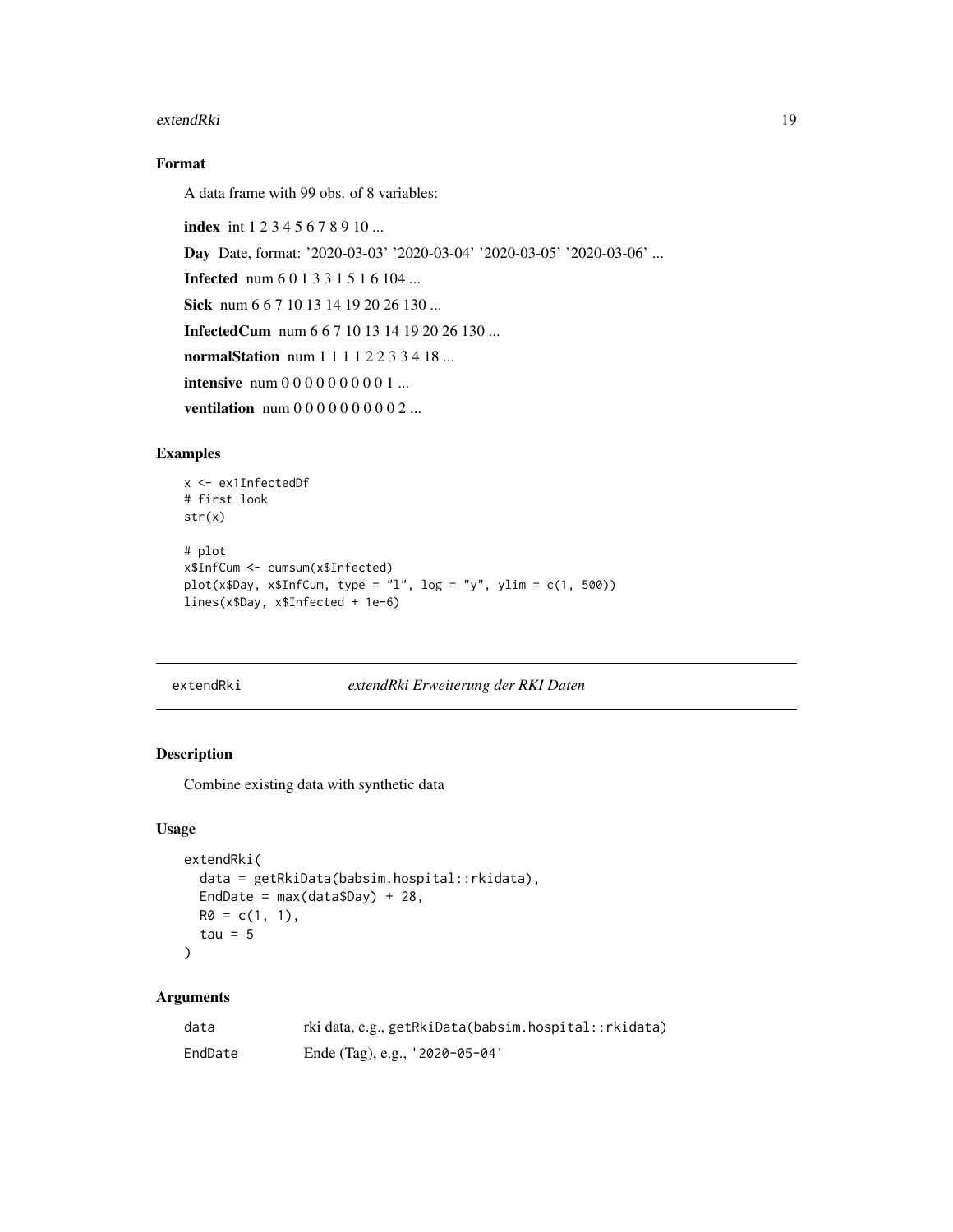<span id="page-19-0"></span>

| R0 | Basisreproduktionszahl. Constant, if a scalar value is given. If a vector of    |
|----|---------------------------------------------------------------------------------|
|    | two values are given, they will be interpreted as a start and an end value, re- |
|    | spectively. $c(1, 2)$ defines an increasing R0 value from 1 to 2. Default: 1,   |
|    | i.e., constant 1. Note: This is NOT exactly the same R0 value presented by      |
|    | the Robert-Koch Institute, please refer to https://en.wikipedia.org/wiki/       |
|    | Basic_reproduction_number for our implementation.                               |
|    |                                                                                 |

tau Ansteckungszeitraum in Tagen

# See Also

[getRkiData](#page-43-1)

### Examples

```
# take 10,000 data points only:
data <- getRkiData(babsim.hospital::rkidata[1:10000, ])
# check whether enough data are provided
if (dim(data)[1] > 1e6){
n <- as.integer(max(data$Day) - min(data$Day))
StartDay <- min(data$Day) + round(n * 0.995)
data <- data[which(data$Day >= StartDay), ]
EndDate <- max(data$Day) + 2
dataExt <- extendRki(
 data = data,
 EndDate = EndDate,
 R0 = c(0.1, 0.2))
}
```
<span id="page-19-1"></span>extractSimulationResults

*Extract and summarize BaBSim results*

### Description

Given a list of result environments returned by [babsimHospital](#page-5-1), extract and summarize resource usage for each day. If the resource usage fluctuates during the day, the maximum usage is reported.

#### Usage

extractSimulationResults(envs, conf)

#### Arguments

| envs | List of simulation environments           |
|------|-------------------------------------------|
| conf | Configuration for simulation runs in envs |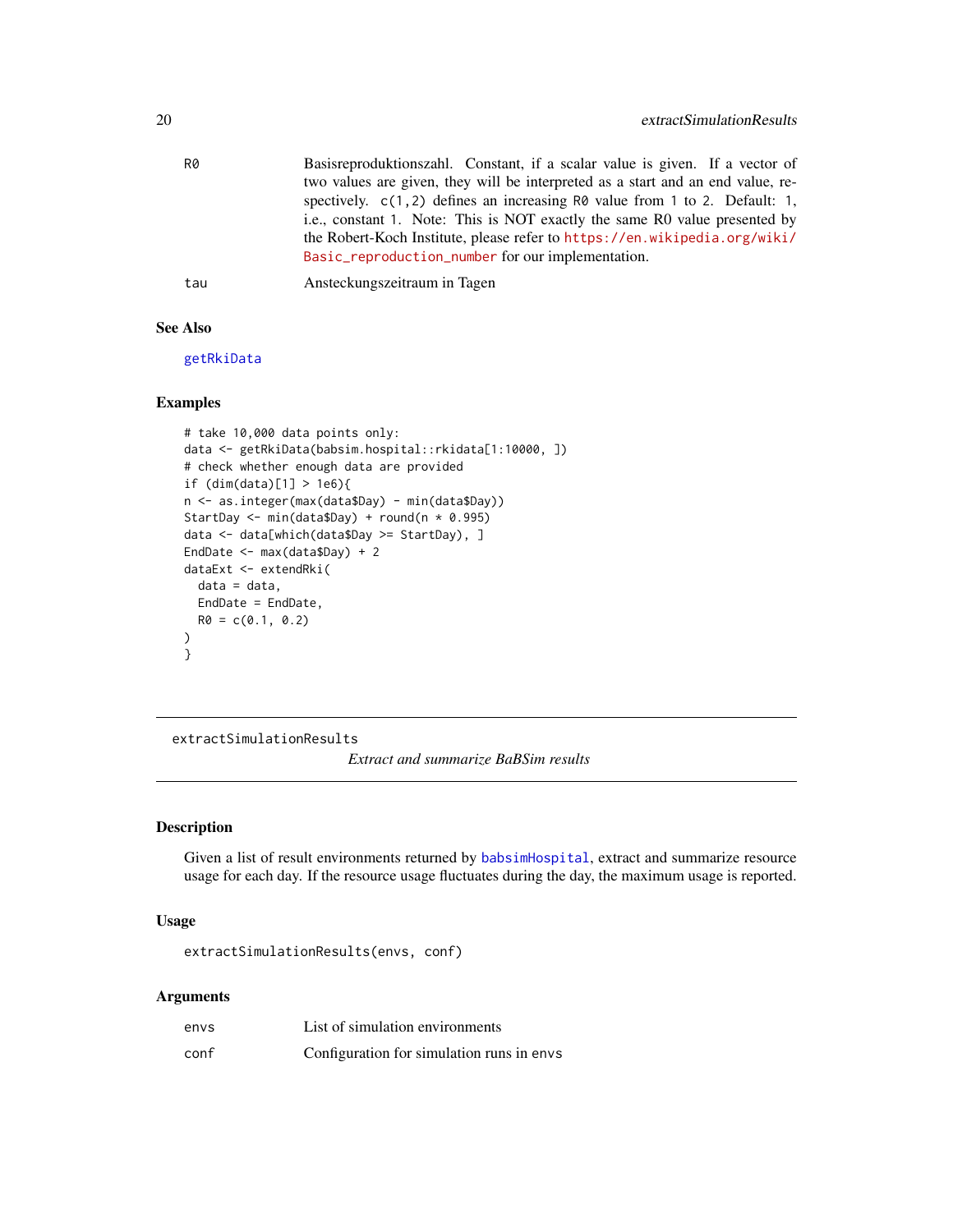#### <span id="page-20-0"></span>fetchRkiCases 21

# Value

A data.table with columns

date Day on which the resource is required. resource The resource required. replication From which replication the result stems.

count Number of units of resource in use.

fetchRkiCases *Download German daily case summary from RKI*

# Description

Download German daily case summary from RKI

### Usage

```
fetchRkiCases(dir = tempdir(), force = FALSE)
```
# Arguments

| dir   | [character(1)]<br>directory where downloaded data is stored. Defaults to tempdir().       |
|-------|-------------------------------------------------------------------------------------------|
| force | [bool(1)]<br>if true, force download of data even if a previous download is found in dir. |

## Value

An object of class 'BabsimCasesRki'.

# See Also

- [GermanStates](#page-26-1) for a list of German states and their state id.
- [GermanCounties](#page-25-2) for a list of German counties and theirs county id.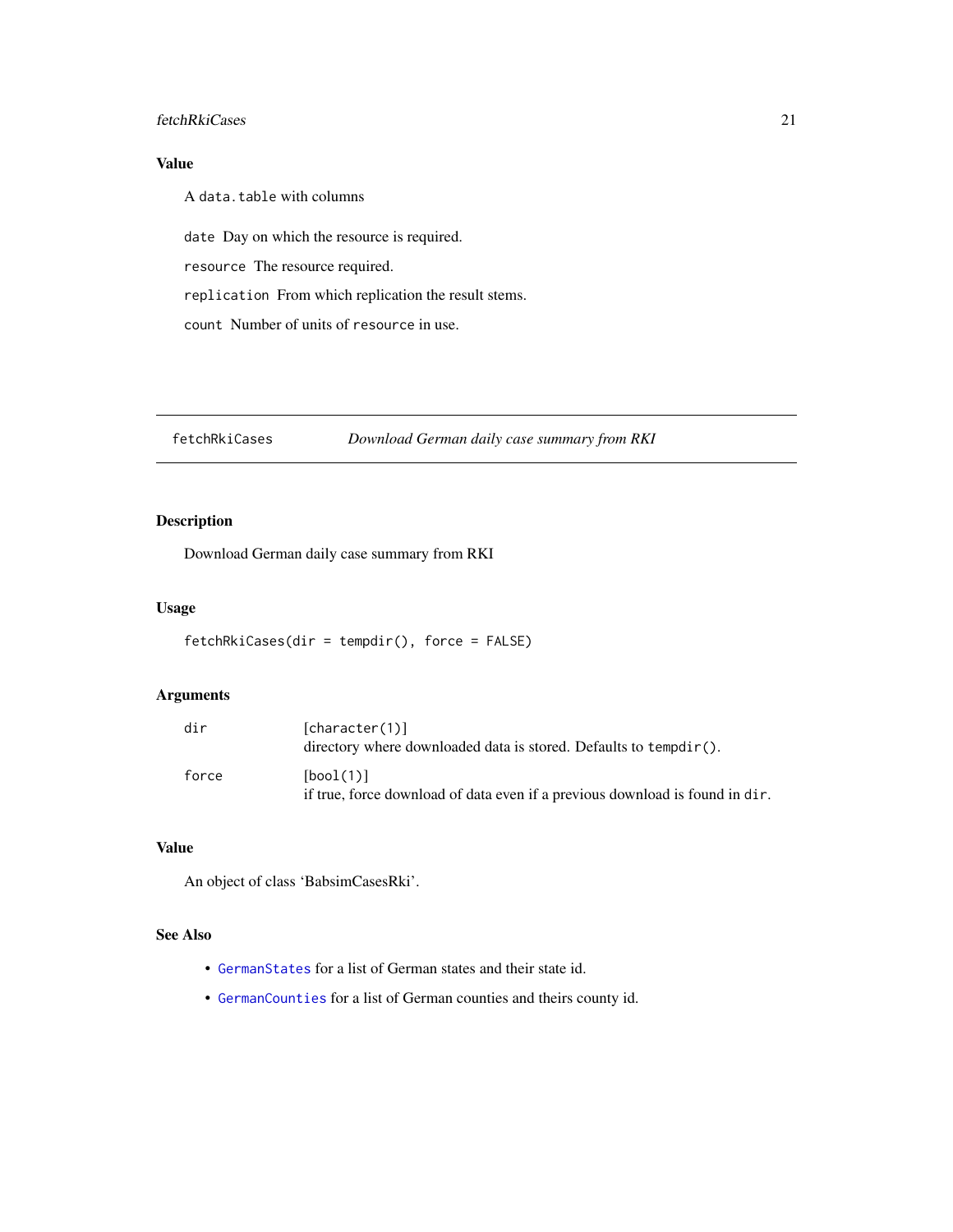<span id="page-21-0"></span>

#### Description

Fit the model  $y = a e^b$ x to the provided data.

#### Usage

fitExponential(x, y, a $\theta = \theta$ , b $\theta = \theta$ )

### Arguments

| X   | x data                   |
|-----|--------------------------|
| - y | y data                   |
| a0  | start value (default: 1) |
| b0  | start value (default: 1) |

### Value

Named vector of coefficients ('a', 'b')

#### Examples

```
age <- c(2, 10, 25, 47, 70, 90)
risk <- c(0.01, 0.07, 0.15, 0.65, 3, 12.64)
plot(age, risk)
ab \le fitExponential(x = age, y = risk, a0 = 1, b0 = 0)
y \leftarrow ab[1] * exp(ab[2] * age)lines(age, y)
```
funBaBSimHospital *Optimization of the BaBSim.Hospital Simulator*

# Description

funBaBSimHospital implements an interface to the babsim.hospital package. babsim.hospital is a discrete-event simulation model for a hospital resource planning problem. The project is motivated by the challenges faced by health care institutions in the COVID-19 pandemic. It can be used by health departments to forecast demand for intensive care beds, ventilators, and staff resources. funBaBSimHospital provides an interface to [getTrainTestObjFun](#page-47-1).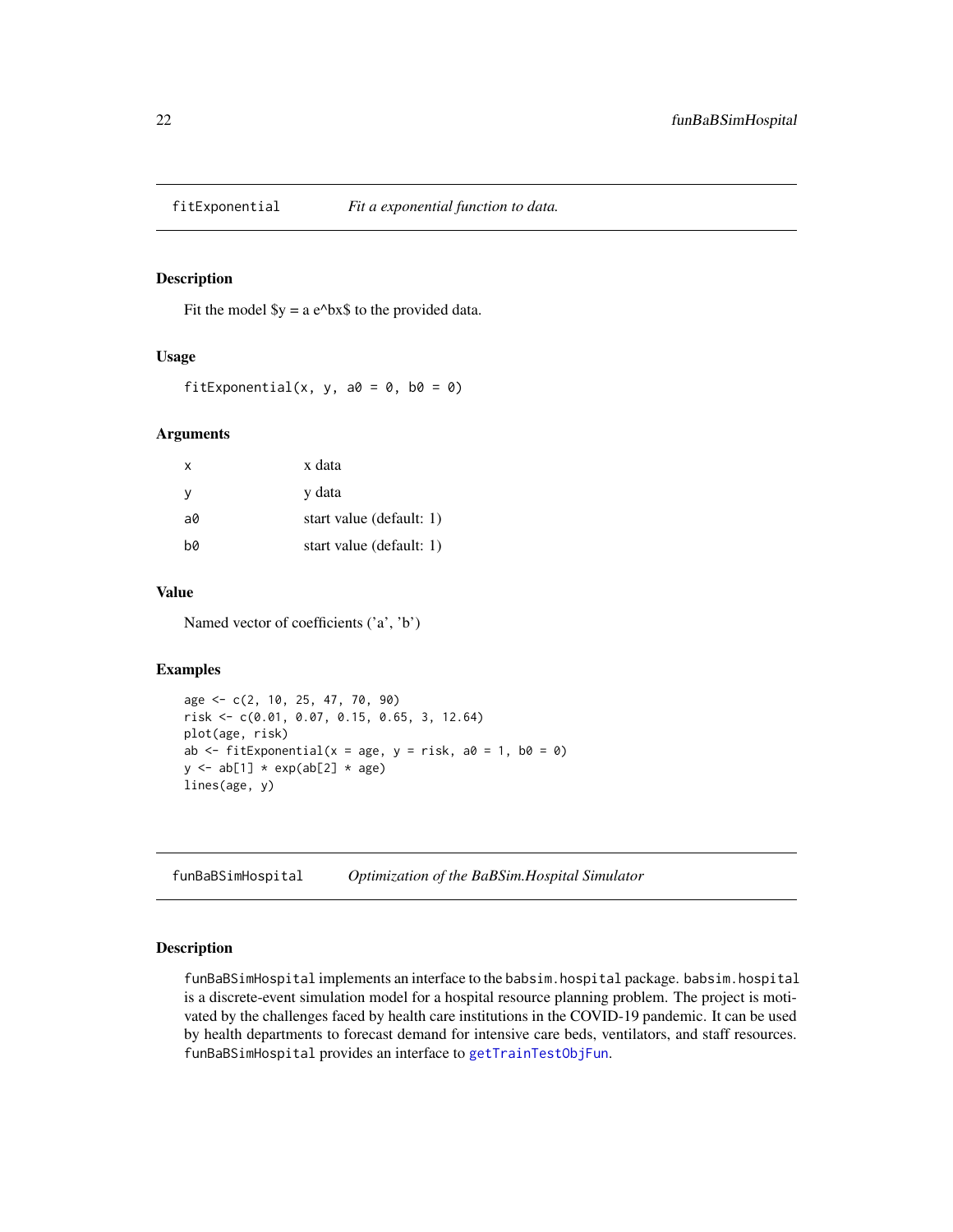# funBaBSimHospital 23

# Usage

```
funBaBSimHospital(
 x,
  region = 5374,
 nCores = 2,
 verbosity = 0,
  rkiEndDate = "2020-12-09",
  icuEndDate = "2020-12-09",
  trainingWeeksSimulator = 10,
  trainingWeeksField = 6,
  totalRepeats = 10
)
```
# Arguments

| $\mathsf{x}$           | matrix of points to evaluate with the simulator. Rows for points and columns<br>for dimension.         |
|------------------------|--------------------------------------------------------------------------------------------------------|
| region                 | integer. Represents the region code. Default: 5374 (Oberberg).                                         |
| nCores                 | integer. Defines the number of cores.                                                                  |
| verbosity              | integer. Handles output. Default: 0                                                                    |
| rkiEndDate             | characters. Last day of rki data. Default "2020-12-09"                                                 |
| icuEndDate             | characters. Last day of icu data. Default "2020-12-09"                                                 |
| trainingWeeksSimulator |                                                                                                        |
|                        | integer. Training period using rki data. Default: 10. Should be larger than<br>trainingWeeksField.     |
| trainingWeeksField     |                                                                                                        |
|                        | integer. Training period using icu data. Default: 6. Should be smaller than<br>trainingWeeksSimulator. |
| totalRepeats           | integer. Number of repeats for each configuration. Should be a multiple of<br>nCores. Default: 10.     |
|                        |                                                                                                        |

### Value

y numeric function value.

```
BABSIM_HOSPITAL <- FALSE
if(BABSIM_HOSPITAL){
## babsim.hospital version must be greater equal 11.7:
ver <- unlist(packageVersion("babsim.hospital"))
if( ver[1] \ge 11 & ver[2] \ge 7){
   x <- matrix(as.numeric(babsim.hospital::getParaSet(5374)[1,-1]),1,)
    funBaBSimHospital(x)
}
}
```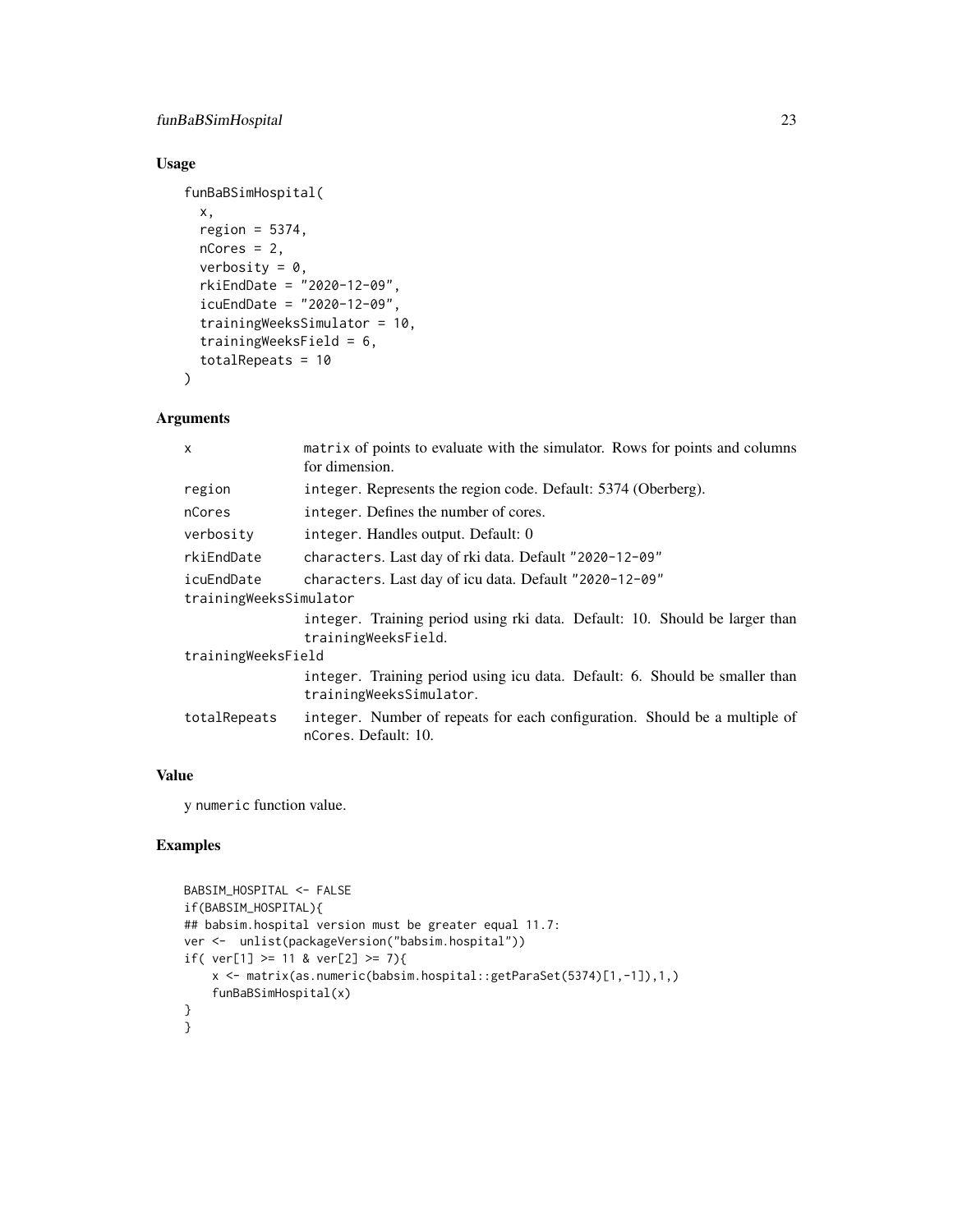<span id="page-23-0"></span>funOptimizeSim *funOptimizeSim*

### Description

Interface function to evaluate one parameter configuration from [babsimHospitalPara](#page-6-1)

# Usage

```
funOptimizeSim(x, conf, data, ...)
```
# Arguments

| X        | num: real values. Will be interpreted as parameter values for babsime lospital.<br>Names of these parameters can be obtained via getParameterName. |
|----------|----------------------------------------------------------------------------------------------------------------------------------------------------|
| conf     | list with the following entries:                                                                                                                   |
|          | seed seed. Default: 123                                                                                                                            |
|          | simRepeats simmer repeats                                                                                                                          |
|          | parallel simmer parallel runs. Default: FALSE                                                                                                      |
|          | perCores percentage of cores used for parallel simmer simulations. Default:<br>$0.5 (=50$ percent)                                                 |
|          | ICU use ICU infection data. Default: FALSE                                                                                                         |
|          | logLevel $log$ leved $(0 or 1)$ . Default: $0$ (no output)                                                                                         |
| data     | list with simData and fieldData                                                                                                                    |
| $\cdots$ | additional variables                                                                                                                               |

# Value

This function returns a real value, that represents the combined rmse from the three beds types.

```
x <- getStartParameter()
conf <- babsimToolsConf()
data <- getObkData()
err <- funOptimizeSim(x = x, conf = conf, data = data)
```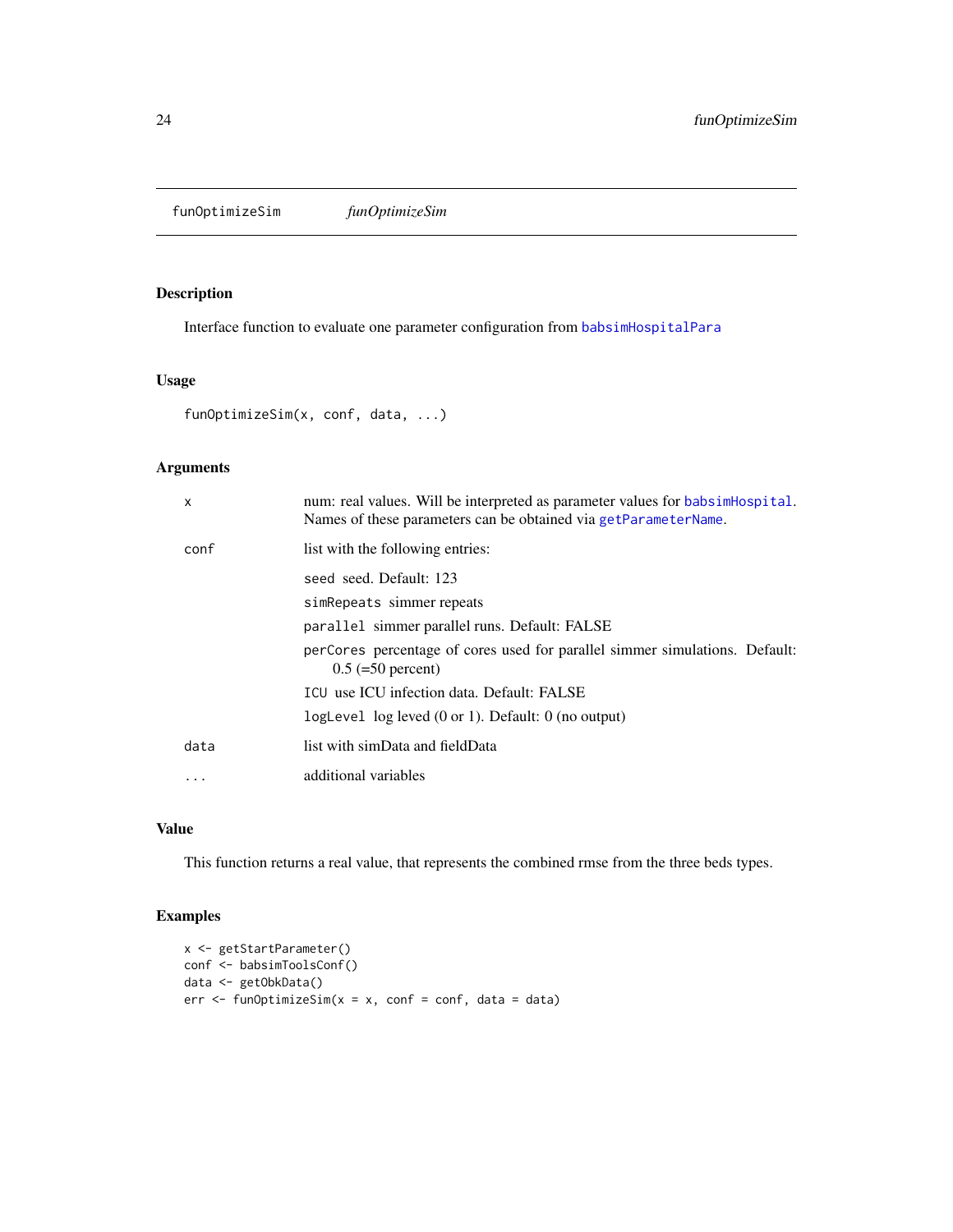# <span id="page-24-0"></span>Description

Wrapper function for funOptimizeSim

# Usage

funWrapOptimizeSim(x, conf, data)

# Arguments

| X    | num: real values. Will be interpreted as parameter values from babsimentospital.<br>Names of these parameters can be obtained via getParameterName. |
|------|-----------------------------------------------------------------------------------------------------------------------------------------------------|
| conf | list with the following entries:                                                                                                                    |
|      | seed seed. Default: 123                                                                                                                             |
|      | simRepeats simmer repeats                                                                                                                           |
|      | parallel simmer parallel runs. Default: FALSE                                                                                                       |
|      | perCores percentage of cores used for parallel simmer simulations. Default:<br>$0.5 (=50$ percent)                                                  |
|      | ICU use ICU infection data. Default: FALSE                                                                                                          |
|      | logLevel $log$ leved $(0 \text{ or } 1)$ . Default: $0$ (no output)                                                                                 |
|      | For example: $conf \leftarrow babsimToolsConf()$                                                                                                    |
| data | list with simData and fieldData, e.g. data $\leq$ getObkData().                                                                                     |
|      |                                                                                                                                                     |

# Value

This function returns a num [1, 1] matrix, that represents the combined rmse from the three beds.

```
para <- getStartParameter()
conf <- babsimToolsConf()
data <- getObkData()
funWrapOptimizeSim(x = para, conf = conf, data = data)
```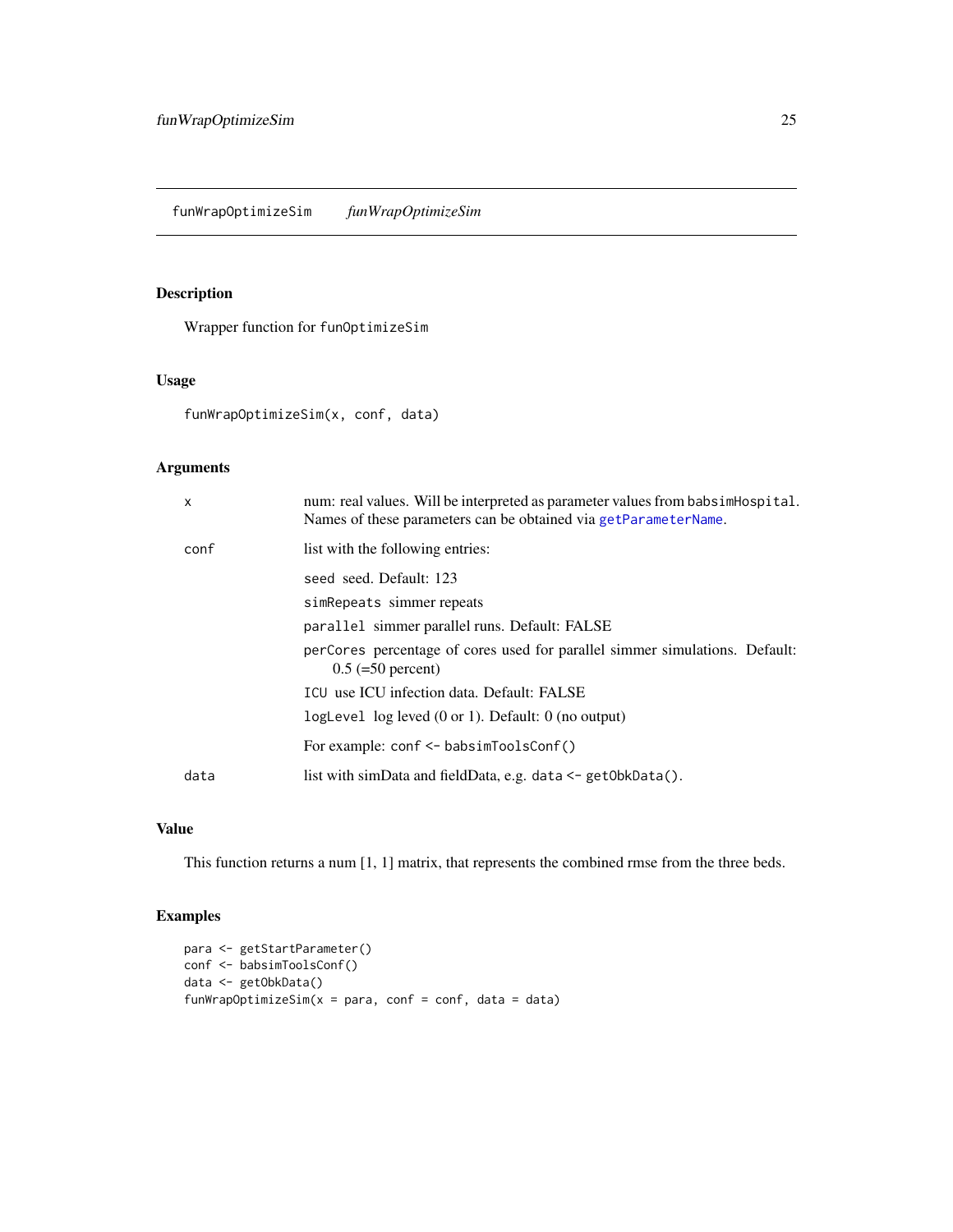<span id="page-25-1"></span><span id="page-25-0"></span>

# Description

Betten Daten aggregiert Ein data.frame mit 5 Variablen

#### Usage

GABeds220200624

#### Format

data.frame with 342 obs. of 5 variables:

ressource chr 'bed' 'bed' 'bed' 'bed' ... time int 1 2 3 4 5 6 7 8 9 10 ... med int 2 2 3 3 3 3 3 3 4 4 ... source int 2 2 3 3 3 3 3 3 4 4 ... date Date, format: '2020-03-03' '2020-03-04' '2020-03-05' '2020-03-06' ...

<span id="page-25-2"></span>GermanCounties *List of German administrative counties*

# Description

A dataset containing the names and AGS of all 401 German counties.

#### Usage

GermanCounties

# Format

A [data.table](#page-0-0) with 401 rows and 3 variables:

stateId id of state containing this county. countyId unique id, first five digits of the German AGS. county name of county in German.

### Source

Gemeindeverzeichnis-Informationssystem (GV-ISys) of the German Federal Statistics Office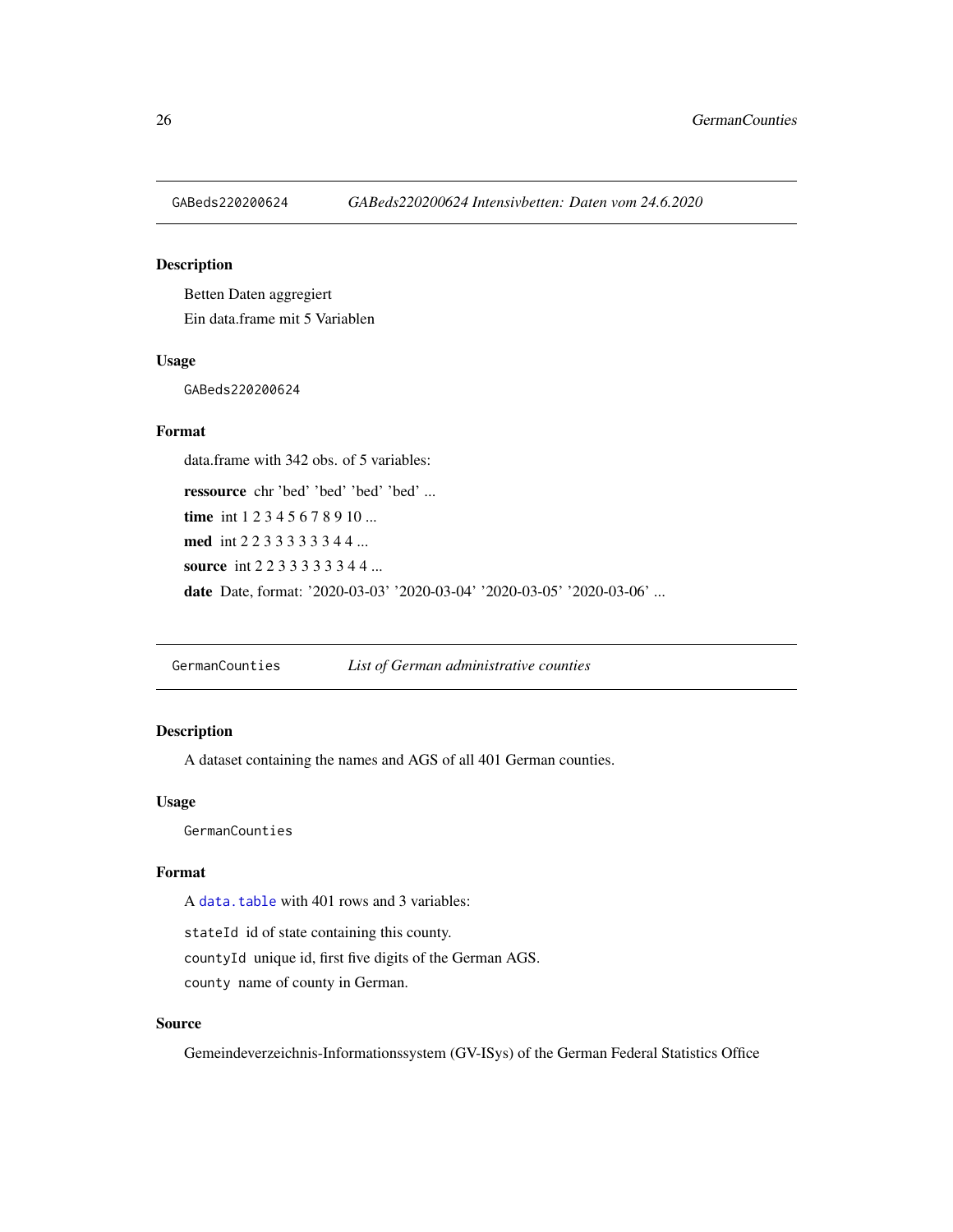### <span id="page-26-0"></span>GermanStates 27

# See Also

[GermanStates](#page-26-1) for German states.

#### Examples

```
x <- merge(GermanCounties, GermanStates, by="stateId")
subset(x, countyId == "05135") # Cologne, North Rhine-Westphalia
```
<span id="page-26-1"></span>GermanStates *List of German states*

# Description

A dataset containing all 16 German states.

#### Usage

GermanStates

# Format

A [data.table](#page-0-0) with 16 rows an 2 variables:

stateId unique id, first two digits of the German AGS.

state name of state in German.

# Source

Gemeindeverzeichnis-Informationssystem (GV-ISys) of the German Federal Statistics Office

# See Also

[GermanCounties](#page-25-2) for German counties.

# Examples

head(GermanStates)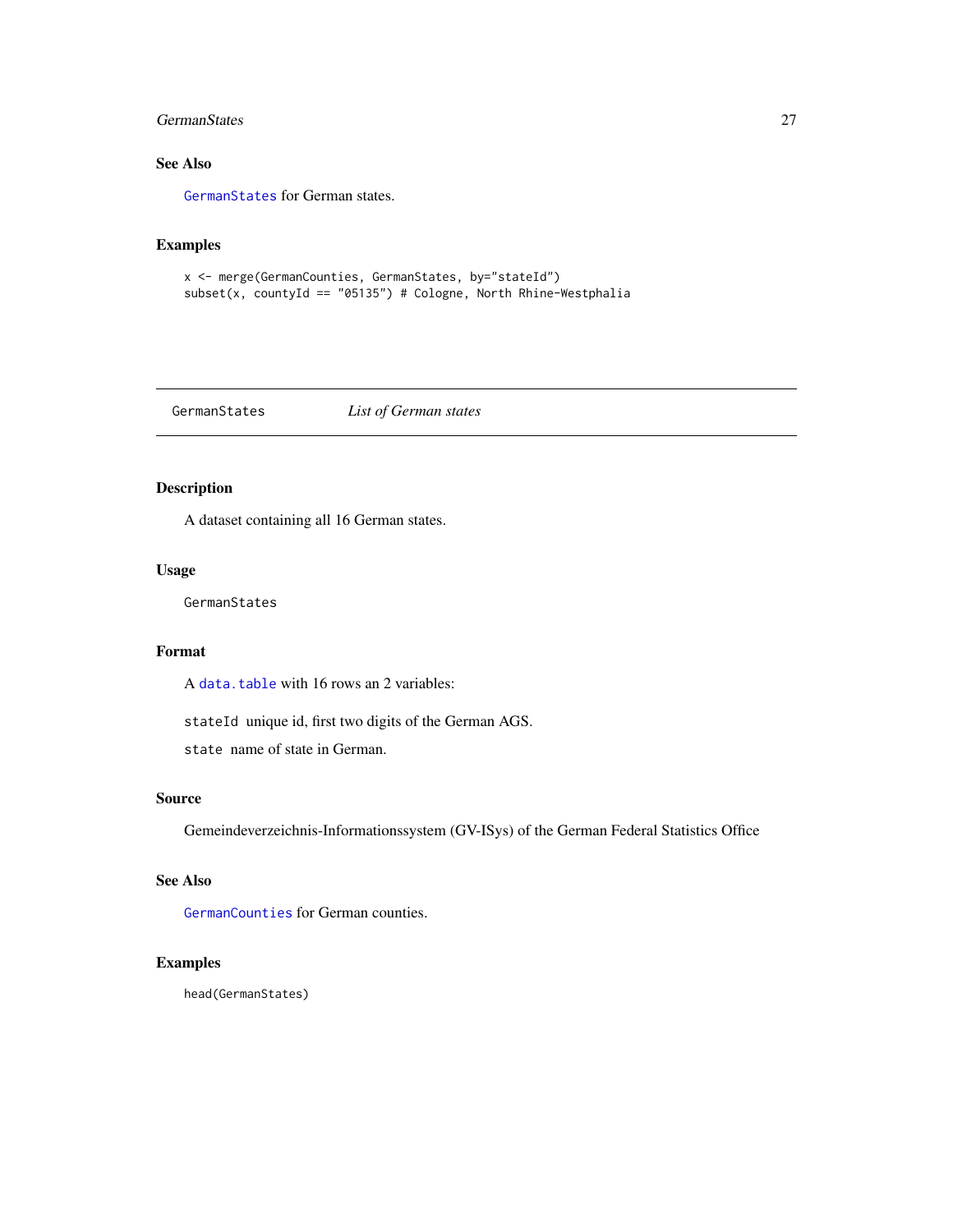<span id="page-27-0"></span>getAndCheckTrainData *Get and Check Train Data*

# Description

Generate and check train data (start and end dates) from field and simulation data.

# Usage

```
getAndCheckTrainData(
  simData,
  fieldData,
  tryOnTestSet = FALSE,
  TrainFieldStartDate,
 TestFieldStartDate,
  verbosity = 0)
```
#### Arguments

| simData             | simulation data, <i>i.e.</i> , data used for the simulator, <i>e.g.</i> infections. |
|---------------------|-------------------------------------------------------------------------------------|
| fieldData           | field data, i.e., real-world data.                                                  |
| tryOnTestSet        | logical, default FALSE.                                                             |
| TrainFieldStartDate |                                                                                     |
|                     | Start date of the train data set.                                                   |
| TestFieldStartDate  |                                                                                     |
|                     | Start date of the test data set.                                                    |
| verbosity           | Default 0. Only needed if tryonTestSet is TRUE.                                     |

#### Value

traindata, i.e., list of sim data and field data, checked train data set

getArrivalTimes *getArrivalTimes*

# Description

Generate arrival times.

# Usage

getArrivalTimes(xDaily)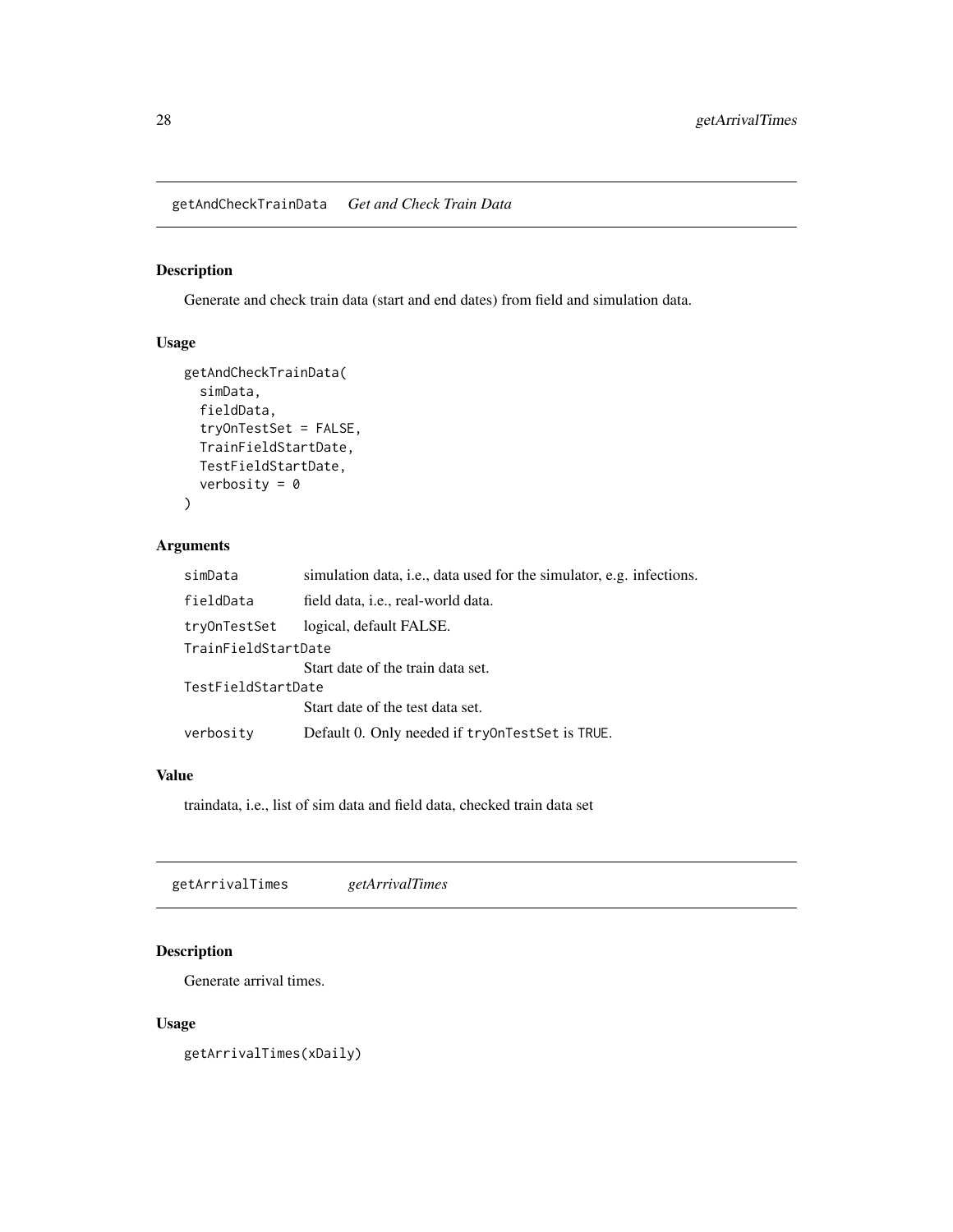#### <span id="page-28-0"></span>Arguments

xDaily Vector that contains the number of arrivals for each day.

#### Value

This function returns a data frame of arrival times with the following entries:

time (num) name of the seized resource

@seealso [rkiToBabsimArrivals](#page-69-1)

# Examples

```
x <- dataCovidBeds20200624
arrivalTimes <- getArrivalTimes(xDaily = x$Infected)
# For RKI data, use rkiToBabsimArrivals as follows:
arrivalTimes <- rkiToBabsimArrivals(rki = babsim.hospital::rkidata)
```
getBestParameter *Return the best parameter set found*

#### **Description**

Extract the best result from a data frame of optimization runs and return it as a valid Para list.

#### Usage

```
getBestParameter(para)
```
#### Arguments

para  $\alpha$  A data frame with columns 'y' and 'x.1' to 'x.27'.

# Value

This function returns an env data frame (tibble  $[560 \times 15]$  (S3: grouped\_df/tbl\_df/tbl/data.frame)) with the following entries:

resource (chr) name of the seized resource: 'bed' 'bed' 'bed' 'bed' ...

time (num) time step: 3 10 12 13 14 15 15 15 15 16 ...

server (int) server: 1232343456...

limit (num) limit: Inf Inf Inf Inf Inf ...

replication (int) replication:  $1 1 1 1 1 1 1 1 1 ...$ 

upper (int) upper: 1 2 3 2 3 5 5 5 5 7 ...

lower (int) lower: 1 2 3 2 3 3 3 3 3 5 ...

med (num) med: 1 2 3 2 3 4 4 4 4 6 ...

date (POSIXct) time, format: yyyy-mm-dd hh:mm.ss

rwdate (POSIXct) format: '2020-03-01' '2020-03-08' '2020-03-15' '2020-03-15' ...

source (chr) name of the simulation that was used: 'babsim' 'babsim' 'babsim' 'babsim' ...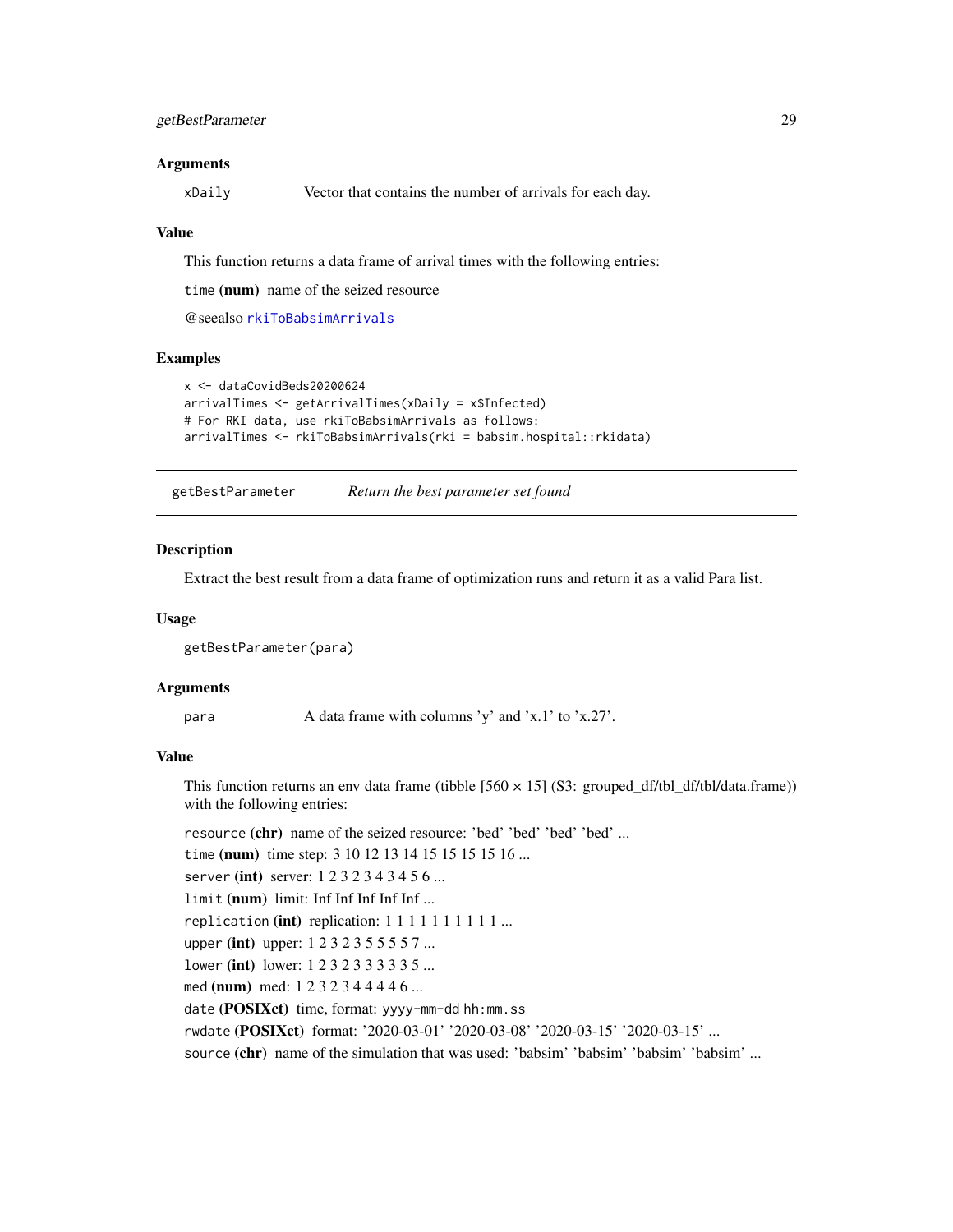# See Also

[mapXToPara](#page-56-1)

# Examples

getBestParameter(getParaSet(5374))

getBounds *getBounds*

### Description

Returns parameter bounds for babsim runs (settings version > v10.4.8)

#### Usage

getBounds()

### Value

This function returns a list of two vectors

### Examples

```
bounds <- getBounds()
lower <- bounds$lower
upper <- bounds$upper
```
getConfFromData *getConfFromData*

# Description

Generate a configuration list for babsimTools based on the data file and the vector of resources. This function returns the default configuration settings of the babsimTools functions used to run [babsimHospital](#page-5-1).

# Usage

getConfFromData(conf, simData, fieldData)

# Arguments

| conf      | Configuration. Default: babsimToolsConf           |
|-----------|---------------------------------------------------|
| simData   | Simulation data. Default: dataCovidBeds20200624   |
| fieldData | Field (real) data. Default: dataCovidBeds20200624 |

<span id="page-29-0"></span>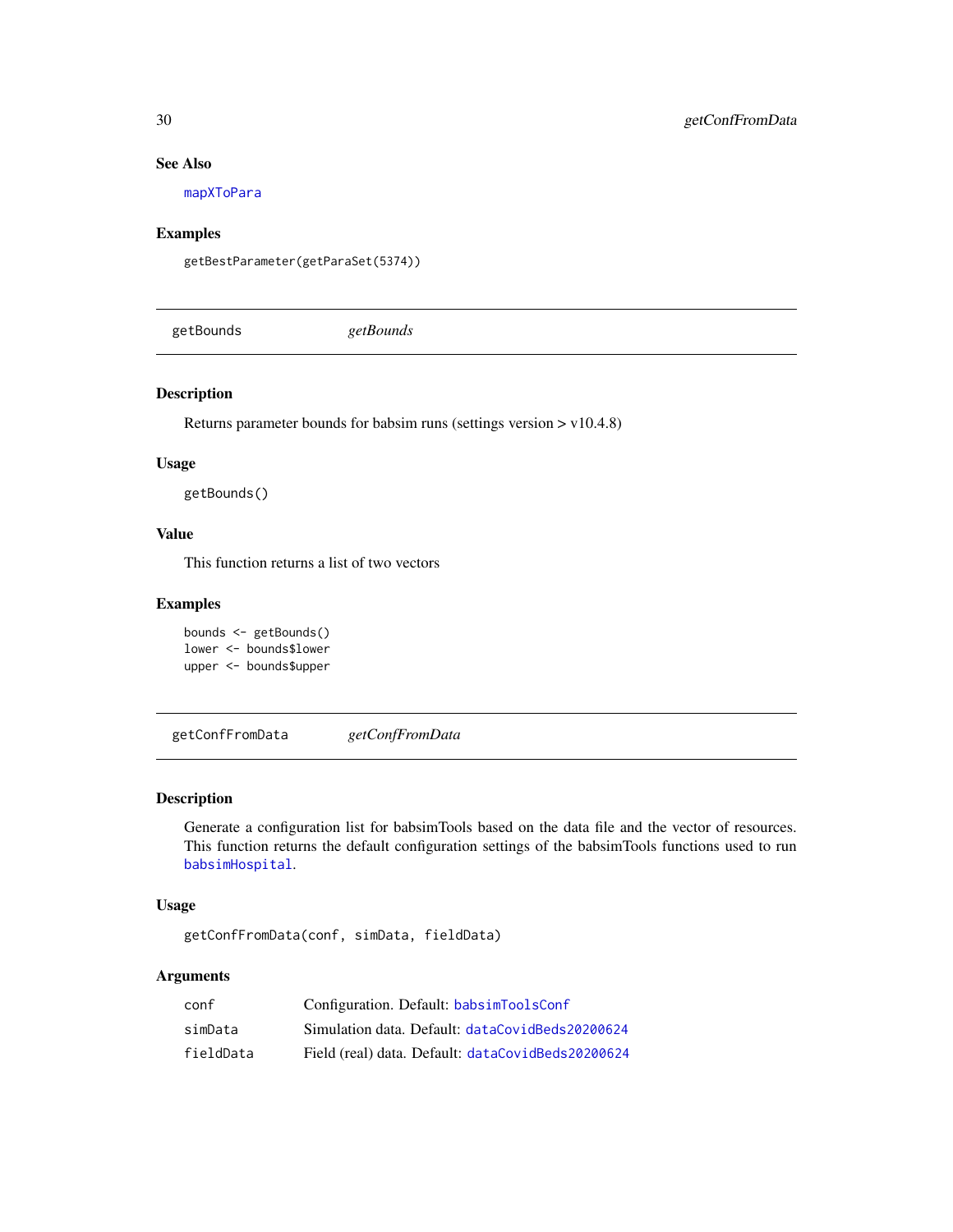#### Details

Configuration conf is a list of the following settings.

seed (int) Initial seed. Default: 123

simRepeats (int) Number of [simmer](#page-0-0) simulation runs. Default: 1

parallel (logical) Use parallel simulations based on [mclapply](#page-0-0). Default: FALSE

perCores (num) Percentage of cores used, if parallel == TRUE. Default: 0.5

ICU (logical) Use ICU (RKI) data. Default: FALSE.

logLevel (int)  $0 = no$  logging,  $>= 1$  logging. Default: 0. If larger than 10, shown detailed simmer output.

maxCapacity (num) Maximum capacity used for [babsimHospital](#page-5-1) resources. Default: 1e6.

dataset (chr) 'GA' or 'ICU'. Default: 'GA'.

simulationDates List with the following entries:

StartDate (chr) Start date of the simulation data (infection data used to generate arrival times), first day. Default: '2020-03-03'

EndDate (chr) End date of the simulation data, last day. Default: '2020-06-24'

fieldDates List with the following entries:

StartDate (chr) Start date of the field (resources) data, first day. Default: '2020-03-03' EndDate (chr) End date of the field data, last day. Default: '2020-06-24'

simulationData (data frame) Data used for the simulation. Default [dataCovidBeds20200624](#page-13-1)

bed int 2 2 3 3 3 3 3 3 4 4 ... **intensiveBed** int 0 0 0 0 0 0 0 0 0 0 ... intensiveBedVentilation int 0 0 0 0 0 0 0 0 0 0 ... Day Date, format: '2020-03-03' '2020-03-04' '2020-03-05' '2020-03-06' ... **Infected** num 5 0 0 0 0 0 0 7 2 5 ... Sick num 5 5 5 5 5 5 5 5 1 2 1 4 1 9 ...

fieldEvents (data frame) Data used for evalution of the simulation. Default [GABeds220200624](#page-25-1)

ressource chr 'bed' 'bed' 'bed' 'bed' ...

time int 1 2 3 4 5 6 7 8 9 10 ...

med int 2 2 3 3 3 3 3 3 4 4 ...

source int 2 2 3 3 3 3 3 3 4 4 ...

date Date, format: '2020-03-03' '2020-03-04' '2020-03-05' '2020-03-06' ...

resource (vector) Resources used in the simulation. Default: c('bed', 'intensiveBed', 'intensiveBedVentilation'). For ICU data use: c('bed', 'intensiveBedVentilation')

ressource chr 'bed' 'bed' 'bed' 'bed' ... time int 1 2 3 4 5 6 7 8 9 10 ... med int 2 2 3 3 3 3 3 3 4 4 ... source int 2 2 3 3 3 3 3 3 4 4 ...

date Date, format: '2020-03-03' '2020-03-04' '2020-03-05' '2020-03-06' ...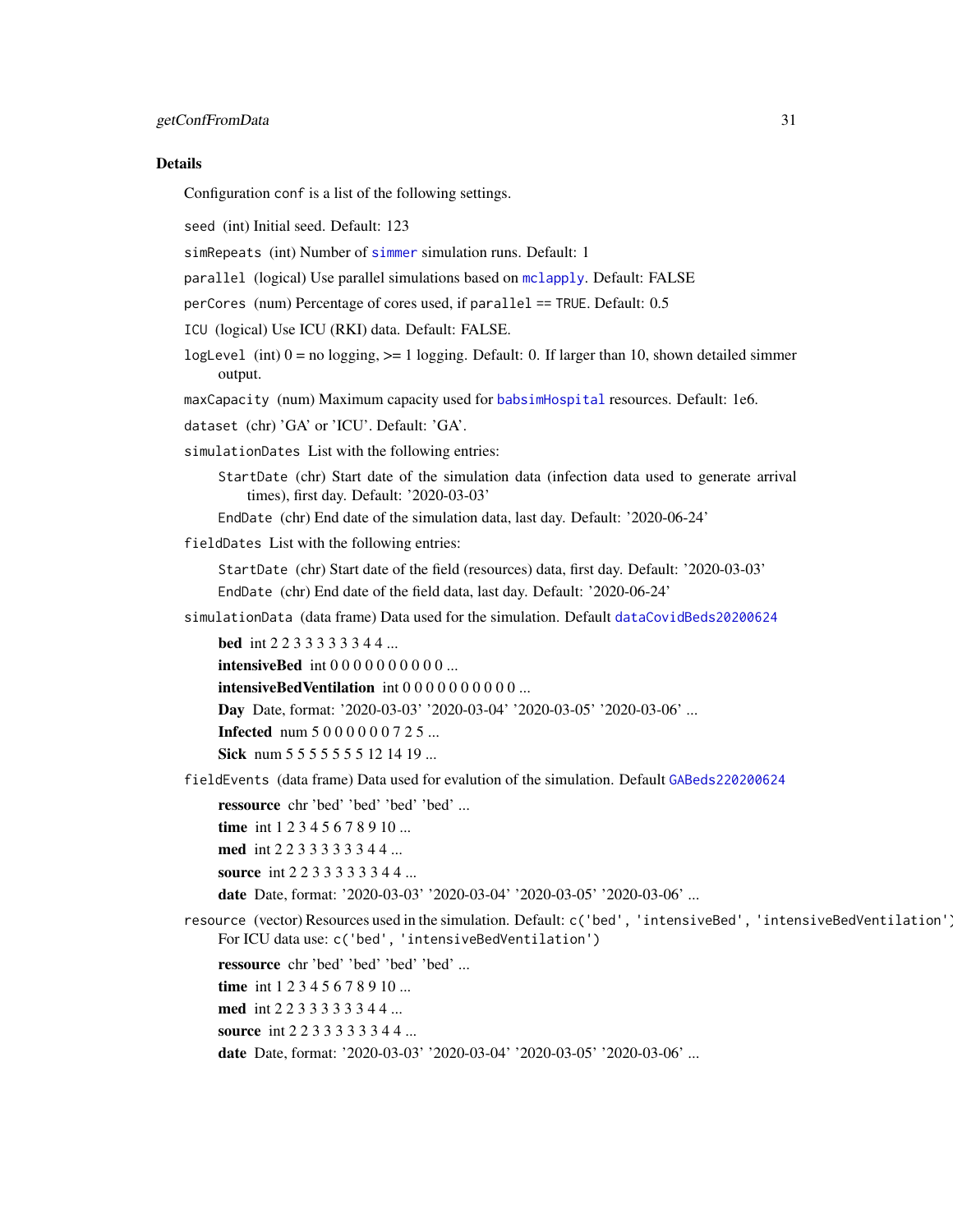### Value

a list

### Examples

```
conf <- babsimToolsConf()
simData <- babsim.hospital::dataCovidBeds20200624
fieldData <- babsim.hospital::dataCovidBeds20200624
conf <- getConfFromData(
  conf = conf,simData = simData,
  fieldData = fieldData
\mathcal{L}# turn on parallel simulation:
conf$parallel <- TRUE
# Change the start date of the simulations
conf$simulationDates$StartDate <- "2020-01-01"
```
getDailyMaxResults *getDailyMaxResults*

#### Description

Combine babsim simulation results with real (field) data. Use daily max resources. Input: [simmer](#page-0-0) simulation environment and field data formatted using [getRealBeds](#page-41-1). The formatted filed date has dim (nxm, 5), the output data has dimension (nxm, 15). The method [get\\_mon\\_resources](#page-0-0) function is used to extract information from the babsim.hospital simulation. The function is used by [modelResultHospital](#page-58-1) to prepare the calculation of the error.

### Usage

getDailyMaxResults(envs, fieldEvents, conf)

# Arguments

| envs        | simmer simulation environment. Result from babsim. hospital simulation runs,<br>e.g., output from babsimHospital. |
|-------------|-------------------------------------------------------------------------------------------------------------------|
| fieldEvents | Real values. Output from getRealBeds, i.e., a (nxm, 5)-dim data.frame with<br>the following variables:            |
|             | resource chr: 'bed' 'bed' 'bed' 'bed'                                                                             |
|             | time int: $12345678910$                                                                                           |
|             | med int: $2233333344$                                                                                             |
|             | source chr: $G A' G A' G A' G A' $                                                                                |
|             | date POSIXct, format: '2020-03-03 01:00:00' '2020-03-04 01:00:00' '2020-                                          |
|             | $03-0501:00:00'$ '2020-03-06 01:00:00'                                                                            |

<span id="page-31-0"></span>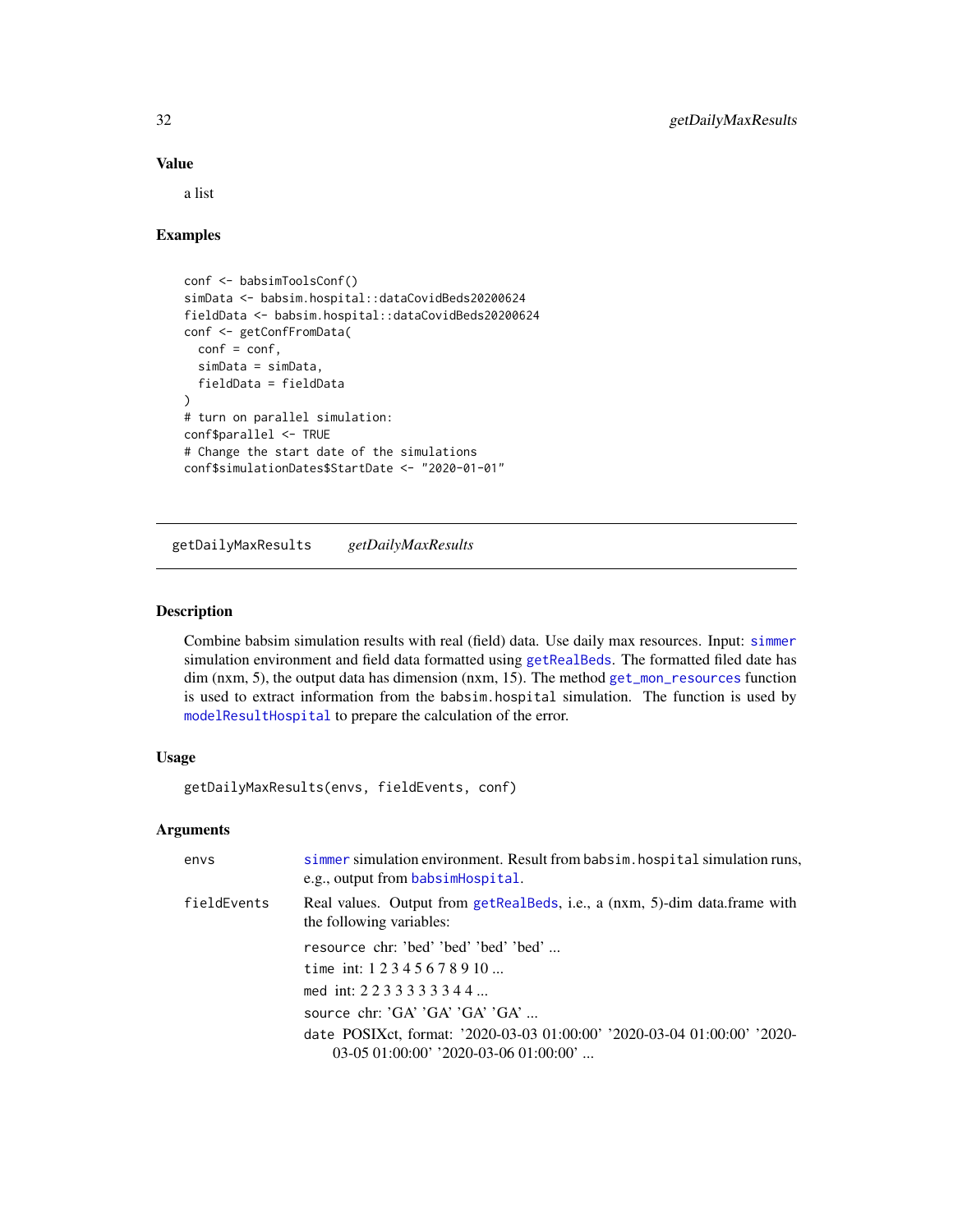list with the following entries (generated with [babsimToolsConf](#page-9-1)):

- seed seed. Change the seed value to get different output for the same input parameters. Default: 123
- simRepeats simmer repeats
- parallel simmer parallel runs. Default: FALSE
- perCores percentage of cores used for parallel simmer simulations. Default:  $0.5$  (=50 percent)
- ICU use ICU infection data. Default: FALSE
- logLevel log leved (0 or 1). Default: 0 (no output)
- maxCapacity max capacity of resources. Default: 1e6
- dataset char name of the data set. Default: 'GA'
- simulationDates list with StartDate and EndDate. Period that is used for the simulation (babsim, simmer). Default: list(StartDate = '2020-03-03', EndDate = '2020-06-24')
- fieldDates list with StartDate and EndDate. Period when real data is available (resource usage). Default: list(StartDate = '2020-03-03', EndDate  $= '2020-06-24')$
- simulationData data frame. Data used for the simulation. Default: [dataCovidBeds20200624](#page-13-1)
- fieldEvents data frame. Data used for the evaluation (error). Default: [GABeds220200624](#page-25-1)
- resource vector with resource names. Default: c('bed', 'intensiveBed', 'intensiveBedVentilation')

#### Details

[get\\_mon\\_resources](#page-0-0) returns state changes in resources:

- 'resource': resources name
- 'time': time instant of the event that triggered the state change
- 'server': server count
- 'queue': queue count
- 'capacity': capacity
- 'queue\_size': queue size
- 'system': system count (server + queue). If no queues are used, system values equal server values.
- 'system\_limit': system limit (capacity + queue\_size)

#### Value

This function returns an env data frame (tibble [nxm, 15] (S3: grouped\_df/tbl\_df/tbl/data.frame)) with the following entries:

resource (chr) name of the seized resource: 'bed' 'bed' 'bed' 'bed' ...

time (num) time step: 3 10 12 13 14 15 15 15 15 16 ...

server (int) server: 1232343456...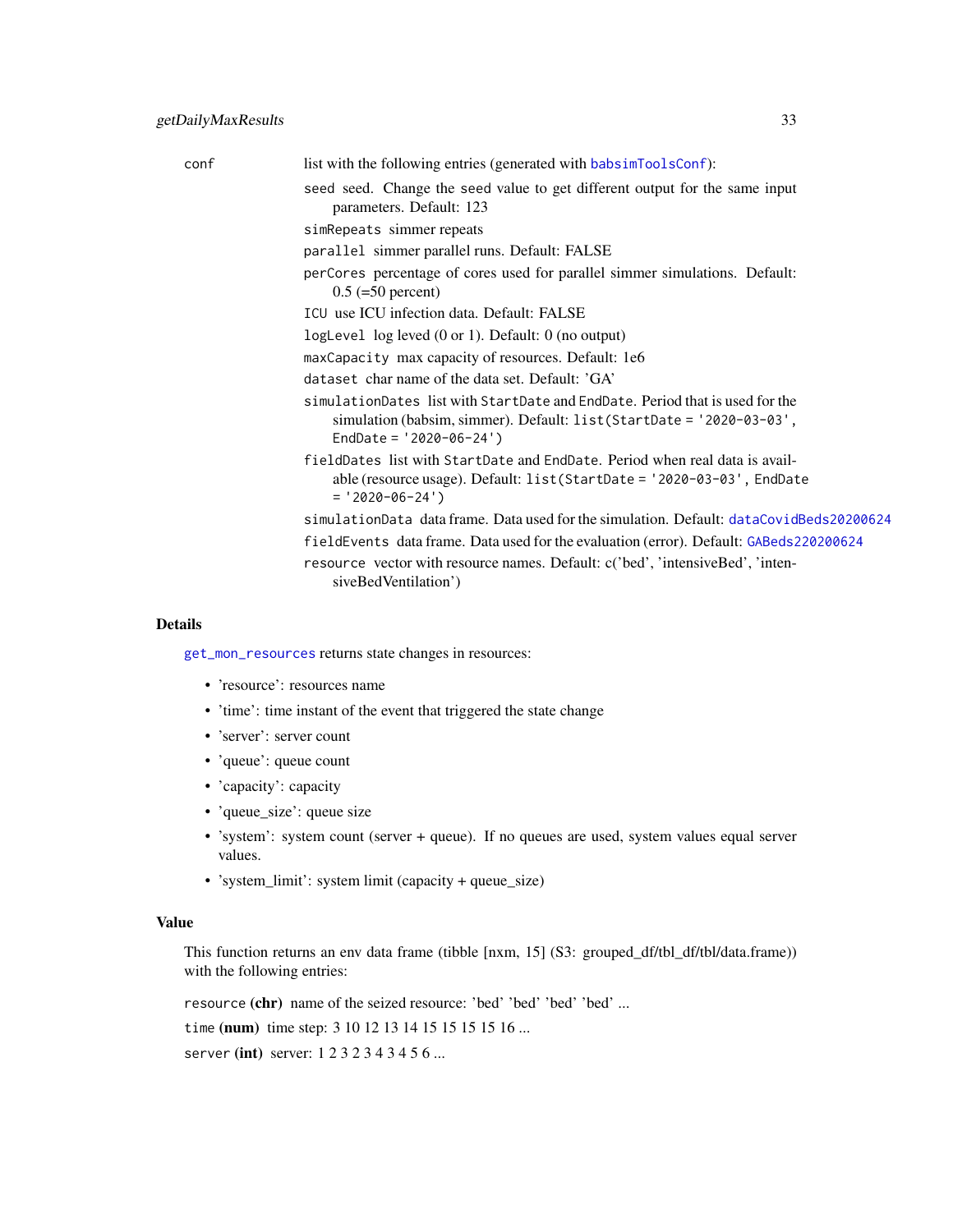limit (num) limit: Inf Inf Inf Inf Inf ... replication (int) replication:  $1 1 1 1 1 1 1 1 1 ...$ upper (int) upper: 1 2 3 2 3 5 5 5 5 7 ... lower (int) lower: 1 2 3 2 3 3 3 3 3 5 ... med (num) med: 1 2 3 2 3 4 4 4 4 6 ... date (POSIXct) time, format: yyyy-mm-dd hh:mm.ss rwdate (POSIXct) format: '2020-03-01' '2020-03-08' '2020-03-15' '2020-03-15' ... source (chr) name of the simulation that was used: 'babsim' 'babsim' 'babsim' 'babsim' ...

### See Also

[modelResultHospital](#page-58-1)

# Examples

```
data <- getSyntheticData()
para <- babsimHospitalPara()
conf <- babsimToolsConf()
conf <- getConfFromData(
  conf = conf,
  simData = data$simData,
  fieldData = data$fieldData
)
arrivalTimes <- getArrivalTimes(data$simData$Infected)
envs <- babsimHospital(arrivalTimes = arrivalTimes, conf = conf, para = para)
fieldEvents <- getRealBeds(
  data = data$fieldData,
  resource = c("bed", "intensiveBed", "intensiveBedVentilation")
)
res <- getDailyMaxResults(envs = envs, fieldEvents = fieldEvents, conf = conf)
```
getDecision *getDecision*

#### Description

For given n probabilities  $0 \leq p \leq 1$  with sum(pi)=1, return 0,1,2,3,.., n with probability p0, p1, p2, ..., pn.

#### Usage

getDecision(p)

#### Arguments

p vector of probabilities

<span id="page-33-0"></span>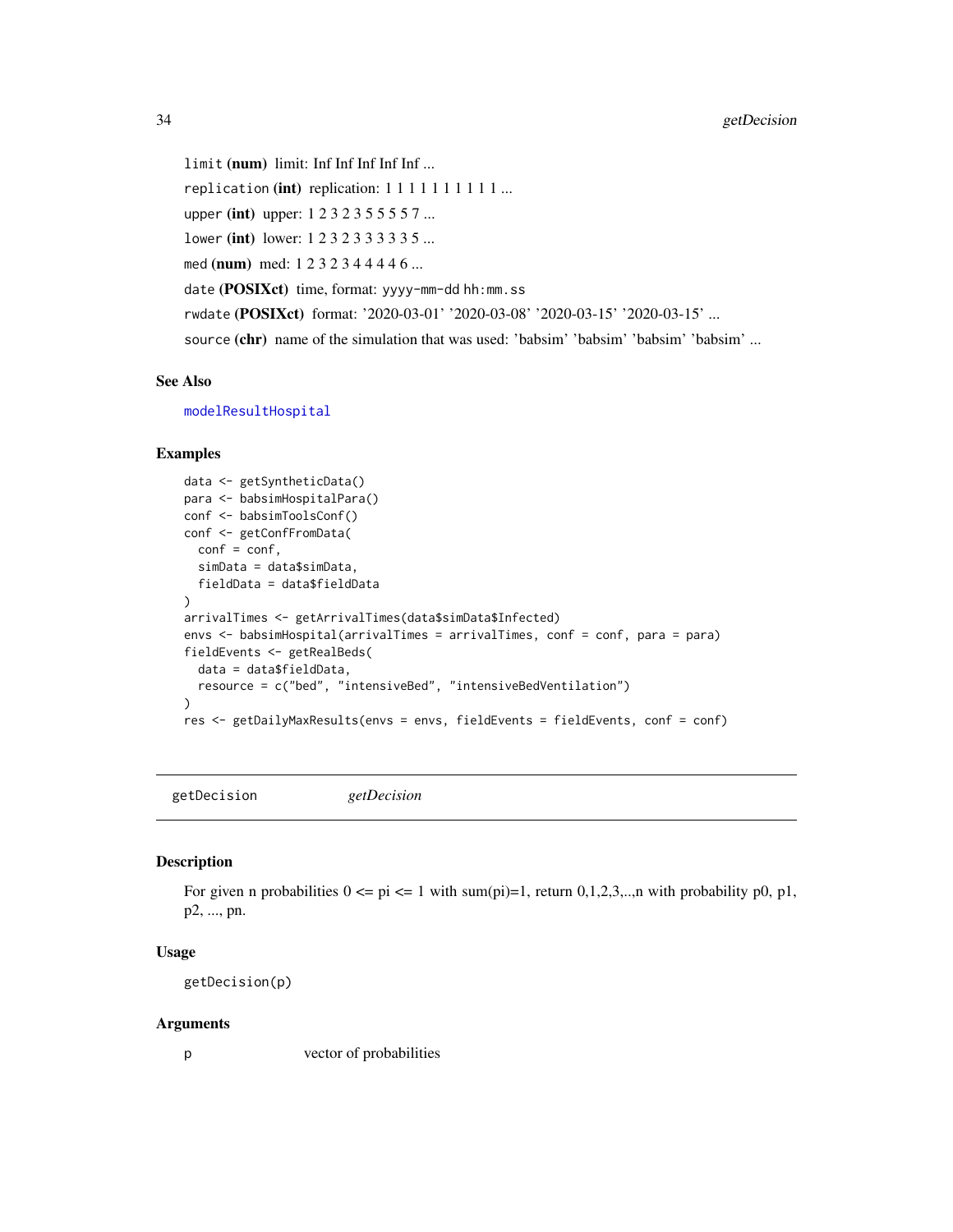# <span id="page-34-0"></span>getDiviLinks 35

# Value

int decision in the range from 0 to n

# Examples

```
p <- c(0.6, 0.3, 0.1)
getDecision(p)
```
getDiviLinks *Retrieve links to all DIVI day reports.*

# Description

Retrieve links to all DIVI day reports.

# Usage

getDiviLinks()

# Value

List of download URLs to the daily reports.

getError *getError*

# Description

Determine error from babsim runs. This error is the sum of the RMSE values for bed, intensiveBed, and intensiveBedVentilation.

### Usage

getError(res, conf)

### Arguments

| res  | Results from getDailyMaxResults. |
|------|----------------------------------|
| conf | configuration                    |

# Value

This function returns a num value, that represents the combined rmse from the beds.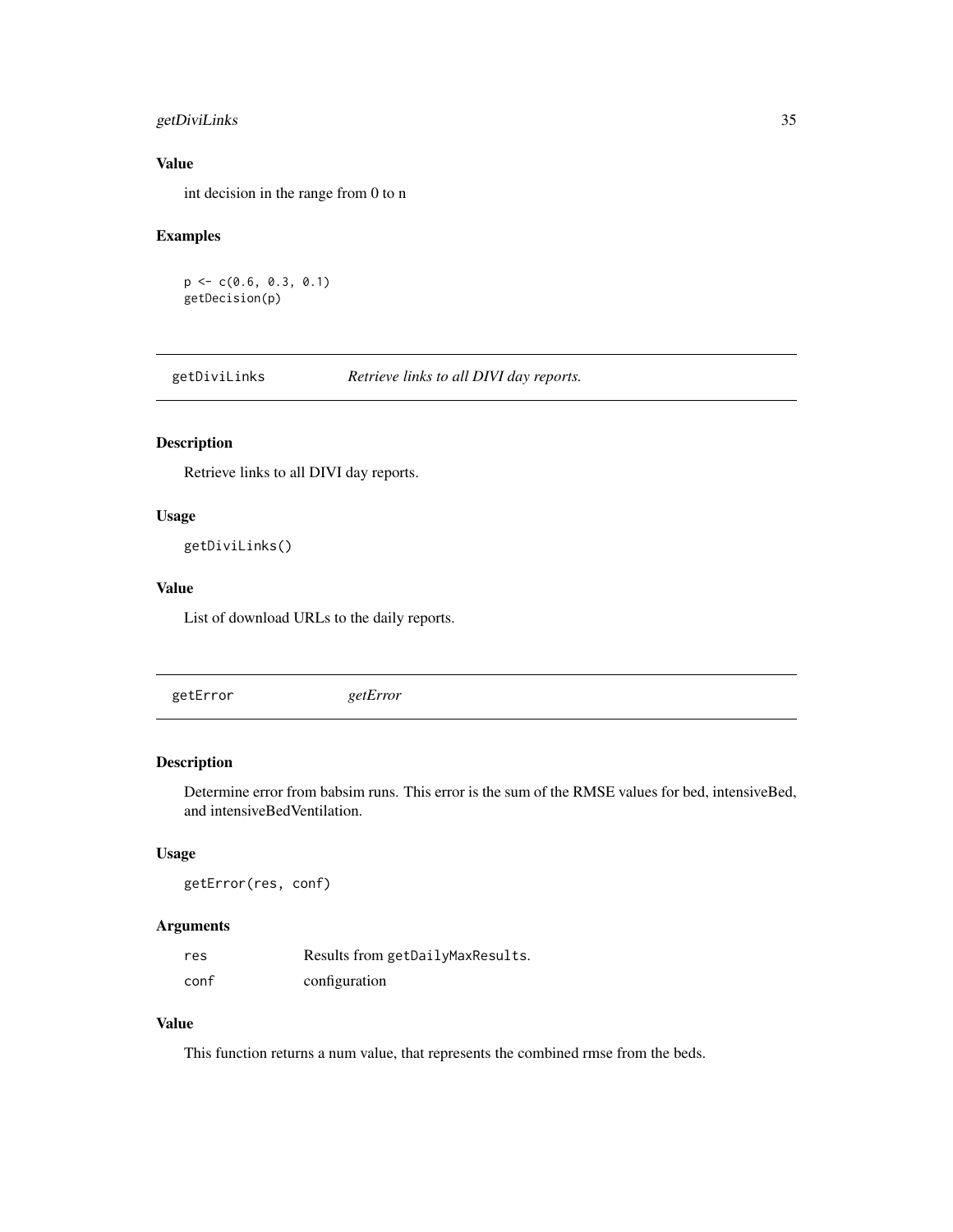### Examples

```
para <- babsimHospitalPara()
conf <- babsimToolsConf()
data <- getObkData()
set.seed(conf$seed)
para <- checkSimPara(para)
arrivalTimes <- getArrivalTimes(data$simData$Infected)
envs <- babsimHospital(
  arrivalTimes = arrivalTimes,
  conf = conf,para = para
)
fieldEvents <- getRealBeds(
  data = data$fieldData,
  resource = conf$ResourceNames
\lambdares <- getDailyMaxResults(
  envs = envs,fieldEvents = fieldEvents,
  conf = conf
)
err <- getError(res, conf = conf)
```
getIcuBeds *getIcuBeds*

### Description

Convert the 9 dim DIVI ICU data (bundesland,gemeindeschluessel,..., daten\_stand) into a data.frame with bed, intensiveBedVentilation, and Day

#### Usage

getIcuBeds(data = babsim.hospital::icudata)

#### Arguments

data data.frame with obs. of 9 variables

#### Value

data frame with observations of 3 variables:

intensiveBed int COVID-19 ICU beds without ventilation

intensiveBedVentilation int COVID-19 ICU beds with ventilation

Day Date, format: '2020-05-01' '2020-05-02' '2020-05-03' '2020-05-04' ...

<span id="page-35-0"></span>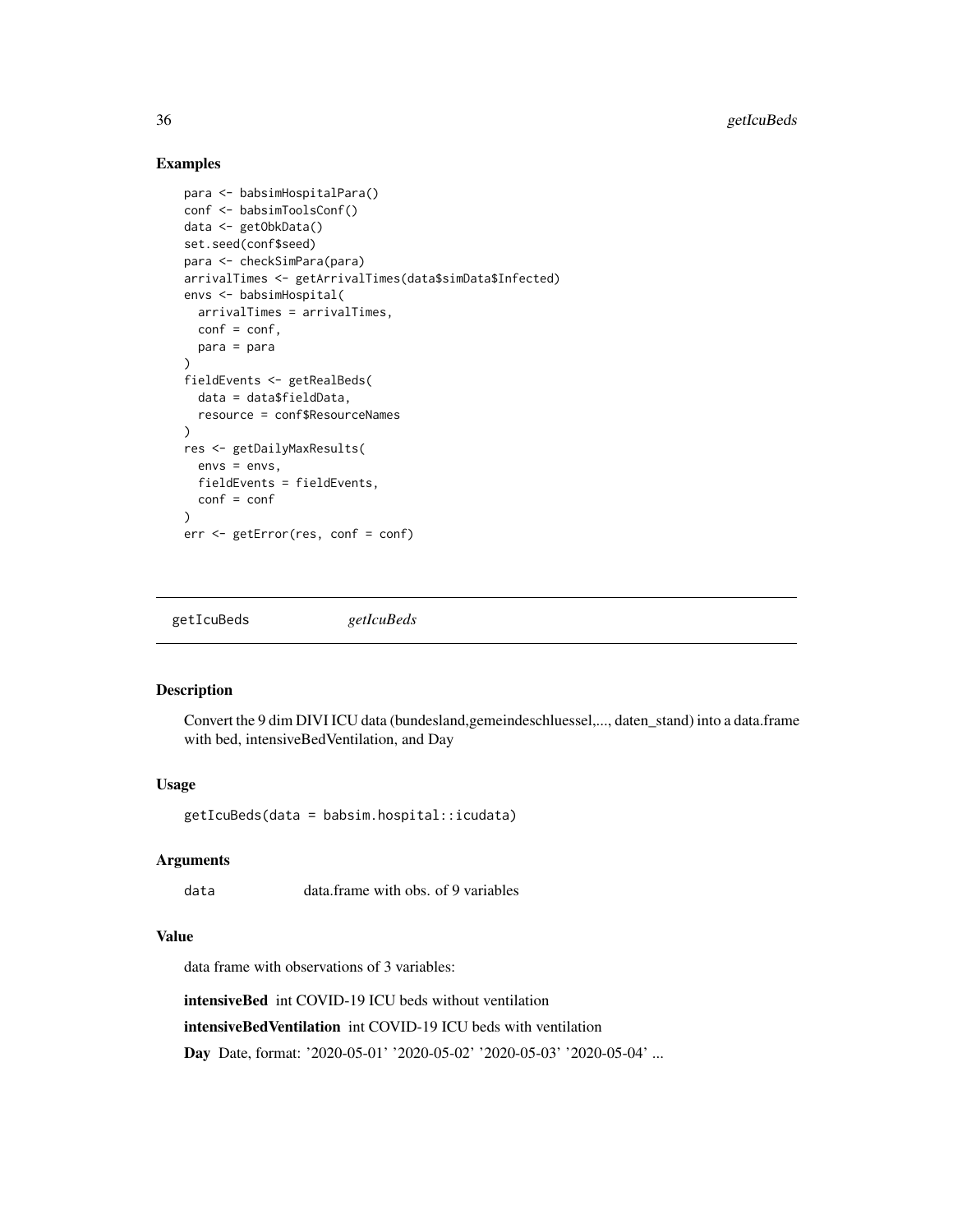# getInfectedPerDay 37

# Examples

IcuBeds <- getIcuBeds(data = icudata)

getInfectedPerDay *getInfectedPerDay*

#### Description

Generate Poisson distributed infections. This function calculates n, the number of days between StartDate and EndDate, and returns a vector with n realizations of a Poisson(lambda) distributed random variable.

#### Usage

```
getInfectedPerDay(lambda = 4, StartDate = "2020-03-03", EndDate = "2020-06-24")
```
# Arguments

| lambda    | Expected number of infections/day. |
|-----------|------------------------------------|
| StartDate | Day, simulation starts             |
| EndDate   | Day, simulation ends               |

#### Value

This function returns a vector that lists the number of infections.

## Examples

```
StartDate <- "2020-03-03"
EndDate <- "2020-06-24"
getInfectedPerDay(lambda = 4, StartDate = StartDate, EndDate = EndDate)
```
getMatrixD *getMatrixD*

## Description

Builds the duration matrix

#### Usage

getMatrixD(para = babsimHospitalPara())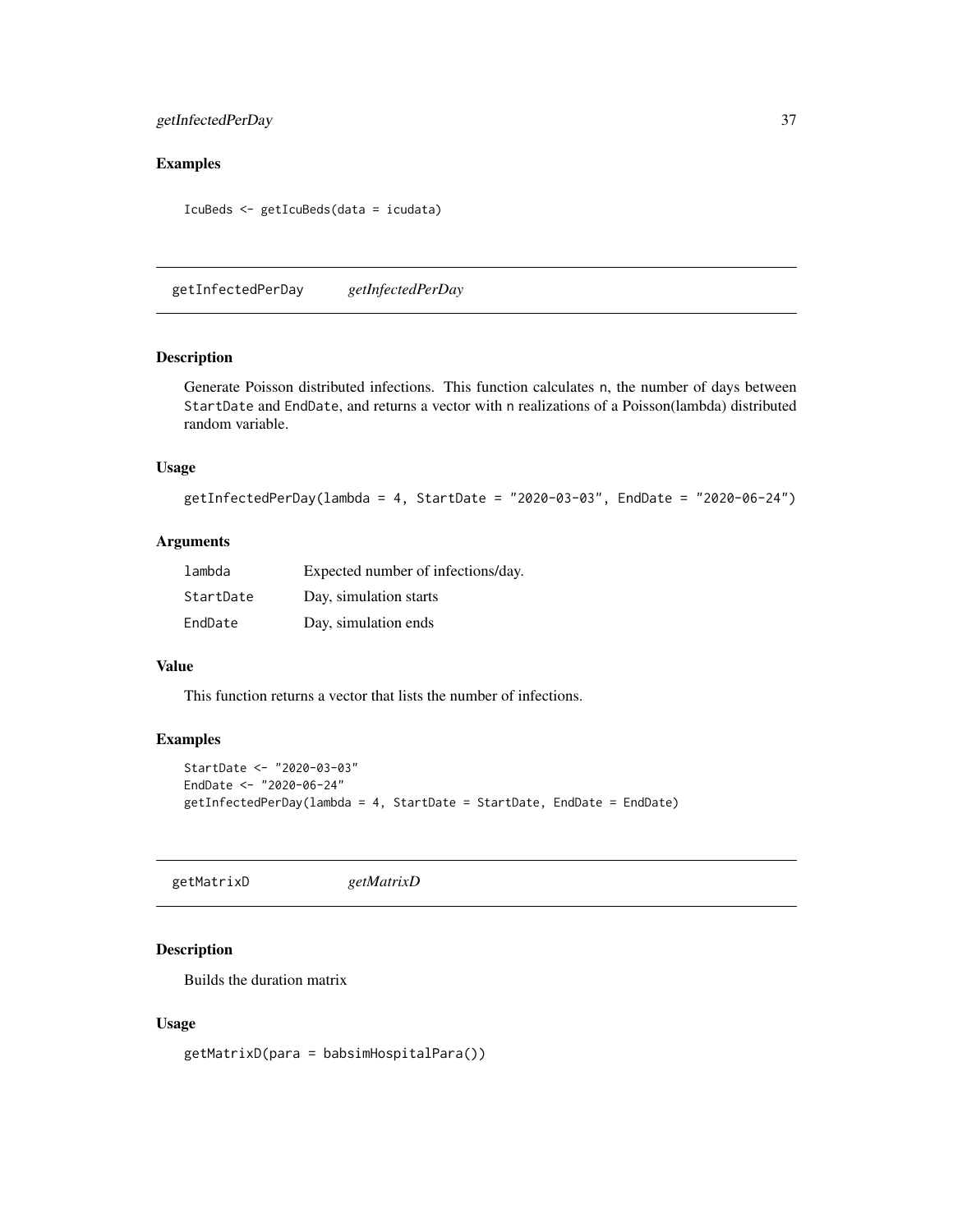# Arguments

para parameter vector, e.g., generated via [babsimHospitalPara](#page-6-0). Default: [babsimHospitalPara](#page-6-0)

# Value

a matrix with transition durations

# Examples

getMatrixD()

getMatrixP *getMatrixP*

# Description

Builds the probability matrix

#### Usage

getMatrixP(para = babsimHospitalPara())

# Arguments

para parameter vector, e.g., generated via [babsimHospitalPara](#page-6-0). Default: [babsimHospitalPara](#page-6-0)

# Value

a matrix with transition probabilities

# Examples

getMatrixP()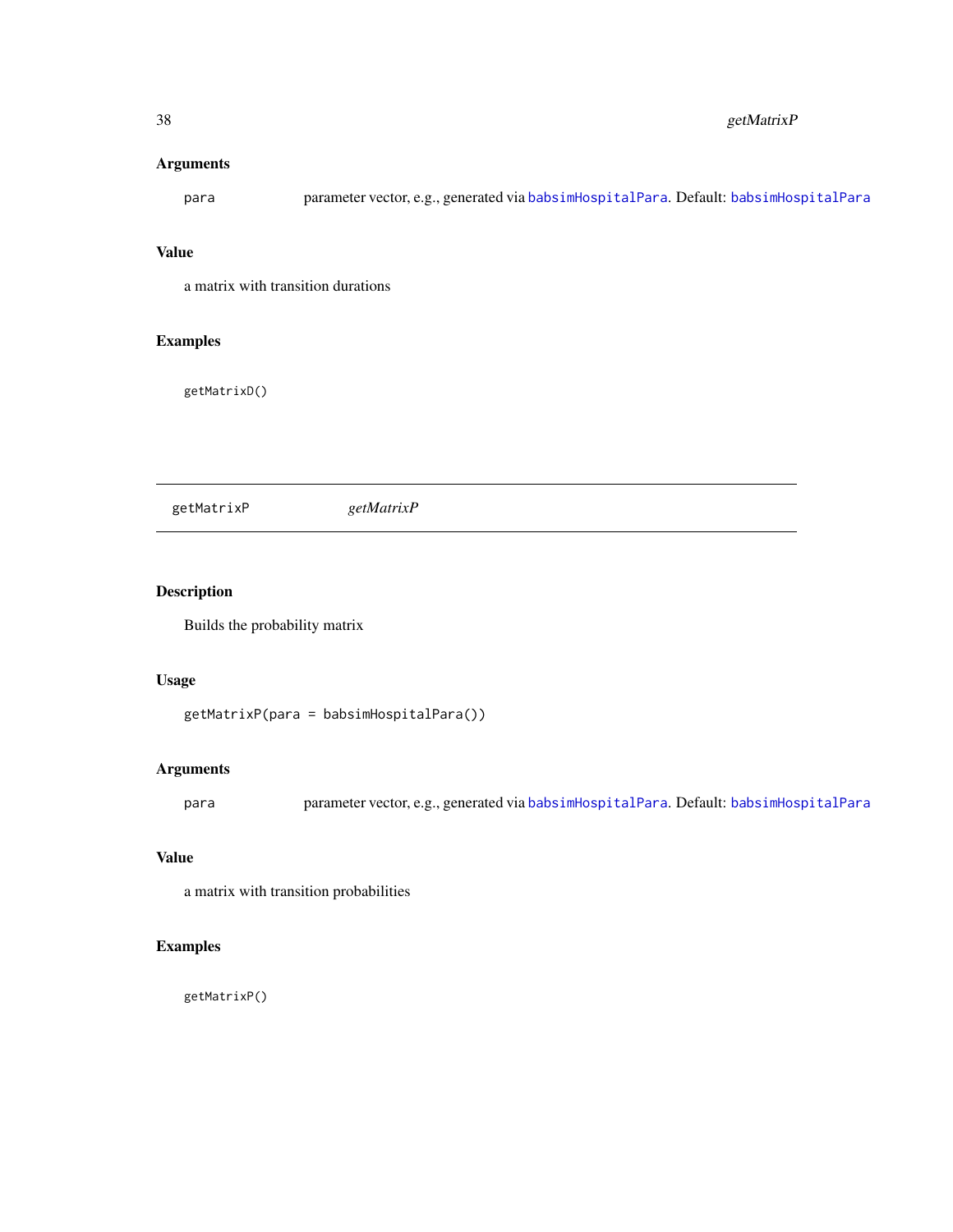getObkData *getObkData*

#### Description

Generate simData and fieldData from OBK data

#### Usage

```
getObkData(data = babsim.hospital::dataCovidBeds20200624)
```
# Arguments

data OBK data. Default: [dataCovidBeds20200624](#page-13-0)

# Value

list with simData and fieldData

# Examples

data <- getObkData()

getParameterDataFrame *getParameterDataFrame*

## Description

Get parameterss (probabilities and durations) of the babsim.hospital simulator

# Usage

```
getParameterDataFrame(
  paraList = list(obk = getParaSet(5374), koeln = getParaSet(5315))
\mathcal{L}
```
#### Arguments

paraList list of parameter values. Each list element has the form obk=getParaSet(5374).

# Value

data.frame with parameters in each column.

#### Examples

df <- getParameterDataFrame()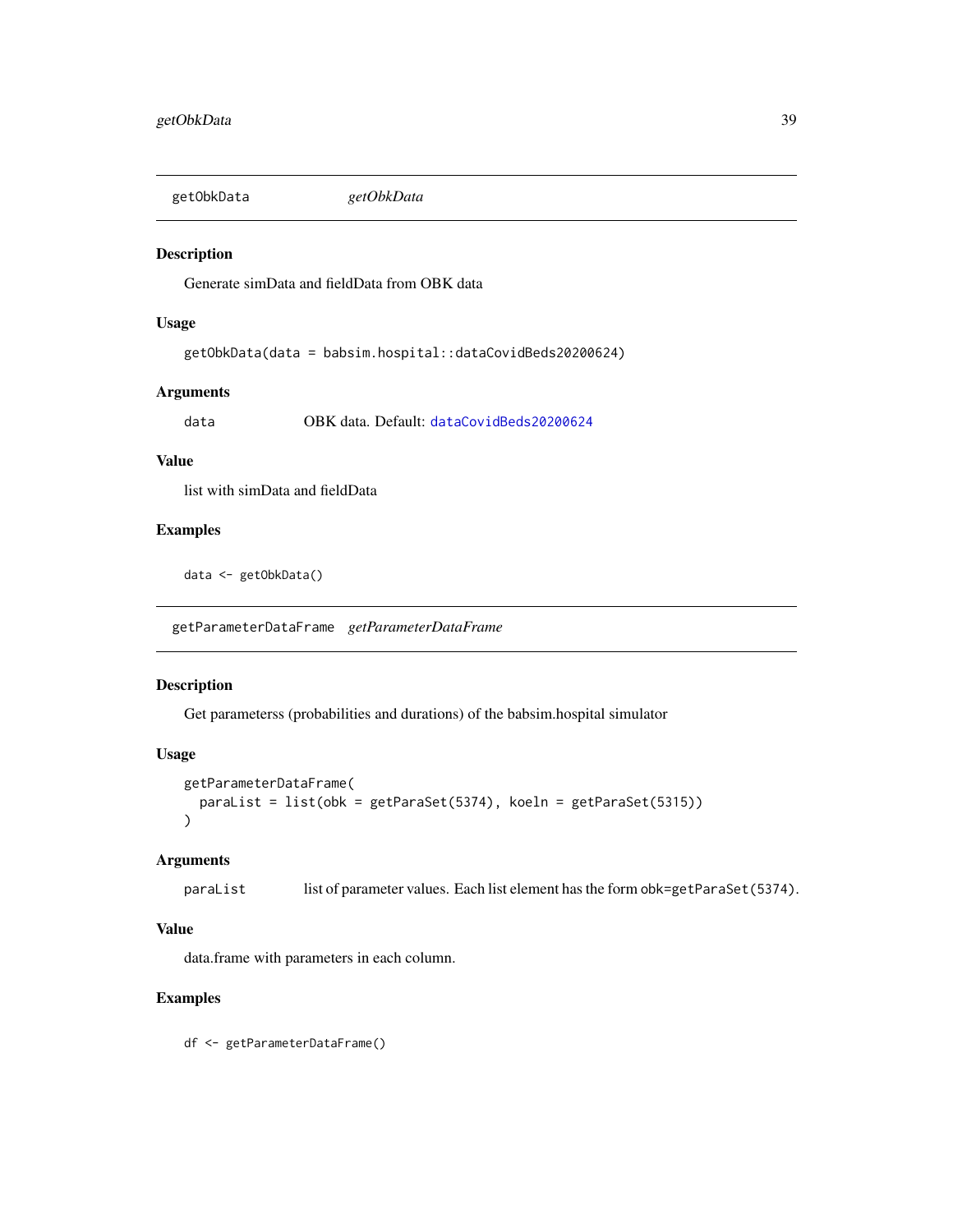<span id="page-39-0"></span>getParameterName *getParameterName*

# Description

Returns the name (chr) of the babsim x parameter vector.

#### Usage

```
getParameterName(n)
```
## Arguments

n int: position

# Value

This function returns a character value, which represents the name of the n-th x variable.

#### Examples

getParameterName(16)

getParameterNameList *getParameterNameList*

# Description

Returns the names (chr) of the babsim x parameter vector.

# Usage

```
getParameterNameList(x)
```
## Arguments

x vector of int: positions

# Value

This function returns a vector. Its elements represent the names of the n-th x variables.

# Examples

getParameterNameList(c(16, 18))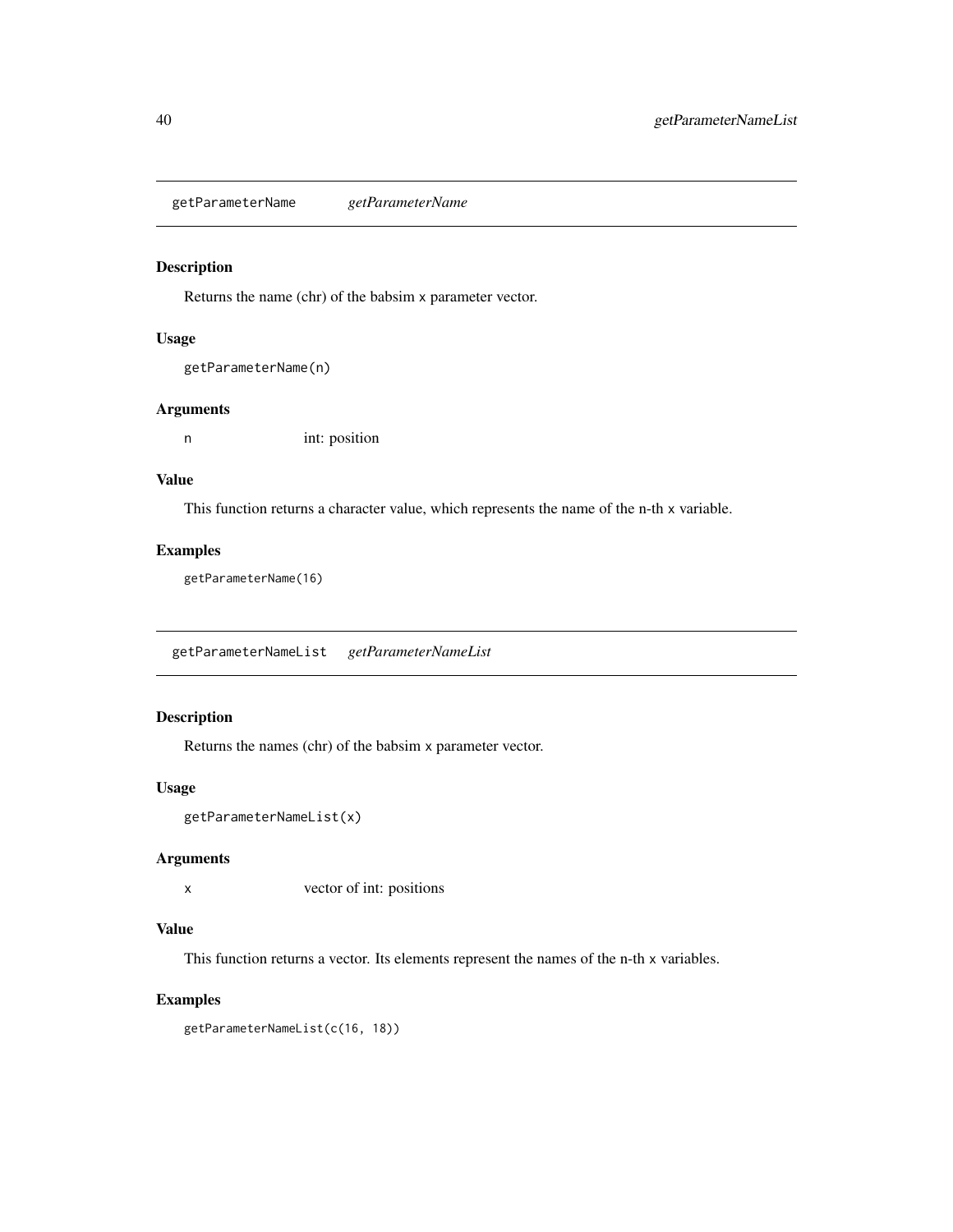getParaSet *getParaSet*

# Description

Load a specific parameter set by region.

# Usage

```
getParaSet(region)
```
# Arguments

region integer, the region id

# Value

data.frame parameters of that specific region

# Examples

getParaSet(5315)

getPeakVec *getPeakVec*

# Description

Generate peak values.

# Usage

```
getPeakVec(
 peakData = c(10, 100),
 StartDate = "2020-03-03",
 EndDate = "2020-06-24"
```
# $\mathcal{L}$

# Arguments

| peakData  | Vector of time steps and peak heights. |
|-----------|----------------------------------------|
| StartDate | Day, simulation starts.                |
| EndDate   | Day, simulation ends.                  |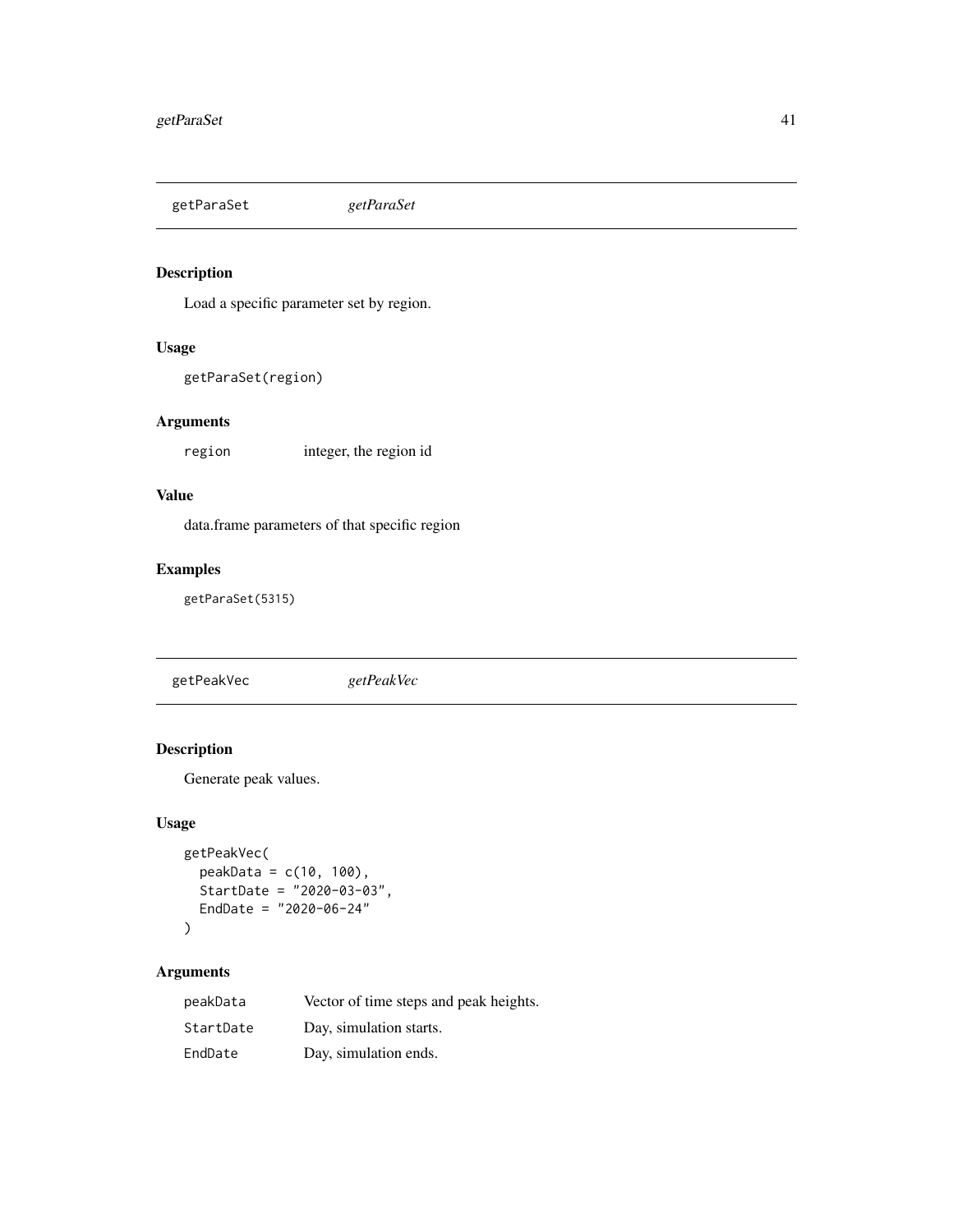#### Value

This function returns a vector of peaks data.

#### Examples

getPeakVec()

getRealBeds *getRealBeds*

#### Description

Convert daily data, e.g., a data.frame with the columns bed, intensiveBedVentilation, Day into event data, e.g., a data.frame with the following columns resource, time, med, source, date.

#### Usage

getRealBeds(data, resource)

#### **Arguments**

| data     | $(n, m)$ data frame with daily bed data, e.g., from icudata                                   |
|----------|-----------------------------------------------------------------------------------------------|
| resource | vector of resource names, e.g., 'bed'. Default: resource=c('bed', 'intensiveBedVentilation'). |
|          | For GA data use: resource=c('bed', 'intensiveBed', 'intensiveBedVentilation')                 |

# Details

Prepares data for combination with output (env) from [simmer.](#page-0-0) Extracts and formats real data from the real data sets, e.g., icudata. The resulting data frame can be combined with the output from the simulation run. Can be used to add the true data (ground truth) to the simulated data.

# Value

This function returns a (n x m, 5) data frame with:

resource (chr) name of the seized resource

time (int) time step, starts with 1

med (int) amount of the seized resource

source (chr) name of the simulation that was used

date (Date) time, format: yyyy-mm-dd

## See Also

[getIcuBeds](#page-35-0).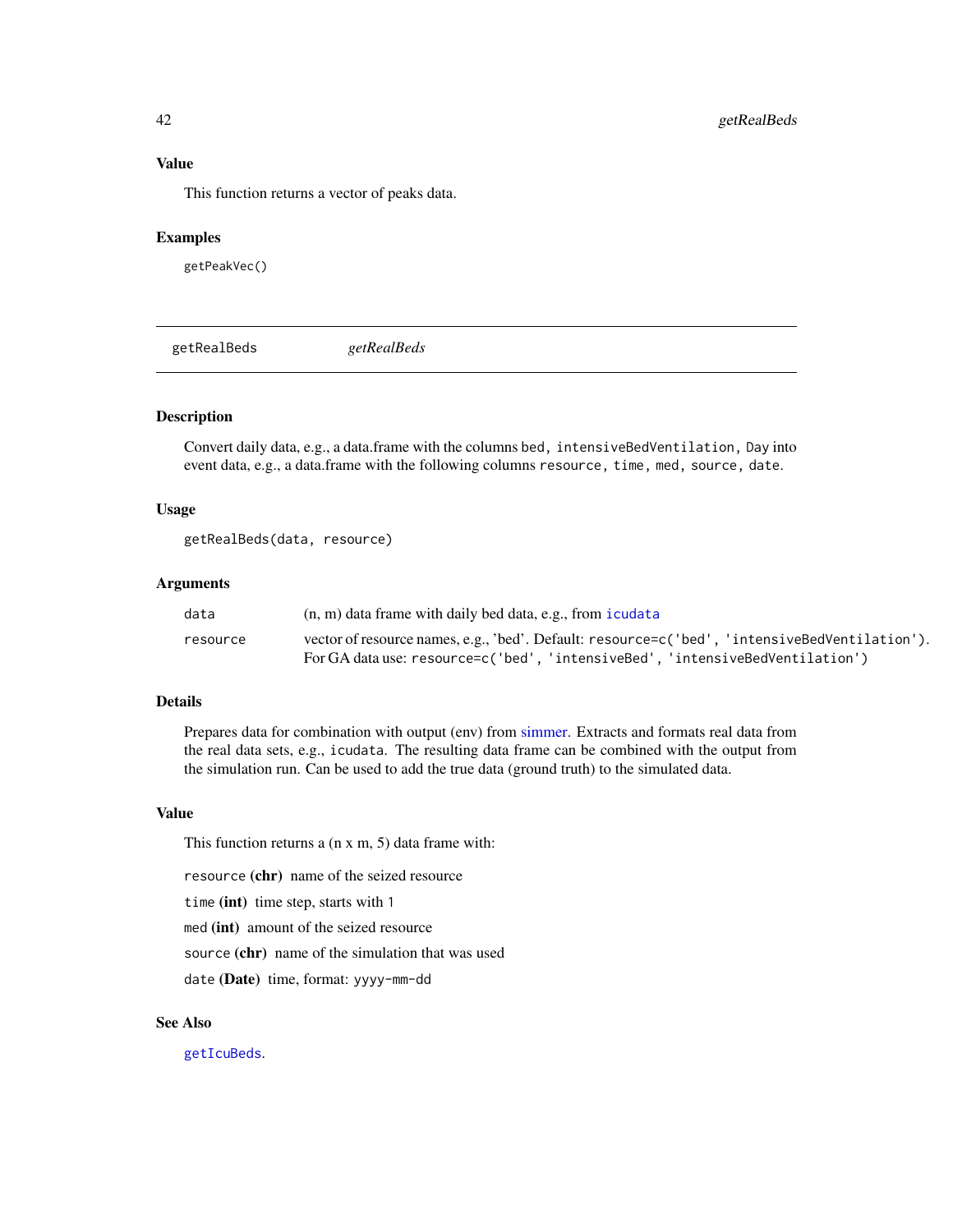# getRegionIcu 43

#### Examples

```
# First example shows how to process the GA data
GABeds <- getRealBeds(
  data = babsim.hospital::dataCovidBeds20200624,
  resource = c("bed", "intensiveBed", "intensiveBedVentilation")
)
# Second example shows how to process the DIVI ICU data.
icu <- babsim.hospital::icudata
icuCov <- as.data.frame(xtabs(faelle_covid_aktuell ~ daten_stand, icu))
icuCov$daten_stand <- as.Date(icuCov$daten_stand)
icuCovBeatm <- as.data.frame(xtabs(faelle_covid_aktuell_beatmet ~ daten_stand, icu))
icuCovBeatm$daten_stand <- as.Date(icuCovBeatm$daten_stand)
Day <- as.Date(icuCovBeatm$daten_stand)
dataICUBeds20200821 <- data.frame(
  bed = (icuCov$Freq - icuCovBeatm$Freq),
  intensiveBedVentilation = icuCovBeatm$Freq,
  Day = as.Date(icuCovBeatm$daten_stand)
\lambdaICUBeds <- getRealBeds(
  data = dataICUBeds20200821,
  resource = c("bed", "intensiveBedVentilation")
)
```

| getRegionIcu | getRegionIcu Auswahl der ICU Daten fuer eine Region |  |
|--------------|-----------------------------------------------------|--|
|              |                                                     |  |

# Description

Auswahl anhand der Bundeslaender, Landkreis IDs

# Usage

```
getRegionIcu(data = babsim.hospital::icudata, region = 5315)
```
#### Arguments

| data   | Daten, z.B. icudata          |
|--------|------------------------------|
| region | Id der Region, 0 Deutschland |

# Examples

```
data <- getRegionIcu(babsim.hospital::icudata, 5315)
```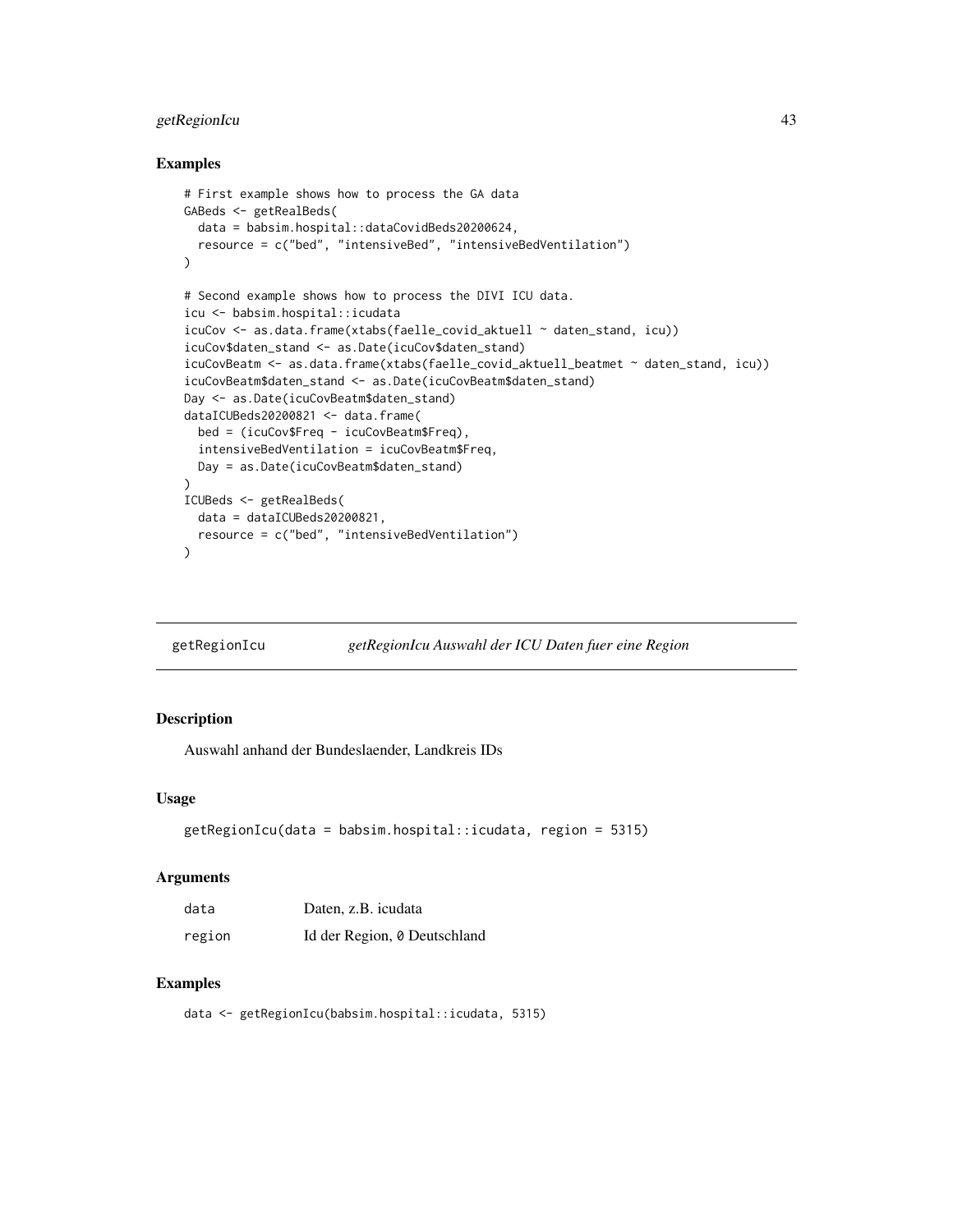#### Description

Auswahl anhand der Bundeslaender, Landkreis IDs

# Usage

```
getRegionRki(data = babsim.hospital::rkidata, region)
```
## Arguments

| data   | Daten, z.B. rkidata          |  |
|--------|------------------------------|--|
| region | Id der Region, 0 Deutschland |  |

# Examples

```
data <- getRegionRki(
  data = babsim.hospital::rkidata[1:1000, ],
  region = 0
)
```

```
getRkiData getRkiData
```
# Description

Transforms the freshly downloaded rki data into the babsim data frame. Also imputes mising dates as zero frequency in the data.

# Usage

```
getRkiData(rki)
```
#### Arguments

rki data.frame of downloaded rki data before preprocessing

# Value

a data.frame of aggregated data

Day Date, format: '2020-01-01' '2020-01-02' '2020-01-03' '2020-01-04' ...

... ...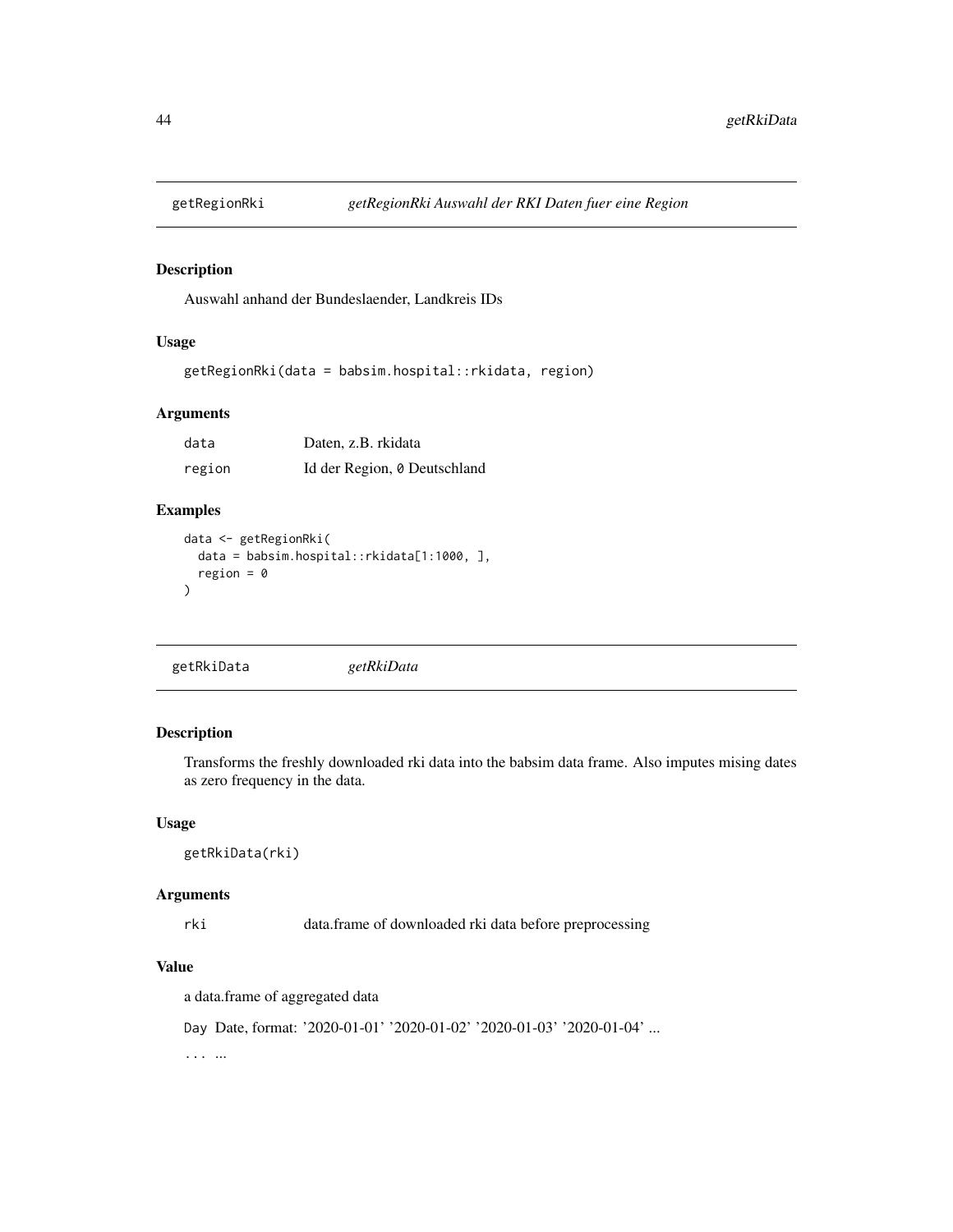# getRkiRisk 45

# Examples

data <- getRkiData(rkidata[1:100, ])

getRkiRisk *getRkiRisk*

# Description

Calculate risk for RKI data

# Usage

getRkiRisk(rki, para)

#### Arguments

| rki  | data.frame of downloaded rki data |
|------|-----------------------------------|
| para | parameter                         |

#### Value

a data.frame

# Examples

```
rki <- getRkiData(rkidata[1:10, ])
para <- babsimHospitalPara()
# get risk for the first 10 entries:
rkiWithRisk <- getRkiRisk(rki = rki, para)
```
getStartParameter *getStartParameter*

# Description

Returns parameter for babsim runs

# Usage

```
getStartParameter(para = babsimHospitalPara(), region = -1)
```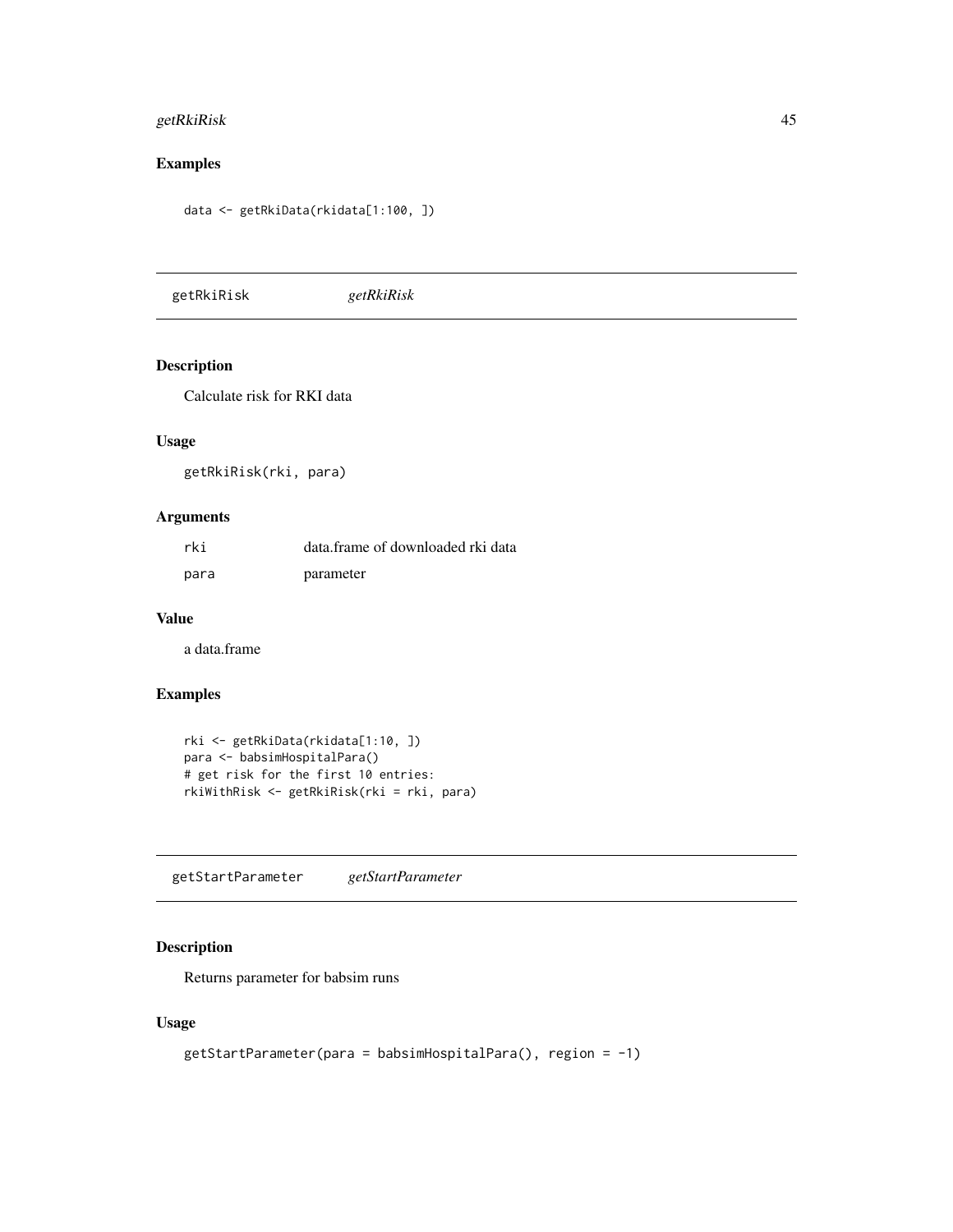# Arguments

| para   | parameter vector, e.g., generated via babsimHospitalPara. Default: babsimHospitalPara                                                                                                                                                                                         |
|--------|-------------------------------------------------------------------------------------------------------------------------------------------------------------------------------------------------------------------------------------------------------------------------------|
| region | (int) use region specific start parameter, e.g., 5374 for OBK. If region is nega-<br>tive (default), a generic start parameter is chosen. The selection is based on the<br>obkpara, koelnpara, and nrwpara parameter values, which are the best known<br>values found so far. |

# Value

This function returns a (1,n) dim matrix

# Examples

para <- getStartParameter(region = 5374)

getSyntheticData *getSyntheticData*

# Description

Generate synthetic data

#### Usage

```
getSyntheticData(
 StartDate = "2020-09-01",
 EndDate = "2020-11-30",
 lambda = 4,
 peakData = c(21, 50, 28, 40, 42, 50),
 amntDaysSickness = 20,
 hospitalizationRates = list(rBed = 0.1347, rIntensiveBed = 0.004,
   rIntensiveBedVentilation = 0.0171)
)
```
# Arguments

| StartDate | Start date. Default: '2020-09-01'                                                                                                                                                                                                                                                                                                                   |
|-----------|-----------------------------------------------------------------------------------------------------------------------------------------------------------------------------------------------------------------------------------------------------------------------------------------------------------------------------------------------------|
| EndDate   | Start date. Default: '2020-11-30'                                                                                                                                                                                                                                                                                                                   |
| lambda    | Average number of daily infections. Default: 4                                                                                                                                                                                                                                                                                                      |
| peakData  | Vector to define peak events. Odd entries represent days, even entries the num-<br>ber of infections. Default: c(21,50, 28,40, 42,50), i.e., after 21 days 50 ad-<br>ditional infections, after 28 days 40 additional infections, and after 42 days 50<br>addditional infections to the base infection rate per day, which is defined by<br>lambda. |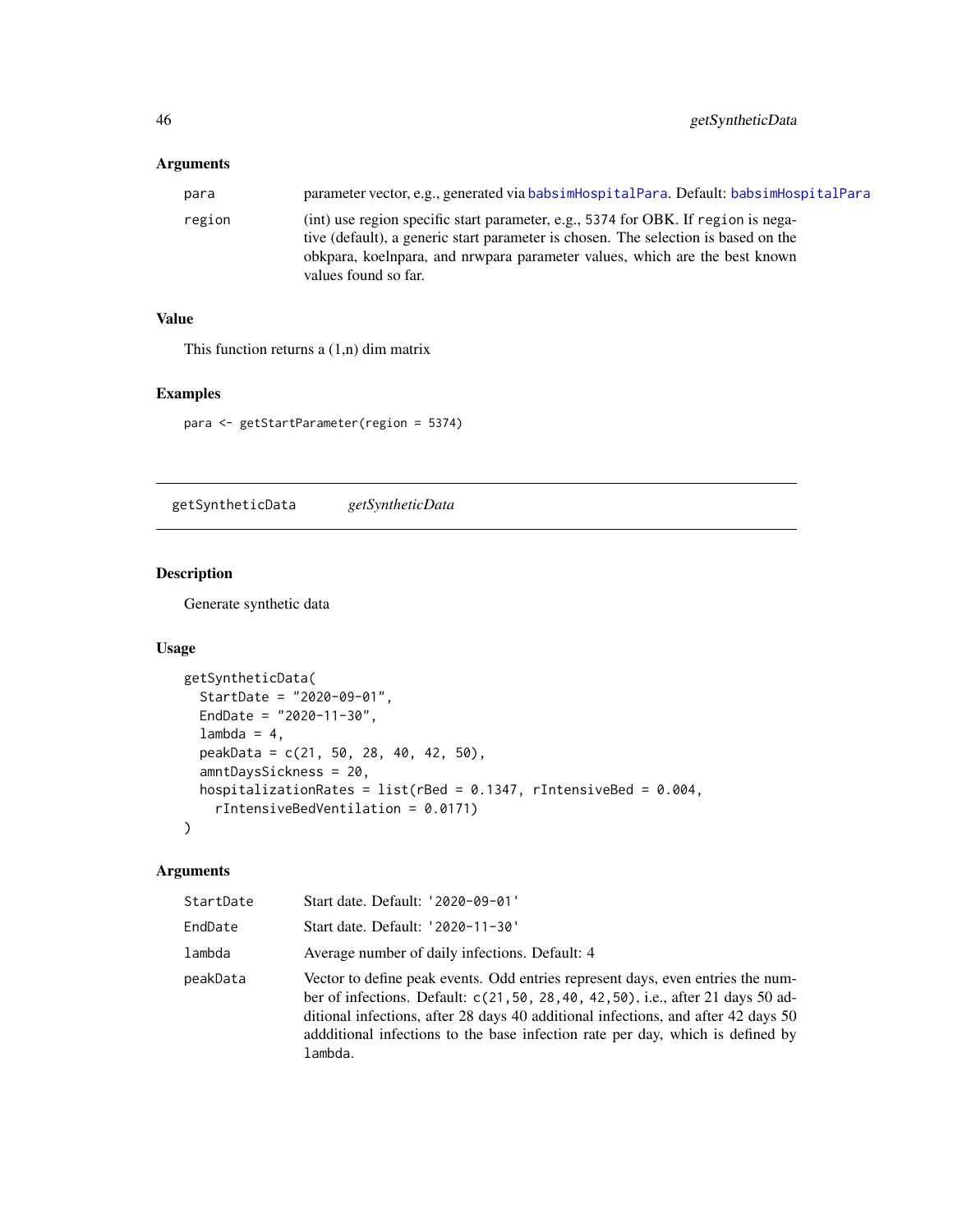# getTestData 47

```
amntDaysSickness
                   Length (in days) of the interval that is used to determine the number of infected
                   individuals that have to go to the hospital. Based on this interval, the number of
                   sick individuals is determined. The number of sick individuals is multiplied by
                   the hospitalization rate to determine the number of bed. Default: 20
```
#### hospitalizationRates

list of hospitalization rates, i.e., percentage of sick individuals that need a bed, or an intensiveBed, or an intensiveBedVentilation. Default: list(rBed  $= 0.1347$ , rIntensiveBed = 0.004, rIntensiveBedVentilation = 0.0171).

## Value

data frame with the following entries: bed=bed, intensiveBed = intensiveBed, intensiveBedVentila $t$ tion = intensiveBedVentilation, Day = Day, Infected=Infected, Sick = Sick)

bed int: COVID-19 beds

intensiveBed int: COVID-19 ICU beds

intensiveBedVentilation int COVID-19 ICU beds with ventilation

Day Date, format: '2020-05-01' '2020-05-02' '2020-05-03' '2020-05-04' ...

Infected int: number of infected individuals (daily)

Sick int: number of sick individuals (daily)

### Examples

dataSynth <- getSyntheticData()

getTestData *Get Test Data*

#### **Description**

Generate test data for final evaluation of one optimization run

#### Usage

```
getTestData(fieldData, simData, TestFieldStartDate, TestSimStartDate)
```
#### Arguments

fieldData field data simData sim data TestFieldStartDate start date TestSimStartDate start date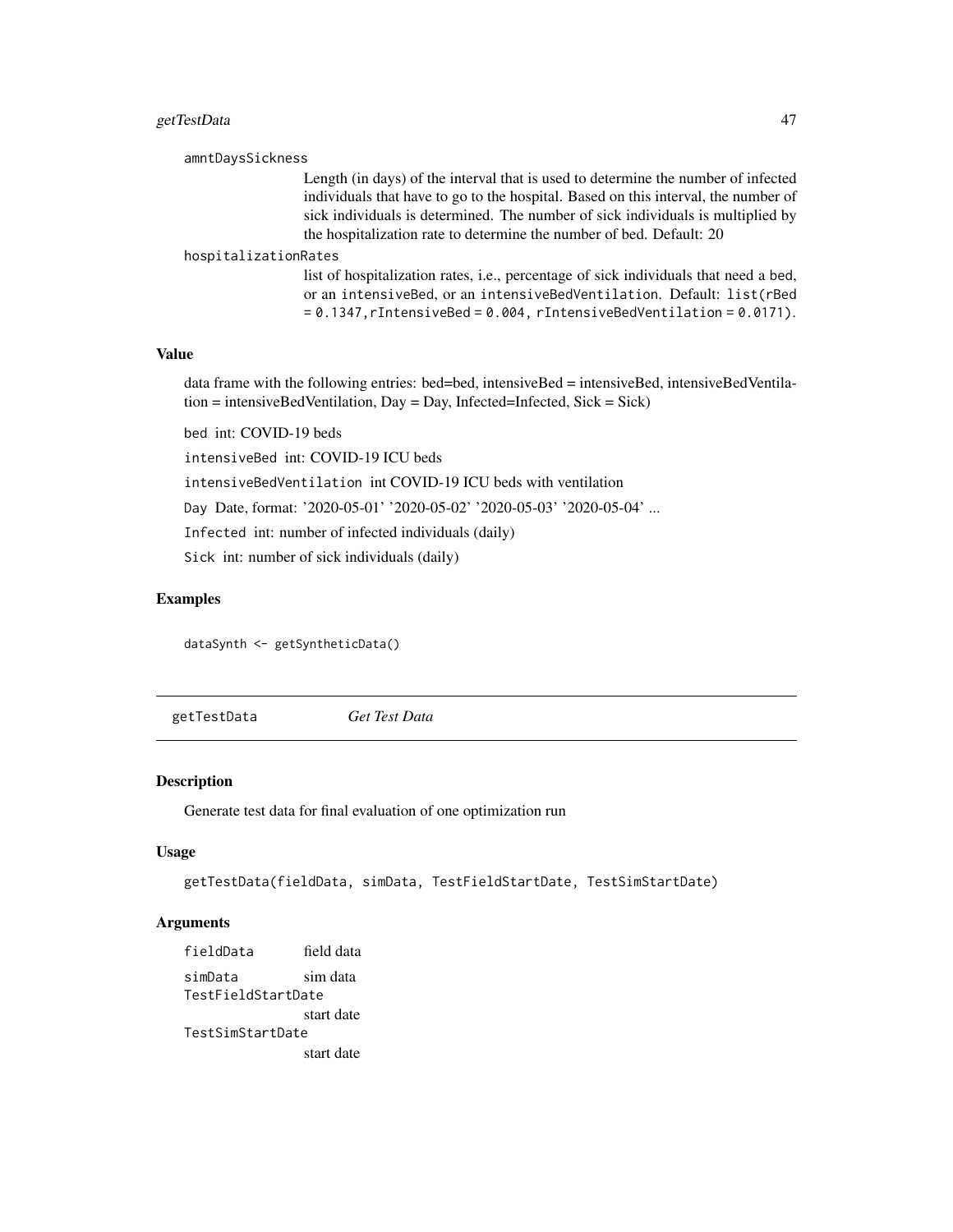## Value

testData test data

getTrainTestObjFun *getTrainTestObjFun*

# Description

Generate objective functions (one for train, optionally one for test)

#### Usage

```
getTrainTestObjFun(
  rkiwerte = babsim.hospital::rkidata,
  icuwerte = babsim.hospital::icudata,
  region = 5374,
  TrainSimStartDate = Sys.Date() - 12 * 7,
  TrainFieldStartDate = Sys.Date() - 8 * 7,
  TestSimStartDate = Sys.Date() - 8 * 7,
  TestFieldStartDate = Sys.Date() - 4 * 7,
  verbosity = 0,
  parallel = FALSE,
  percCores = NULL,
  icu = TRUE,icuWeights = c(1, 1),
  resourceNames = c("intensiveBed", "intensiveBedVentilation"),
  resourceEval = c("intensiveBed", "intensiveBedVentilation"),
  tryOnTestSet = FALSE,
  simRepeats = 1
\mathcal{E}
```
# Arguments

| rkiwerte            | <b>RKI</b> Daten                                                                                                   |  |
|---------------------|--------------------------------------------------------------------------------------------------------------------|--|
| icuwerte            | <b>ICU</b> Daten                                                                                                   |  |
| region              | Landkreis Id, e.g., 5374 fuer OBK, 5315 fuer Koeln, 0 fuer Deutschland, oder<br>Bundesland ID, e.g., 5 fuer NRW.   |  |
| TrainSimStartDate   |                                                                                                                    |  |
|                     | Start (Tag), e.g., '2020-05-01'                                                                                    |  |
| TrainFieldStartDate |                                                                                                                    |  |
|                     | Start (Tag), e.g., '2020-06-01'                                                                                    |  |
| TestSimStartDate    |                                                                                                                    |  |
|                     | Start (Day), e.g., '2020-05-01' for test simulation data, TestSimStartDate is<br>usually before TestFieldStartDate |  |
| TestFieldStartDate  |                                                                                                                    |  |
|                     | Start (Day), e.g., $'2020-06-01'$ for test field data                                                              |  |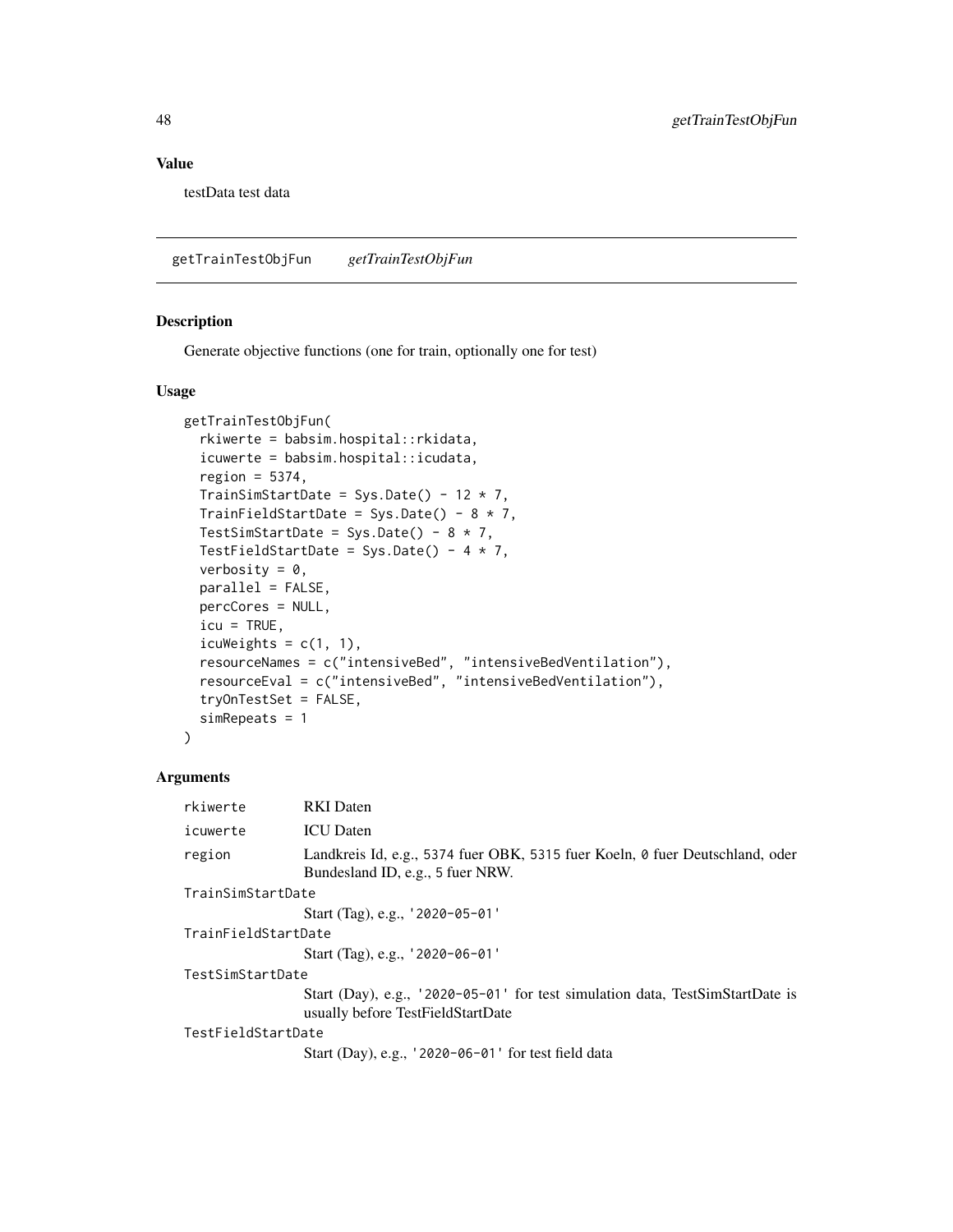# ggVisualizeIcu 49

| verbosity     | verbosity (int). Default: 0                                                                                       |
|---------------|-------------------------------------------------------------------------------------------------------------------|
| parallel      | logical                                                                                                           |
| percCores     | percentage                                                                                                        |
| icu           | <b>ICU</b> Daten                                                                                                  |
| icuWeights    | Gewichtung der ICU Betten                                                                                         |
| resourceNames | Name der Ressourcen                                                                                               |
| resourceEval  | Name der zu evaluierenden Ressourcen                                                                              |
| try0nTestSet  | Should results be tested on a separate test set?. Default FALSE.                                                  |
| simRepeats    | Number of simulation repeats on each kernel (only on unix-like machines, ig-<br>nored on Win systems). Default: 1 |

ggVisualizeIcu *ggVisualizeIcu Visualisierung der ICU Daten*

#### Description

Quelle: ICU Daten bundesweit

# Usage

```
ggVisualizeIcu(data = babsim.hospital::icudata, region = 5315)
```
# Arguments

| data   | icu data, e.g., icudata                                                                              |
|--------|------------------------------------------------------------------------------------------------------|
| region | Region: Gemeindeschluessel, int 05374 fuer OBK oder lcode05315 fuer Koeln<br>oder 05911 fuer Bochum. |

#### Format

data.frame of 9 variables

```
bundesland int 1 1 1 1 1 1 1 1 1 1 ...
```
gemeindeschluessel int 1001 1002 1003 1004 1051 1053 1054 1055 1056 1057 ...

anzahl\_meldebereiche int 2 3 2 1 1 2 1 3 2 1 ...

faelle\_covid\_aktuell int 0 3 5 1 3 1 0 0 5 1 ...

faelle\_covid\_aktuell\_beatmet int 0 2 5 1 1 1 0 0 4 0 ...

anzahl\_standorte int 2 3 2 1 1 2 1 3 2 1 ...

betten\_frei int 44 113 115 19 54 7 7 18 10 7 ...

betten\_belegt int 38 110 108 19 26 17 3 34 27 5 ...

daten\_stand Date, format: "2020-05-01" "2020-05-01" "2020-05-01" "2020-05-01" ... "2020-08- 21"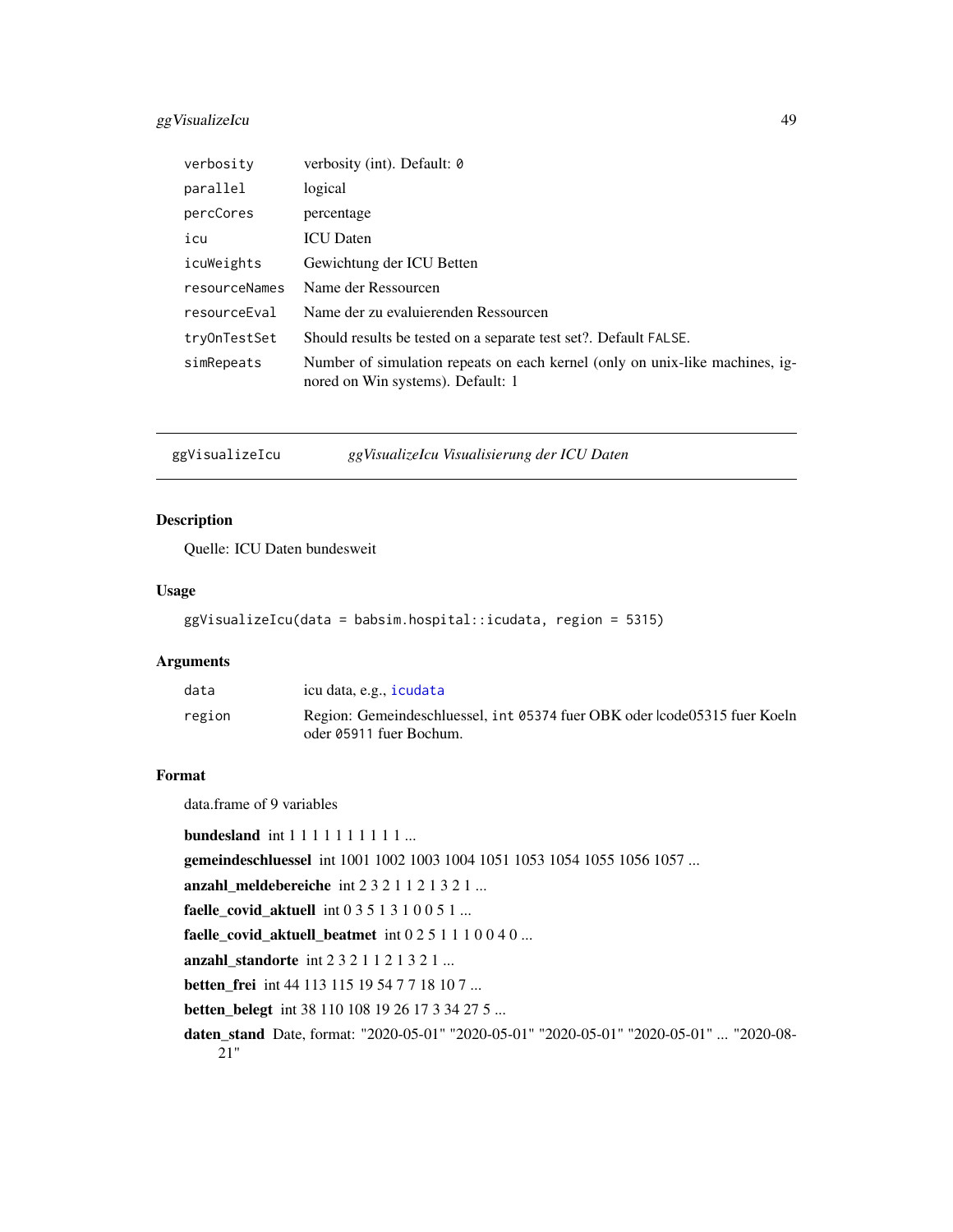#### See Also

[icudata](#page-53-0)

#### Examples

```
require("stats")
icu <- babsim.hospital::icudata
icuCov <- as.data.frame(xtabs(faelle_covid_aktuell ~ daten_stand, icu))
icuCov$daten_stand <- as.Date(icuCov$daten_stand)
icuCovBeatm <- as.data.frame(xtabs(faelle_covid_aktuell_beatmet ~ daten_stand, icu))
icuCovBeatm$daten_stand <- as.Date(icuCovBeatm$daten_stand)
dataICUBeds <- data.frame(
 bed = (icuCov$Freq - icuCovBeatm$Freq),
  intensiveBedVentilation = icuCovBeatm$Freq,
  Day = as.Date(icuCovBeatm$daten_stand)
\lambdarequire("padr")
require("stats")
require("slider")
icu <- babsim.hospital::icudata
icu \leq pad(icu, interval = "day")
icuCov <- as.data.frame(xtabs(faelle_covid_aktuell ~ daten_stand, icu))
icuCovBeatm <- as.data.frame(xtabs(faelle_covid_aktuell_beatmet ~ daten_stand, icu))
icuCovBett <- as.data.frame(xtabs(betten_belegt ~ daten_stand, icu))
plot(icuCov$daten_stand, icuCov$Freq,
  type = "p", xlab = "Tag", ylab = "COUNTD",
  main = "COVID-Faelle in Behandlung im KHaus"
\lambdaplot(icuCovBeatm$daten_stand, icuCovBeatm$Freq,
  type = "p", xlab = "Tag",ylab = "Patienten", main = "Beatmete COVID-19-Pat. nur invasive Beatmung und ECMO"
)
plot(icuCovBett$daten_stand, icuCovBett$Freq, type = "l", xlab = "Tag", ylab = "ICU Betten belegt")
# Nur Daten des OBK:
icu <- babsim.hospital::icudata
icu <- icu[icu$gemeindeschluessel == 05374, ]
```
ggVisualizeRki *ggVisualizeRki ggPlot Visualisierung der RKI Daten*

#### Description

Quelle: RKI Daten bundesweit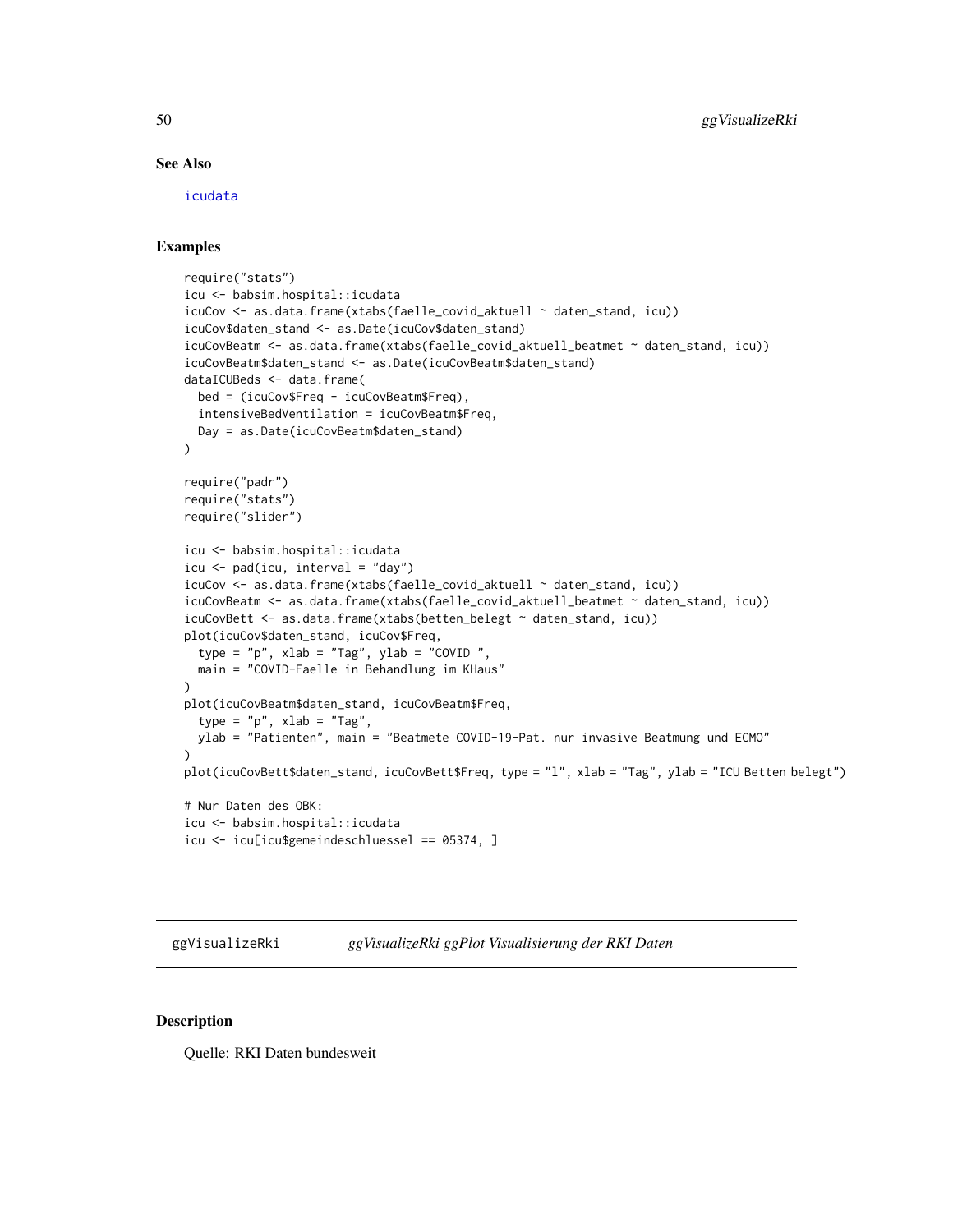# ggVisualizeRkiAge 51

# Usage

```
ggVisualizeRki(
  data = babsim.hospital::rkidata,
  region = 5374,
  StartDate = "2020-05-01"
\lambda
```
# Arguments

| data      | rki data, e.g., rkidata                               |
|-----------|-------------------------------------------------------|
| region    | Landkreis Id, e.g., 5374 oder Bundesland ID, e.g., 5. |
| StartDate | Start (Tag), e.g., $'2020-05-01'$                     |

# See Also

[rkidata](#page-68-0)

| ggVisualizeRkiAge | ggVisualizeRkiAge Visualisation of the pre-processed RKI Data with |
|-------------------|--------------------------------------------------------------------|
|                   | respect to age and gender                                          |

# Description

ggplot RKI data as result from getRkiData(babsim.hospital::rkidata)

# Usage

```
ggVisualizeRkiAge(
  data = babsim.hospital::rkidata,
  region = 5374,
  StartDate = "2020-10-01",
  simplify = TRUE
\mathcal{L}
```
#### Arguments

| data      | rki data as preprocessed by rkiToBabsimData           |
|-----------|-------------------------------------------------------|
| region    | Landkreis Id, e.g., 5374 oder Bundesland ID, e.g., 5. |
| StartDate | Start (Tag), e.g., '2020-05-01'                       |
| simplify  | logical. Simplify presentation, Default: TRUE.        |

# See Also

[rkiToBabsimData](#page-70-0)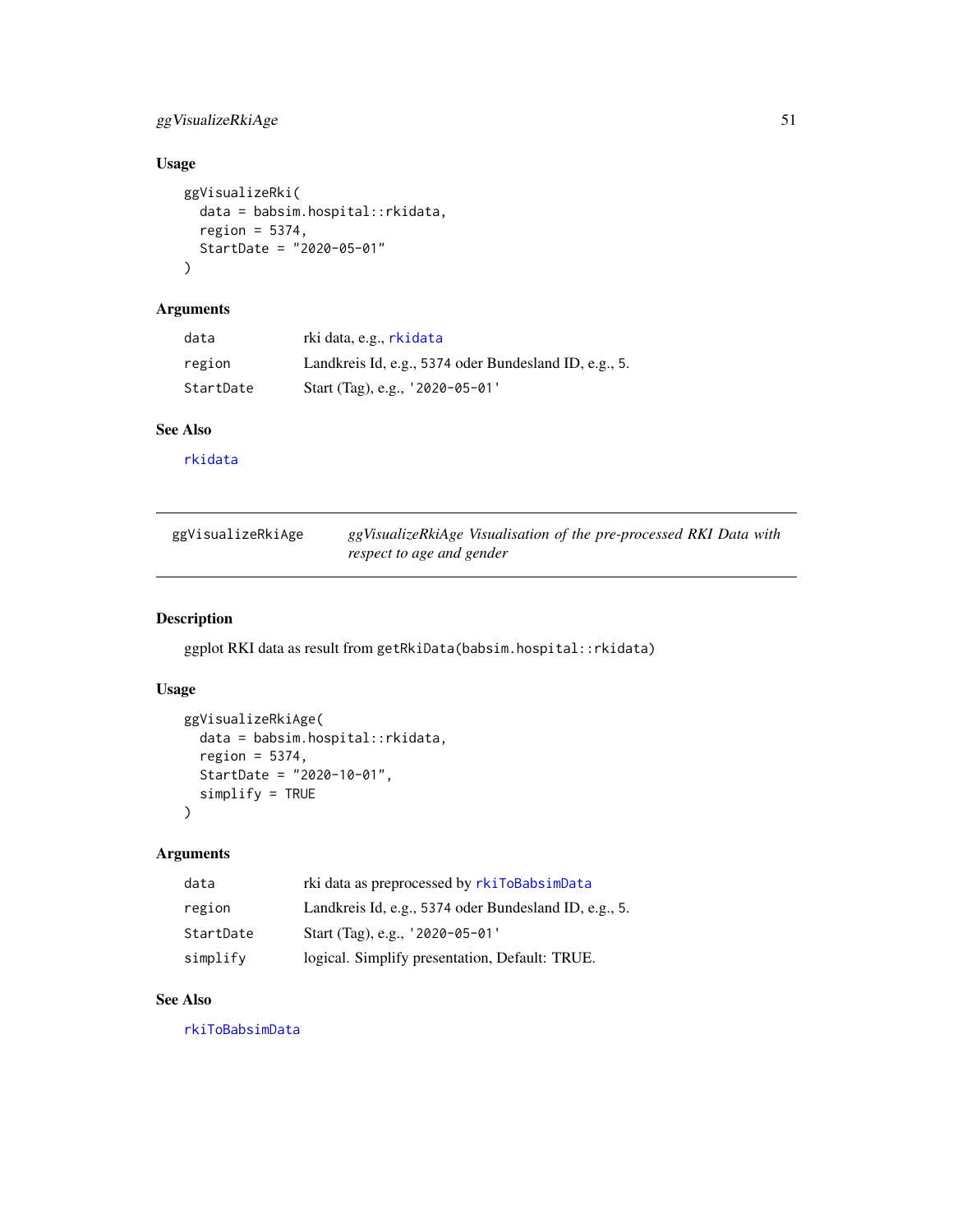ggVisualizeRkiEvents *ggVisualizeRkiEvents Visualisation of the pre-processed RKI Data*

# Description

ggplot RKI data as result from getRkiData(babsim.hospital::rkidata)

#### Usage

```
ggVisualizeRkiEvents(
  data = getRkiData(babsim.hospital::rkidata),
  region = 5374,
  StartDate = "2020-10-01"
)
```
#### Arguments

| data      | rki data as preprocessed by getRkiData                |
|-----------|-------------------------------------------------------|
| region    | Landkreis Id, e.g., 5374 oder Bundesland ID, e.g., 5. |
| StartDate | Start (Tag), e.g., $'2020-05-01'$                     |

# See Also

[getRkiData](#page-43-0)

# Examples

```
# use 10000 data points only:
data <- getRkiData(babsim.hospital::rkidata[1:10000, ])
p <- ggVisualizeRkiEvents(data = data, region = 0, StartDate = "2020-10-01")
```

```
ggVisualizeRkiExtended
```
*ggVisualizeRkiExtended Visualisation of the extended RKI Data*

#### Description

ggplot RKI data as result from [extendRki](#page-18-0)

#### Usage

```
ggVisualizeRkiExtended(
  data = extendRki(),region = 5374,
 StartDate = "2020-10-01",
 simplify = TRUE,
 preloadedData = NULL
)
```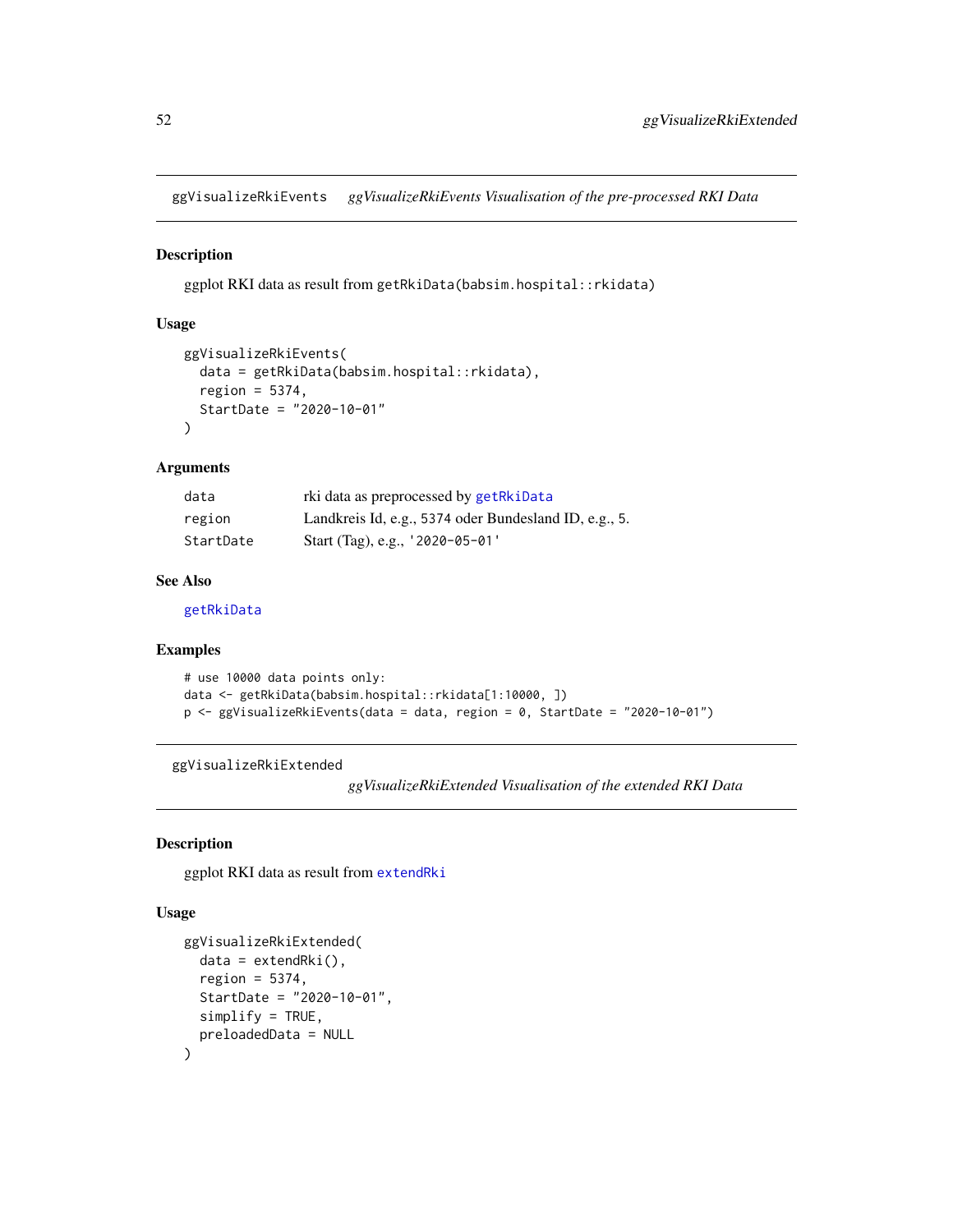# Arguments

| data          | rki data as preprocessed by extendRki                 |
|---------------|-------------------------------------------------------|
| region        | Landkreis Id, e.g., 5374 oder Bundesland ID, e.g., 5. |
| StartDate     | Start (Tag), e.g., $'2020-05-01'$                     |
| simplify      | logical. Simplify presentation, Default: TRUE.        |
| preloadedData | optional way to pass the result of preloading.        |

# See Also

[rkidata](#page-68-0)

ggVisualizeRkiExtendedDataCalculation *Data precalculation for ggVisualizeRkiExtended*

# Description

Data for ggplot RKI data as result from [extendRki](#page-18-0)

## Usage

```
ggVisualizeRkiExtendedDataCalculation(
 data = extendRki(),region = 5374,
 StartDate = "2020-10-01",
  simplify = TRUE
\mathcal{E}
```
# Arguments

| data      | rki data as preprocessed by extendRki                 |
|-----------|-------------------------------------------------------|
| region    | Landkreis Id, e.g., 5374 oder Bundesland ID, e.g., 5. |
| StartDate | Start (Tag), e.g., $'2020-05-01'$                     |
| simplify  | logical. Simplify presentation, Default: TRUE.        |

# See Also

[rkidata](#page-68-0)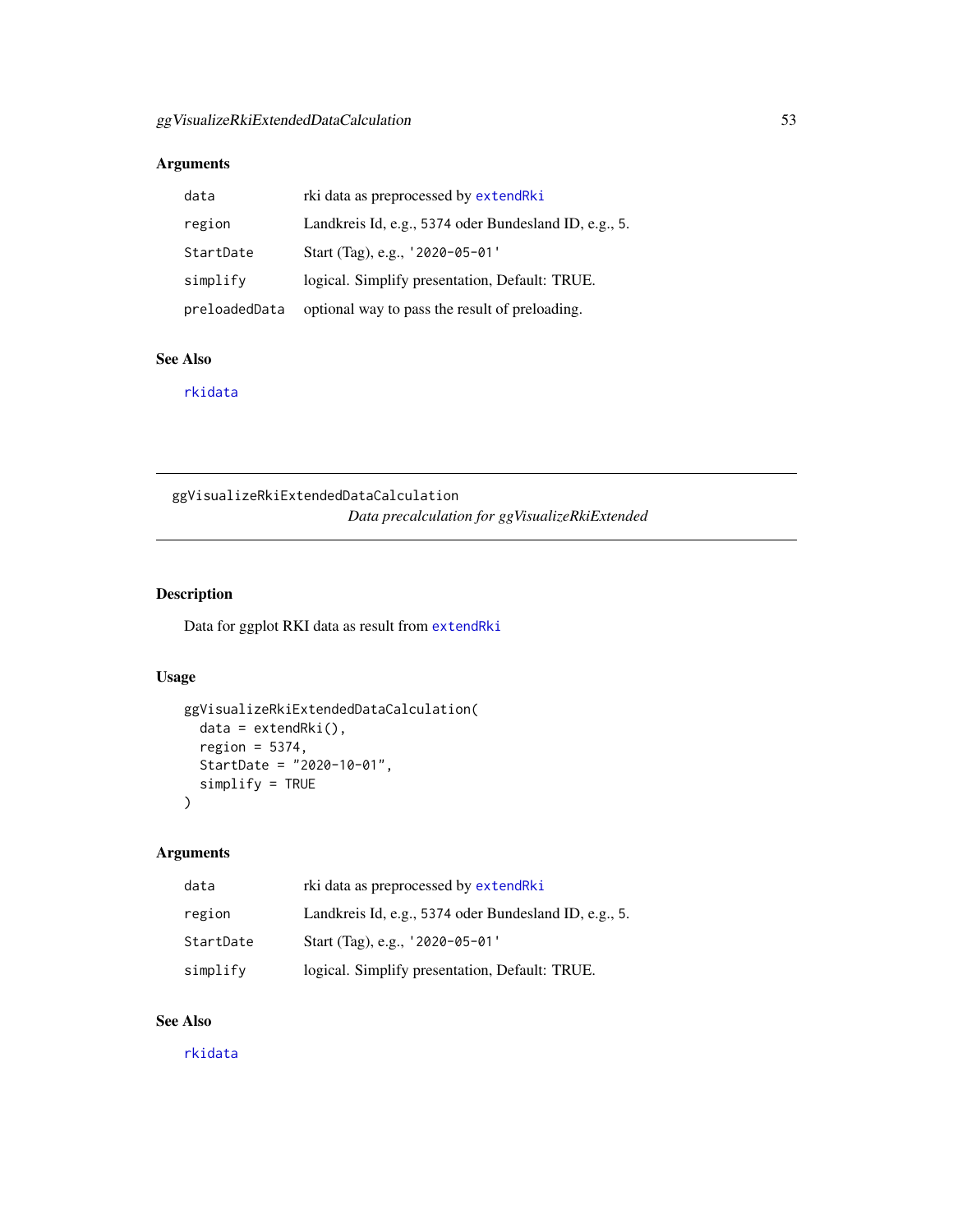54 icudata in the contract of the contract of the contract of the contract of the contract of the contract of the contract of the contract of the contract of the contract of the contract of the contract of the contract of

#### Examples

```
data <- getRkiData(babsim.hospital::rkidata[1:10000, ])
# data size sufficient?:
if (dim(data)[1]> 1e6){
p <- ggVisualizeRkiExtended(
 data = extendRki(data),
 region = 5374, StartDate = "2020-10-01"
)
}
```
<span id="page-53-0"></span>

icudata *icudata IntensivbettenDaten (Beispieldatensatz)*

#### Description

ICU Beispiel-Datensatz (nur für Demonstrationszwecke). Der Beispieldatensatz icudata dient nur zu Demonstrationszwecken. Er besitzt das gleiche Format wie Tagesreports des DIVI Intensivregisters, siehe https://www.divi.de/register/tagesreport. Ziel des DIVI-Intensivregisters ist, die Verfügbarkeiten von Beatmungsbetten und von erweiterten Therapiemaßnahmen bei akutem Lungenversagen in Deutschland sichtbar zu machen. Eine weitere wissenschaftliche Nutzung der Daten ist nur mit Zustimmung der DIVI gestattet. Bitte kontaktieren Sie die wissenschaftliche Leitung des DIVI-Intensivregisters. Please contact DIVI e.V. if you are interested in the full data: https://www.divi.de/register/anprechpartner-register

#### Usage

icudata

## Format

data.frame of 9 variables

**bundesland** int 1 1 1 1 1 1 1 1 1 1 ...

gemeindeschluessel int 1001 1002 1003 1004 1051 1053 1054 1055 1056 1057 ...

anzahl\_meldebereiche int  $2 3 2 1 1 2 1 3 2 1 ...$ 

faelle covid aktuell int  $0 3 5 1 3 1 0 0 5 1 ...$ 

faelle\_covid\_aktuell\_beatmet int  $0251110040...$ 

anzahl\_standorte int  $2 3 2 1 1 2 1 3 2 1 ...$ 

**betten frei** int 44 113 115 19 54 7 7 18 10 7 ...

betten belegt int 38 110 108 19 26 17 3 34 27 5 ...

daten\_stand Date, format: "2020-05-01" "2020-05-01" "2020-05-01" "2020-05-01" ... "2020-08- 21"

#### Details

A sample of the ICU data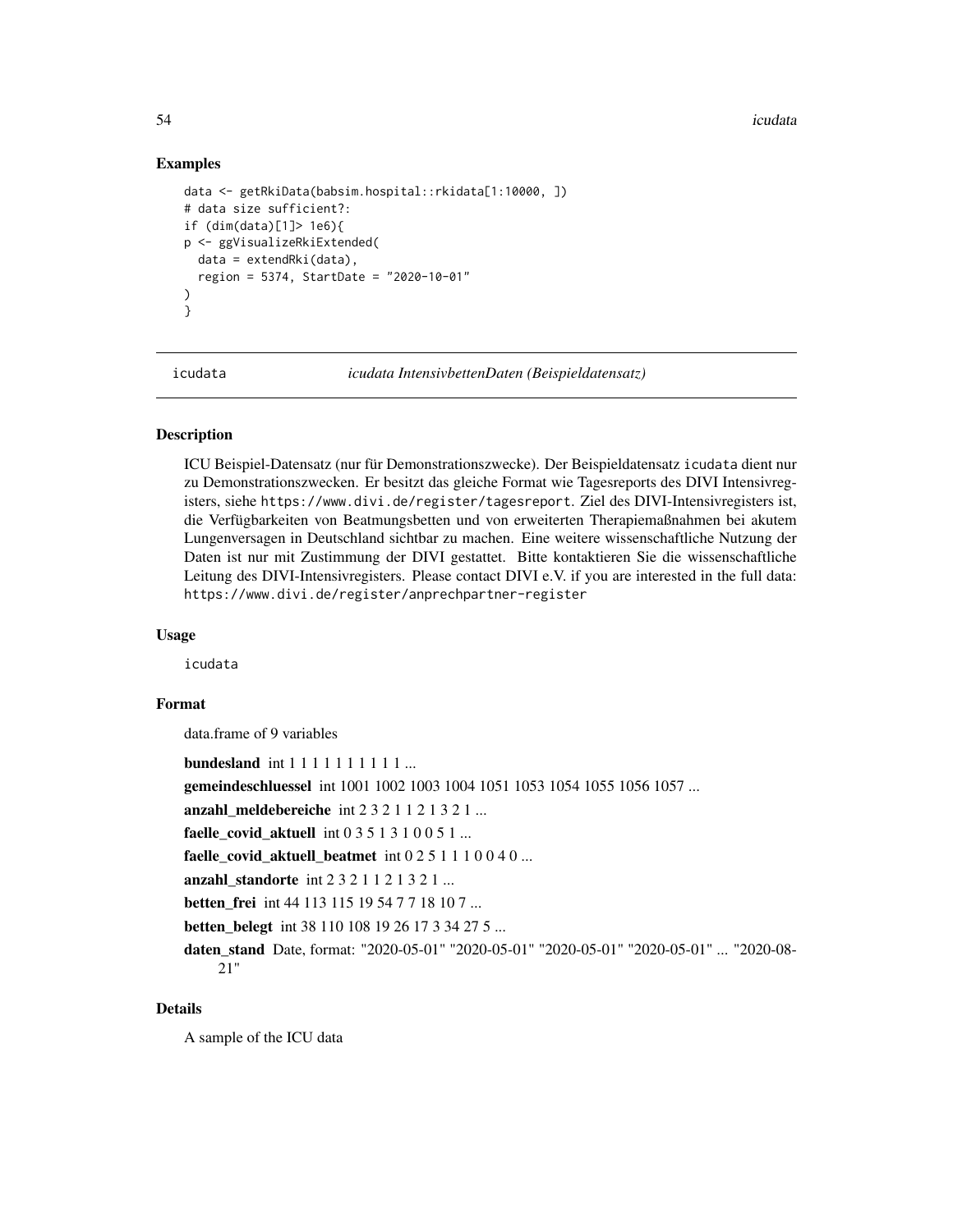# Description

Data: koeln data generated with SPOT.

# Usage

koelnarchive

#### Format

'data.frame': obs. of 28 variables:

y num 311 158 180 232 297 ...

x.1 num 10.55 17.91 3.19 9.5 17.71 ...

... ...

x.33 num 1.072 1.015 1.044 1.057 0.556 ...

#### Details

Result from the [runoptDirect](#page-71-0) run.

mapAgeGroupToAge *mapAgeGroupToAge*

# Description

Calculate real valued age based on RKI age classes

# Usage

mapAgeGroupToAge(x)

# Arguments

x age vector

# Value

age as a real value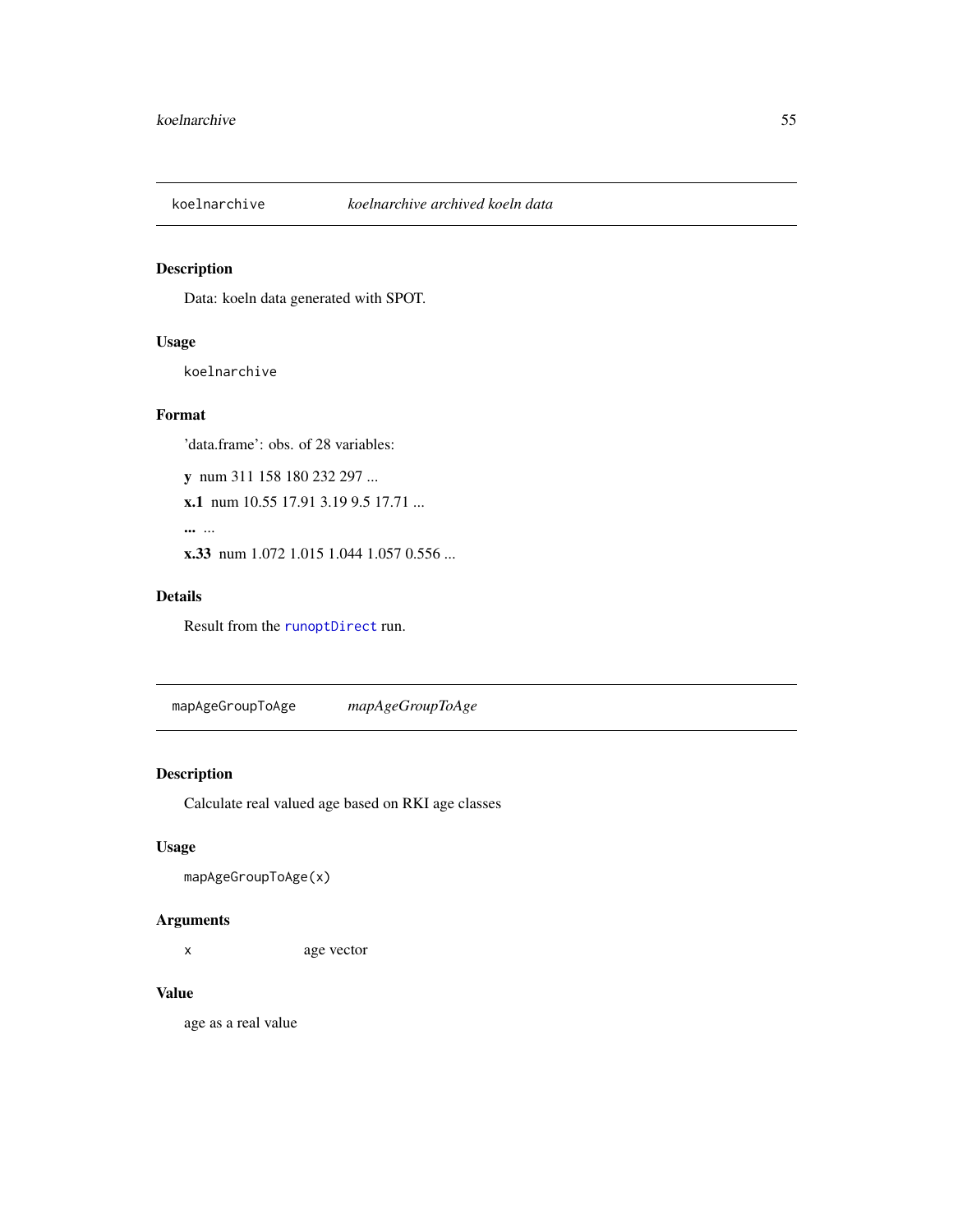mapAgeToAgeGroup *mapAgeToAgeGroup*

# Description

Calculate age based on RKI age classes

# Usage

mapAgeToAgeGroup(x)

# Arguments

x age vector

#### Value

age class

mapPToPara *mapPToPara*

# Description

mapPToPara accepts a nxn matrix. Its values will be mapped onto the probability entries of a [babsimHospitalPara](#page-6-0) list.

# Usage

```
mapPToPara(P = getMatrixP(), para)
```
# Arguments

|      | (num) nxn-dim matrix. Values will be mapped onto the probabilities in babsimHospitalPara. |
|------|-------------------------------------------------------------------------------------------|
|      | Names of these parameters can be obtained via getParameterName.                           |
| para | Parameter list, e.g., generated via babsimHospitalPara                                    |

# Value

This function returns a parameter list.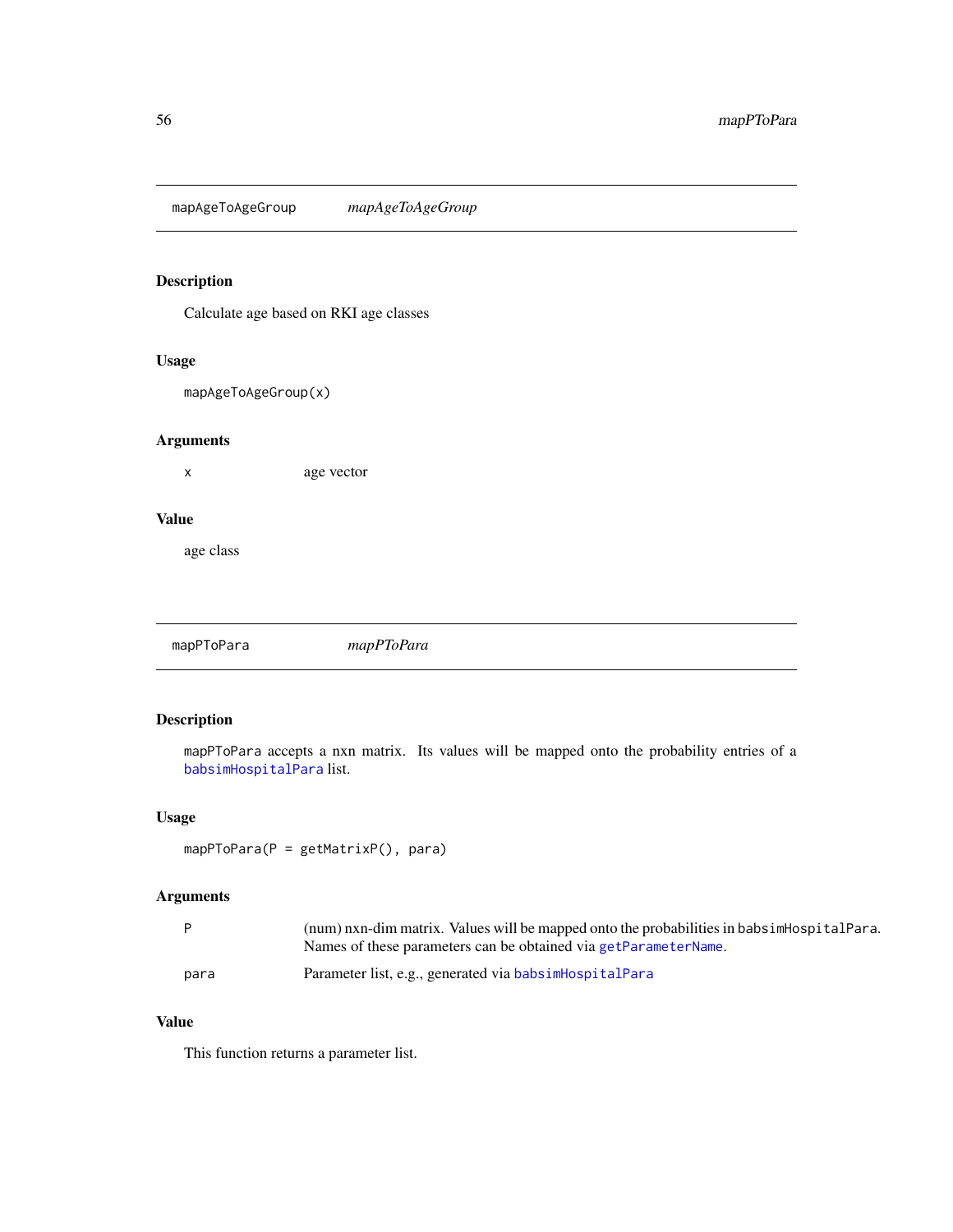# mapXToPara 57

#### Examples

```
para <- babsimHospitalPara()
P <- getMatrixP()
para <- mapPToPara(
  P = P.
  para = para
\lambda
```
mapXToPara *mapXToPara*

# Description

mapXToPara accepts a n-dim vector. Its values will be mapped onto a [babsimHospitalPara](#page-6-0) list.

#### Usage

mapXToPara(x)

## Arguments

x (num) n-dim vector. Values will be mapped onto babsimHospitalPara. Names of these parameters can be obtained via [getParameterName](#page-39-0).

# Details

This function will replaced hte function simulateHospital in versions >= 1.2.8.

#### Value

This function returns an env data frame (tibble [560 × 15] (S3: grouped\_df/tbl\_df/tbl/data.frame)) with the following entries:

resource (chr) name of the seized resource: 'bed' 'bed' 'bed' 'bed' ...

time (num) time step: 3 10 12 13 14 15 15 15 15 16 ...

server (int) server: 1232343456...

limit (num) limit: Inf Inf Inf Inf Inf ...

replication (int) replication:  $1 1 1 1 1 1 1 1 1 ...$ 

upper (int) upper: 1 2 3 2 3 5 5 5 5 7 ...

lower (int) lower: 1 2 3 2 3 3 3 3 3 5 ...

med (num) med: 1 2 3 2 3 4 4 4 4 6 ...

date (POSIXct) time, format: yyyy-mm-dd hh:mm.ss

rwdate (POSIXct) format: '2020-03-01' '2020-03-08' '2020-03-15' '2020-03-15' ...

source (chr) name of the simulation that was used: 'babsim' 'babsim' 'babsim' 'babsim' ...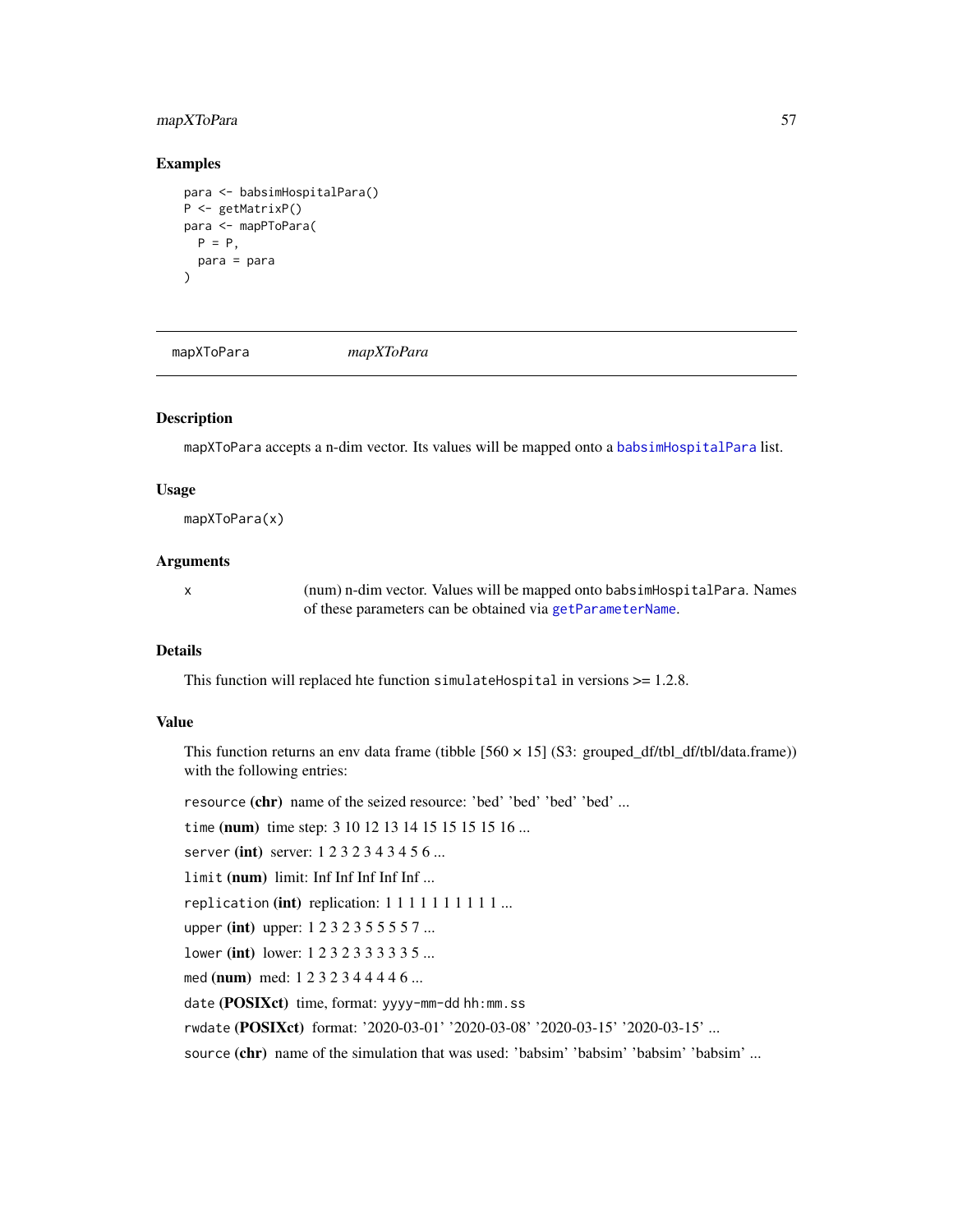#### 58 messagef

# Examples

```
x \leq -rep(0.2, 29)para <- mapXToPara(x)
conf <- babsimToolsConf()
data <- getObkData()
res <- modelResultHospital(para = para, conf = conf, data = data)
getError(res = res, conf = conf)
p <- plotDailyMaxResults(res)
```
messageDateRange *Display date range of a vector*

# Description

Utility function to display the range of dates in a vector.

# Usage

```
messageDateRange(prefix, d)
```
# Arguments

| prefix | string to print before outputting range. |
|--------|------------------------------------------|
|        | vector of values.                        |

#### Value

Nothing, called for the side effect.

messagef *Output a formatted message*

# Description

Output a formatted message

## Usage

messagef(fmt, ...)

# Arguments

| fmt      | format string (see sprintf for details)                                       |
|----------|-------------------------------------------------------------------------------|
| $\cdots$ | values passed into fmt. Only logical, integer, real and character vectors are |
|          | supported, but some coercion will be done.                                    |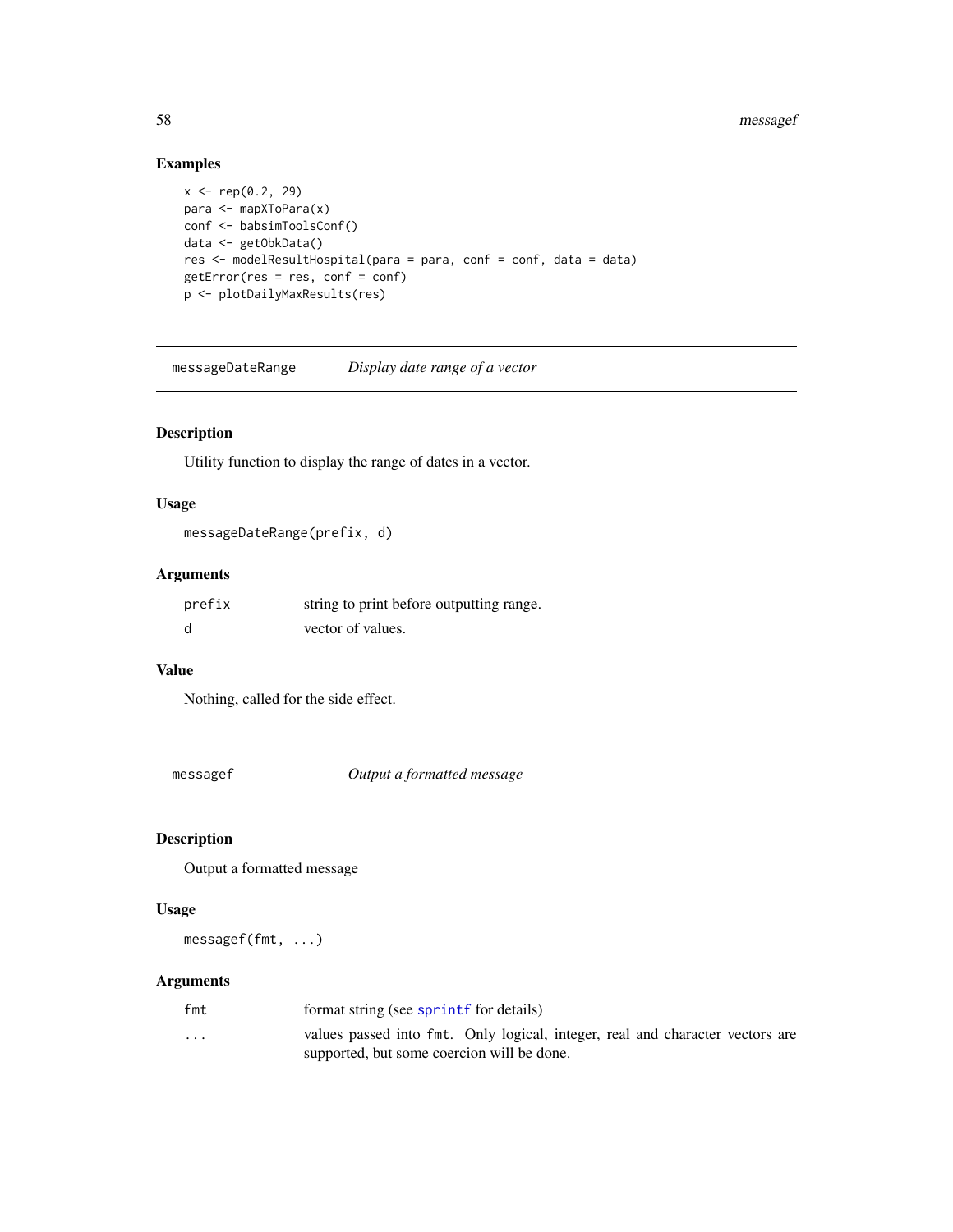# Value

Nothing, called for the side effect of outputting a message to the console.

modelResultHospital *modelResultHospital*

# Description

Simulate one parameter configuration from [babsimHospitalPara](#page-6-0). The simulation is by default deterministic, because conf\$seed is used for [set.seed](#page-0-0).

# Usage

```
modelResultHospital(para, conf, data)
```
# Arguments

| para | Simulation model parameters. The function babsimHospitalPara can be used<br>to generate these parameters.                                                                          |
|------|------------------------------------------------------------------------------------------------------------------------------------------------------------------------------------|
| conf | list with the following entries:                                                                                                                                                   |
|      | seed seed. Change the seed value to get different output for the same input<br>parameters. Default: 123                                                                            |
|      | simRepeats simmer repeats                                                                                                                                                          |
|      | parallel simmer parallel runs. Default: FALSE                                                                                                                                      |
|      | perCores percentage of cores used for parallel simmer simulations. Default:<br>$0.5$ (=50 percent)                                                                                 |
|      | ICU use ICU infection data. Default: FALSE                                                                                                                                         |
|      | logLevel $log$ leved $(0 \text{ or } 1)$ . Default: $0$ (no output)                                                                                                                |
|      | maxCapacity max capacity of resources. Default: 1e6                                                                                                                                |
|      | dataset char name of the data set. Default: 'GA'                                                                                                                                   |
|      | simulationDates list with StartDate and EndDate. Period that is used for the<br>simulation (babsim, simmer). Default: list(StartDate = '2020-03-03',<br>EndDate = $'2020-06-24'$ ) |
|      | fieldDates list with StartDate and EndDate. Period when real data is avail-<br>able (resource usage). Default: $list(StartDate = '2020-03-03', EndDate$<br>$= '2020-06-24')$       |
|      | simulationData data frame. Data used for the simulation. Default: dataCovidBeds20200624                                                                                            |
|      | fieldEvents data frame. Data used for the evaluation (error). Default: GABeds220200624                                                                                             |
|      | resource vector with resource names. Default: c('bed', 'intensiveBed', 'inten-<br>siveBedVentilation')                                                                             |
| data | list with simData and fieldData                                                                                                                                                    |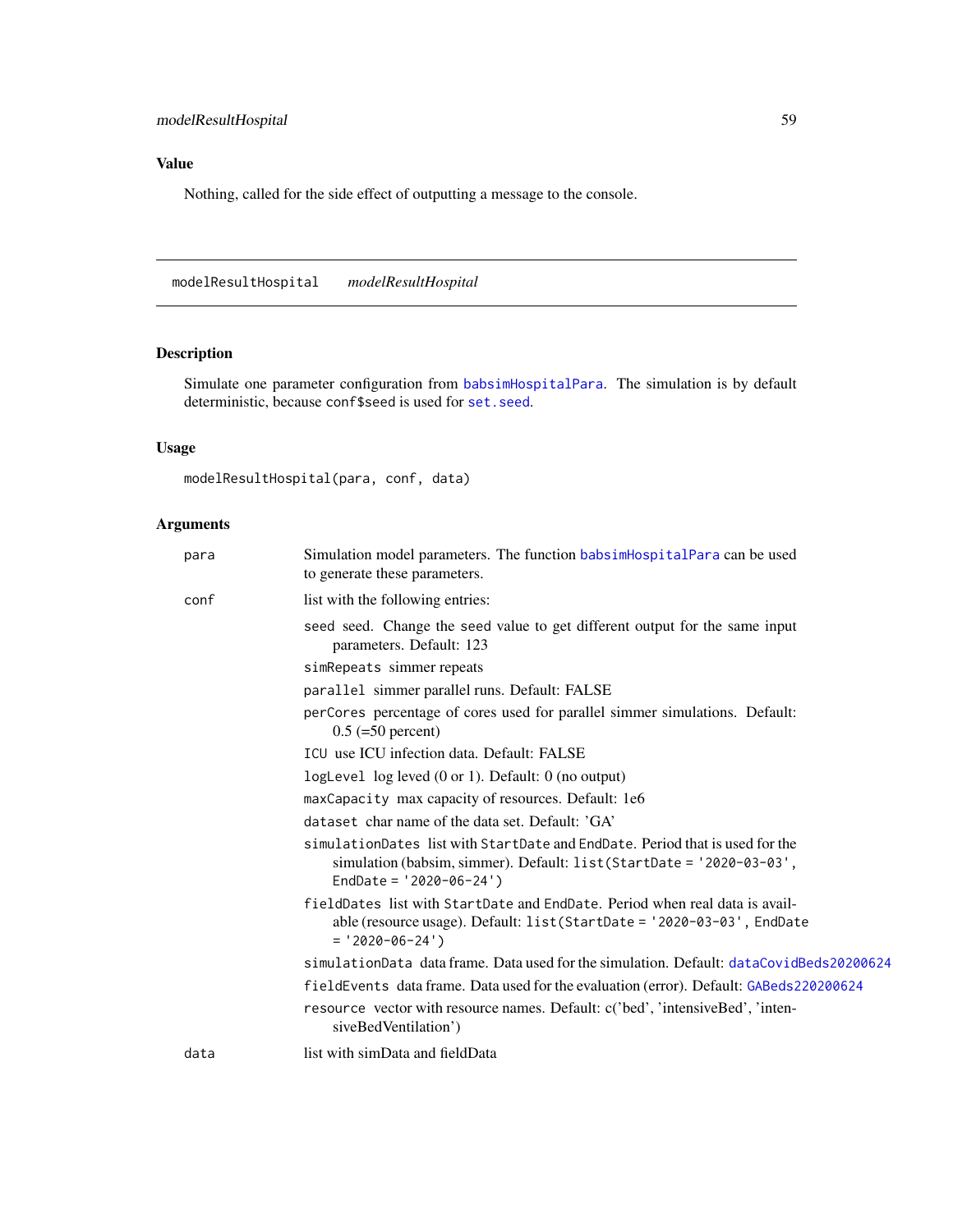# Value

This function returns an env data frame (tibble  $[560 \times 15]$  (S3: grouped df/tbl df/tbl/data.frame)) with the following entries:

resource (chr) name of the seized resource: 'bed' 'bed' 'bed' 'bed' ...

time (num) time step: 3 10 12 13 14 15 15 15 15 16 ...

server (int) server: 1232343456...

queue (int) 1123434102...

capacity (num) 10000 10000 10000 10000 10000 10000 10000 10000 10000 ...

queue\_size (num) Inf Inf Inf Inf Inf ...

system (int) 1123434102...

limit (num) limit: Inf Inf Inf Inf Inf ...

replication (int) replication:  $1 1 1 1 1 1 1 1 1 ...$ 

upper (int) upper: 1 2 3 2 3 5 5 5 5 7 ...

lower (int) lower: 1 2 3 2 3 3 3 3 3 5 ...

med (num) med: 1 2 3 2 3 4 4 4 4 6 ...

date (POSIXct) time, format: yyyy-mm-dd hh:mm.ss

rwdate (POSIXct) format: '2020-03-01' '2020-03-08' '2020-03-15' '2020-03-15' ...

source (chr) name of the simulation that was used: 'babsim' 'babsim' 'babsim' 'babsim' ...

# Examples

```
# First example: OBK data
data <- getObkData()
para <- babsimHospitalPara()
para$GammaShapeParameter <- 0.8
# turn off parallelized simulation:
conf <- babsimToolsConf()
conf <- getConfFromData(
  conf = conf,simData = data$simData,
  fieldData = data$fieldData
)
# no logging (default)
conf$logLevel <- 0
res <- modelResultHospital(
  para = para,
  conf = conf,data = data
)
# Second example: synthetic data
data <- getSyntheticData()
para <- babsimHospitalPara()
conf <- babsimToolsConf()
conf <- getConfFromData(
```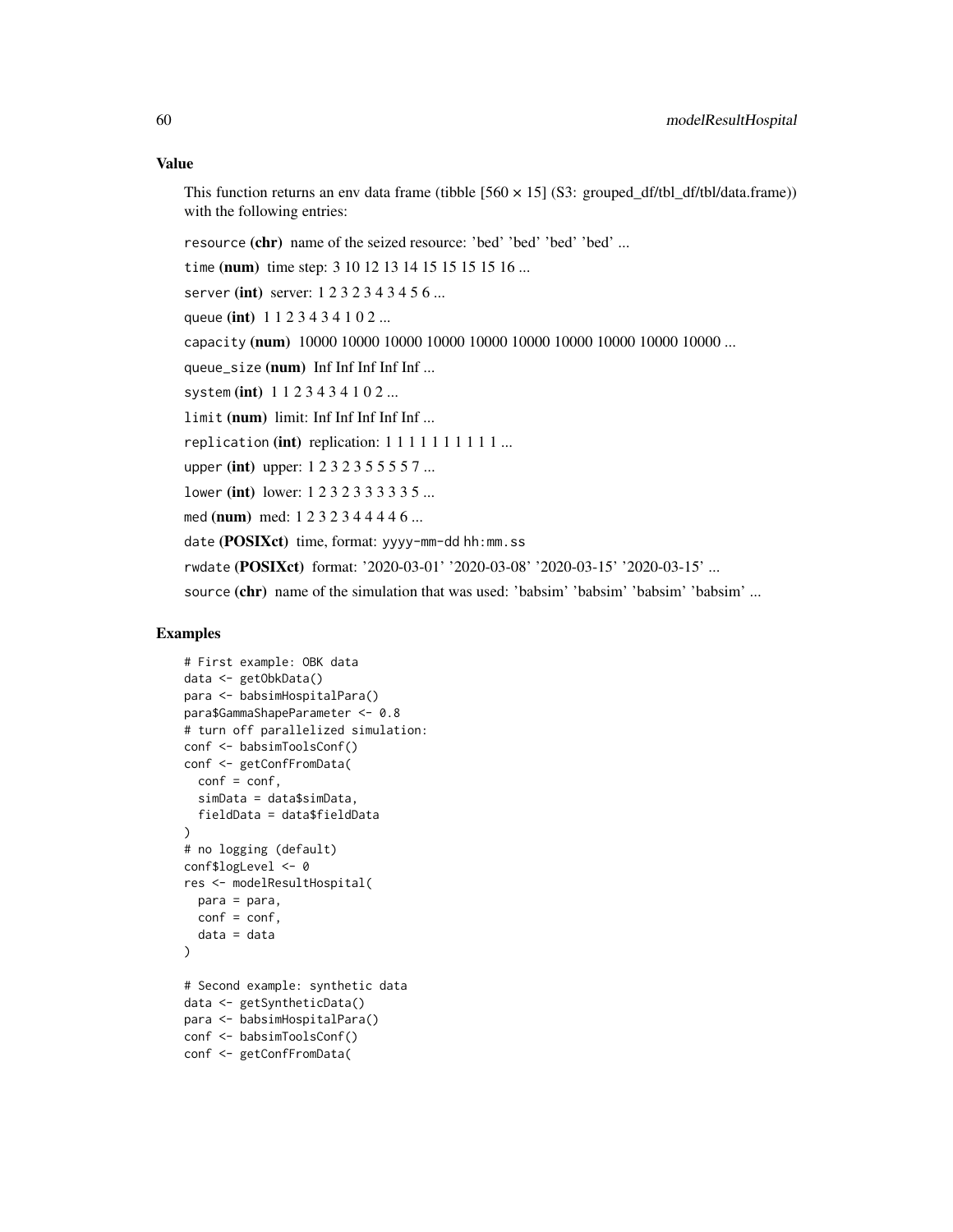#### nrwarchive 61

```
conf = conf,simData = data$simData,
  fieldData = data$fieldData
\mathcal{L}res <- modelResultHospital(para = para, conf = conf, data = data)
```
## nrwarchive *nrwarchive archived nrw data*

# Description

Data: nrw data generated with SPOT.

#### Usage

nrwarchive

# Format

'data.frame': obs. of 28 variables:

y num 311 158 180 232 297 ...

x.1 num 10.55 17.91 3.19 9.5 17.71 ...

... ...

x.33 num 1.072 1.015 1.044 1.057 0.556 ...

# Details

Result from the [runoptDirect](#page-71-0) run.

obkarchive *obkarchive archived obk data*

# Description

Data: OBK data generated with SPOT.

# Usage

obkarchive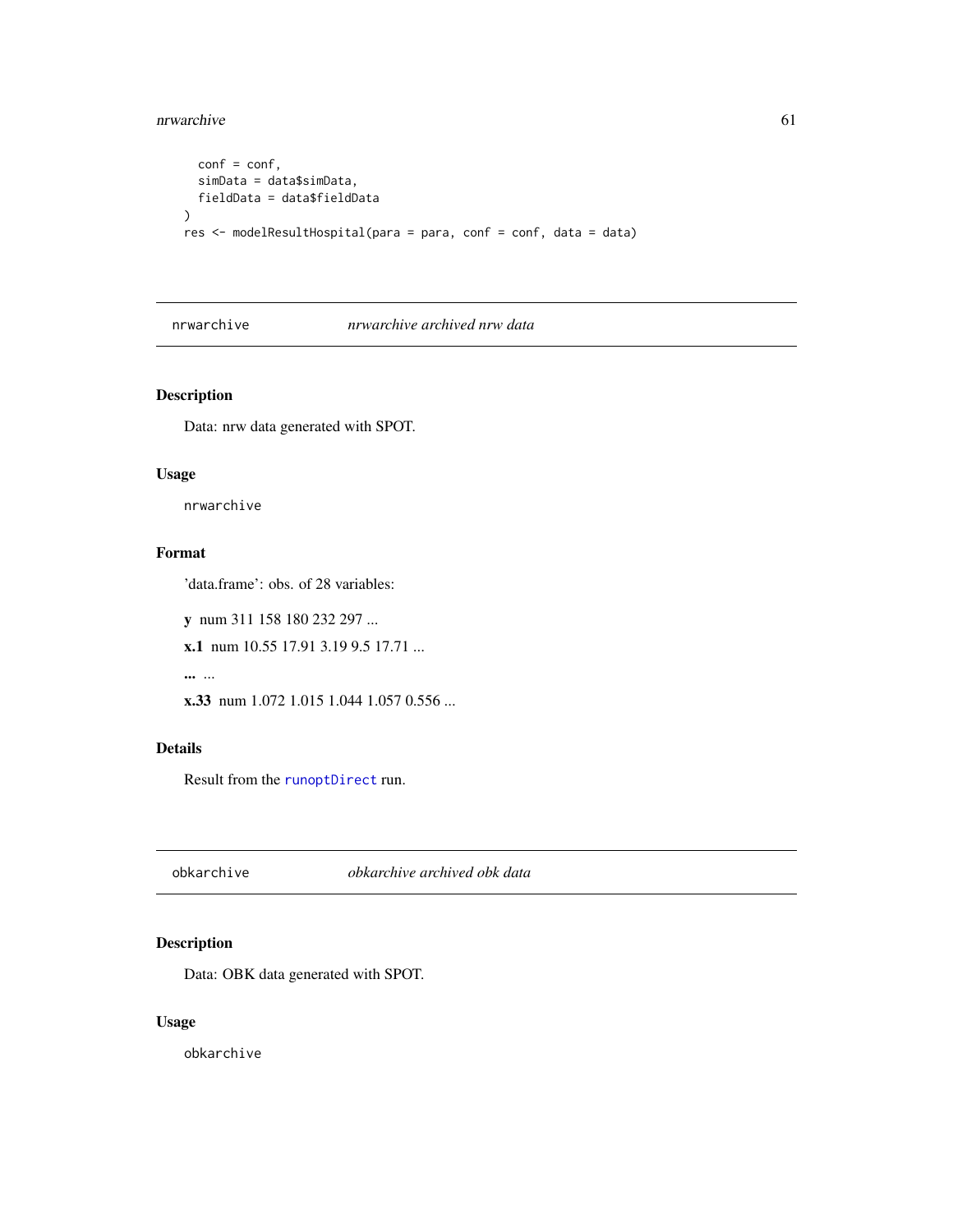# Format

'data.frame': obs. of 28 variables:

y num 311 158 180 232 297 ...

x.1 num 10.55 17.91 3.19 9.5 17.71 ...

... ...

x.33 num 1.072 1.015 1.044 1.057 0.556 ...

## Details

Result from the [runoptDirect](#page-71-0) run. to extract the best parameter set x.

paras *paras data*

# Description

Data: Parameters for all regions, generated through SPOT optimization

# Usage

paras

# Format

'data.frame' obs. of 31 variables:

y num 311 158 180 232 297 ...

x.1 num 10.55 17.91 3.19 9.5 17.71 ...

... ...

x.29 num 1.072 1.015 1.044 1.057 0.556 ...

region num 5315

# Details

Result from the [runoptDirect](#page-71-0) run.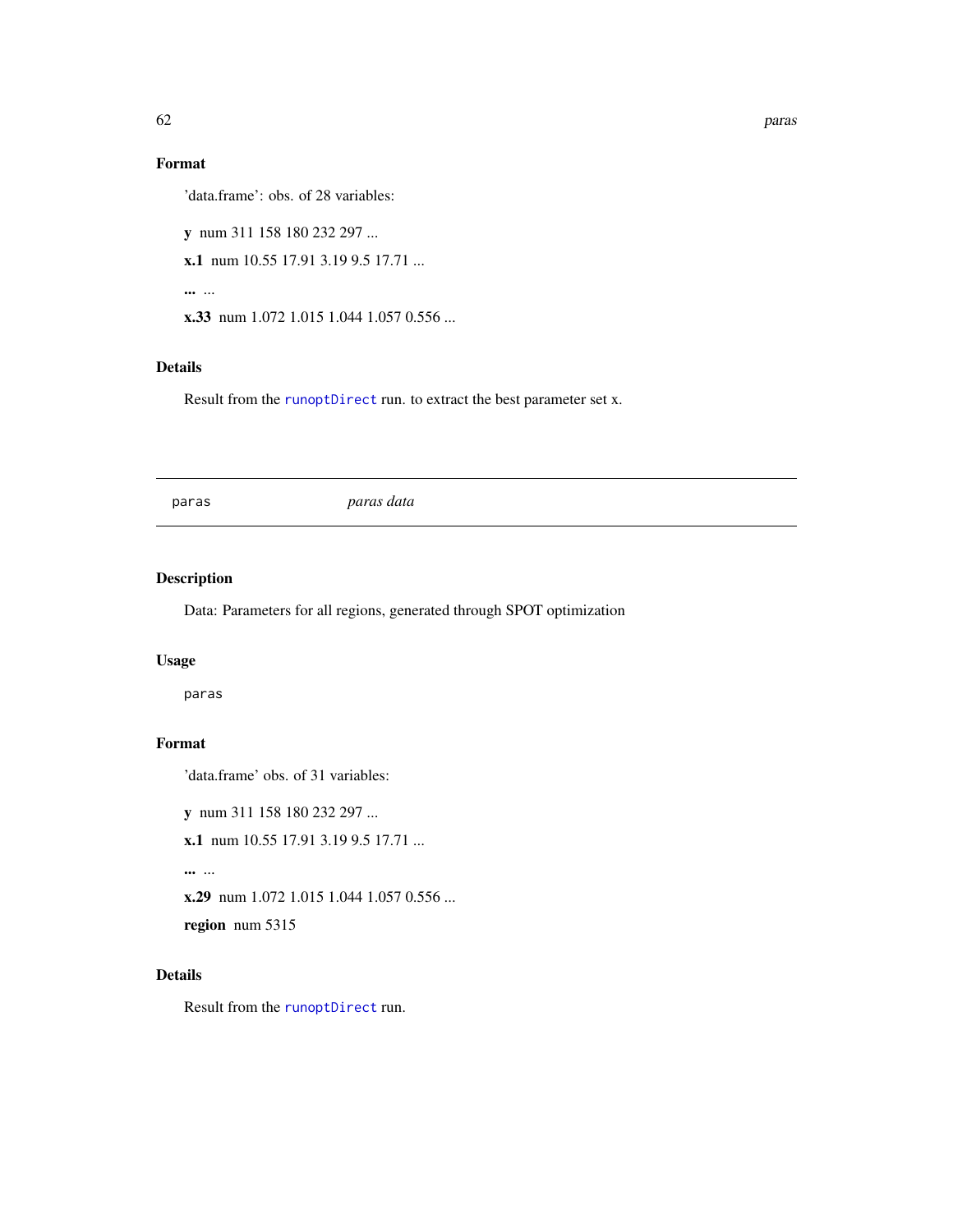plotDailyMaxResults *plotDailyMaxResults*

#### Description

Plot output from getDailyMax().

# Usage

```
plotDailyMaxResults(
  results,
  labels = c("babsim", "DIVI"),
  title = "Betten: Tuerkis = Readfssldaten, Rot = Simulation",
  showBeds = FALSE,
  icuDataRegion = NULL
\lambda
```
#### Arguments

| results       | Results from getDailyMax.                                       |
|---------------|-----------------------------------------------------------------|
| labels        | Axes labels (vector). Default: c('babsim', 'DIVI')              |
| title         | Title. Default: 'Betten: Tuerkis = Realdaten, Rot = Simulation' |
| showBeds      | should normal beds be shown in the plot?                        |
| icuDataRegion | regional icudata                                                |

# Value

This function returns a ggplot object.

# Examples

```
set.seed(123)
# 1. Generate simulation data based on number of infected persons per day:
x <- dataCovidBeds20200624
StartDate <- x$Day[1]
EndDate <- x$Day[length(x$Day)]
arrivalTimes <- getArrivalTimes(x$Infected)
para <- babsimHospitalPara()
conf <- babsimToolsConf()
y <- babsimHospital(
  arrivalTimes = arrivalTimes,
  conf = conf,
  para = para
\lambda# 2. Extract real data:
fieldEvents <- getRealBeds(
```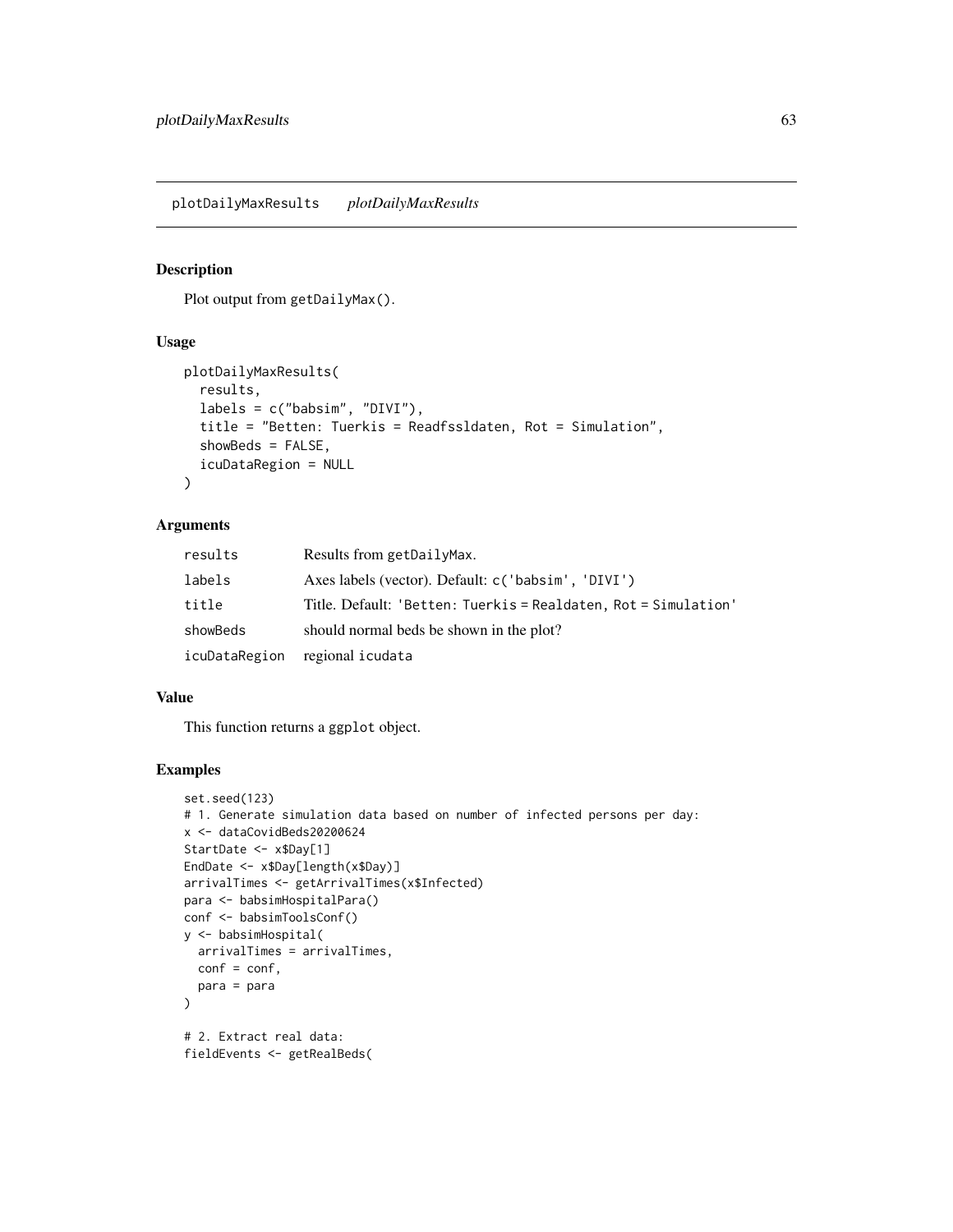```
data = babsim.hospital::dataCovidBeds20200624,
  resource = c("bed", "intensiveBed", "intensiveBedVentilation")
)
conf <- babsimToolsConf()
# 3. Combine simlated and real data:
res <- getDailyMaxResults(
 envs = y,
 fieldEvents = fieldEvents,
  conf = conf
\lambda# 4. Plot results
p <- plotDailyMaxResults(res)
# print(p)
```
<span id="page-63-0"></span>plotPostprocessedEnvs *plotPostprocessedEnvs*

# Description

Plot output from [postprocessEnvs](#page-64-0).

# Usage

plotPostprocessedEnvs(results)

#### Arguments

results Results from [postprocessEnvs](#page-64-0).

## Value

This function returns a ggplot object.

# Examples

```
set.seed(123)
# 1. Generate simulation data based on number of infected persons per day:
x <- dataCovidBeds20200624
StartDate <- x$Day[1]
EndDate <- x$Day[length(x$Day)]
arrivalTimes <- getArrivalTimes(x$Infected)
para <- babsimHospitalPara()
conf <- babsimToolsConf()
y <- babsimHospital(
  arrivalTimes = arrivalTimes,
  conf = conf,
  para = para
)
# 2. Postprocess simmer environment:
```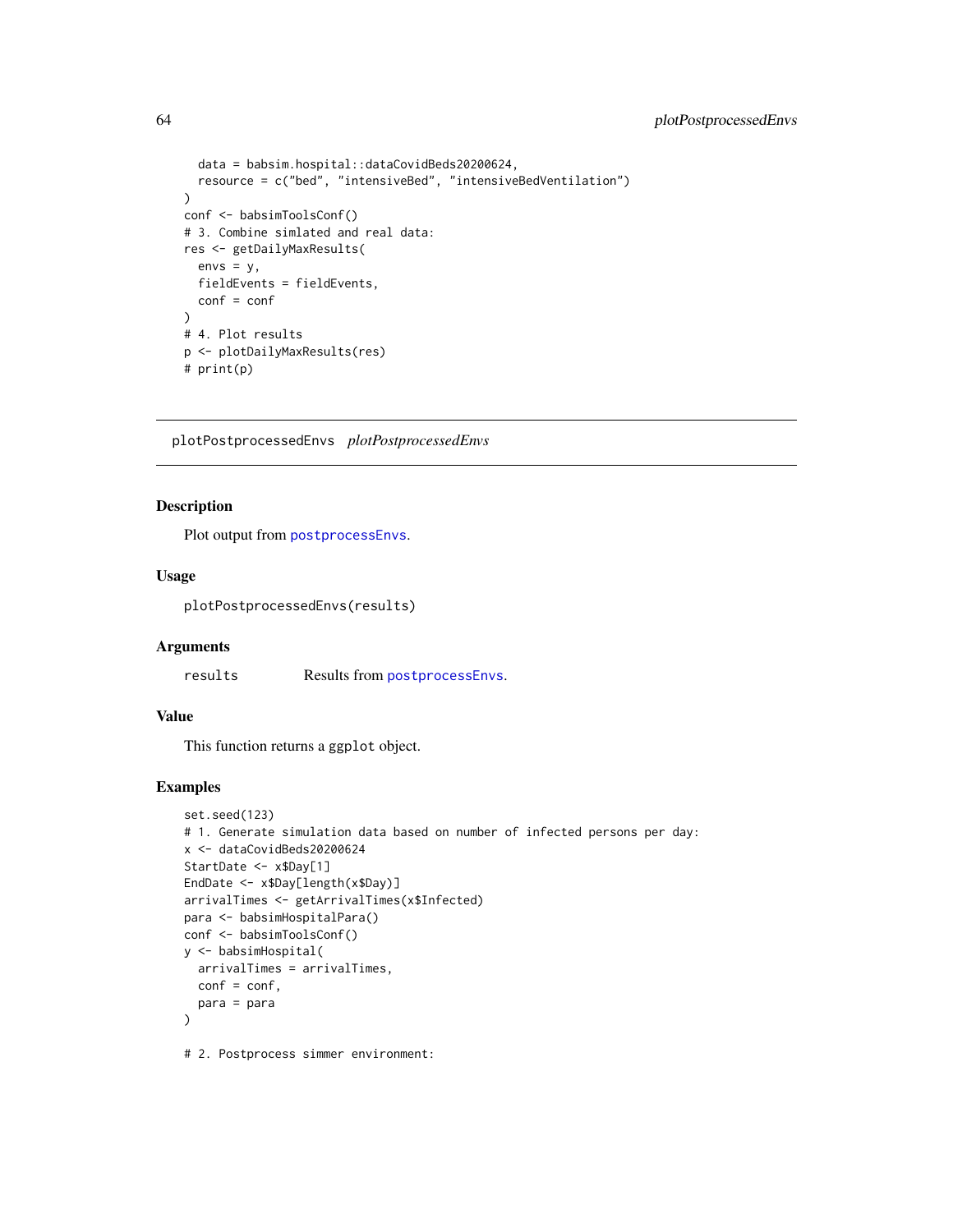# postprocessEnvs 65

```
res <- postprocessEnvs(envs = y, StartDate = "2020-03-03")
# 4. Plot results
p <- plotPostprocessedEnvs(res)
# print(p)
```
<span id="page-64-0"></span>postprocessEnvs *postprocessEnvs*

#### Description

Postprocess results from several [simmer](#page-0-0) results. Input: [simmer](#page-0-0) simulation environment. The method [get\\_mon\\_resources](#page-0-0) function is used to extract information from the babsim.hospital simulation.

#### Usage

```
postprocessEnvs(envs, StartDate = "2020-03-03")
```
#### Arguments

| envs      | simmer simulation environment. Result from babsim, hospital simulation runs.        |
|-----------|-------------------------------------------------------------------------------------|
|           | e.g., output from babsimHospital.                                                   |
| StartDate | Date[1:1], format: 'YYYY-MM-DD' First day of the simulation. Default: '2020-03-03'. |

#### Details

[get\\_mon\\_resources](#page-0-0) returns state changes in resources:

- 'resource': resources name
- 'time': time instant of the event that triggered the state change
- 'server': server count
- 'queue': queue count
- 'capacity': capacity
- 'queue\_size': queue size
- 'system': system count (server + queue). If no queues are used, system values equal server values.
- 'system\_limit': system limit (capacity + queue\_size)

# Value

This function returns an env data frame (tibble [nxm, 15] (S3: grouped\_df/tbl\_df/tbl/data.frame)) with the following entries:

resource (chr) name of the seized resource: 'bed' 'bed' 'bed' 'bed' ...

time (num) time step: 3 10 12 13 14 15 15 15 15 16 ...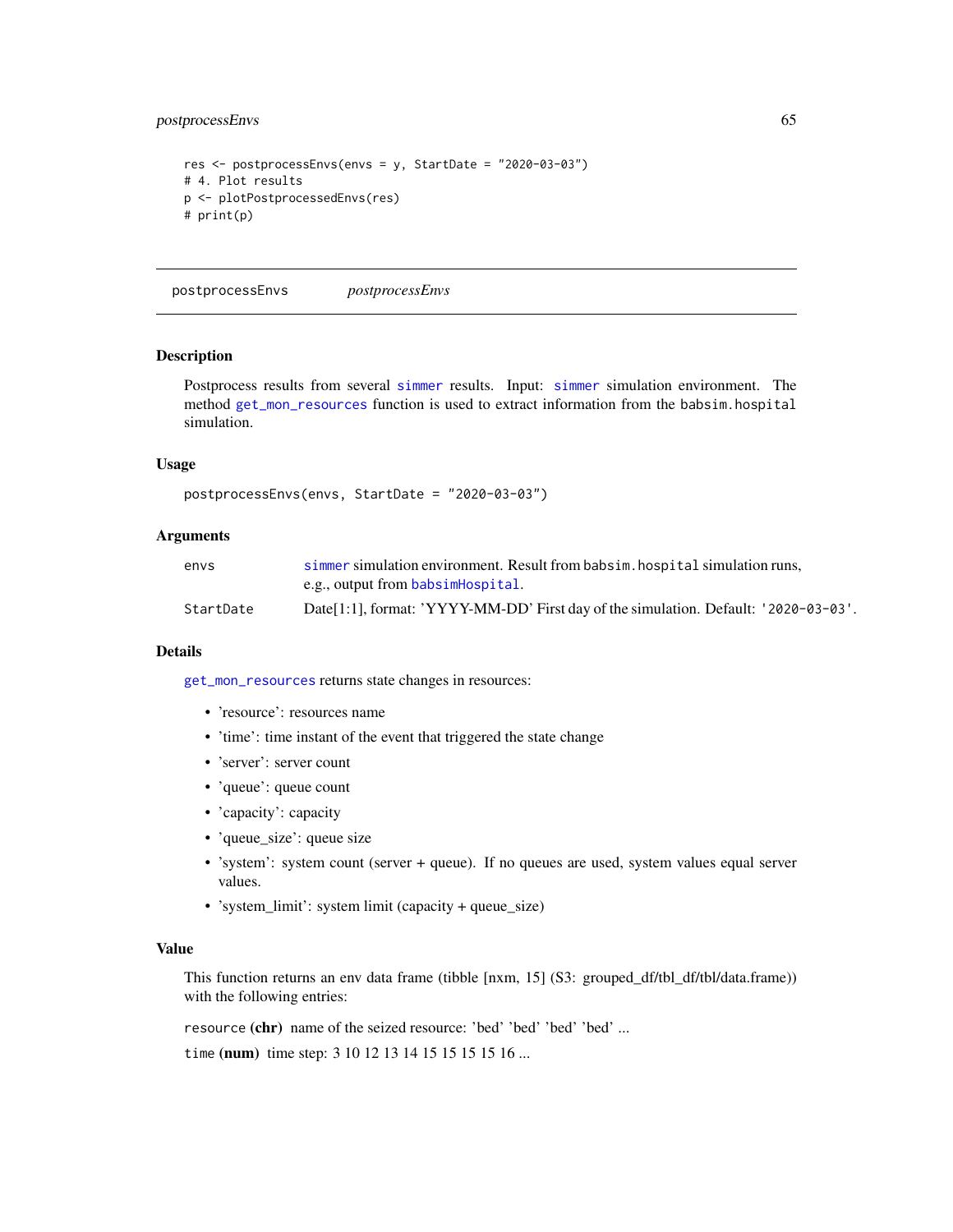server (int) server: 1232343456... limit (num) limit: Inf Inf Inf Inf Inf ... replication (int) replication:  $1 1 1 1 1 1 1 1 1 ...$ upper (int) upper: 1 2 3 2 3 5 5 5 5 7 ... lower (int) lower: 1 2 3 2 3 3 3 3 3 5 ... med (num) med: 1 2 3 2 3 4 4 4 4 6 ... date (POSIXct) time, format: yyyy-mm-dd hh:mm.ss rwdate (POSIXct) format: '2020-03-01' '2020-03-08' '2020-03-15' '2020-03-15' ... source (chr) name of the simulation that was used: 'babsim' 'babsim' 'babsim' 'babsim' ...

#### [plotPostprocessedEnvs](#page-63-0)

NA

#### Examples

```
set.seed(123)
# 1. Generate simulation data based on number of infected persons per day:
x <- dataCovidBeds20200624
StartDate <- x$Day[1]
EndDate <- x$Day[length(x$Day)]
arrivalTimes <- getArrivalTimes(x$Infected)
para <- babsimHospitalPara()
conf <- babsimToolsConf()
y <- babsimHospital(
  arrivalTimes = arrivalTimes,
  conf = conf,para = para
)
# 2. Postprocess simulation results:
res <- postprocessEnvs(envs = y)
# 3. Plot results
p <- plotPostprocessedEnvs(res)
```
printConf *printConf*

## Description

Print configuration information, e.g., for debugging. This function returns the configuration settings of the babsim.hospital functions used to run [babsimHospital](#page-5-0). Currently, only [str](#page-0-0) is used.

#### Usage

printConf(conf)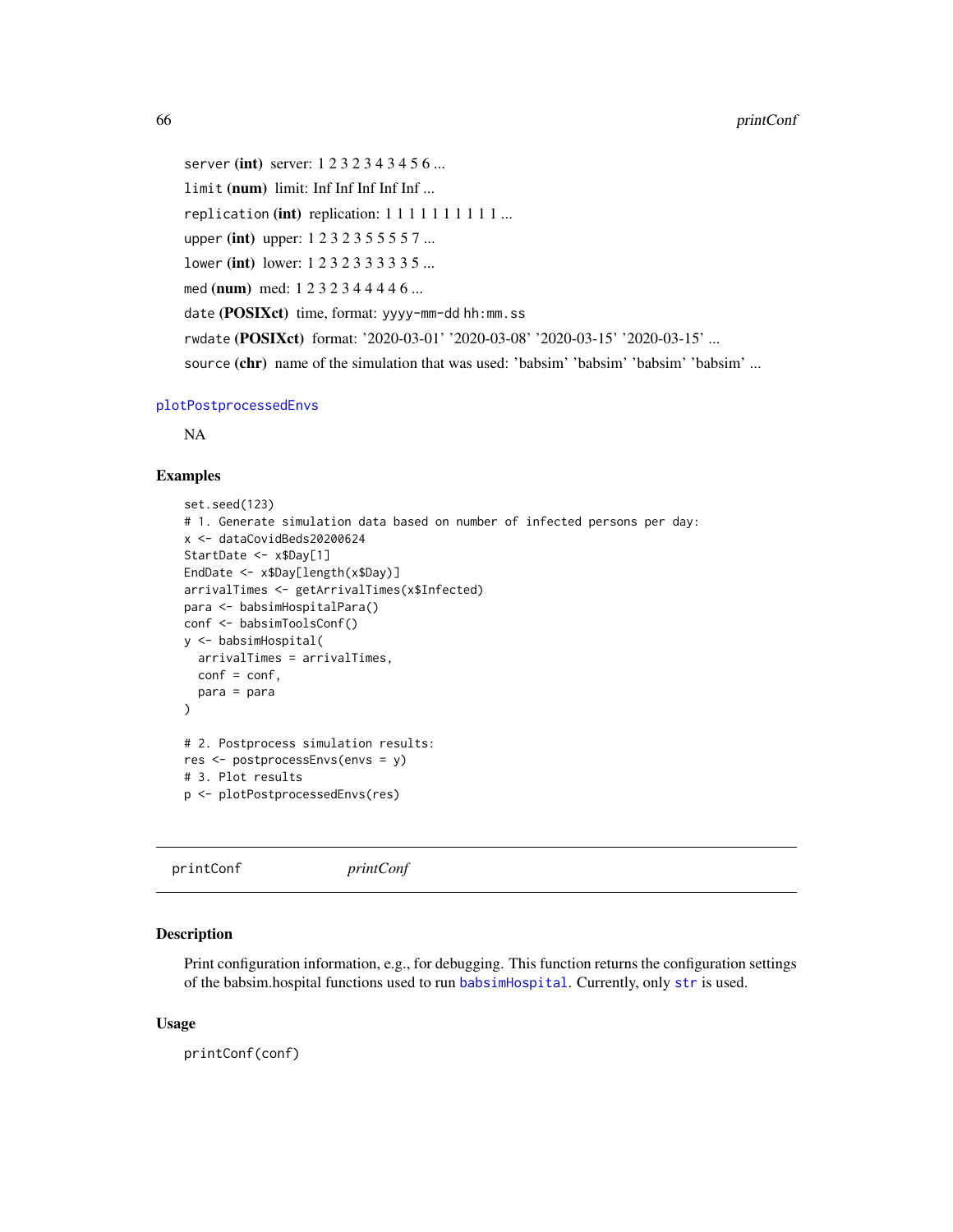#### printConf 67

#### Arguments

conf Configuration, e.g., generated with [babsimToolsConf](#page-9-0).

#### Details

Configuration conf is a list of the following settings.

seed (int) Initial seed. Default: 123

simRepeats (int) Number of [simmer](#page-0-0) simulation runs. Default: 1

parallel (logical) Use parallel simulations based on [mclapply](#page-0-0). Default: FALSE

perCores (num) Percentage of cores used, if parallel == TRUE. Default: 0.5

ICU (logical) Use ICU (RKI) data. Default: FALSE.

logLevel (int)  $0 =$  no logging,  $>= 1$  logging. Default: 0. If larger than 10, shown detailed simmer output.

maxCapacity (num) Maximum capacity used for [babsimHospital](#page-5-0) resources. Default: 1e6.

dataset (chr) 'GA' or 'ICU'. Default: 'GA'.

simulationDates List with the following entries:

StartDate (chr) Start date of the simulation data (infection data used to generate arrival times), first day. Default: '2020-03-03'

EndDate (chr) End date of the simulation data, last day. Default: '2020-06-24'

fieldDates List with the following entries:

StartDate (chr) Start date of the field (resources) data, first day. Default: '2020-03-03' EndDate (chr) End date of the field data, last day. Default: '2020-06-24'

simulationData (data frame) Data used for the simulation. Default [dataCovidBeds20200624](#page-13-0)

bed int 2 2 3 3 3 3 3 3 4 4 ...

intensiveBed int 0 0 0 0 0 0 0 0 0 0 ...

intensiveBedVentilation int 0 0 0 0 0 0 0 0 0 0 ...

Day Date, format: '2020-03-03' '2020-03-04' '2020-03-05' '2020-03-06' ...

**Infected** num 5 0 0 0 0 0 0 7 2 5 ...

Sick num 5 5 5 5 5 5 5 5 1 2 1 4 1 9 ...

fieldEvents (data frame) Data used for evalution of the simulation. Default [GABeds220200624](#page-25-0)

ressource chr 'bed' 'bed' 'bed' 'bed' ...

time int 1 2 3 4 5 6 7 8 9 10 ...

med int 2 2 3 3 3 3 3 3 4 4 ...

source int 2 2 3 3 3 3 3 3 4 4 ...

date Date, format: '2020-03-03' '2020-03-04' '2020-03-05' '2020-03-06' ...

resource (vector) Resources used in the simulation. Default: c('bed', 'intensiveBed', 'intensiveBedVentilation'). For ICU data use: c('bed', 'intensiveBedVentilation')

ressource chr 'bed' 'bed' 'bed' 'bed' ...

time int 1 2 3 4 5 6 7 8 9 10 ...

med int 2 2 3 3 3 3 3 3 4 4 ...

source int 2 2 3 3 3 3 3 3 4 4 ...

date Date, format: '2020-03-03' '2020-03-04' '2020-03-05' '2020-03-06' ...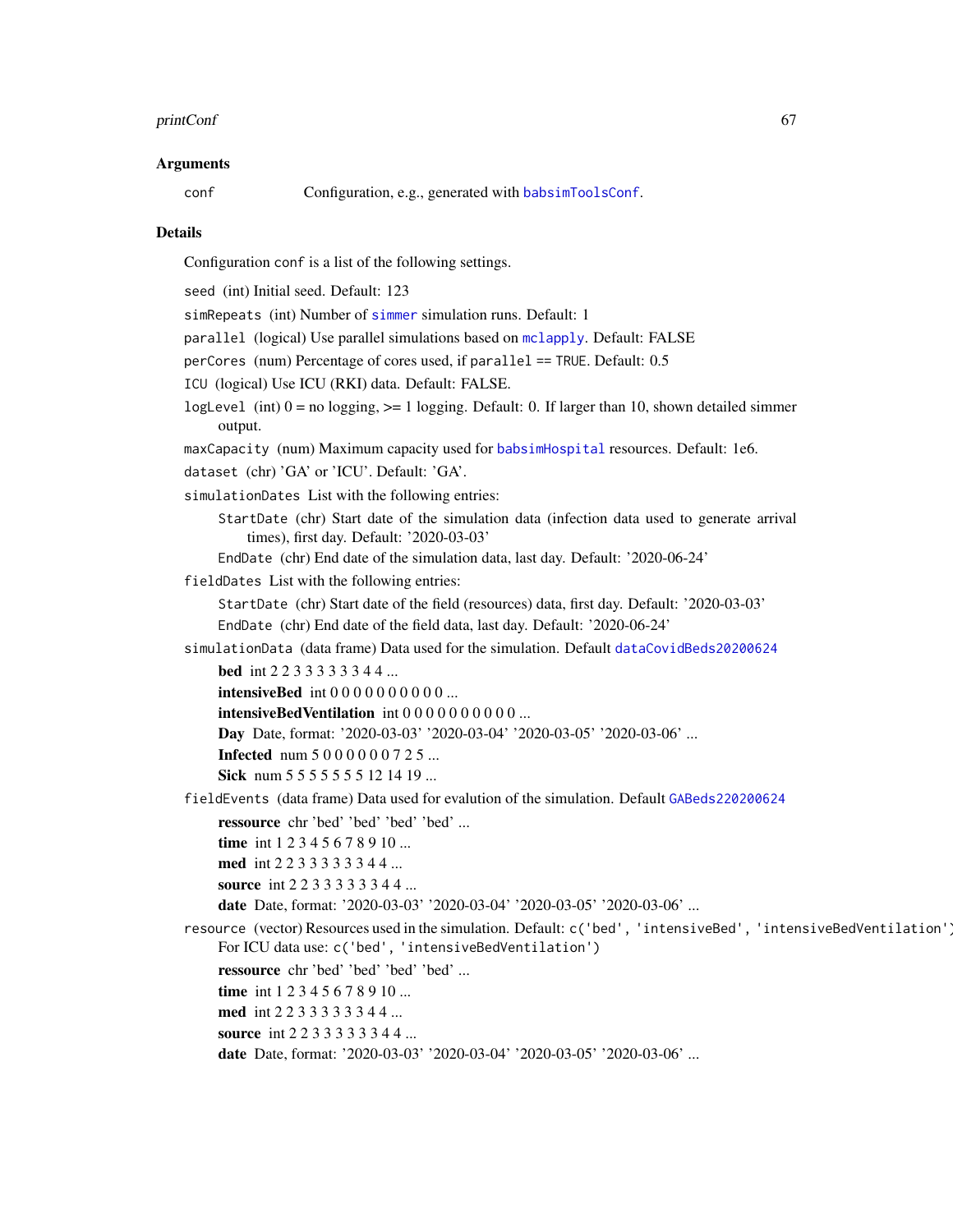# Value

conf elements

# Examples

```
conf <- babsimToolsConf()
# turn on parallel simulation:
conf$parallel <- TRUE
# Change the start date of the simulations
printConf(conf = conf)
```
RiskScore *Calculate risk scores*

## Description

Calculate a risk score based on age and sex of patient for a set of cases.

#### Usage

RiskScore(cases, par)

# Arguments

| cases | [object]<br>table of cases, one per row. |
|-------|------------------------------------------|
| par   | [list()]<br>parameters of risk model.    |

# Details

The risk score is calculated according to the following formula:

```
RiskScore = RiskFactorAexp(RiskFactorBage)(1 + I_{male}(Ri)skMale - 1)
```
Here the RiskFactorA, RiskFactorB and RiskMale are taken from the parameter list par and the age and sex are taken from the cases .

## Value

Vector of risk scores.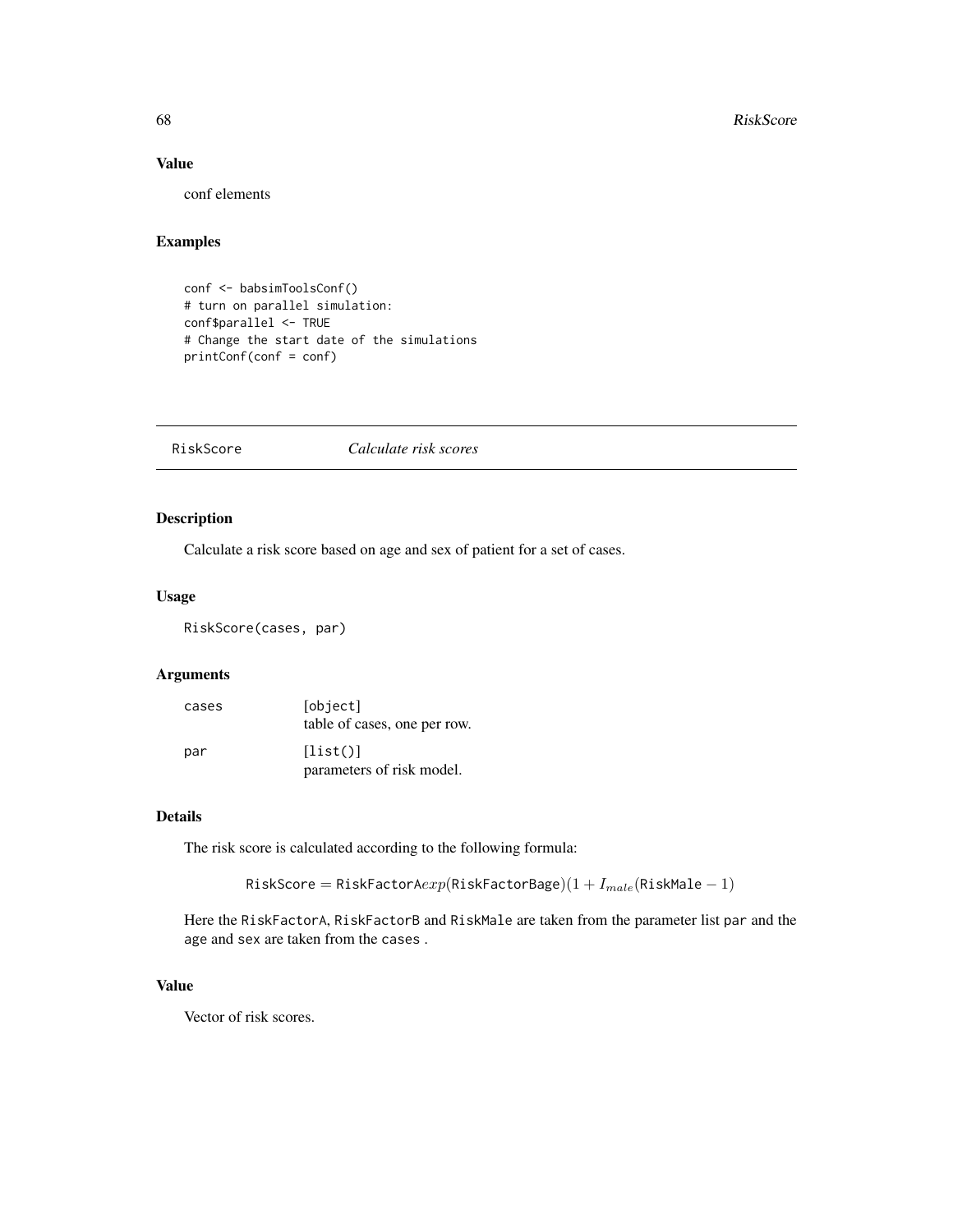<span id="page-68-0"></span>rkidata *rkidata: RKI COVID-19 Daten (complete, not included in CRAN version)*

#### Description

RKI Daten komplett

#### Usage

rkidata

#### Format

a data.frame of of 18 variables

FID int 40613780 40613781 40613782 40613783 40613784 40613785 40613786 40613787 40613788 40613789 ...

IdBundesland 1 1 1 1 1 1 1 1 1 1 ...

Bundesland chr "Schleswig-Holstein" "Schleswig-Holstein" "Schleswig-Holstein" "Schleswig-Holstein" ...

Landkreis chr "SK Flensburg" "SK Flensburg" "SK Flensburg" "SK Flensburg" ...

Altersgruppe chr "A00-A04" "A00-A04" "A00-A04" "A05-A14" ...

Geschlecht chr "M" "W" "W" "M" ...

AnzahlFall int 1 1 1 1 1 1 1 1 1 1 ...

AnzahlTodesfall ...

Meldedatum chr "2020/09/30 00:00:00" "2020/08/24 00:00:00" "2020/09/26 00:00:00" "2020/09/25 00:00:00" ...

IdLandkreis int 1001 1001 1001 1001 1001 1001 1001 1001 1001 1001 ...

Datenstand "04.10.2020, 00:00 Uhr" "04.10.2020, 00:00 Uhr" "04.10.2020, 00:00 Uhr" "04.10.2020, 00:00 Uhr" ...

NeuerFall int 0 0 0 0 0 0 0 0 0 0 ...

NeuerTodesfall int -9 -9 -9 -9 -9 -9 -9 -9 -9 -9 ...

Refdatum chr "2020/09/30 00:00:00" "2020/08/24 00:00:00" "2020/09/26 00:00:00" "2020/09/21 00:00:00" ...

NeuGenesen int -9 0 -9 -9 -9 -9 0 -9 -9 0 ...

AnzahlGenesen int 0 1 0 0 0 0 1 0 0 1 ...

IstErkrankungsbeginn int 0 0 0 1 1 0 0 1 0 1 ...

Altergruppe2 chr "Nicht übermittelt" "Nicht übermittelt" "Nicht übermittelt" "Nicht übermittelt"

...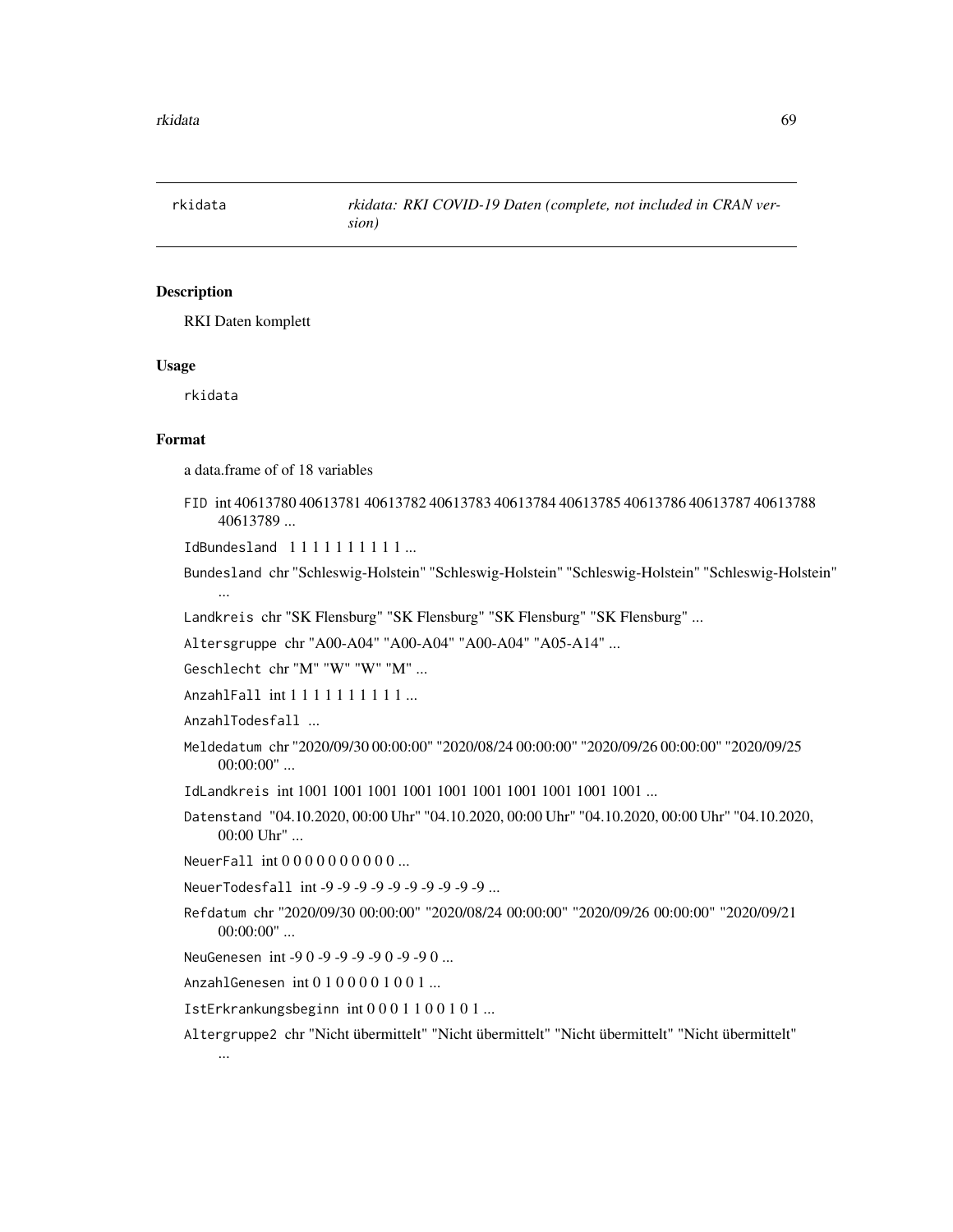#### Details

Heruntergeladen mittels wget https://www.arcgis.com/sharing/rest/content/items/f10774f1c63e40168479a1feb Eingelesen mittels rkidata <- read.csv("data", header=TRUE, encoding="UTF-8") Eingepflegt mittel usethis::use\_data(rkidata)

```
Weiterverabeitung z.B. mit: rkidataobk <- rkidata[rkidata$Landkreis == "LK Oberbergischer
Kreis", ] rkidataobk$Meldedatum <- as.Date(rkidataobk$Meldedatum) sum(rkidataobk$AnzahlFall)
sum(rkidataobk$AnzahlTodesfall) rkidataobkAgg <- as.data.frame(xtabs(AnzahlFall~
Meldedatum, rkidataobk)) plot(rkidataobkAgg$Meldedatum, rkidataobkAgg$Freq)
```
Ein data.frame mit 18 Variablen

rkiGeschlechtToSex *Map* Geschlecht *to biological sex*

### Description

Map Geschlecht to biological sex

## Usage

rkiGeschlechtToSex(geschlecht)

#### Arguments

```
geschlecht [character(n)]
                 character vector with values in 'M', 'W', and 'unbekannt'.
```
# Value

A factor vector with n elements and levels 'male' or 'female'. 'unbekannt' or other values are mapped to NA.

rkiToBabsimArrivals *rkiToBabsimArrivals*

#### Description

Transforms the freshly downloaded rki data into the babsim fitting format of arrival times. Also imputes mising dates as zero frequency in the data.

#### Usage

```
rkiToBabsimArrivals(rki)
```
#### Arguments

rki data.frame of downloaded rki data before preprocessing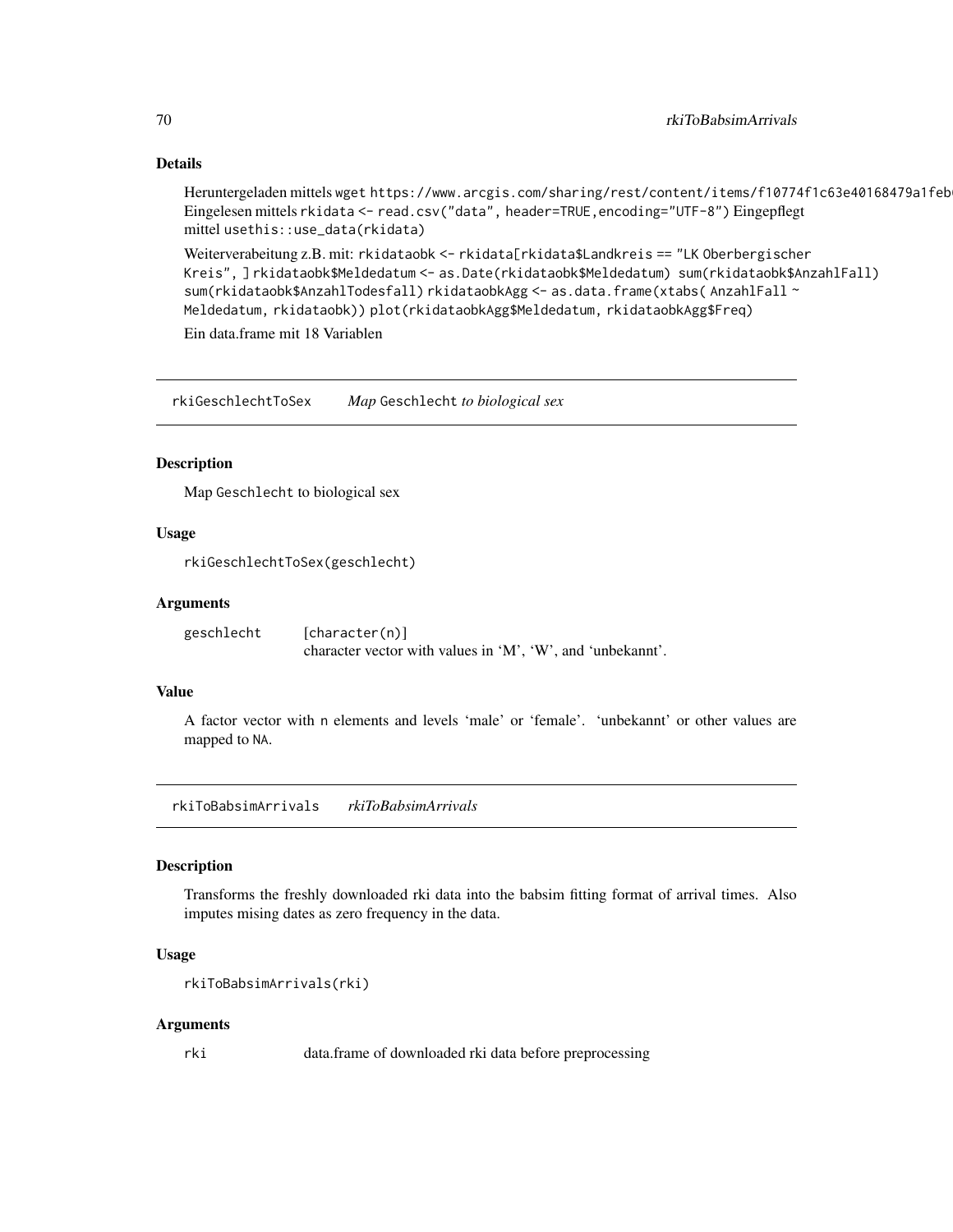# rkiToBabsimData 71

#### Value

a data.frame of arrival times suited for babsimHospital

# Examples

```
arrivals <- rkiToBabsimArrivals(rkidata[1:100, ])
min(as.Date(rkidata$Refdatum)) + max(arrivals)
```
<span id="page-70-0"></span>rkiToBabsimData *rkiToBabsimData*

#### Description

Transforms the freshly downloaded rki data into the babsim data frame. Also imputes mising dates as zero frequency in the data.

#### Usage

rkiToBabsimData(rki = babsim.hospital::rkidata)

#### Arguments

rki data.frame of downloaded rki data before preprocessing

#### Value

a data.frame of aggregated data

Day Date, format: '2020-01-01' '2020-01-02' '2020-01-03' '2020-01-04' ...

Infected Infiziert: num 1 0 0 0 0 0 0 0 0 0 ...

Weiblich Geschlecht weiblich: int 0 0 0 0 0 0 0 0 0 0 ...

Maennlich Geschlecht maennlich: int 1000000000...

GUnbekannt Geschlecht unbekannt: int 0 0 0 0 0 0 0 0 0 0 ...

# Examples

```
data <- rkiToBabsimData(rkidata[1:100, ])
plot(data$Day, data$Infected, type = "o")
#
max(data$Day) - min(data$Day)
```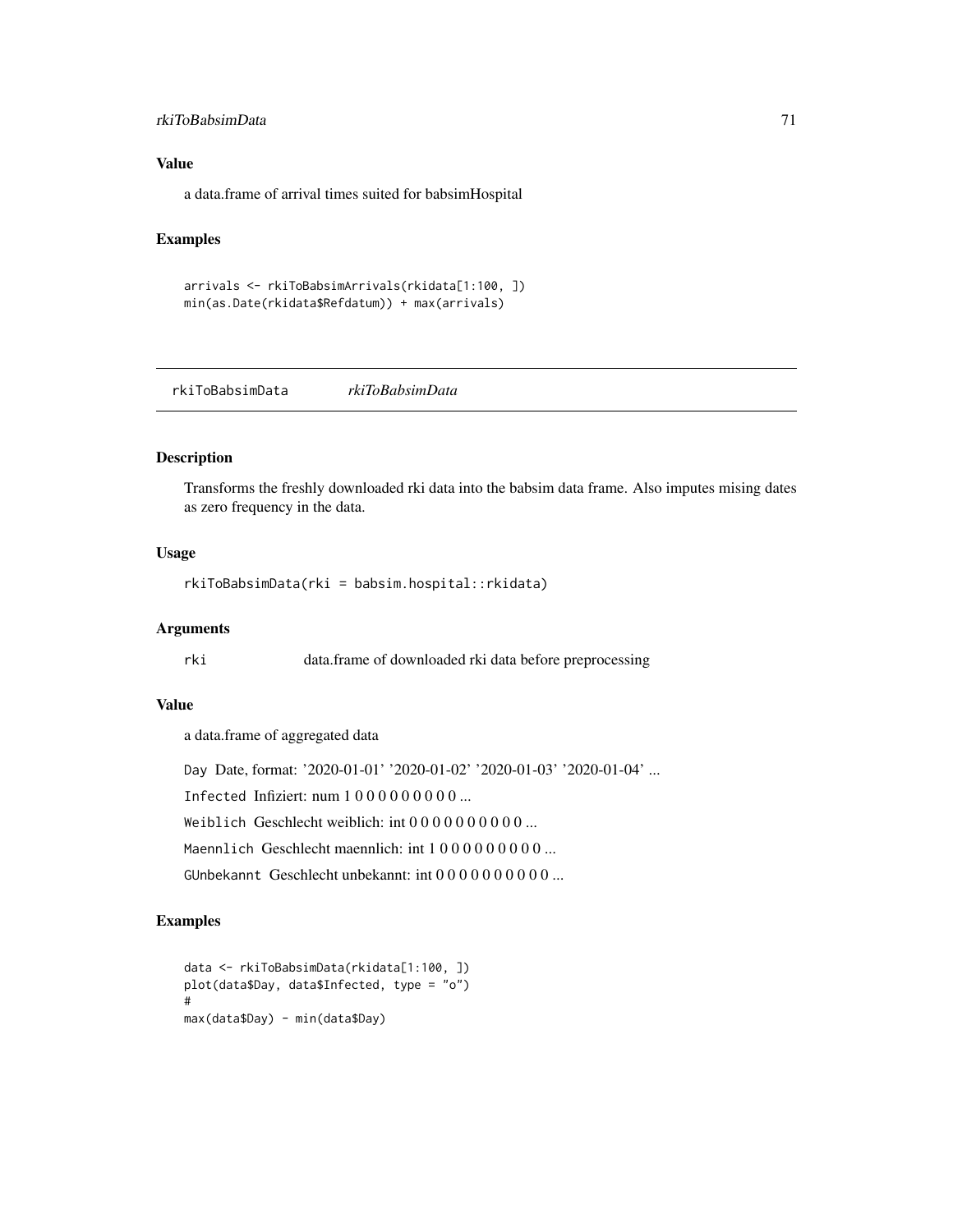# Description

Random generation for the shifted and truncated Gamma distribution with parameters shape and scale.

#### Usage

rtgamma(n = 1, shape = 1, rate = 1, shift = 0, alpha =  $0.95$ )

## Arguments

| n     | number of observations                                                      |
|-------|-----------------------------------------------------------------------------|
| shape | Gamma shape parameter                                                       |
| rate  | Gamma rate parameter                                                        |
| shift | shift parameter.                                                            |
| alpha | upper quantile of gamma distribution. All values above alpha are truncated. |

# Value

rtgamma generates random deviates. The length of the result is determined by n.

# Examples

rtgamma( $n = 1$ , shape = 1, rate = 1, shift = 1, alpha = 0.95)

<span id="page-71-0"></span>runoptDirect *runoptDirect Optimierung der babsim.hospital Parameter*

#### Description

SPOT Aufruf zur Optimierung der babsim Parameter mit Lasso

#### Usage

```
runoptDirect(
 expName = "obkpara20201017".rkiwerte = babsim.hospital::rkidata,
  icuwerte = babsim.hospital::icudata,
  region = 5374,
 TrainFieldStartDate = NULL,
 TrainSimStartDate = NULL,
```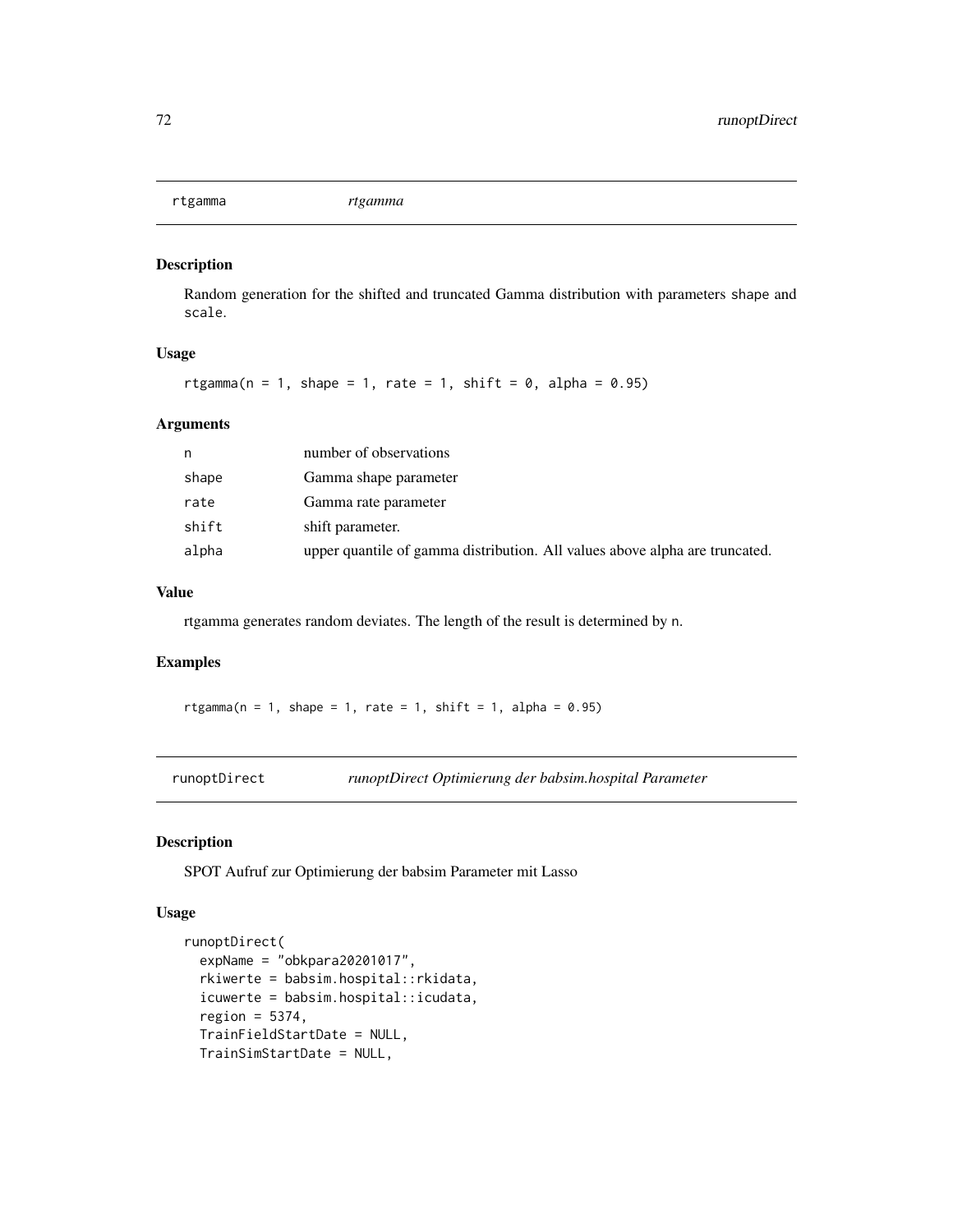# runoptDirect 73

```
TestFieldStartDate = NULL,
 TestSimStartDate = NULL,
 Overlap = 7,
 verbosity = 0,
  seed = 123,
 direct = FALSE,
 repeats = 1,
  funEvals = 35,funEvalsFactor = 0,
 size = 30,simrepeats = 2,
  subset = 32,
 parallel = FALSE,
 percCores = NULL,
 icu = TRUE,icuWeights = 1,
  testRepeats = 3,
 resourceNames = c("intensiveBed", "intensiveBedVentilation"),
 resourceEval = c("intensiveBed", "intensiveBedVentilation"),
  spotEvalsParallel = FALSE,
 tryOnTestSet = TRUE
\mathcal{L}
```
# Arguments

| expName             | <b>Experiment Name</b>                                                                                             |  |
|---------------------|--------------------------------------------------------------------------------------------------------------------|--|
| rkiwerte            | <b>RKI</b> Daten                                                                                                   |  |
| icuwerte            | <b>ICU</b> Daten                                                                                                   |  |
| region              | Landkreis Id, e.g., 5374 fuer OBK, 5315 fuer Koeln, 0 fuer Deutschland, oder<br>Bundesland ID, e.g., 5 fuer NRW.   |  |
| TrainFieldStartDate |                                                                                                                    |  |
|                     | Start (Tag), e.g., "2020-06-01"                                                                                    |  |
| TrainSimStartDate   |                                                                                                                    |  |
|                     | Start (Tag), e.g., "2020-05-01"                                                                                    |  |
| TestFieldStartDate  |                                                                                                                    |  |
|                     | Start (Day), e.g., "2020-06-01" for test field data                                                                |  |
| TestSimStartDate    |                                                                                                                    |  |
|                     | Start (Day), e.g., "2020-05-01" for test simulation data, TestSimStartDate is<br>usually before TestFieldStartDate |  |
| Overlap             | integer. Days, train data will be extended (overlap with test data). Default: 7                                    |  |
| verbosity           | verbosity (int). Default: 0                                                                                        |  |
| seed                | Seed                                                                                                               |  |
| direct              | use model-free optimization. Default: FALSE                                                                        |  |
| repeats             | Wiederholungen fuer SPOT (Optimierungslaeufe mit unterschiedlichem Seed)                                           |  |
| funEvals            | Auswertungen fuer SPOT (Simulationen, die fuer einen SPOT Lauf zur Verfue-<br>gung stehen)                         |  |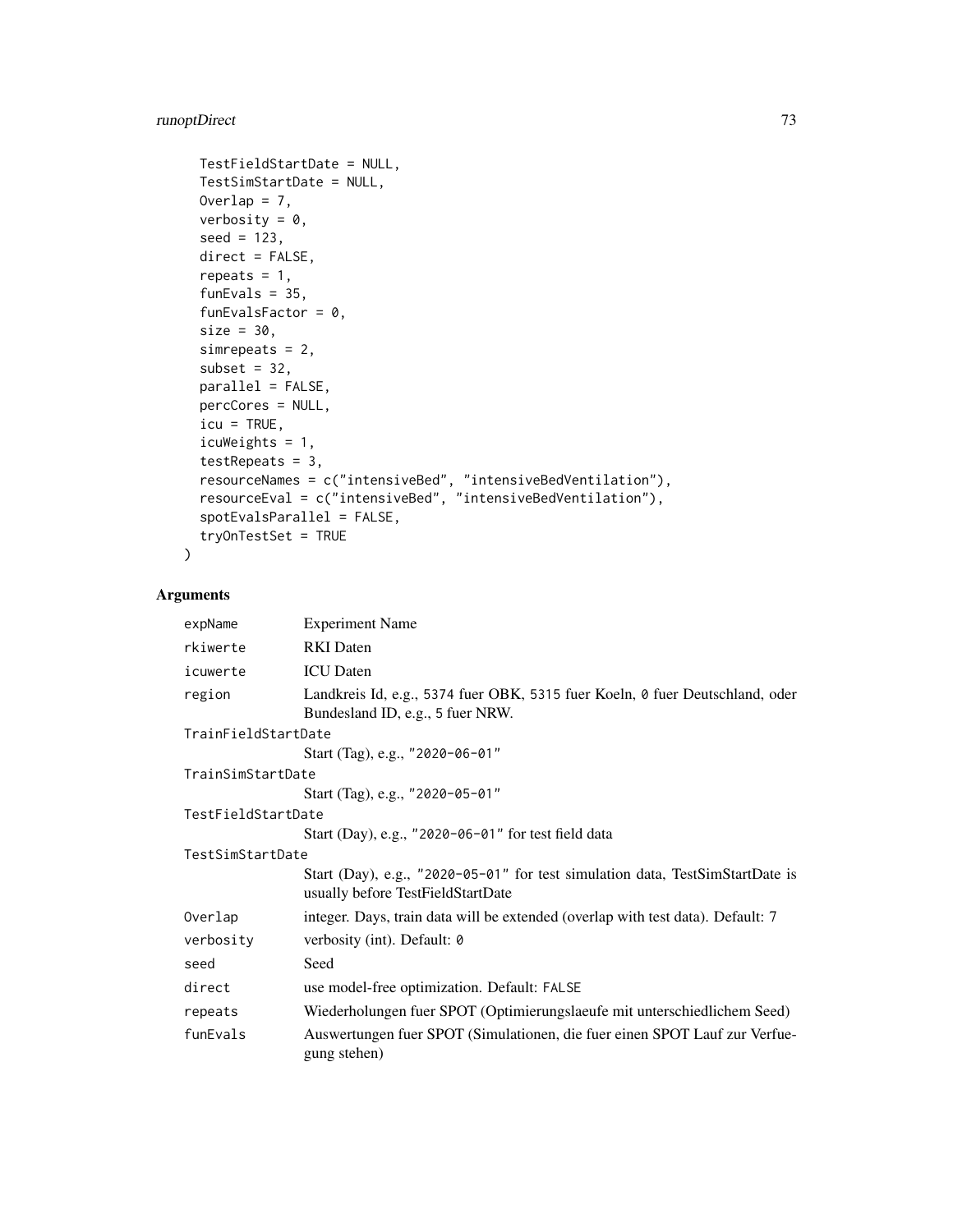<span id="page-73-0"></span>

|                                   | funEvalsFactor factor to increase function evaluations. Default: 0 |
|-----------------------------------|--------------------------------------------------------------------|
| size                              | Groesse des initialen Desings                                      |
| simrepeats                        | Sim Wdhlg                                                          |
| subset                            | Subset (SPOT)                                                      |
| parallel                          | logical                                                            |
| percCores                         | percentage                                                         |
| icu                               | <b>ICU</b> Daten                                                   |
| icuWeights                        | Gewichtung der ICU Betten                                          |
| testRepeats                       | number of final evaluations on the test data                       |
| resourceNames                     | Name der Ressourcen                                                |
| resourceEval<br>spotEvalsParallel | Name der zu evaluierenden Ressourcen                               |
|                                   | Should the spot repeats be evaluated in parallel?                  |
| tryOnTestSet                      | Should results be tested on a separate test set?                   |

runOptLocal *runOptLocal*

#### Description

Run a local optimization on a set of parameters

#### Usage

```
runOptLocal(
 X,
 rkiwerte = babsim.hospital::rkidata,
 icuwerte = babsim.hospital::icudata,
 region = 5374,
 TrainFieldStartDate = NULL,
 TrainSimStartDate = NULL,
 verbosity = 0,
 seed = 123,
 funEvals = 35,
 simrepeats = 2,
 parallel = FALSE,
 percCores = NULL,
 icu = TRUE,icuWeights = 1,
 resourceNames = c("intensiveBed", "intensiveBedVentilation"),
 resourceEval = c("intensiveBed", "intensiveBedVentilation"),
 spotEvalsParallel = FALSE
)
```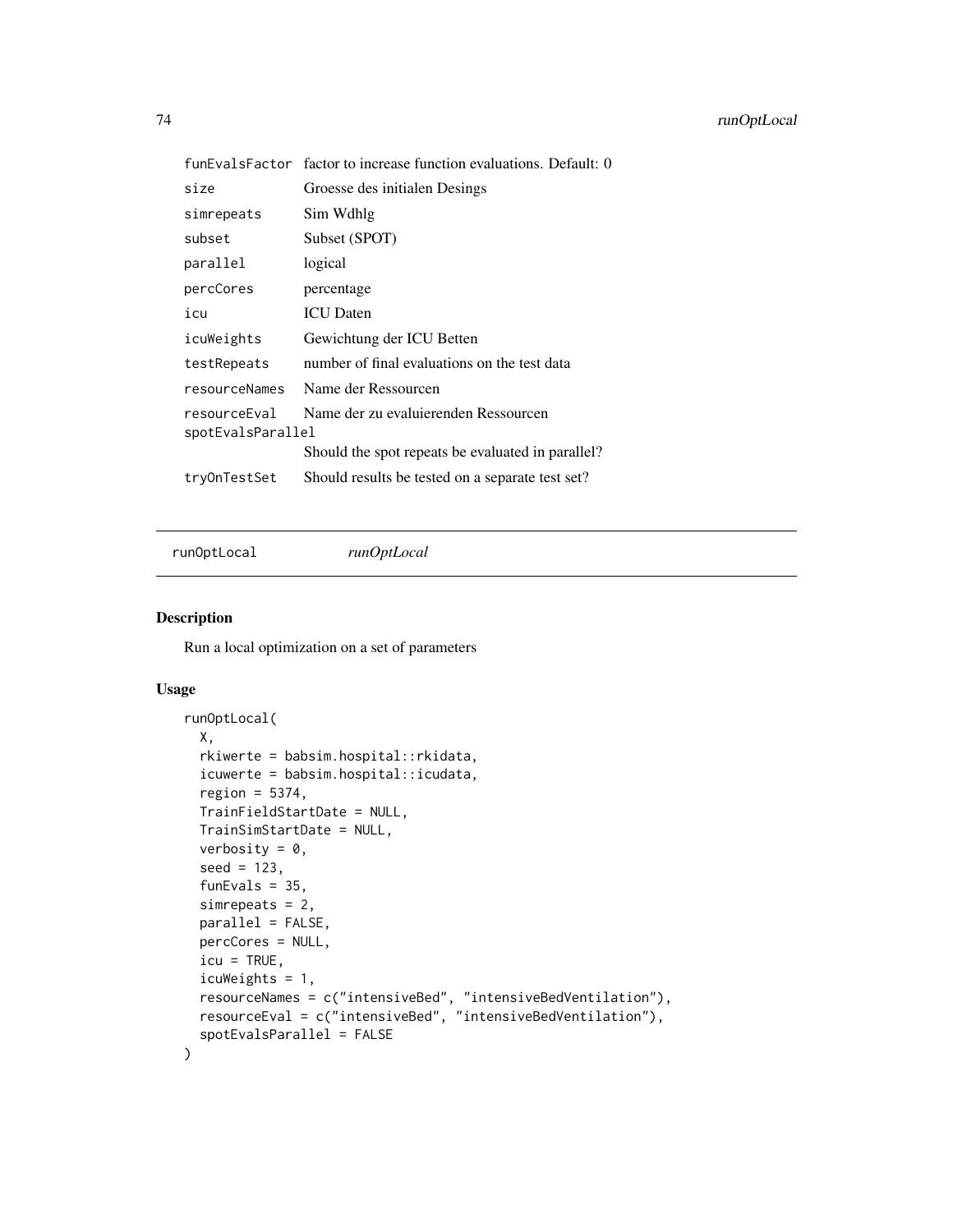# <span id="page-74-0"></span>runoptUK 75

# Arguments

| X                                 | matrix of parameters. Each row should contain one parameterset to which a<br>local optimization is applied       |  |
|-----------------------------------|------------------------------------------------------------------------------------------------------------------|--|
| rkiwerte                          | <b>RKI</b> Daten                                                                                                 |  |
| icuwerte                          | <b>ICU</b> Daten                                                                                                 |  |
| region                            | Landkreis Id, e.g., 5374 fuer OBK, 5315 fuer Koeln, 0 fuer Deutschland, oder<br>Bundesland ID, e.g., 5 fuer NRW. |  |
| TrainFieldStartDate               |                                                                                                                  |  |
|                                   | Start (Tag), e.g., "2020-06-01"                                                                                  |  |
| TrainSimStartDate                 |                                                                                                                  |  |
|                                   | Start (Tag), e.g., "2020-05-01"                                                                                  |  |
| verbosity                         | verbosity (int). Default: 0                                                                                      |  |
| seed                              | Seed                                                                                                             |  |
| funEvals                          | Auswertungen fuer SPOT (Simulationen, die fuer einen SPOT Lauf zur Verfue-<br>gung stehen)                       |  |
| simrepeats                        | Sim Wdhlg                                                                                                        |  |
| parallel                          | logical                                                                                                          |  |
| percCores                         | percentage                                                                                                       |  |
| icu                               | <b>ICU</b> Daten                                                                                                 |  |
| icuWeights                        | Gewichtung der ICU Betten                                                                                        |  |
| resourceNames                     | Name der Ressourcen                                                                                              |  |
| resourceEval<br>spotEvalsParallel | Name der zu evaluierenden Ressourcen                                                                             |  |
|                                   | Should the spot repeats be evaluated in parallel?                                                                |  |

runoptUK *runoptUK Optimierung der babsim.hospital Parameter*

# Description

SPOT Aufruf zur Optimierung der babsim Parameter

# Usage

```
runoptUK(
 expName = "uk1001",
 simData = simData,
 fieldData = fieldData,
 TrainFieldStartDate = Sys.Date() - 6 * 7,
 TrainSimStartDate = Sys.Date() - 10 * 7,
 TestFieldStartDate = Sys.Date() - 4 * 7,
 TestSimStartDate = Sys.Date() - 8 * 7,
```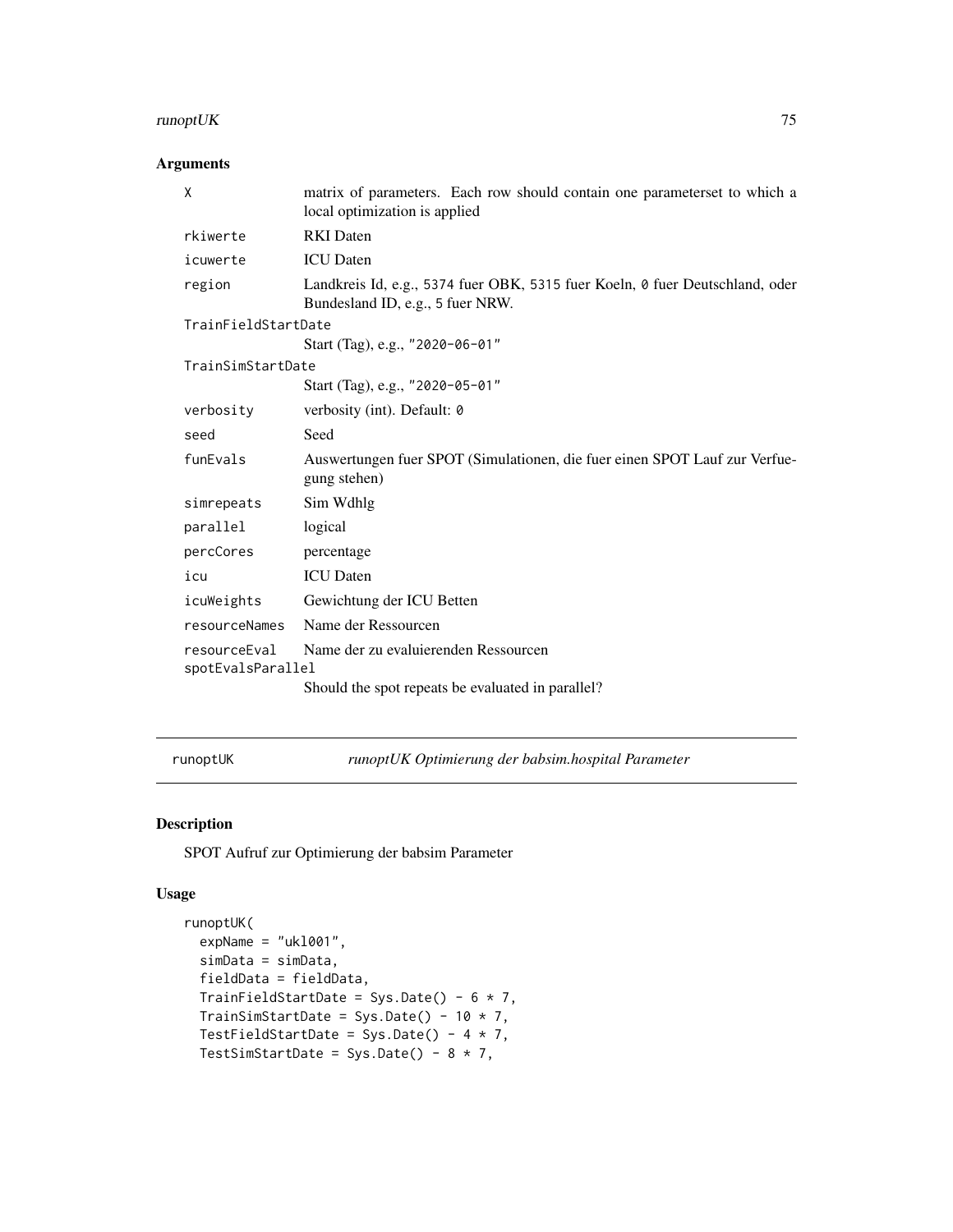```
Overlap = 0,
  verbosity = 0,
  seed = 123,
  repeats = 1,
  funEvals = 35,
  size = 30,simrepeats = 2,
  subset = 32,
  parallel = FALSE,
  percCores = 0.8,
  icu = FALSE,icuWeights = c(1, 1, 1),
  testRepeats = 3,
  resourceNames = c("bed", "intensiveBed", "intensiveBedVentilation"),
  resourceEval = c("bed", "intensiveBed", "intensiveBedVentilation"),
  factorUK = 1,
  factorIcuUK = 1
\mathcal{L}
```
#### Arguments

```
expName Experiment Name
simData RKI Daten
fieldData ICU Daten
TrainFieldStartDate
               Start (Tag), e.g., "2020-06-01"
TrainSimStartDate
               Start (Tag), e.g., "2020-05-01"
TestFieldStartDate
               Start (Day), e.g., "2020-06-01" for test field data
TestSimStartDate
               Start (Day), e.g., "2020-05-01" for test simulation data, TestSimStartDate is
               usually before TestFieldStartDate
Overlap integer. Days, train data will be extended (overlap with test data). Default: 7
verbosity verbosity (int). Default: 0
seed Seed
repeats Wiederholungen fuer SPOT (Optimierungslaeufe mit unterschiedlichem Seed)
funEvals Auswertungen fuer SPOT (Simulationen, die fuer einen SPOT Lauf zur Verfue-
               gung stehen)
size Groesse des initialen Desings
simrepeats Sim Wdhlg
subset Subset (SPOT)
parallel logical
percCores percentage
```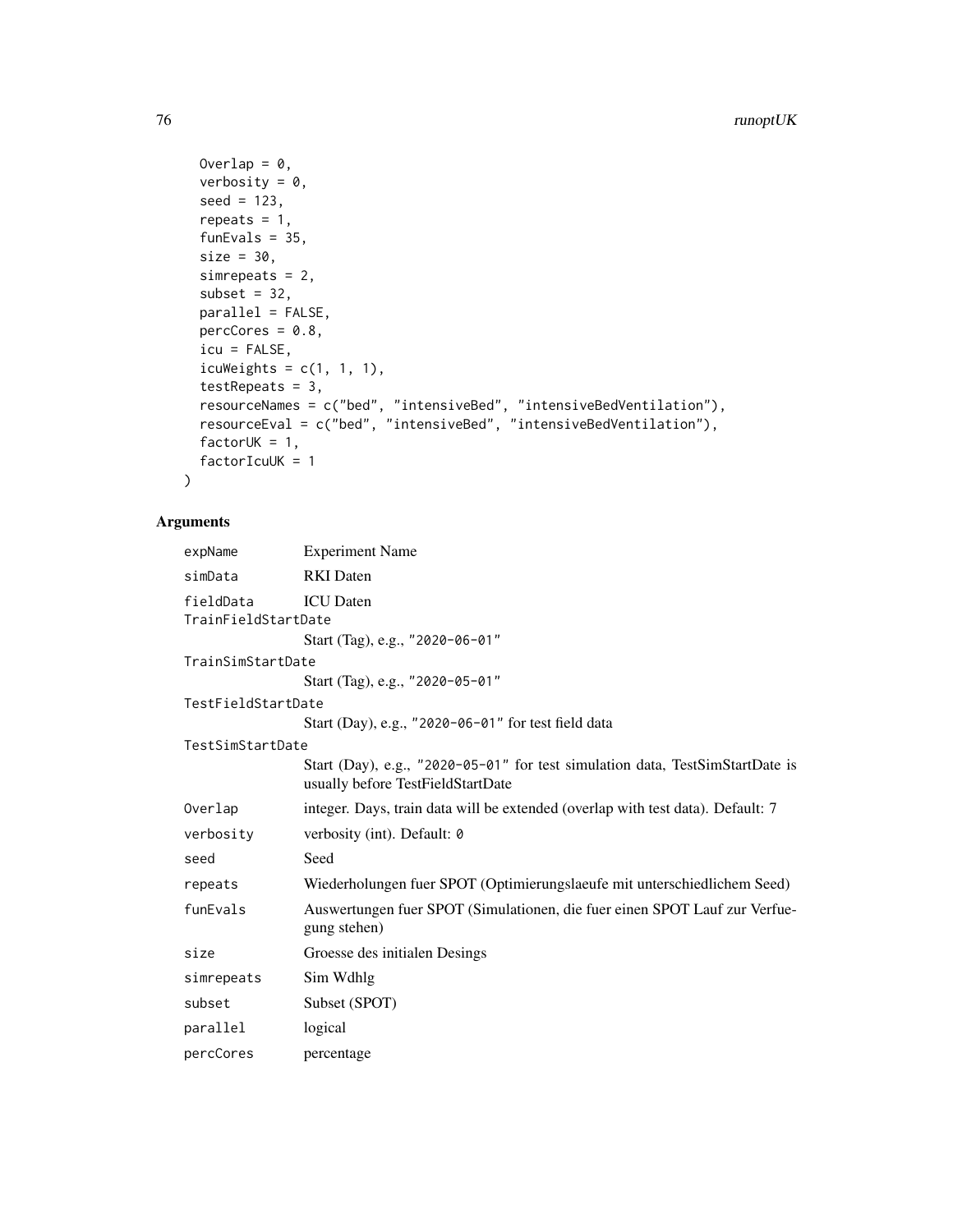<span id="page-76-0"></span>

| icu           | <b>ICU</b> Daten                                                                                                                                                         |
|---------------|--------------------------------------------------------------------------------------------------------------------------------------------------------------------------|
| icuWeights    | Gewichtung der ICU Betten                                                                                                                                                |
| testRepeats   | number of final evaluations on the test data                                                                                                                             |
| resourceNames | Name der Ressourcen                                                                                                                                                      |
| resourceEval  | Name der zu evaluierenden Ressourcen                                                                                                                                     |
| factorUK      | factor to adapt the percentage of patients ventilated. For example, if set to '0.5',<br>only 50 percent of the default number of patients will be ventilated. Default: 1 |
| factorIcuUK   | factor to adapt the duration on ICU. For example, if set to '0.5', patients stay on<br>half the time at ICU Default: 1                                                   |

#### Examples

## Not run: res <- runoptUK() ## End(Not run)

skip\_if\_quicktest *Skip test if in quicktest mode*

# Description

Skip test if option 'babsim.hospital.quicktest' is TRUE or if the environment variable 'BABSIM\_HOSPTIAL\_QUICKTEST' is set.

# Usage

skip\_if\_quicktest()

smoothParameter *Smooth a parameter set using another parameter set*

# Description

Calculate the average of two parameter sets to smooth out any local anomalies. Mostly useful to smooth out a local (say OBK) parameter set using a global one (say NRW).

Technically this function calculates (1-weight)  $*$  para + weight  $*$  other ensuring that the names etc. of para are preserved.

#### Usage

smoothParameter(para, other, weight =  $0.2$ )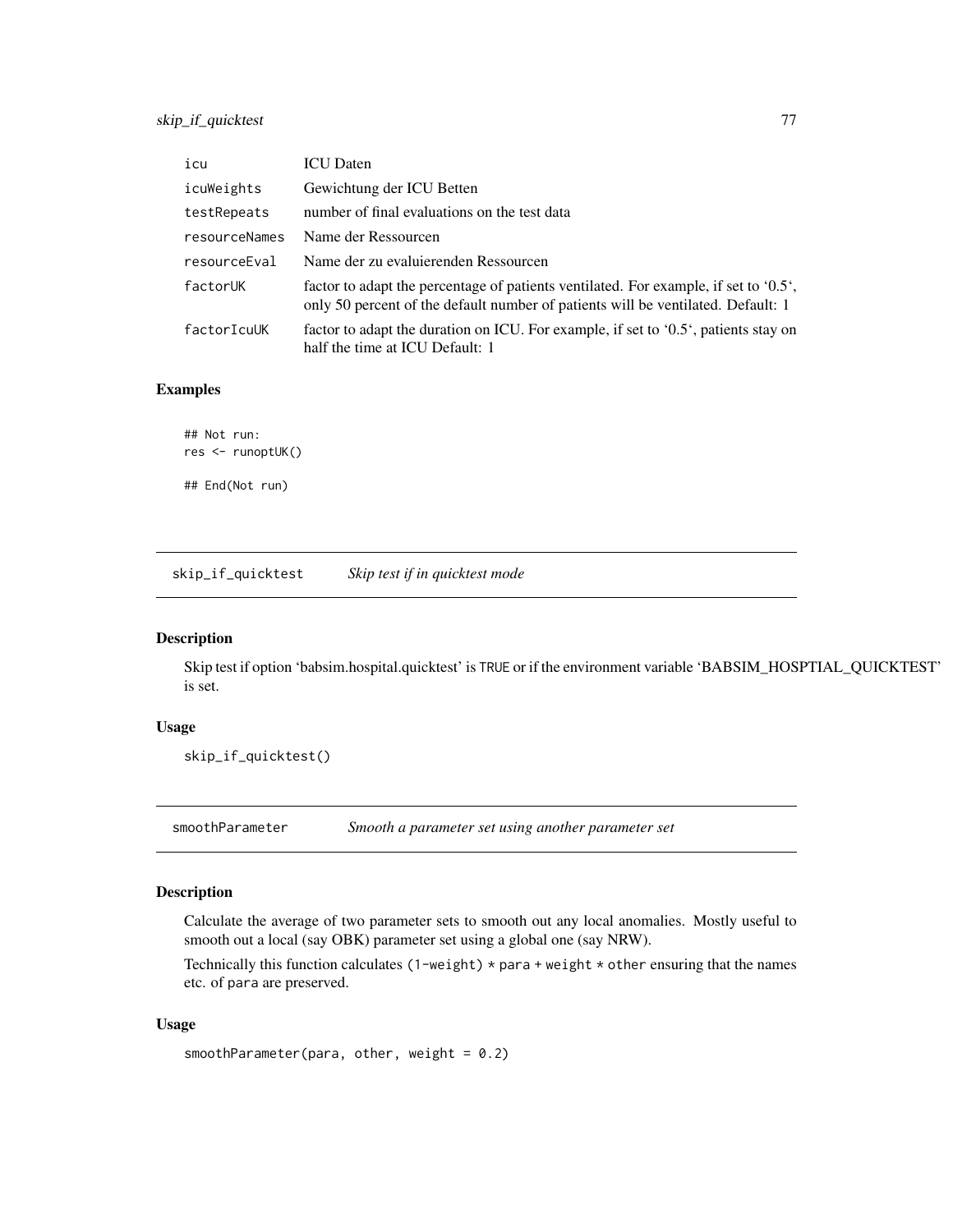#### 78 softmax and the set of the set of the set of the set of the set of the set of the set of the set of the set of the set of the set of the set of the set of the set of the set of the set of the set of the set of the set o

# Arguments

| para   | Parameter set to smooth        |
|--------|--------------------------------|
| other  | Other parameters to average in |
| weight | Weight of other parameters     |

#### Value

Weighted parameter set

softmax *softmax*

# Description

softmax function

# Usage

softmax(par)

# Arguments

par vector

# Value

num vector with components  $\geq 0$  and sum = 1

# Examples

 $p \leftarrow c(0.6, 0.3, 0.1)$ softmax(p)

<span id="page-77-0"></span>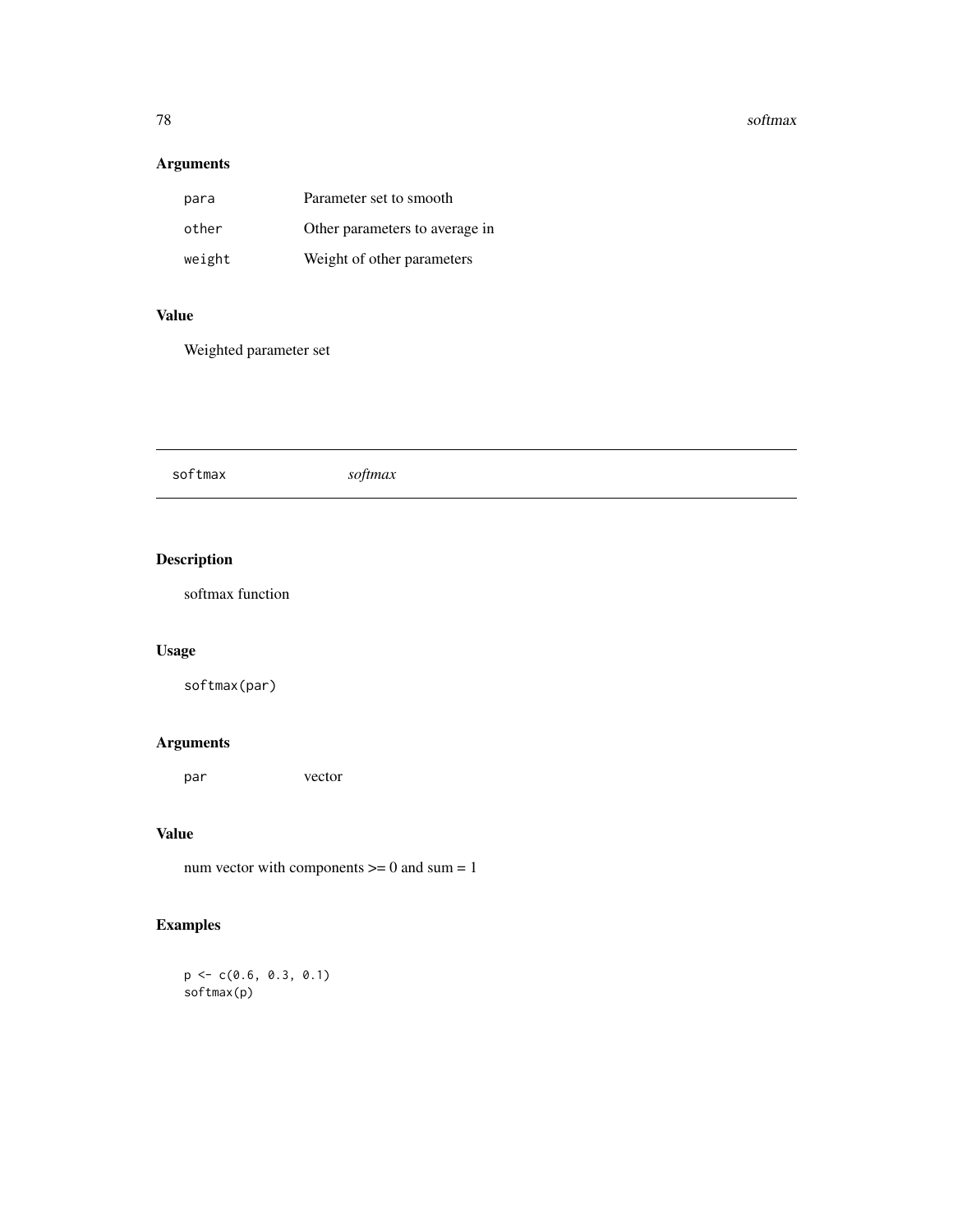<span id="page-78-0"></span>switchRkiRefdatumToMeldedatum

*switchRkiRefdatumToMeldedatum Change RKI data File*

#### Description

Use Meldedatum instead of Refdatum in [rkidata](#page-68-0). It is recommended to run install and restart the package afterwards.

#### Usage

```
switchRkiRefdatumToMeldedatum(rkidata = rkidata, overwrite = TRUE)
```
# Arguments

| rkidata   | RKI Data                                       |
|-----------|------------------------------------------------|
| overwrite | logical Overwrite existing file. Default TRUE. |

synthpara *synthpara data*

# Description

Data: Synthetic data generated with SPOT.

#### Usage

synthpara

### Format

'data.frame': obs. of 34 variables:

y num 311 158 180 232 297 ...

x.1 num 10.55 17.91 3.19 9.5 17.71 ...

... ...

x.33 num 1.072 1.015 1.044 1.057 0.556 ...

#### Details

Result from the [runoptDirect](#page-71-0) run. Use yx <- synthpara[synthpara\$y ==  $min(synthpara\$ y),  $] x \leftarrow yx[1,2:34]$  to extract the best parameter set x.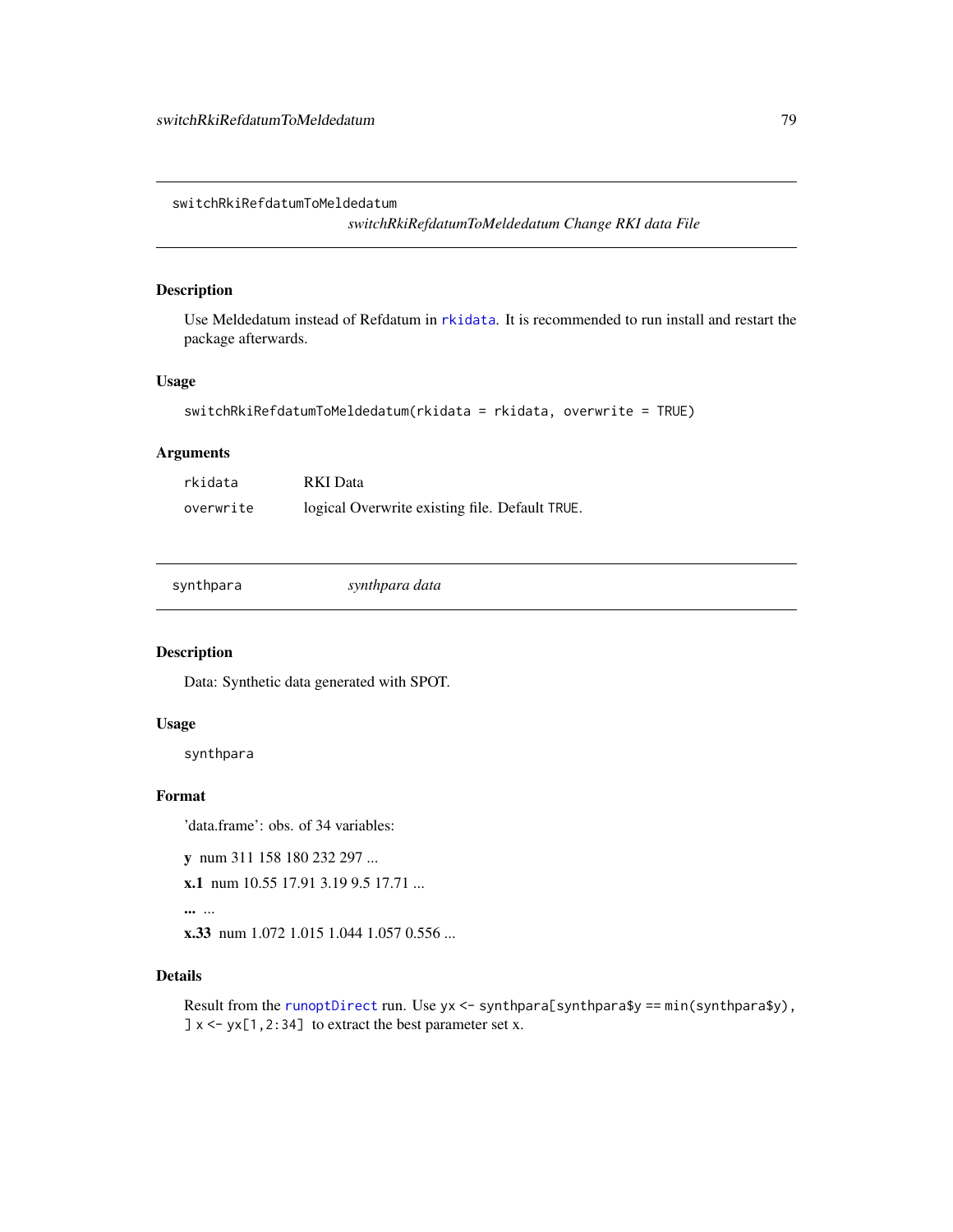<span id="page-79-0"></span>

# Description

Data: ukpara para generated with SPOT.

#### Usage

ukpara

#### Format

'data.frame': obs. of 29 variables:

y num 311 158 180 232 297 ...

x.1 num 10.55 17.91 3.19 9.5 17.71 ...

... ...

x.29 num 1.072 1.015 1.044 1.057 0.556 ...

# Details

Result from the runoptUK run. Use yx <- ukpara[ukpara\$y ==  $min(lappaa\frac{s}{y})$ , ] x <- yx[1,2:dim(ukpara)[2]] to extract the best parameter set x.

ukpara01 *ukpara01 data*

#### Description

Data: ukpara para generated with SPOT. Probabilities for ICU ventilation reduced.

# Usage

ukpara01

# Format

'data.frame': obs. of 29 variables:

y num 311 158 180 232 297 ...

x.1 num 10.55 17.91 3.19 9.5 17.71 ...

... ...

x.29 num 1.072 1.015 1.044 1.057 0.556 ...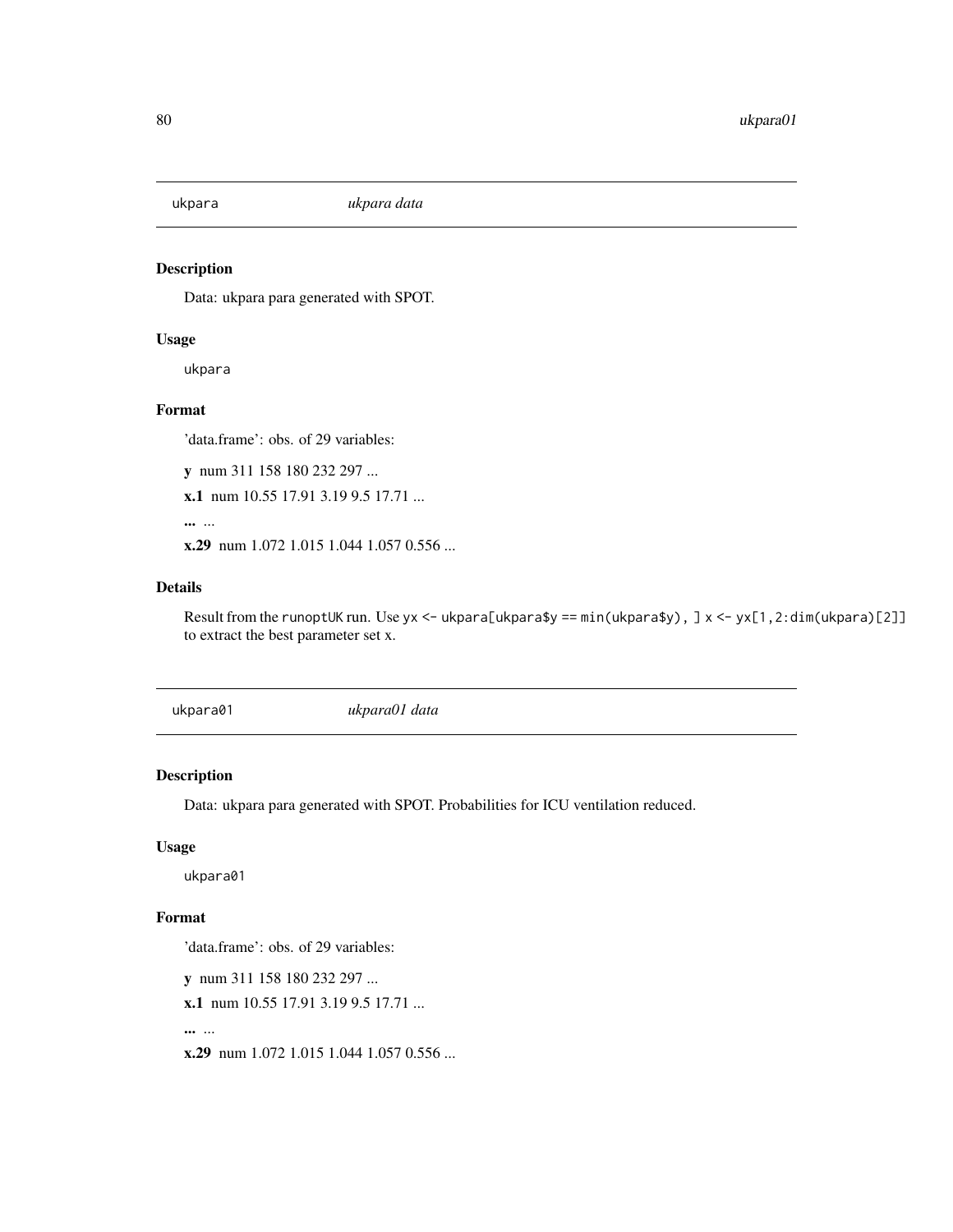#### <span id="page-80-0"></span>ukpara02 81

#### Details

Result from the runoptUK run. Use yx <- ukpara[ukpara\$y ==  $min(lappaa\frac{s}{y})$ , ] x <- yx[1,2:dim(ukpara)[2]] to extract the best parameter set x.

ukpara02 *ukpara02 data*

# Description

Data: ukpara para generated with SPOT. Probabilities for ICU ventilation reduced and durations for ICU stays increased.

# Usage

ukpara02

# Format

'data.frame': obs. of 29 variables:

```
y num 311 158 180 232 297 ...
x.1 num 10.55 17.91 3.19 9.5 17.71 ...
```
... ...

x.29 num 1.072 1.015 1.044 1.057 0.556 ...

#### Details

Result from the runoptUK run. Use yx <- ukpara[ukpara\$y == min(ukpara\$y), ] x <- yx[1,2:dim(ukpara)[2]] to extract the best parameter set x.

updateIcudataFile *updateIcudataFile Update ICU data File*

#### Description

Update icudata (divi)

#### Usage

```
updateIcudataFile(overwrite = TRUE)
```
#### Arguments

overwrite logical Overwrite existing file. Default TRUE.

#### Value

True if new data was downloaded, otherwise false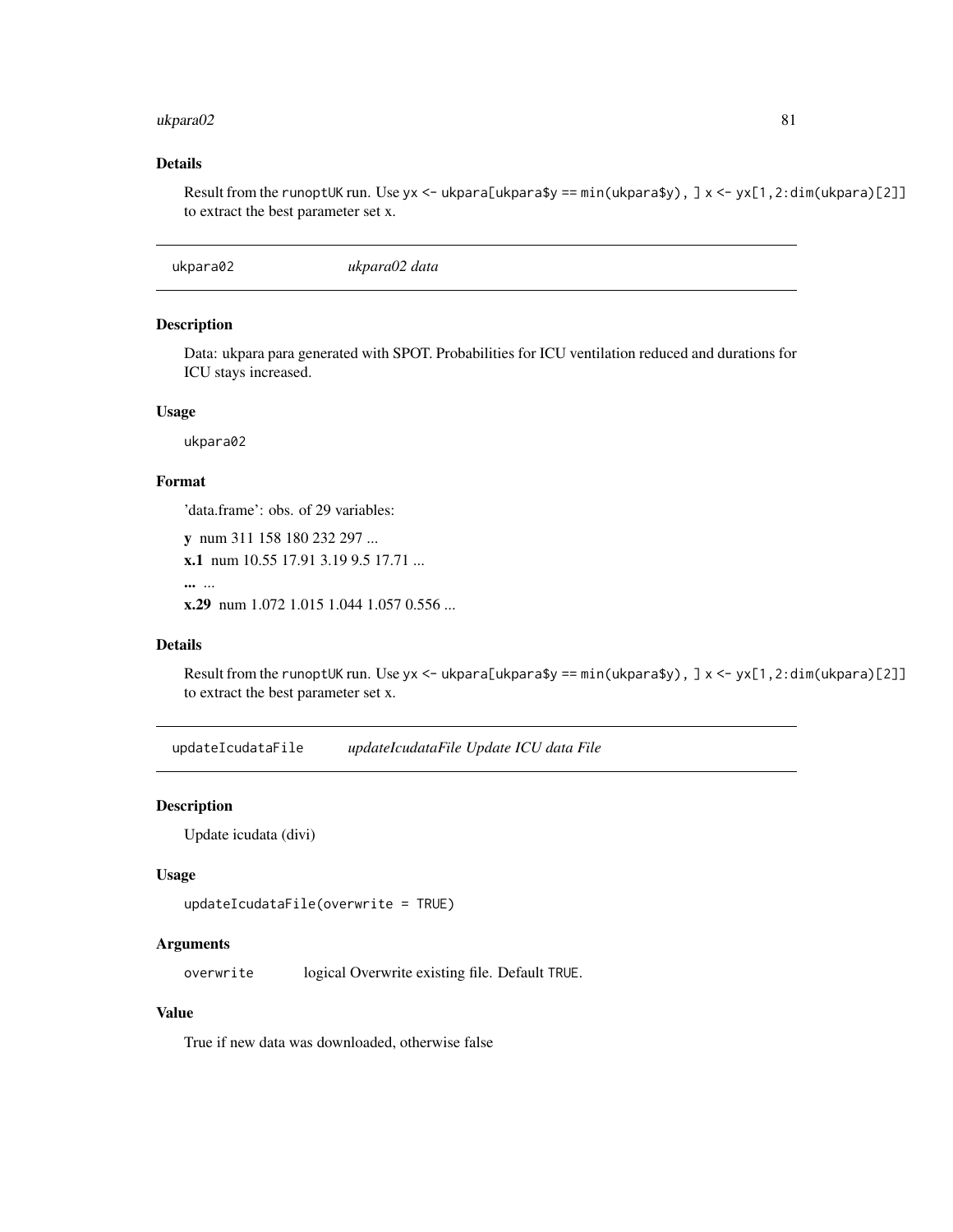<span id="page-81-0"></span>updateMatrixP *updateMatrixP*

# Description

Updates the probability matrix

### Usage

```
updateMatrixP(P = getMatrixP(), u)
```
# Arguments

| P | matrix P. Default getMatrixP        |
|---|-------------------------------------|
| u | list of factors used for the update |

# Value

a matrix with updated transition probabilities

# Examples

 $u \leftarrow list(k = 2)$ R <- updateMatrixP(u = u)

updateParaSet *updateParaSet*

# Description

Delete old parameters from paras and replace them with new ones.

### Usage

```
updateParaSet(paramDF, region, path = NULL)
```
# Arguments

| paramDF | the data frame with the new parameters that should replace the old ones |
|---------|-------------------------------------------------------------------------|
| region  | integer, the region id                                                  |
| path    | path to the old para file.                                              |

# Value

parameter set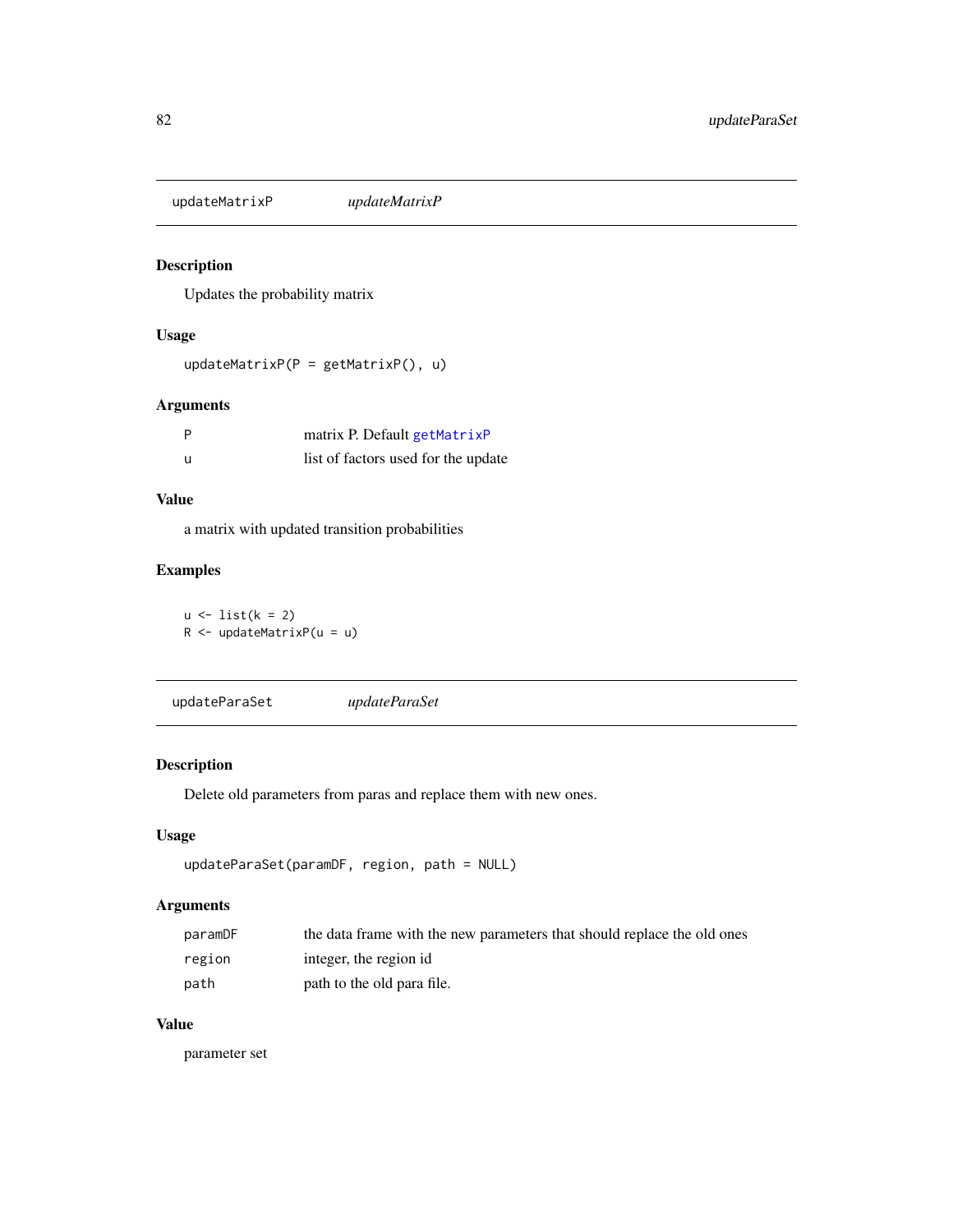#### <span id="page-82-0"></span>updateRkidataFile 83

#### Examples

getParaSet(5315)

updateRkidataFile *updateRkidataFile Update RKI data File*

#### Description

Update rkidata. Download RKI data from the RKI Server.

#### Usage

updateRkidataFile(fileName = NULL, overwrite = TRUE)

#### Arguments

| fileName  | RKI Filename, e.g., 'https://www.arcgis.com/sharing/rest/content/} |
|-----------|--------------------------------------------------------------------|
|           | \code{items/f10774f1c63e40168479a1feb6c7ca74/data'                 |
| overwrite | logical Overwrite existing file. Default TRUE.                     |

#### Details

Because the downloaded RKI data include data from January 2020 (first COVID-19 wave in Germany) until today (or the day before today), the original data are stored as rkidataFull. babsim.hospital simulations require data starting from September 2020 (second COVID-19 wave in Germany). Therefore, a limited data set starting from Sep 1st is stored as [rkidata](#page-68-0) in the babsim.hospital package. Furthermore, because no nowcasting is implemented in the current version of the babsim.hospital simulator, the Meldedatum information will be used instead of the the Refdatum information: the corresponding columns in rkidata are renamed, because all functions in babsim.hospital use the Refdatum information.

Creates two \*.rda files in the folder data: 1. babsim.hospital::rkidata and 2. babsim.hospital::rkidataFull. Both data frames contain the following 18 variables

FID int 40613780 40613781 40613782 40613783 40613784 40613785 40613786 40613787 40613788 40613789 ...

IdBundesland 1 1 1 1 1 1 1 1 1 1 ...

Bundesland chr 'Schleswig-Holstein' 'Schleswig-Holstein' 'Schleswig-Holstein' 'Schleswig-Holstein' ...

Landkreis chr 'SK Flensburg' 'SK Flensburg' 'SK Flensburg' 'SK Flensburg' ...

Altersgruppe chr 'A00-A04' 'A00-A04' 'A00-A04' 'A05-A14' ...

Geschlecht chr 'M' 'W' 'W' 'M' ...

AnzahlFall int 1 1 1 1 1 1 1 1 1 1 ...

AnzahlTodesfall ...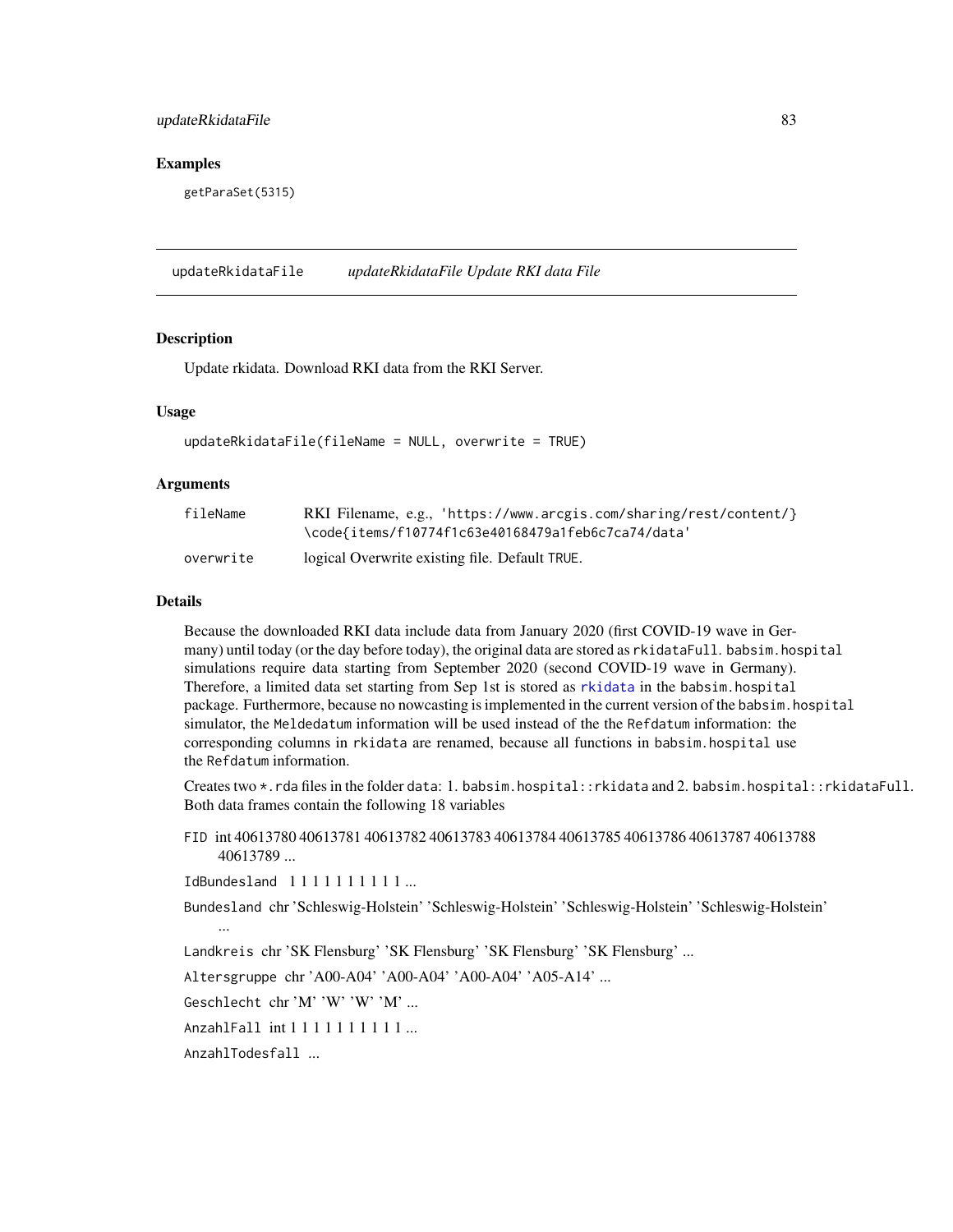- <span id="page-83-0"></span>Meldedatum chr '2020/09/30 00:00:00' '2020/08/24 00:00:00' '2020/09/26 00:00:00' '2020/09/25  $00:00:00'$  ...
- IdLandkreis int 1001 1001 1001 1001 1001 1001 1001 1001 1001 1001 ...
- Datenstand '04.10.2020, 00:00 Uhr' '04.10.2020, 00:00 Uhr' '04.10.2020, 00:00 Uhr' '04.10.2020, 00:00 Uhr' ...
- NeuerFall int 0 0 0 0 0 0 0 0 0 0 ...
- NeuerTodesfall int -9 -9 -9 -9 -9 -9 -9 -9 -9 -9 ...
- Refdatum chr '2020/09/30 00:00:00' '2020/08/24 00:00:00' '2020/09/26 00:00:00' '2020/09/21  $00:00:00'$  ...
- NeuGenesen int -9 0 -9 -9 -9 -9 0 -9 -9 0 ...
- AnzahlGenesen int 0 1 0 0 0 0 1 0 0 1 ...
- IstErkrankungsbeginn int 0 0 0 1 1 0 0 1 0 1 ...
- Altergruppe2 chr 'Nicht übermittelt' 'Nicht übermittelt' 'Nicht übermittelt' 'Nicht übermittelt' ...

#### Value

True if new data was downloaded, otherwise false

vaccineCounts *Amount of vaccinated people in germany*

#### Description

Data: Amount of vaccinated people in germany. Collected by day and state. Additionally the vaccine-quota (vaccinated/capita) is stored

#### Usage

vaccineCounts

#### Format

'data.frame': obs. of 4 variables:

vaccinated num 311 158 180 232 297 ... quote num 10.55 17.91 3.19 9.5 17.71 ... state char Berlin Bayern ...

date date 2020-12-29 2020-12-30 ...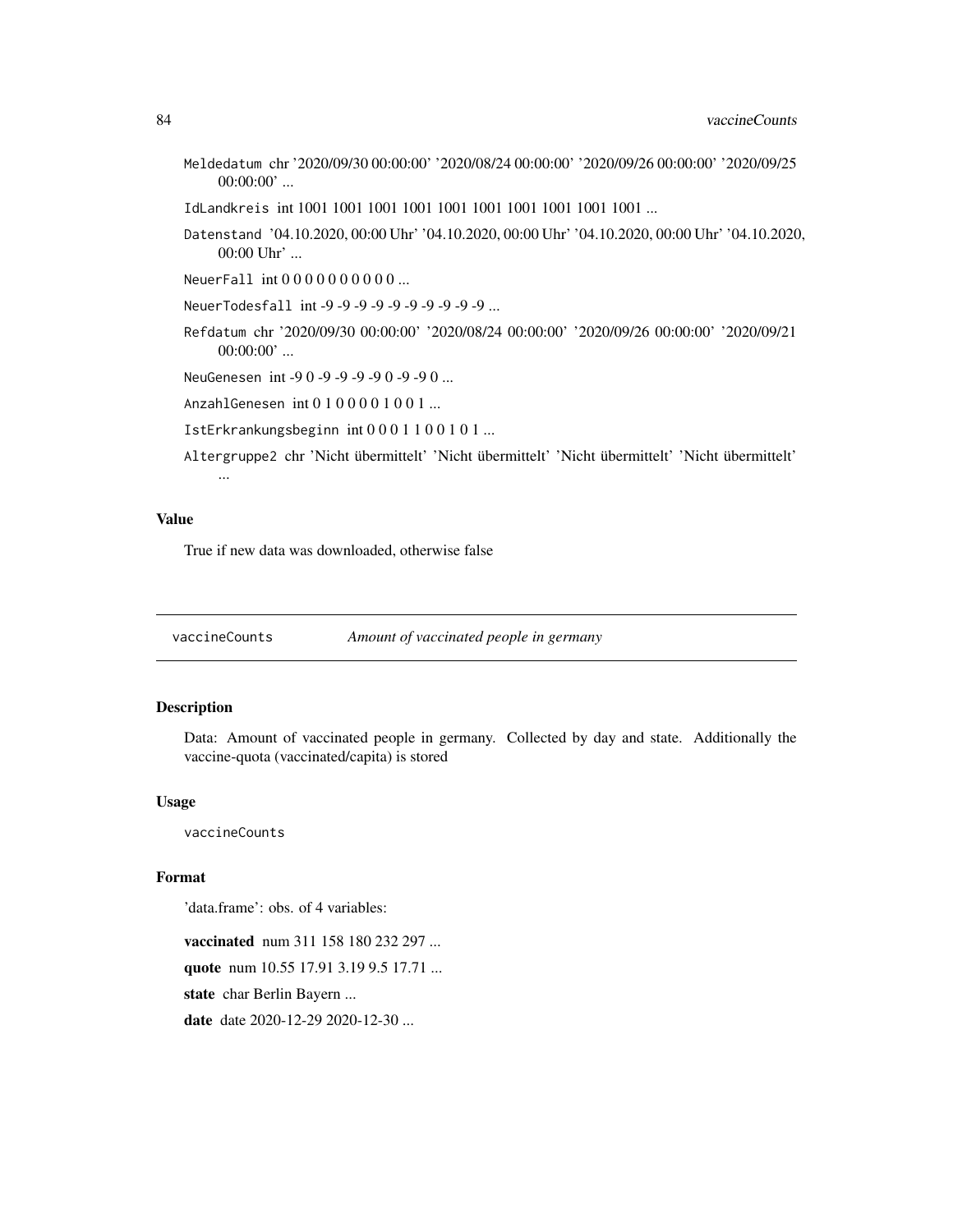<span id="page-84-0"></span>

# Description

Ergebnisse

#### Usage

visualizeGraph(para = babsimHospitalPara(), option = "P")

# Arguments

| para   | parameter                                               |
|--------|---------------------------------------------------------|
| option | Option: plot probabilities $('P')$ or durations $('D')$ |

# Examples

para <- babsimHospitalPara() visualizeGraph(para = para, option = "P")

visualizeIcu *visualizeIcu Visualisierung der ICU Daten*

# Description

Quelle: ICU Daten bundesweit

# Usage

```
visualizeIcu(data = babsim.hospital::icudata, region = 5315)
```
# Arguments

| data   | icu data, e.g., icudata                                                                              |
|--------|------------------------------------------------------------------------------------------------------|
| region | Region: Gemeindeschluessel, int 05374 fuer OBK oder lcode05315 fuer Koeln<br>oder 05911 fuer Bochum. |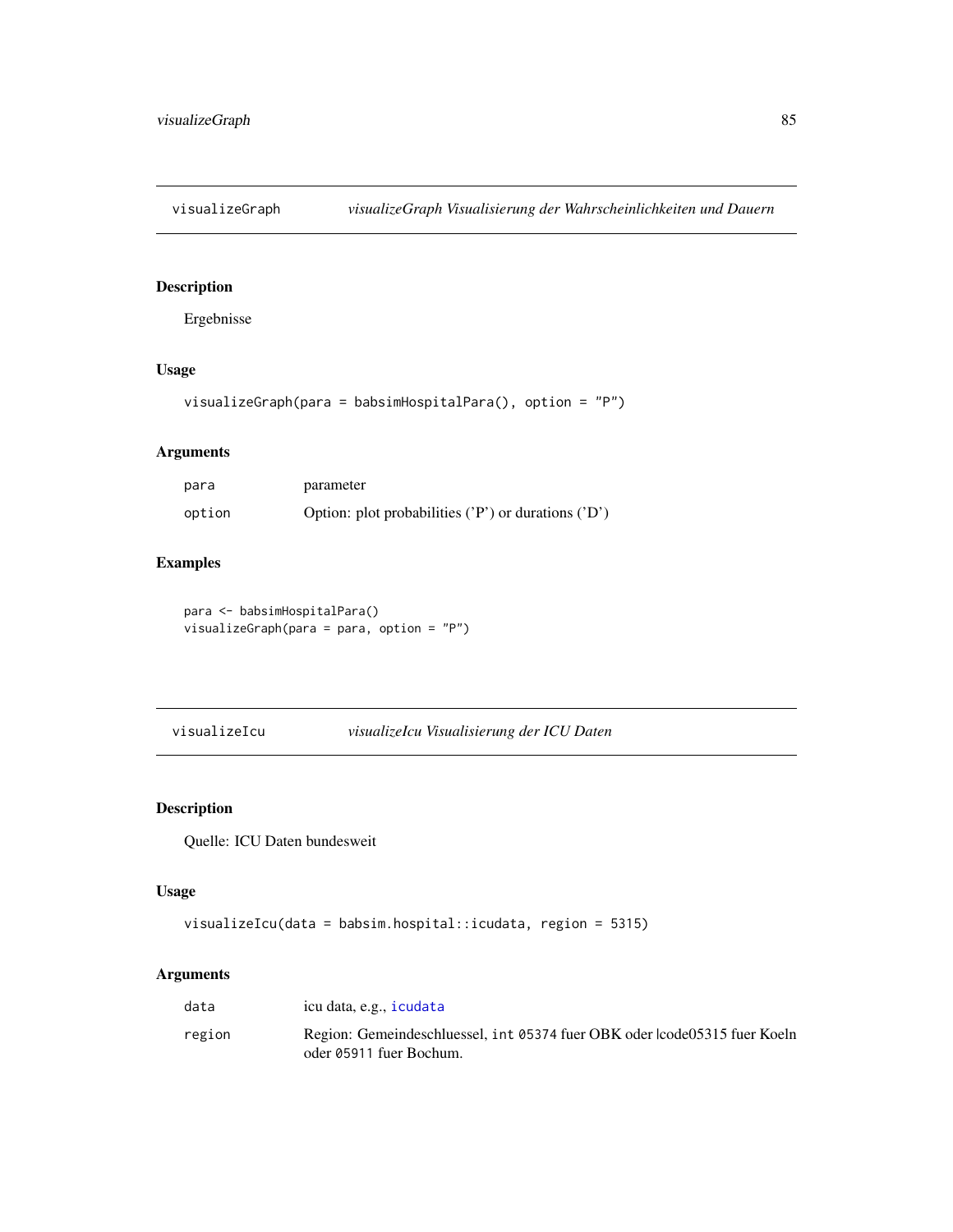#### Format

data.frame of 9 variables

bundesland int 1 1 1 1 1 1 1 1 1 1 ...

gemeindeschluessel int 1001 1002 1003 1004 1051 1053 1054 1055 1056 1057 ...

anzahl\_meldebereiche int 2 3 2 1 1 2 1 3 2 1 ...

faelle covid aktuell int  $0 3 5 1 3 1 0 0 5 1 ...$ 

faelle covid aktuell beatmet int  $0 2 5 1 1 1 0 0 4 0 ...$ 

anzahl\_standorte int  $2 3 2 1 1 2 1 3 2 1 ...$ 

**betten frei** int 44 113 115 19 54 7 7 18 10 7 ...

betten\_belegt int 38 110 108 19 26 17 3 34 27 5 ...

daten\_stand Date, format: '2020-05-01' '2020-05-01' '2020-05-01' '2020-05-01' ... '2020-08- 21'

# See Also

[icudata](#page-53-0)

#### Examples

```
require("stats")
icu <- babsim.hospital::icudata
icuCov <- as.data.frame(xtabs(faelle_covid_aktuell ~ daten_stand, icu))
icuCov$daten_stand <- as.Date(icuCov$daten_stand)
icuCovBeatm <- as.data.frame(xtabs(faelle_covid_aktuell_beatmet ~ daten_stand, icu))
icuCovBeatm$daten_stand <- as.Date(icuCovBeatm$daten_stand)
dataICUBeds <- data.frame(
 bed = (icuCov$Freq - icuCovBeatm$Freq),
 intensiveBedVentilation = icuCovBeatm$Freq,
 Day = as.Date(icuCovBeatm$daten_stand)
)
require("padr")
require("stats")
icu <- babsim.hospital::icudata
icu \leq pad(icu, interval = "day")
icuCov <- as.data.frame(xtabs(faelle_covid_aktuell ~ daten_stand, icu))
icuCovBeatm <- as.data.frame(xtabs(faelle_covid_aktuell_beatmet ~ daten_stand, icu))
icuCovBett <- as.data.frame(xtabs(betten_belegt ~ daten_stand, icu))
plot(icuCov$daten_stand, icuCov$Freq,
 type = "p", xlab = "Tag", ylab = "COVID",main = "COVID-Faelle in Behandlung im KHaus"
\lambdaplot(icuCovBeatm$daten_stand, icuCovBeatm$Freq,
 type = "p", xlab = "Tag",ylab = "Patienten", main = "Beatmete COVID-19-Pat. nur invasive Beatmung und ECMO"
)
plot(icuCovBett$daten_stand, icuCovBett$Freq, type = "l", xlab = "Tag", ylab = "ICU Betten belegt")
```
<span id="page-85-0"></span>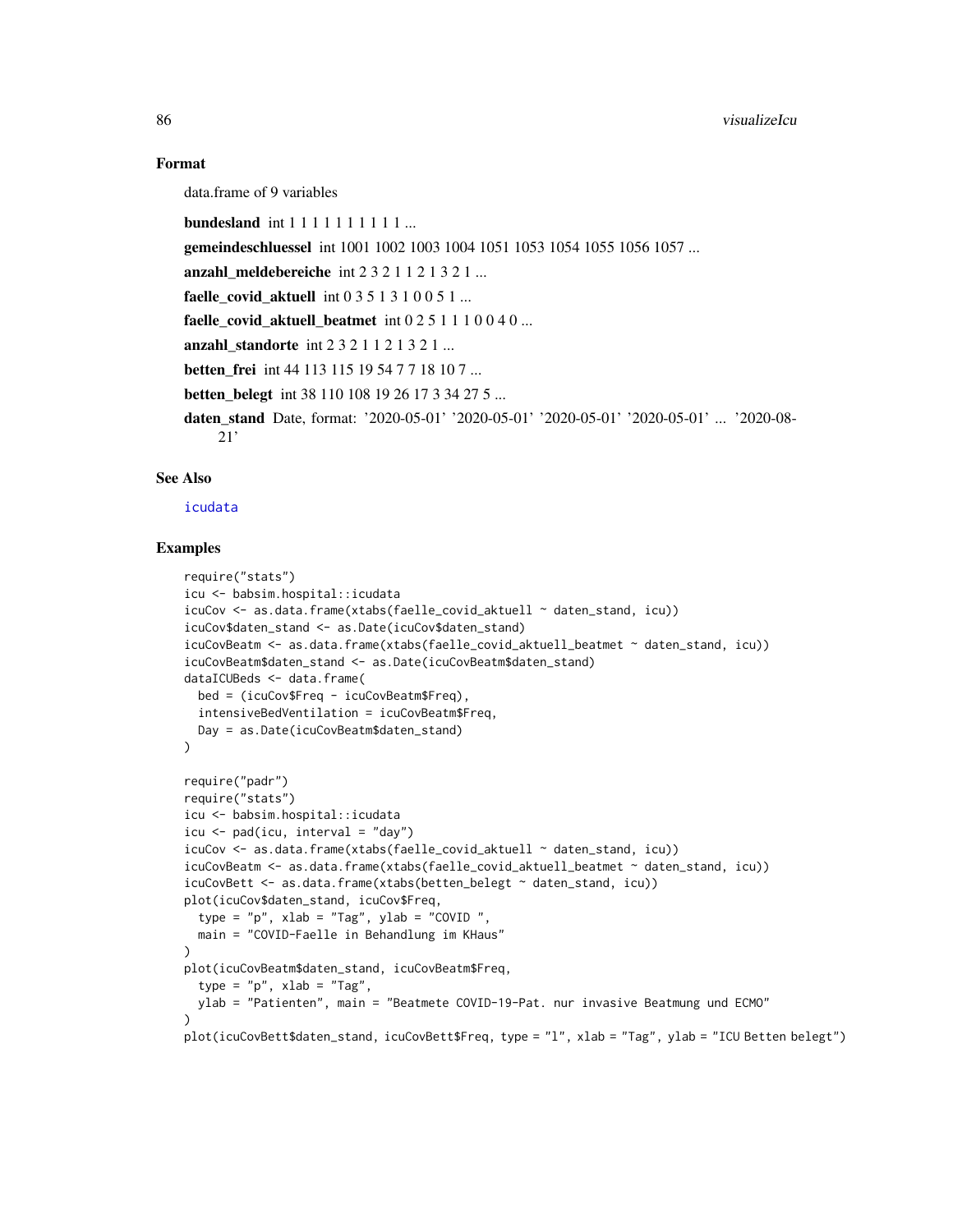#### <span id="page-86-0"></span>visualizeRki 87

```
# Nur Daten des OBK:
icu <- babsim.hospital::icudata
icu <- icu[icu$gemeindeschluessel == 05374, ]
```
#### visualizeRki *visualizeRki Visualisierung der RKI Daten*

# Description

Quelle: RKI Daten bundesweit

#### Usage

```
visualizeRki(
  data = babsim.hospital::rkidata,
  region = 5374,
  StartDate = "2020-05-01"
\mathcal{L}
```
#### Arguments

| data      | rki data, e.g., rkidata                               |
|-----------|-------------------------------------------------------|
| region    | Landkreis Id, e.g., 5374 oder Bundesland ID, e.g., 5. |
| StartDate | Start (Tag), e.g., '2020-05-01'                       |

#### See Also

[rkidata](#page-68-0)

visualizeRkiEvents *visualizeRkiEvents Visualisation of the pre-processed RKI Data*

#### Description

RKI data as result from getRkiData(babsim.hospital::rkidata)

# Usage

```
visualizeRkiEvents(
  data = getRkiData(babsim.hospital::rkidata),
  region = 0,
  StartDate = "2020-05-01"
)
```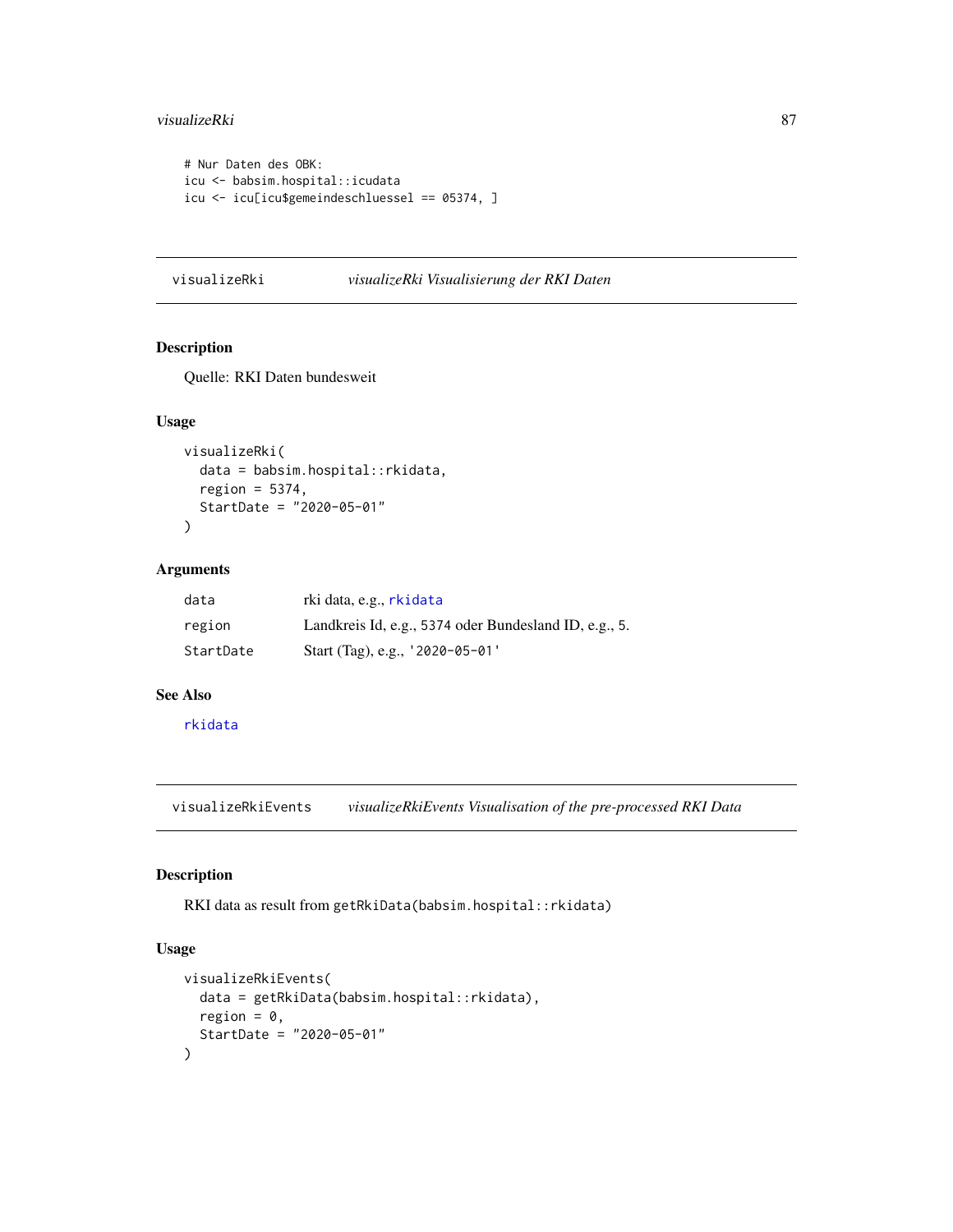# Arguments

| data      | rki data as preprocessed by getRkiData                |
|-----------|-------------------------------------------------------|
| region    | Landkreis Id, e.g., 5374 oder Bundesland ID, e.g., 5. |
| StartDate | Start (Tag), e.g., '2020-05-01'                       |

# See Also

[getRkiData](#page-43-0)

# Examples

p <- visualizeRkiEvents(getRkiData(babsim.hospital::rkidata[1:1000, ]))

visualizeUK *visualizeUK*

# Description

Anzeigen der UK Daten

# Usage

visualizeUK(data, region = 5315)

# Arguments

| data   | Date                                                                                                             |
|--------|------------------------------------------------------------------------------------------------------------------|
| region | Landkreis Id, e.g., 5374 fuer OBK, 5315 fuer Koeln, 0 fuer Deutschland, oder<br>Bundesland ID, e.g., 5 fuer NRW. |

# Examples

```
## Not run:
res <- visualizeUK()
```
## End(Not run)

<span id="page-87-0"></span>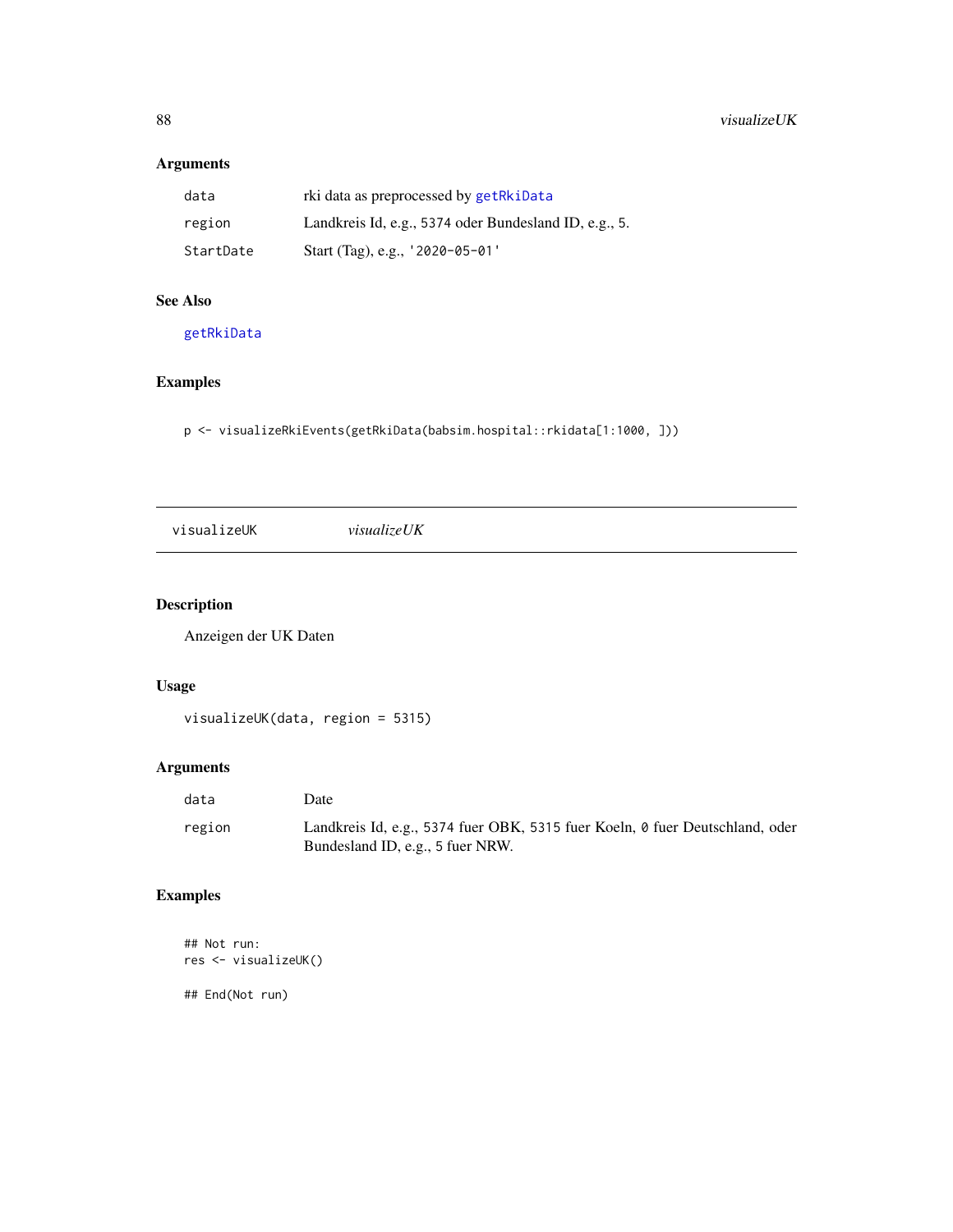<span id="page-88-0"></span>weighted\_rmse *weighted\_rmse*

# Description

Calculate a weighted RMSE. Weights are based on 'time' in the case of the weights variable. (E.g. older errors weigh less). And also based on the 'direction' e.g. predicting to few used ressources is worse than predicting a few ressources used too much.

# Usage

```
weighted_rmse(
  actual,
 predicted,
 weights = exp(-(length(actual):1)/14),
 worsenGoodExpections = 1.5
)
```
# Arguments

| actual               | Real Data, vector of observations                                        |  |
|----------------------|--------------------------------------------------------------------------|--|
| predicted            | Predicted Data, vector of observations                                   |  |
| weights              | Time based decay. Default is an exponential decay                        |  |
| worsenGoodExpections |                                                                          |  |
|                      | Factor by how much predicting too few used ressources should be punished |  |
|                      | more.                                                                    |  |
|                      |                                                                          |  |

### Value

weighted RMSE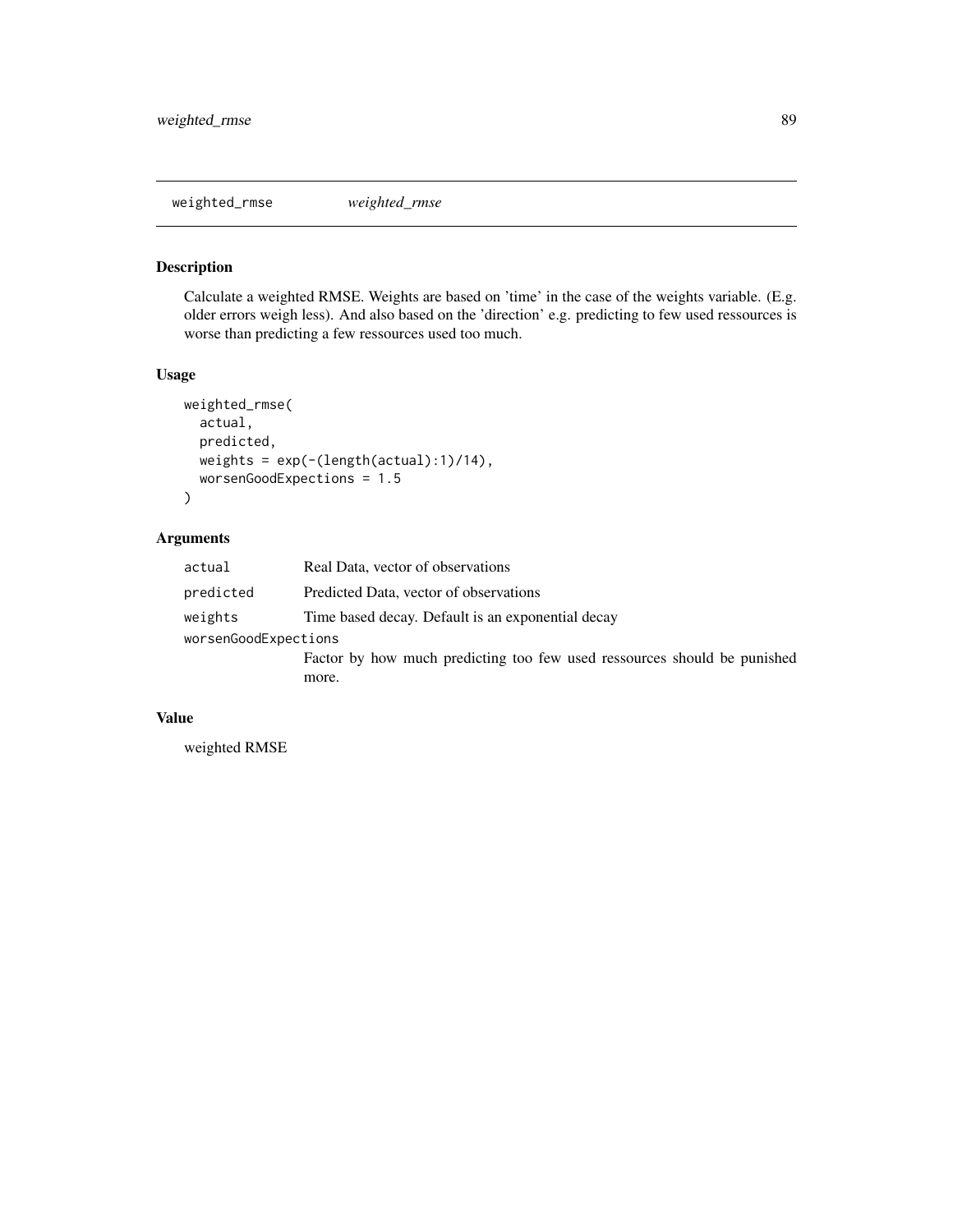# **Index**

∗ datasets dataCovidBeds20200624, [14](#page-13-0) dataICUBeds20200821, [15](#page-14-0) ex1InfectedDf, [18](#page-17-0) GABeds220200624, [26](#page-25-0) GermanCounties, [26](#page-25-0) GermanStates, [27](#page-26-0) icudata, [54](#page-53-1) koelnarchive, [55](#page-54-0) nrwarchive, [61](#page-60-0) obkarchive, [61](#page-60-0) paras, [62](#page-61-0) rkidata, [69](#page-68-1) synthpara, [79](#page-78-0) ukpara, [80](#page-79-0) ukpara01, [80](#page-79-0) ukpara02, [81](#page-80-0) vaccineCounts, [84](#page-83-0) aggMax, [4](#page-3-0) aggregateSimulationReplications, [5](#page-4-0) autoplot.BabsimDailyCases, [5](#page-4-0)

babsimHospital, [6,](#page-5-0) *[7](#page-6-0)*, *[10,](#page-9-0) [11](#page-10-0)*, *[16](#page-15-0)*, *[20](#page-19-0)*, *[24](#page-23-0)*, *[30](#page-29-0)[–32](#page-31-0)*, *[65](#page-64-0)[–67](#page-66-0)* babsimHospitalPara, *[6](#page-5-0)*, [7,](#page-6-0) *[12](#page-11-0)*, *[24](#page-23-0)*, *[38](#page-37-1)*, *[46](#page-45-0)*, *[56,](#page-55-0) [57](#page-56-0)*, *[59](#page-58-0)* babsimToolsConf, [10,](#page-9-0) *[16](#page-15-0)*, *[30](#page-29-0)*, *[33](#page-32-0)*, *[67](#page-66-0)*

checkSimPara, [12](#page-11-0) checkTestConfig, [12](#page-11-0) checkTestData, [13](#page-12-0) checkTrainConfig, [13](#page-12-0)

data.table, *[26,](#page-25-0) [27](#page-26-0)* dataCovidBeds20200624, *[11](#page-10-0)*, [14,](#page-13-0) *[17](#page-16-0)*, *[30,](#page-29-0) [31](#page-30-0)*, *[33](#page-32-0)*, *[39](#page-38-0)*, *[59](#page-58-0)*, *[67](#page-66-0)* dataICUBeds20200821, [15](#page-14-0)

ensureRangeOpen, [15](#page-14-0) envToTibble, [16](#page-15-0)

ex1InfectedDf, [18](#page-17-0) extendRki, [19,](#page-18-0) *[52,](#page-51-0) [53](#page-52-0)* extractSimulationResults, *[5](#page-4-0)*, [20](#page-19-0) fetchRkiCases, [21](#page-20-0) fitExponential, [22](#page-21-0) funBaBSimHospital, [22](#page-21-0) funOptimizeSim, [24](#page-23-0) funWrapOptimizeSim, [25](#page-24-0) GABeds220200624, *[11](#page-10-0)*, *[17](#page-16-0)*, [26,](#page-25-0) *[31](#page-30-0)*, *[33](#page-32-0)*, *[59](#page-58-0)*, *[67](#page-66-0)* GermanCounties, *[21](#page-20-0)*, [26,](#page-25-0) *[27](#page-26-0)* GermanStates, *[21](#page-20-0)*, *[27](#page-26-0)*, [27](#page-26-0) get\_mon\_resources, *[16,](#page-15-0) [17](#page-16-0)*, *[32,](#page-31-0) [33](#page-32-0)*, *[65](#page-64-0)* getAndCheckTrainData, [28](#page-27-0) getArrivalTimes, [28](#page-27-0) getBestParameter, [29](#page-28-0) getBounds, [30](#page-29-0) getConfFromData, [30](#page-29-0) getDailyMaxResults, [32](#page-31-0) getDecision, [34](#page-33-0) getDiviLinks, [35](#page-34-0) getError, [35](#page-34-0) getIcuBeds, [36,](#page-35-0) *[42](#page-41-0)* getInfectedPerDay, [37](#page-36-0) getMatrixD, [37](#page-36-0) getMatrixP, [38,](#page-37-1) *[82](#page-81-0)* getObkData, [39](#page-38-0) getParameterDataFrame, [39](#page-38-0) getParameterName, *[24,](#page-23-0) [25](#page-24-0)*, [40,](#page-39-0) *[56,](#page-55-0) [57](#page-56-0)* getParameterNameList, [40](#page-39-0) getParaSet, [41](#page-40-0) getPeakVec, [41](#page-40-0) getRealBeds, *[16](#page-15-0)*, *[32](#page-31-0)*, [42](#page-41-0) getRegionIcu, [43](#page-42-0) getRegionRki, [44](#page-43-1) getRkiData, *[20](#page-19-0)*, [44,](#page-43-1) *[52](#page-51-0)*, *[88](#page-87-0)* getRkiRisk, [45](#page-44-0) getStartParameter, [45](#page-44-0) getSyntheticData, [46](#page-45-0)